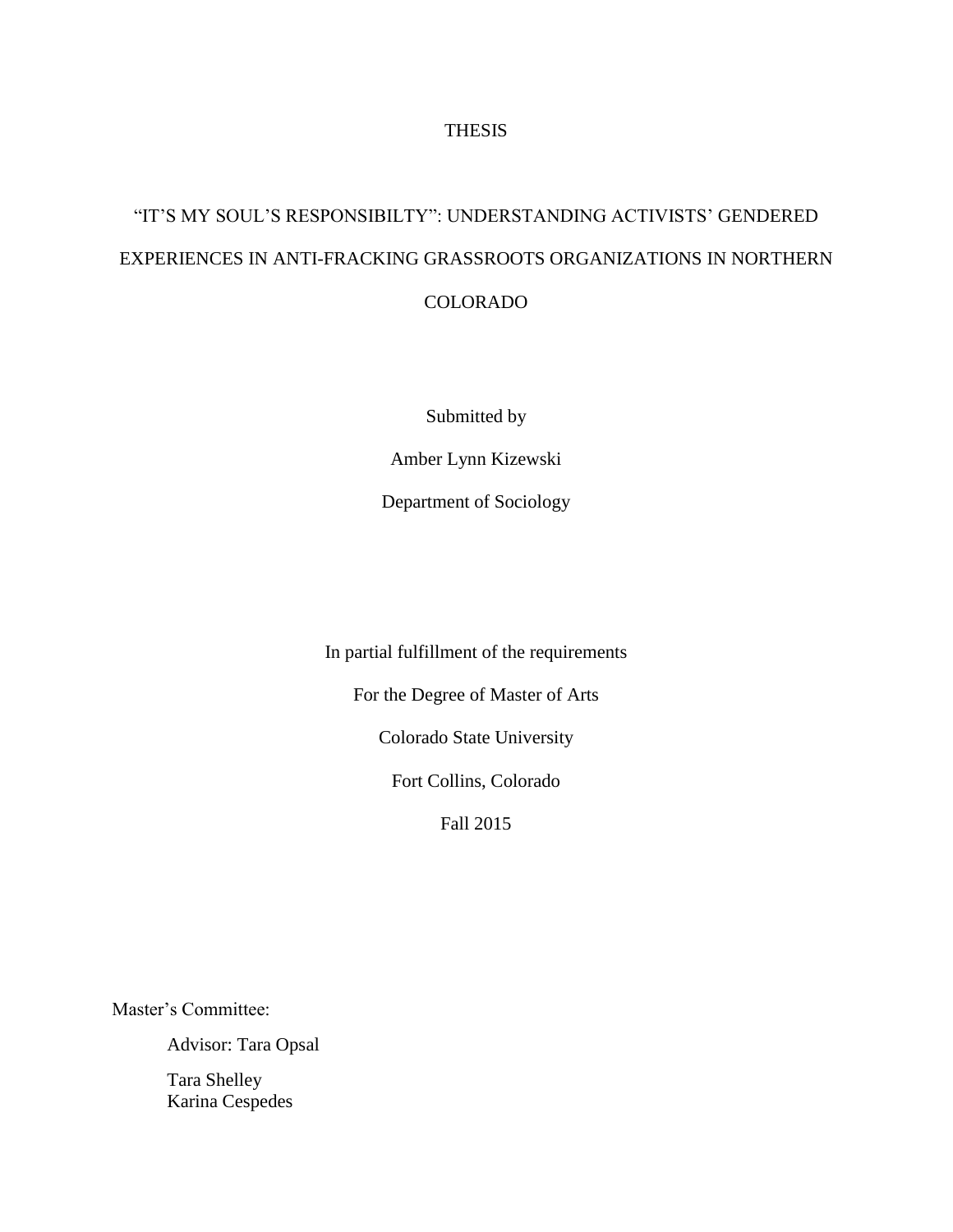Copyright by Amber Lynn Kizewski 2015

All Rights Reserved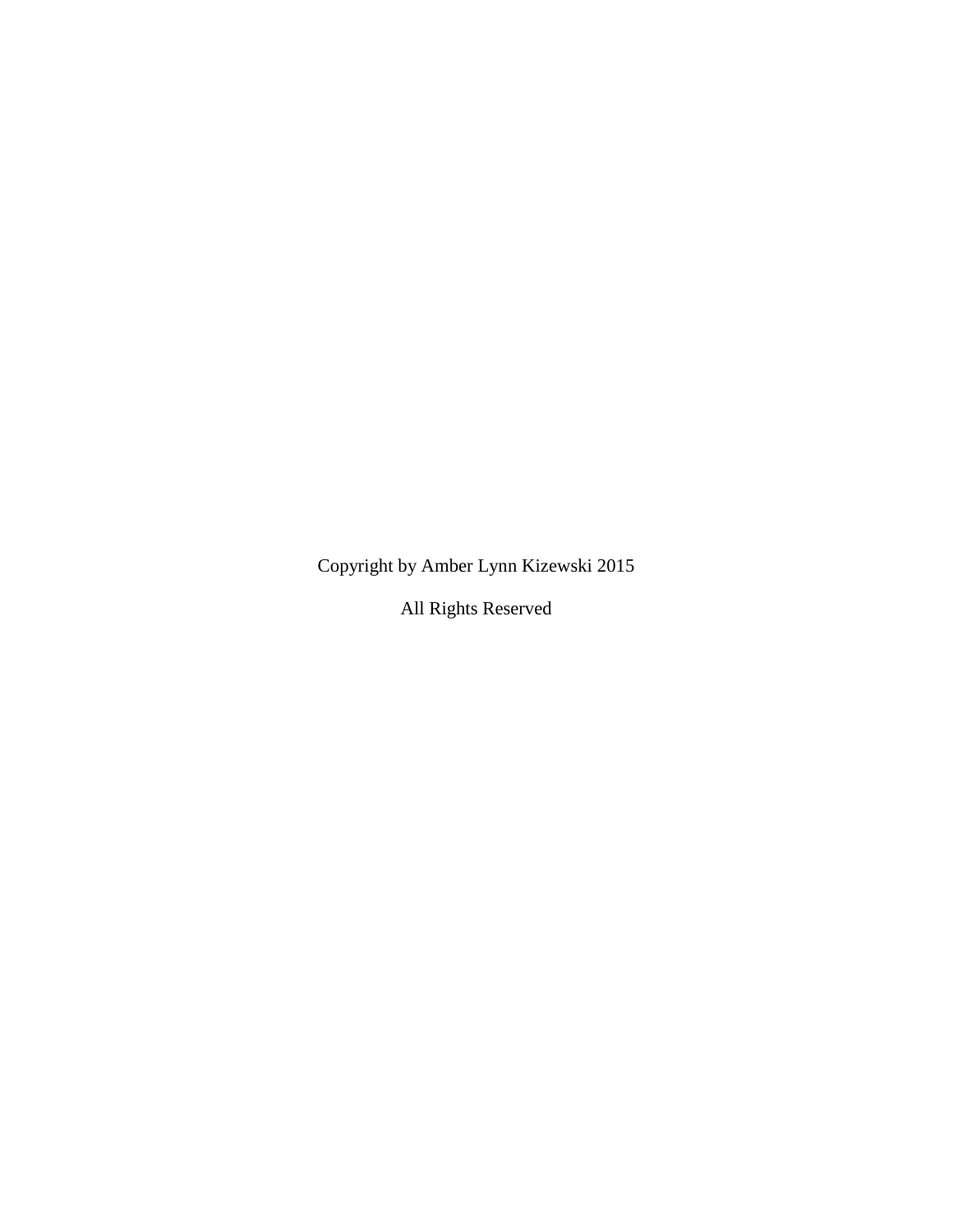## ABSTRACT

# "IT'S MY SOUL'S RESPONSIBILTY": UNDERSTANDING ACTIVISTS' GENDERED EXPERIENCES IN ANTI-FRACKING GRASSROOTS ORGANIZATIONS IN NORTHERN COLORADO

Previous research highlights the relationship between gender and activism in various environmental justice (EJ) grassroots oriented contexts, including but not limited to: the coalfields of Central Appalachia, Three Mile Island, and the Pittston Coal Strike movement. However, little research examining the relationship between gender and activist's efforts in relation to hydraulic fracturing exists, primarily because this movement itself is relatively new. From 2012-2014, four communities and one county collectively organized in an effort to ban or enact a moratorium on the practice of hydraulic fracturing, commonly referred to as fracking. Anti-fracking activists in Northern Colorado deem this technological advancement as poorly controlled and dangerous to public health and the environment. On the other hand, pro-fracking activists argue that this process is highly engineered, adequately controlled, and necessary to boost and sustain local oil and gas development in Colorado and the United States. Historically, grassroots environmental justice organizations are often created and lead by poor and minority communities as these communities experience the brunt of problematic industry practices. The setting of Northern Colorado is unique in this sense because the communities trying to halt oil and gas development are opposite of what one might expect, as they are predominately white, middle class, and educated. Thus, my study fills current gaps that exist in the literature and adopts an intersectional approach to address the subsequent research question broadly: how do

ii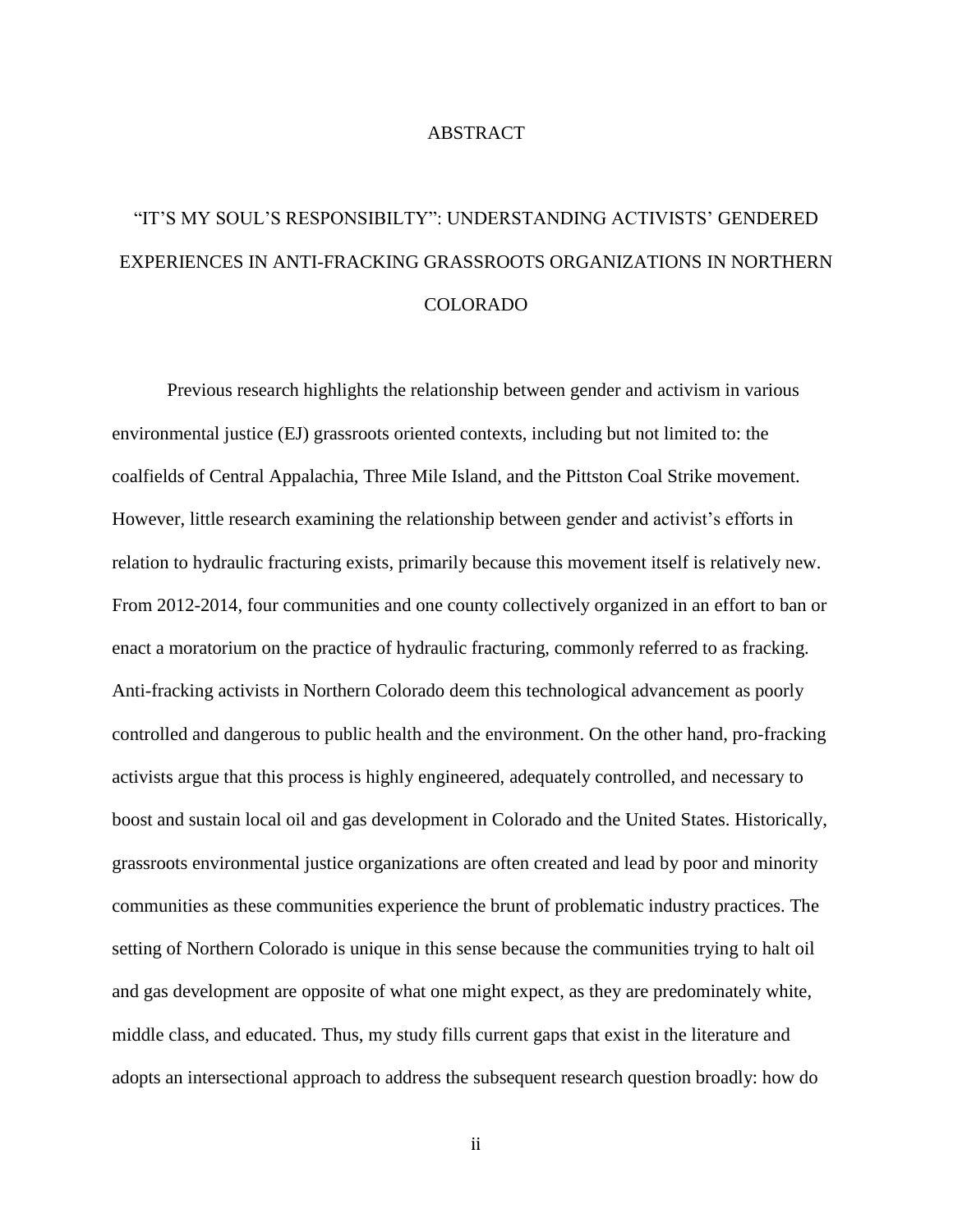gender, race, and class intersect and impact the nature and extent of activist's efforts in Northern Colorado's Hydraulic Fracturing movement? Ultimately, I find that gendered and raced identities, such as "mother" or "steward to the earth" play an imperative role in explaining women's entry into the fracking movement, while men pull on a spectrum of identities. Furthermore, I find that traditional gendered divisions of labor help to elucidate the differing rates of participation among men and women in the movement, as well as the roles that activists fulfill in grassroots anti-fracking organizations. Ultimately, I argue that exploring gender, in conjunction with race and class on various analytical levels, contributes to a broader understanding of the nuances of activism in environmental justice movements.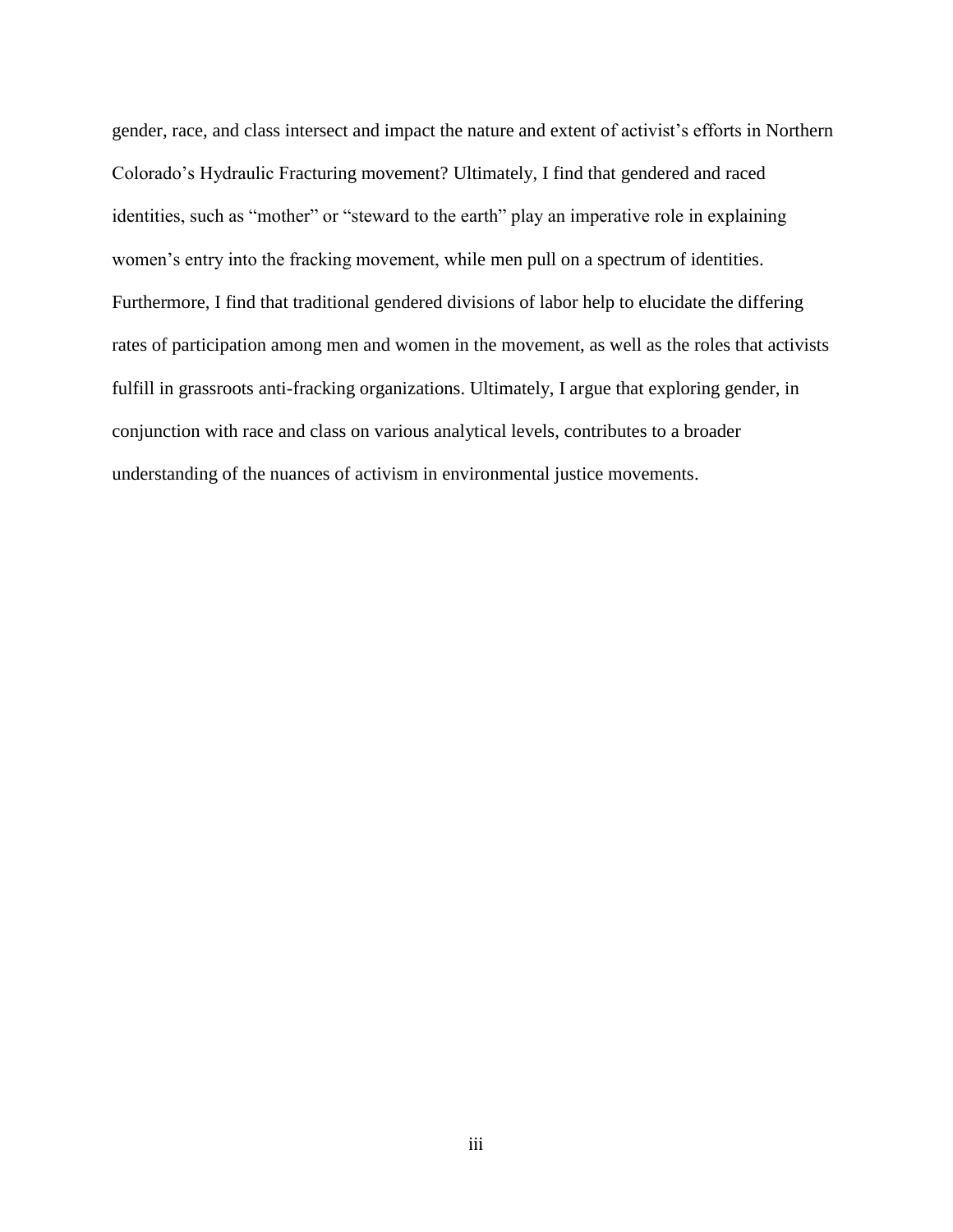## ACKNOWLEDGEMENTS

First and foremost I want to thank Dr. Tara Opsal for her unwavering guidance and support throughout this research endeavor. Without her, this thesis would not have been possible. She served as a mentor and a friend in many ways, inside and outside the world of academia. She offered her furry friends up when immediate comfort was needed. She made herself available whenever I needed her, especially in times when a mental breakdown was quickly approaching. Words cannot express how grateful I am to have her as my advisor for this research project.

In addition, I want to thank my committee—Dr. Tara Shelley and Dr. Karina Cespedes for their continued assistance throughout this study. Furthermore, I want to thank all the strong women in my life that have provided me with constant encouragement throughout this research project: Dr. Lori Peek, Alyssa Stephens, and Cherilyn Sprague. I also want to thank all my family and friends outside the department that have provided me with assistance throughout my career at Colorado State University. Lastly, I want to thank the Department of Sociology at Colorado State University for truly collaborating with graduate students and offering steadfast support at all times.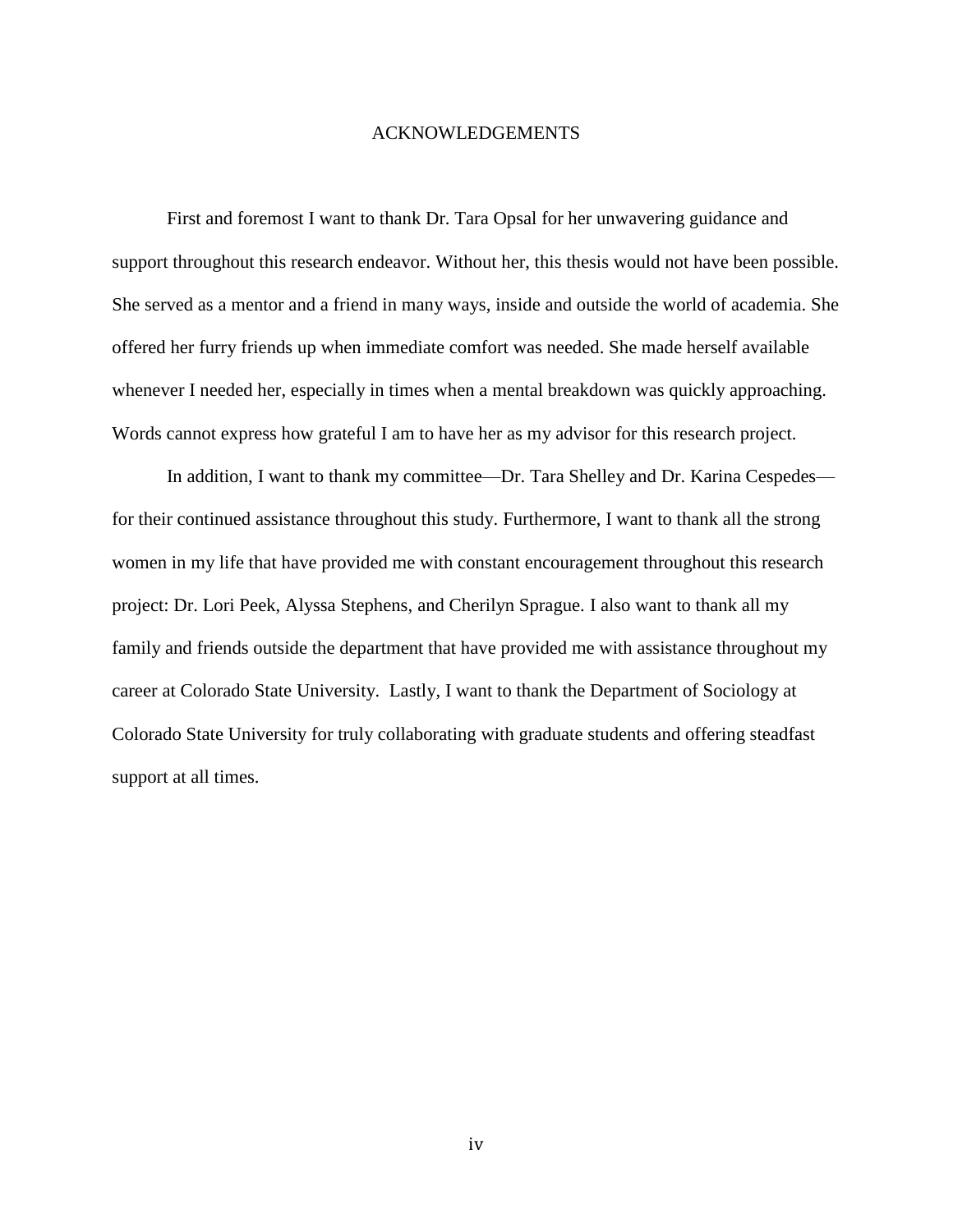## TABLE OF CONTENTS

| Gendered Patterns of Labor in Environmental Justice Movements 36                      |
|---------------------------------------------------------------------------------------|
|                                                                                       |
|                                                                                       |
|                                                                                       |
| Case Studies: Background Information Related to Anti-Frack 1 & Anti-Frack 244         |
|                                                                                       |
|                                                                                       |
|                                                                                       |
|                                                                                       |
|                                                                                       |
| "My soul's responsibility": Understanding activist's entry into the movement          |
| "Putting everything on hold" or "working as many humanly hours as possible": Gendered |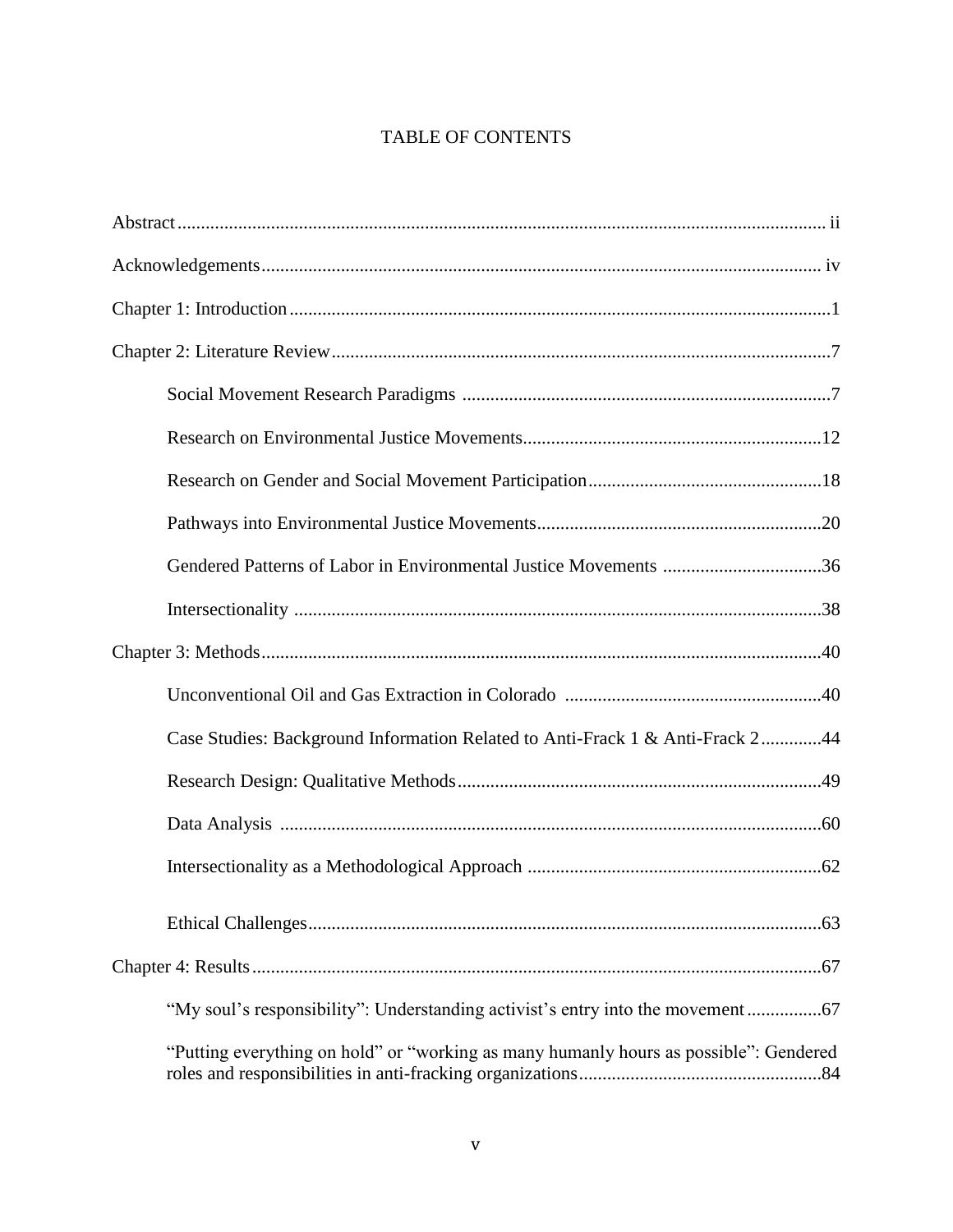| "It takes a degree of research and education" Unintended Consequences of The |  |
|------------------------------------------------------------------------------|--|
|                                                                              |  |
|                                                                              |  |
|                                                                              |  |
|                                                                              |  |
|                                                                              |  |
|                                                                              |  |
|                                                                              |  |
|                                                                              |  |
|                                                                              |  |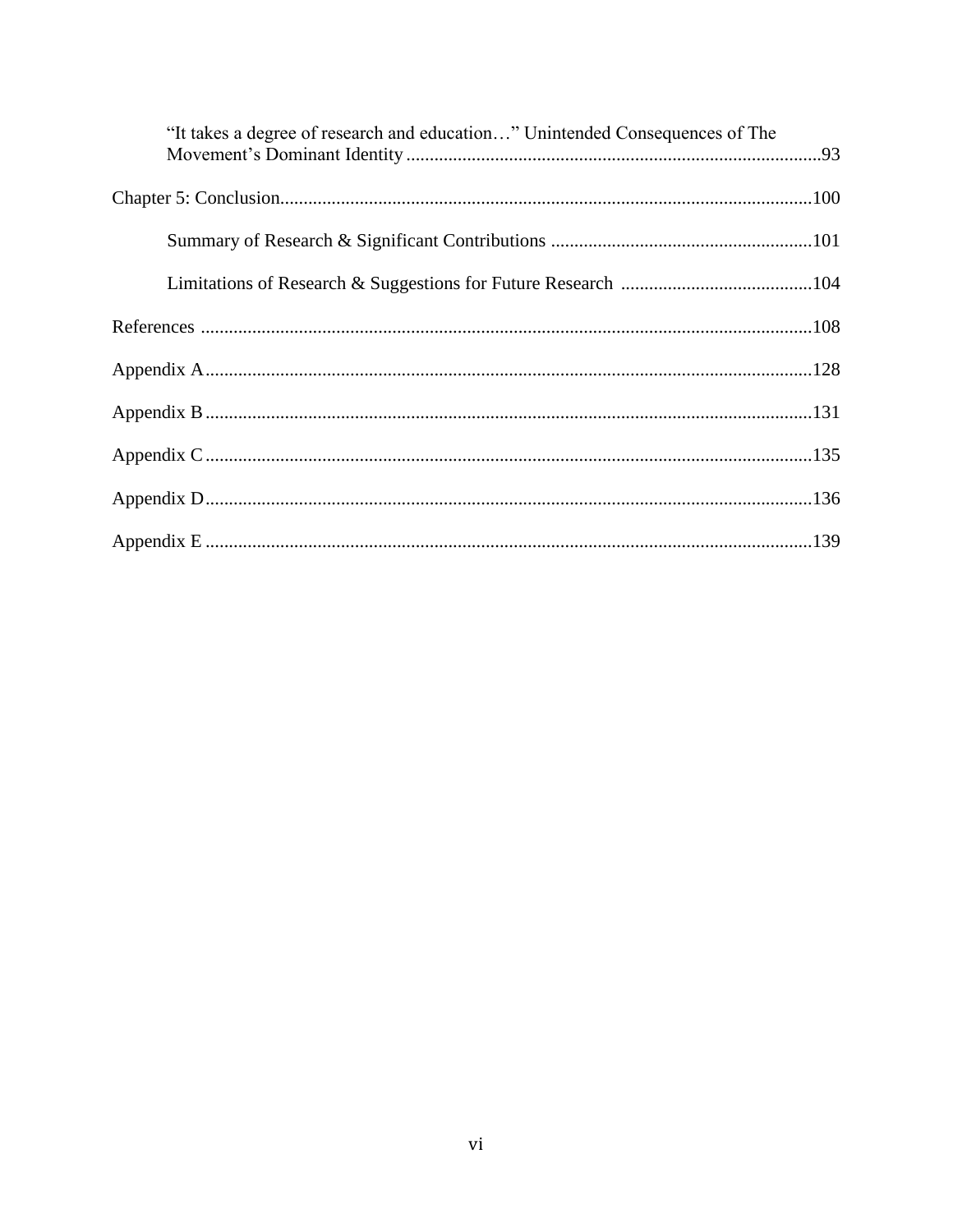#### **Chapter 1: Introduction**

Social movements are one of the key drivers of modern history and geography. They lead to sweeping changes in human society and they are often led by ordinary people, referred to as activists, in an effort to change some aspect of society (Jasper & Goodwin 2003). The effects of social movements surround us every day but often we fall short of acknowledging the direct and indirect impacts they have on our lives and the rights, freedoms, and securities that are the direct result of collective movements for social change.

Environmental justice movements, a distinct kind of movement due to their focus on social justice and environmental protection, emerged from the principles behind the Civil Rights Movement and the environmental movements of the 1960's and 1970's (Dunlap & Mertig 2014; Schlosberg 2013). More specifically, environmental justice movements seek social justice for those that live, work, and play in the most polluted environments in the world and stress the significance of participatory justice, speaking for oneself and having a seat at the table when it comes to environmental justice concerns in one's community (Cole & Foster 2001; Schlosberg 2013). Past research exploring environmental justice movements traces the origins of the movement (Bullard & Lewis 1996; Bullard 2000; United Church of Christ 1987; Pellow 2003) and highlights that those who historically participate in and lead environmental justice movements are typically low-income, less educated, and often of racial/ethnic minority groups because these communities are often the targets for the siting and growth of harmful industry practices (Pellow & Brulle 2005; Wilson, Fraser-Rahim, Zhang, Rice, Svendsen & Abara 2012; Evans & Kantrowitz 2002). Furthermore, environmental justice movements note that not only are environmental bads unevenly distributed but that environmental benefits and amenities—like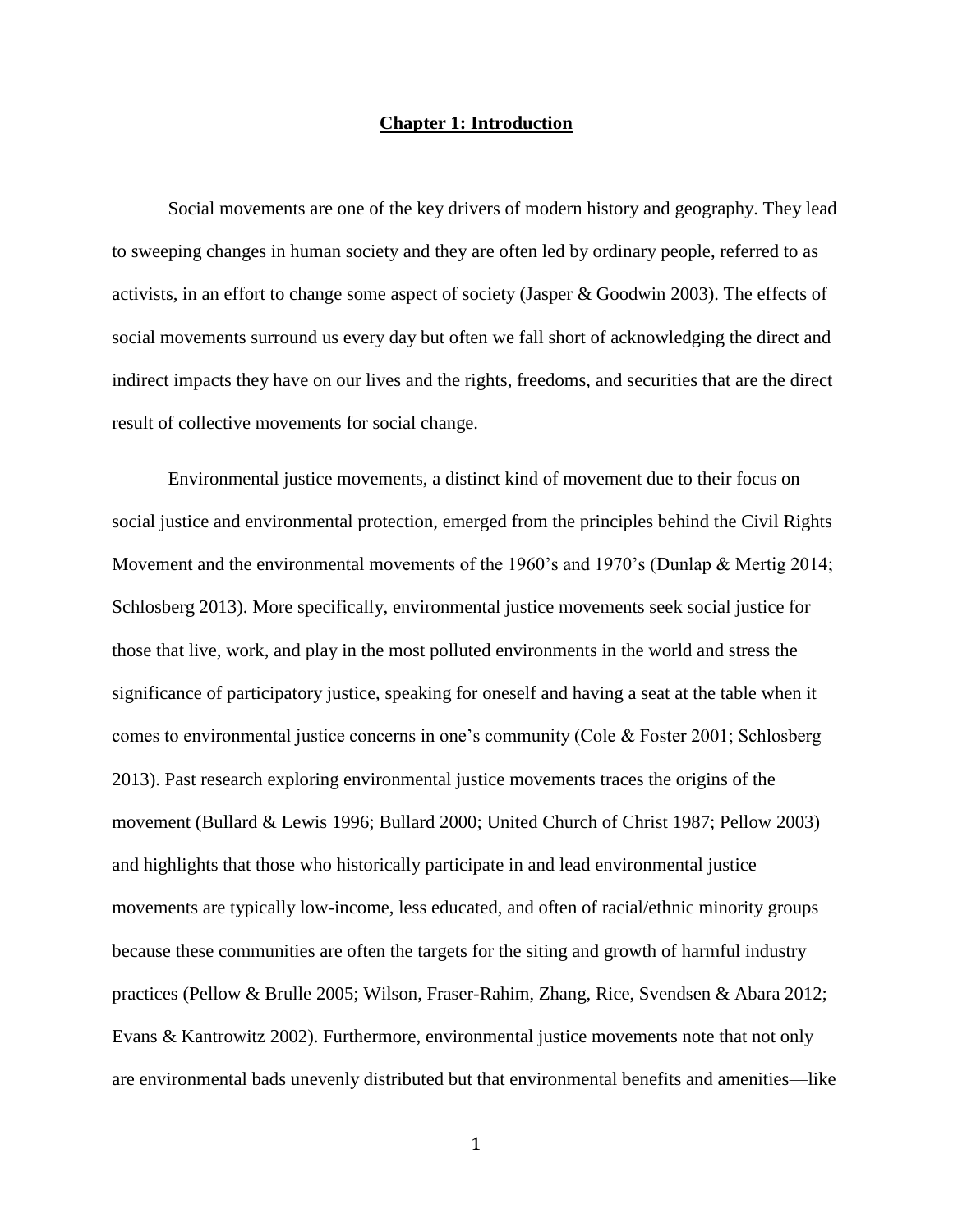outdoor recreational sites—are unevenly distributed (Schlosberg 2013). As industries continue to expand and new industrial practices are created, middle-class communities are beginning to feel the potential impacts of industry practices, although marginalized communities will continue to feel the brunt of impacts.

Recent developments in shale extraction are an example of an industry practice that has seeped into class and race-privileged suburban communities, raising concerns and threatening the livelihood of community members. For example, due to the discovery of two resource plays in the state of Colorado – the Piceance Basin in the western side of the Front Range and the Niobrara Shale in the Denver-Julesburg Basin along the northern plains of the state (Opsal & Shelley 2014) –large-scale shale gas development in Colorado has exponentially increased within the last decade.

This increase in large-scale gas development has become possible due to advances in technology, specifically due to the process of hydraulic fracturing, commonly called "fracking" or "hydro-fracking". In brief, hydraulic fracturing involves the high-pressure underground injection of large amounts of water and other fluids (including chemicals) into gas bearing rock to form fractures that are propped open with sand. Once the formation is fractured, the natural gas can flow to the well where it is pumped out of the ground (Saundry 2009). This technique provides the oil and gas industry the ability to reach a greater amount of natural gas from oil and gas reserves that are otherwise unreachable and has made large-scale oil and gas development more economically viable. In the state of Colorado between 2000 and 2011, natural gas produced in Colorado grew from 752,985 to 1,709,376 million cubic feet – a 127% increase (US Energy Information Administration 2013). Much of this development has occurred along the Front Range, one of the most densely populated areas in Northern Colorado.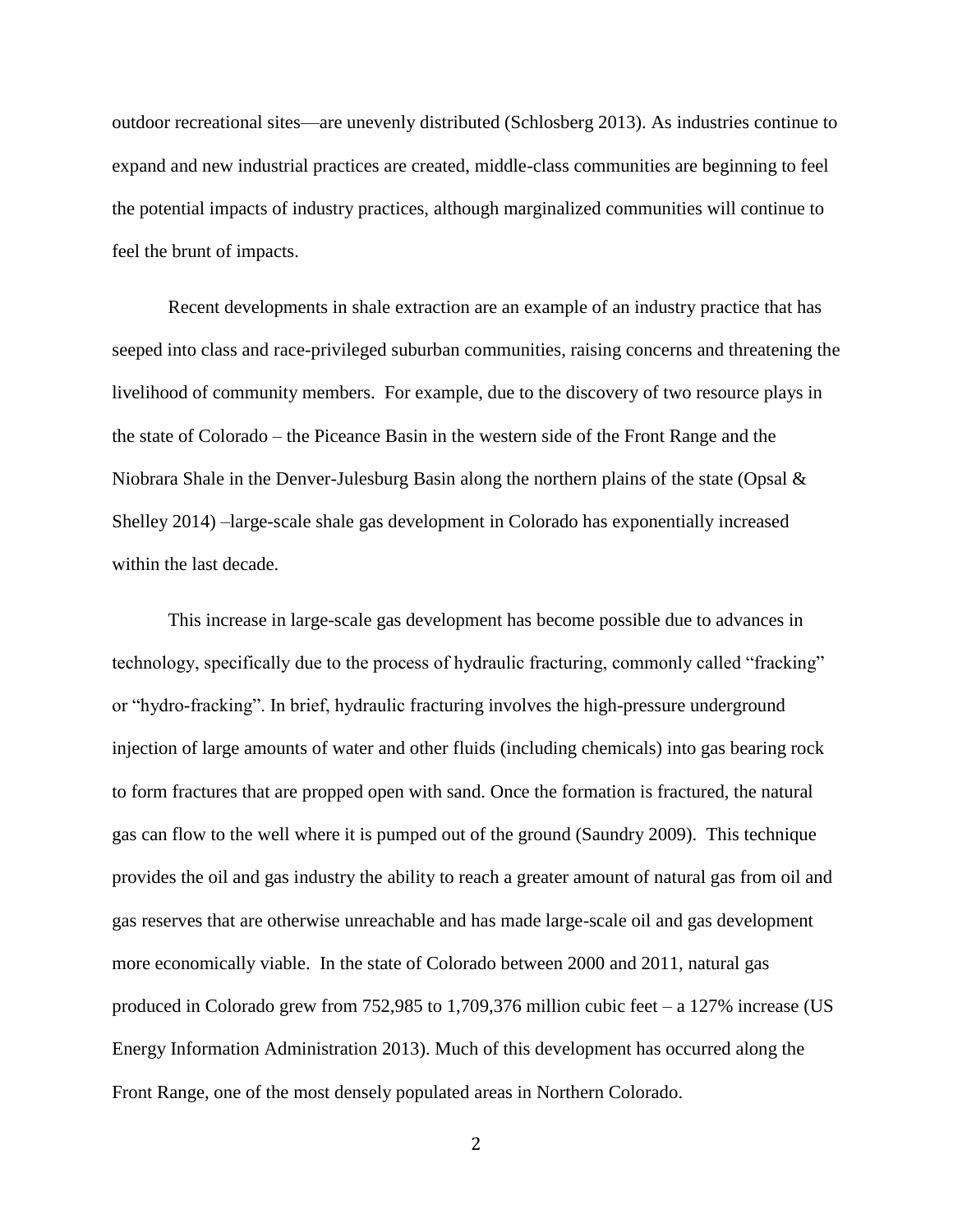Oil and Gas Exploration and Development, Denver Basin, Colorado, Nebraska, and Wyoming



Figure & Locations of oil and lor) gas wells within a portion of the Front Renge Urban Corridor. Dil wells are green, gas wells For the distance of a and gas wells have blue symbols. Color-filled contours are elevation relative to see level on the top of the<br>Lower Cretacsous Muddy ("J") Sendstone. Contour interval is 250 feet, contours are offset r end western termini of these feults are not mapped. Contours show the steeply dipping western flenk and gently dipping<br>eastern flank of the Demer Basin. Relds mentioned in the text have labeled boundaries.

Figure 1.1: Locations of oil and (or) gas wells within a portion of the Front Range Urban Corridor. Oil wells are green, gas wells are red dots, and oil and gas wells have blue symbols. Source: U.S. Geological Survey Digital Data Series

Thus, the recent discovery of these two resource plays in Colorado and the subsequent development in populated areas has meant that communities and individuals typically protected from industry practices and the environmental harms and risks associated with such practices are beginning to fear the possible negative impacts of industry practices. As fracking encroaches upon urban and populated areas within Colorado, community members along the Front Range have begun to organize and form grassroots anti-fracking organizations in an effort to suspend or halt the practice of hydraulic fracturing within their communities. Activists from anti-fracking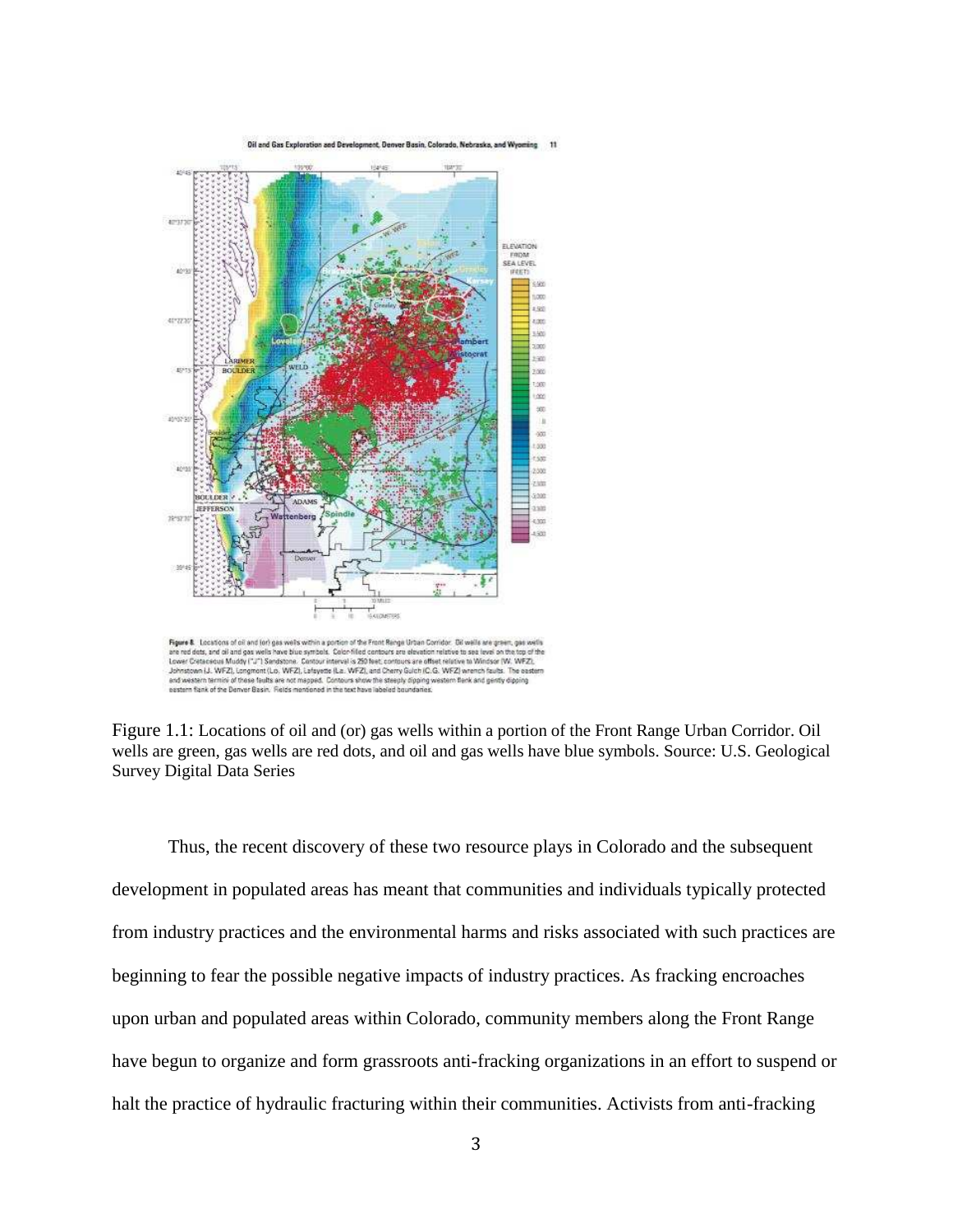organizations stress a laundry list of concerns related to fracking, including, but not limited to: lack of proper regulation, uncertainty of economic impacts, environmental impacts, health and safety impacts, and local control rights (Quinn 2013; Finley 2013; Landman 2014). Furthermore, many stress the concept of procedural equity, stating that they have a right to decide what industry practices are allowed in their community, a notion that is central to environmental justice (Lake 1996).

For three years, beginning in 2012, four communities and one county in Northern Colorado along the densely populated Front Range worked vigorously to mobilize citizens to align with their cause and passed a local ban or enacted a moratorium on the practice of fracking. My research investigates the efforts of two anti-fracking organizations, Anti-Frack 1 and Anti-Frack 2 located in Northern Colorado. Anti-Frack 1 and Anti-Frack 2 are located in adjacent communities and often assisted and supported each other throughout their organizations' endeavors. Furthermore, the communities these organizations are located in resemble each other in a variety of demographic ways: mainly they are privileged across race, class, and education. More specifically, they are predominately white, middle-upper class, and highly educated (See Table 1.1). These characteristics contribute to the unique nature of this environmental justice movement because historically, as noted earlier, lower class and majority-minority communities have led environmental justice movements<sup>1</sup>.

 $\overline{\phantom{0}}$ 

 $1$  Environmental justice movements have been closely allied with the Anti-toxin movement that was exemplified by community reaction to the Love Canal case, a leaking toxic dumpsite located in Niagara Falls, New York. Many of the local residents involved in this movement were much like that of Northern Colorado, privileged across race, class, and education, and mainly women (Gibbs & Levine 1982).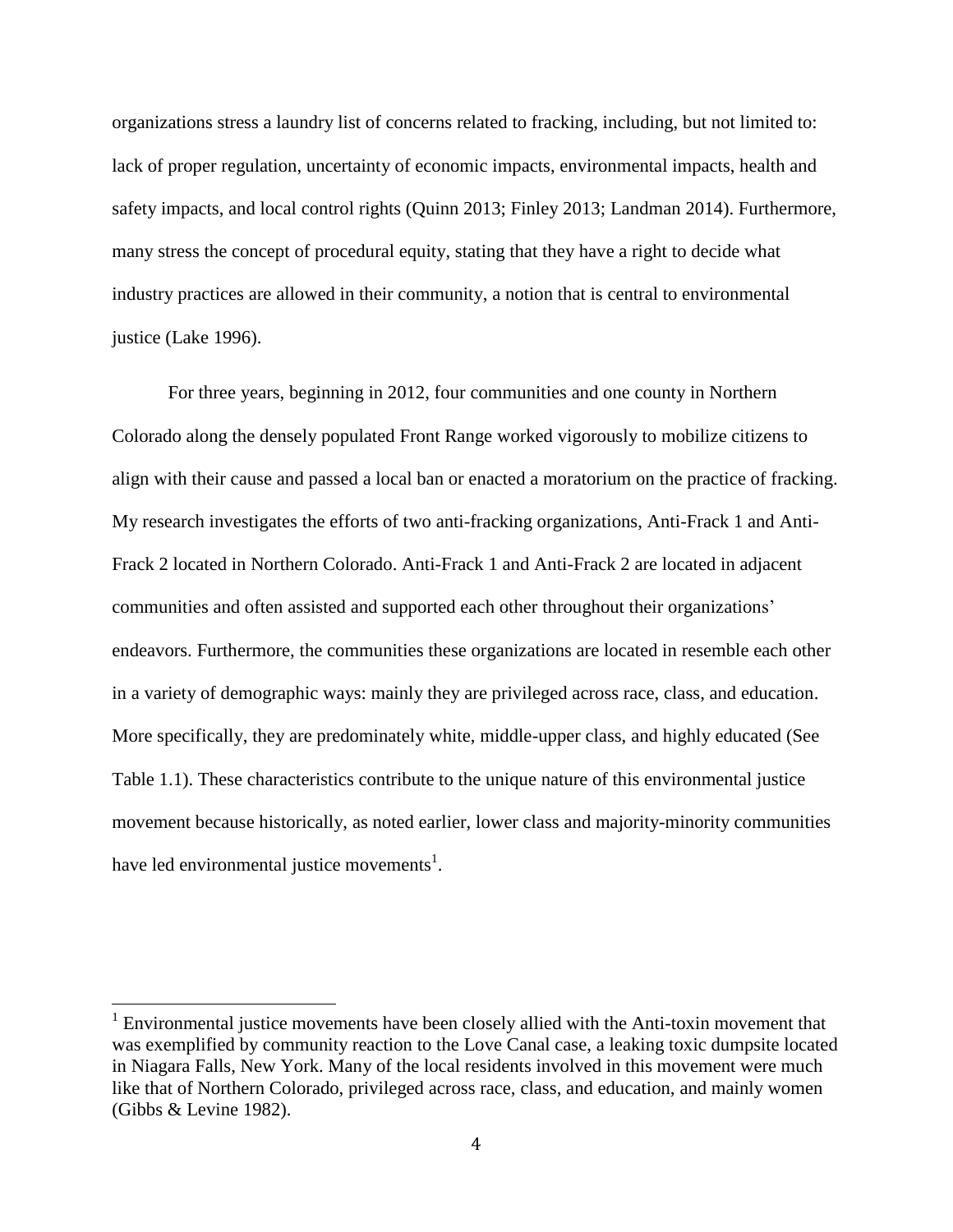|                                                                         | Colorado  | <b>Community #1</b> | <b>Community #2</b> |
|-------------------------------------------------------------------------|-----------|---------------------|---------------------|
| <b>Population</b>                                                       | 5,189,500 | 26,784              | 58,298              |
| <b>Race/Ethnicity</b><br>(White)                                        | 81.3%     | 85.6%               | 86.1%               |
| <b>Median Value of</b><br><b>Owner-Occupied</b><br><b>Housing Units</b> | \$236,800 | \$264,300           | \$274,900           |
| <b>Bachelor's Degree</b><br>or Higher $(25+)$                           | 36.7%     | 55.8%               | 47.0%               |
| % of Female<br><b>Persons</b>                                           | 49.9%     | 51.1%               | 50.4%               |

 **Table 1.1: Community Demographics of Anti-Fracking Organizations** 

A number of scholars have turned their attention towards understanding the impacts of hydraulic fracturing (Osborn, Vengosh, Warner & Jackson 2011; Rahm 2011; Howarth, Ingraffea, and Engelder 2011). Additionally, social movement scholars have focused on the way gender, race, and class organize and influence the entry of participants into movements as well as the division of labor (Kaplan 1990; Robnett 1996; Rodriguez 1994). However, less research on the role of gender in environmental justice movements exists (Krauss 1993; Kurtz 2007; Bell & Braun 2010; Culley & Angelique 2003). Specifically, little research exists on the role of gender in relation to *both* men and women's activism *and* hydraulic fracturing. The central goal of this thesis is to add to the emerging body of work on (1) oil and gas development and (2) gender and environmental justice movements working on social justice and environmental issues. Additionally, as I describe later, this thesis relies on intersectionality as an analytical and methodological approach and examines the ways that gender, race, and class simultaneously impact activist's efforts. To do this, I draw on qualitative interviews with 17 activists from two anti-fracking organizations located in Northern Colorado and explore the following research questions: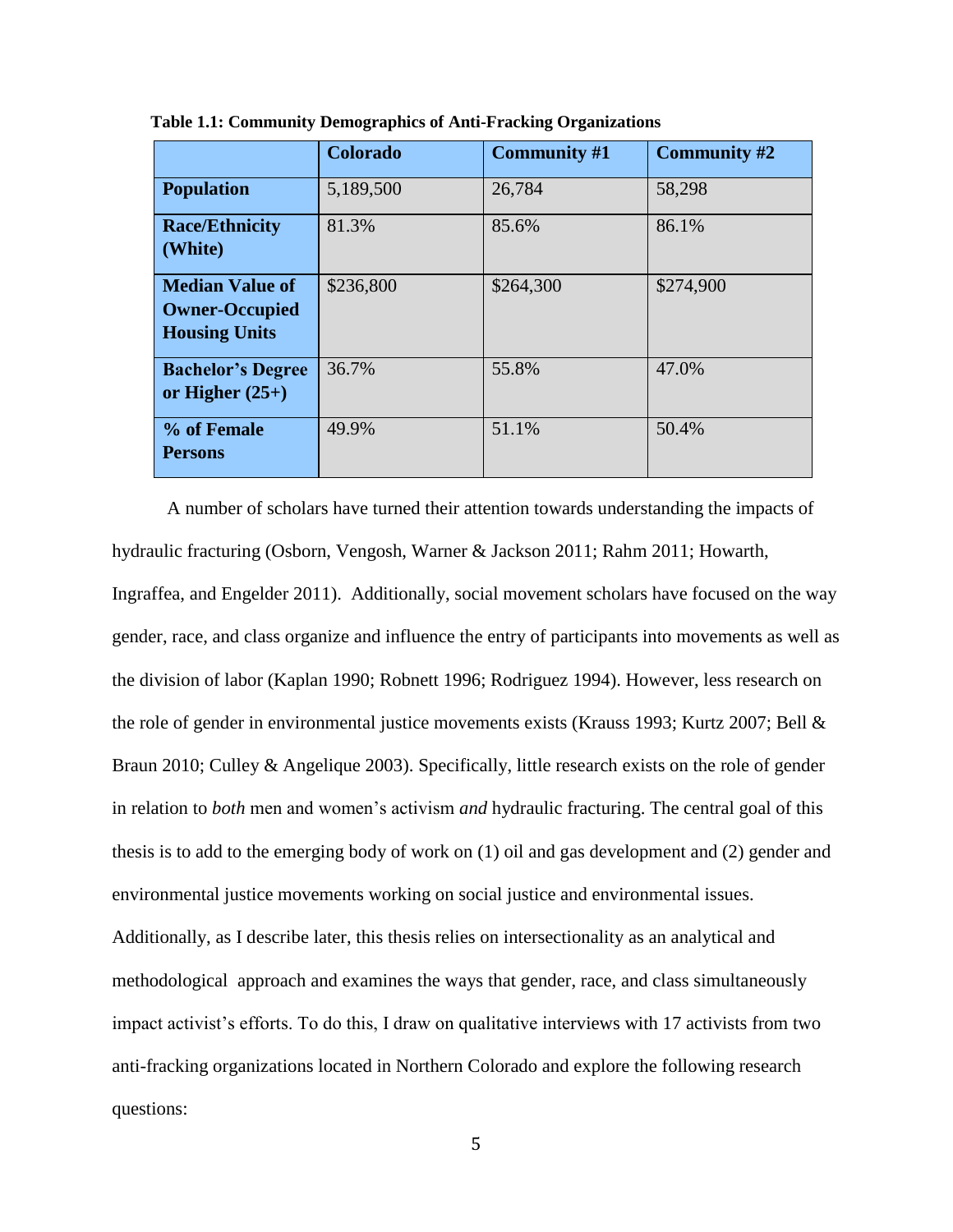Primary research questions:

How does gender:

- 1) Influence the entry of activists into anti-hydraulic fracturing organizations?
- 2) Influence the jobs and tasks activists perform in grassroots organizations?

Supplementary Research Questions:

- 1) How does gender converge with race and class in the hydraulic fracturing movement in Northern Colorado?
- 2) How does gender operate in the context of an environmental justice movement?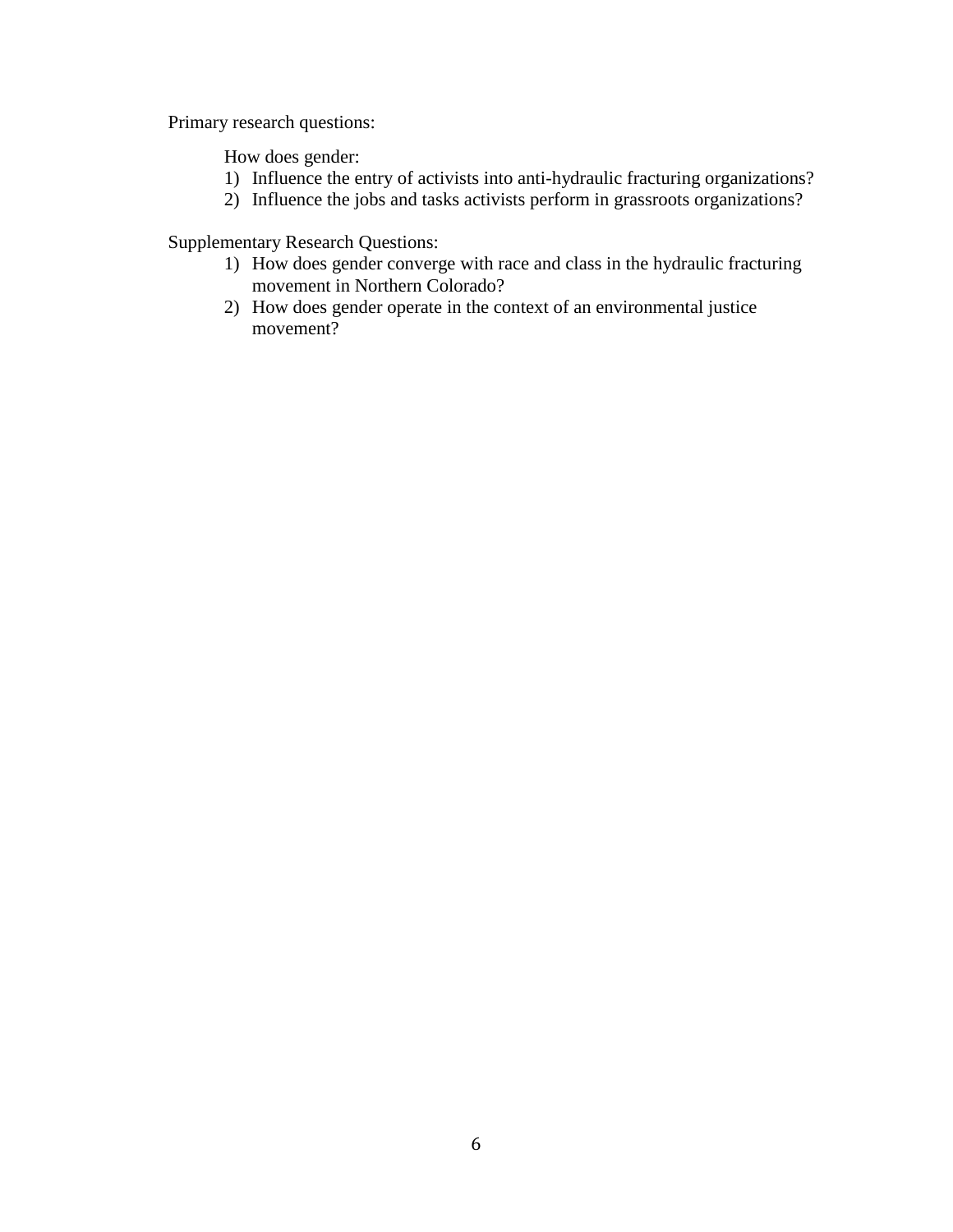#### **Chapter 2: Literature Review**

In this upcoming chapter, I provide a broad overview of social movement literature, highlighting the shifting paradigms that have occurred within the United States. Then I discuss the historical origins of environmental justice and highlight the changing and ever-expanding theoretical and conceptual definitions of environmental justice. Furthermore, I present research that focuses on how gender, race, and class operate in the context of social movements more generally and then environmental justice movements more specifically. Lastly, I end this chapter by highlighting my preliminary and supplementary research questions and denote how these research questions fill gaps or under-explored areas in existing environment justice research.

## *Social Movement Research Paradigms*

To set the stage for this research, I begin by providing a historical account of social movement research to give the reader a sense of how researchers have understood social movements and the broad questions they have explored. Social movements are one of the key drivers of modern history and geography, leading to extensive changes in human society and form due to the efforts of activists. Drawing on Brown & Ferguson's (1995) conceptualization, social movement activists are people who take some public action in legislative, judicial, political, or media arenas to cause avoidance or remediation of known or suspected harms. The effects of social movements surround us day-to-day but often we take for granted the impact they have had on our lives and fail to recognize that many of the rights, freedoms, and protections that we enjoy are the direct result of collective movements for social change (Kuumba 2001).

According to Snow, Soule, and Kriesi (2005) social movements are based on three or more of the following features: collective or joint action, change-oriented goals or claims, some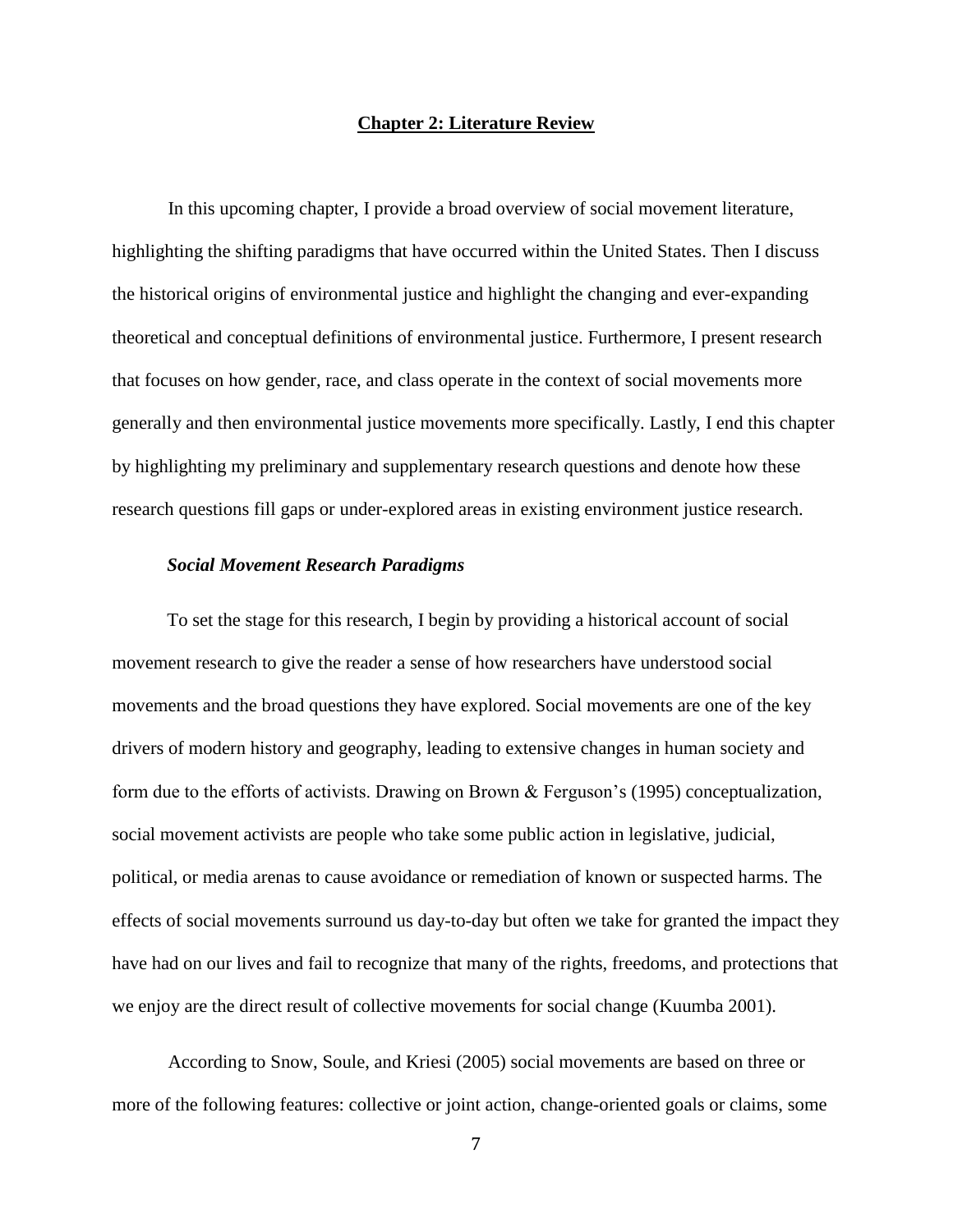extra- or non-institutional collective action, some measure of organization, and some degree of temporal stability. Based on these axes, social movements can be conceptualized as:

collectivities acting with some degree of organization and continuity outside institutional or organizational channels for the purpose of challenging or defending institutional or organizational channels, for the purpose of challenging or defending extant authority, whether it is institutionally or culturally based, in the group, organization, society, culture, or world order of which they are a part (Snow et al. 2005: 11).

More succinctly, a social movement is a collective, structured, continued, and noninstitutionalized challenge to authorities, power holders, or hegemonic cultural beliefs and practices (Goodwin & Jasper 2003).

A breadth of research exists in which academics from varying fields explore the characteristics of social movements locally, nationally, internationally, and transnationally, ranging from social movements that focus on human rights, labor rights, environmental justice issues, and global justice issues (Jenkins & Perrow 1977; Taylor 1989; Andrews 2001; Bullard 2000). Often, social movement research seeks to answer two fundamental questions: 1) why do social movements emerge when they do? (Tarrow 1988; Della Porta 2006) and 2) what are the characteristics of those who participate in social movements? (Verta, Whittier, Morris, & Mueller 1992; Irons 1998).

Social movement research has shifted through disparate paradigms throughout the decades. For example, theorists in the 1950's and early 1960's adopted the collective behavior approach, an early theoretical tradition, that viewed social movements as the collective response to the individual alienation caused by social strain and disruption of rapid social changes, such as urbanization and industrialization (Smelser 1962). Participants that joined social movements were dubbed as immature, mistaken, and irrational beings by some social science researchers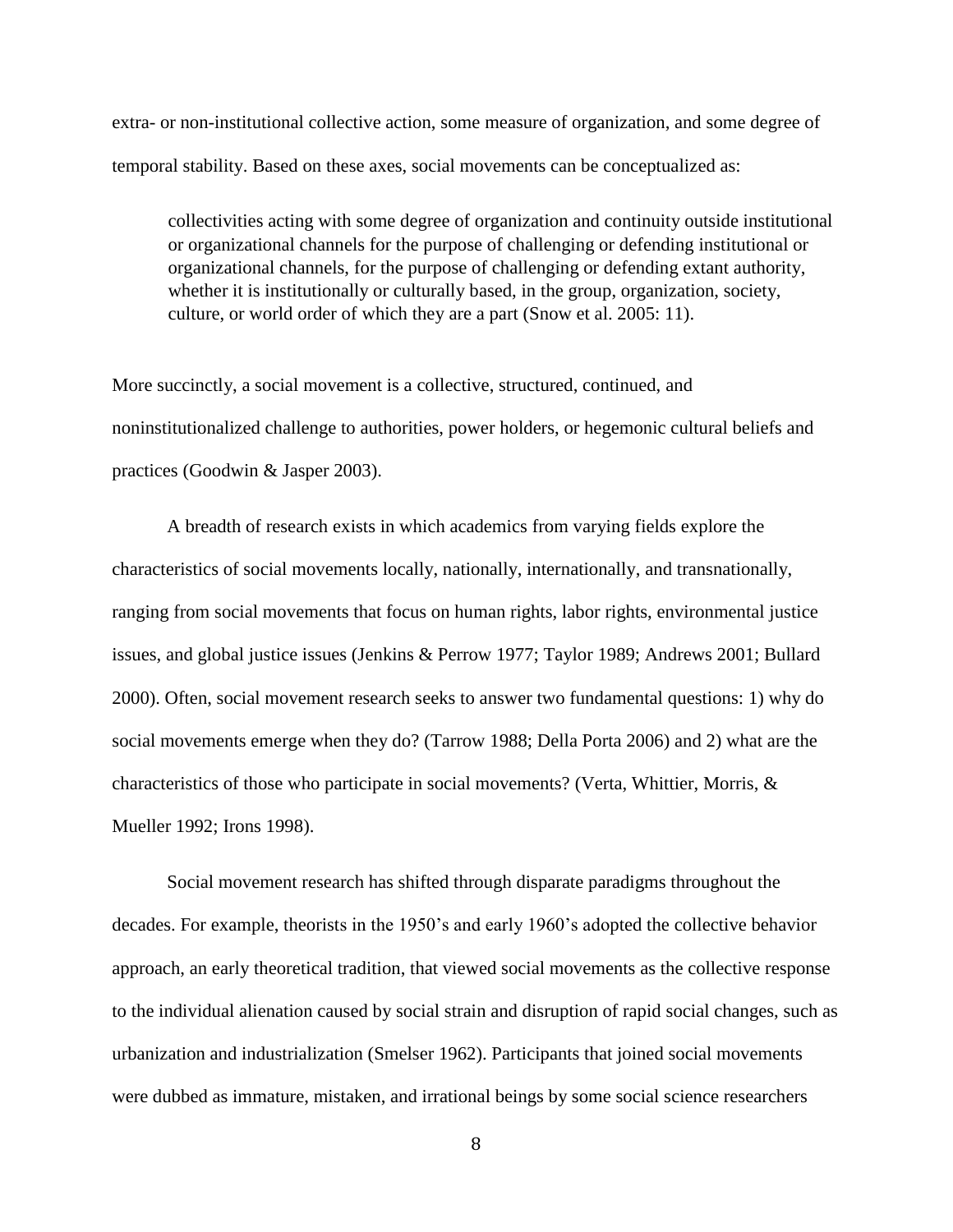operating under a positivist paradigm (Goodwin & Jasper 2003). Under this paradigm, theorists contested that social movements arose as a result of discontent in society and many viewed discontent as unusual and best avoided (Hoffer 1951; Kornhauser 1959; Lebon 1960).

During the late 1960's and 1970's the school of "resource mobilization" (RM) formed, as researchers began to note that social movements were structured, patterned and typically consisted of formal organizations (McCarthy & Zald 1977). According to the RM theory, social movements are essentially an expansion of politics by other means and can be explored in terms of clashes of interest just like other forms of political struggle (Oberschall 1973; McCarthy and Zald 1977). RM theory sees social movements as "normal, rational, institutionally rooted, political challenges by aggrieved groups" (Buechler 1993: 218). This school of thought focused almost exclusively on the infrastructure, that is, the financial, organizational, and human resources, needed for movement emergence and subsistence and less on the kinds of individuals who might join a movement (Buechler 1993). However, under this perspective, while exploring questions of recruitment, motivation, and participation, individuals were viewed as rational actors that weigh the relative costs and benefits of movement participation and engaged in participation when the potential benefits outweighed the anticipated costs (McCarthy & Zald 1977).

RM theory later expanded into political process theory, which concentrates almost exclusively on movement emergence and highlights that economic and political shifts occur, often independently of protestors' own efforts that open up space for movement emergence (Jenkins & Perrow 1977; McAdam 1982; Tarrow 1988). Under the political process model, "shifts in the structure of political opportunities work with organizational resources and subjective perceptions to fuel social insurgency" (Kuumba: 2001:8). Above all, political process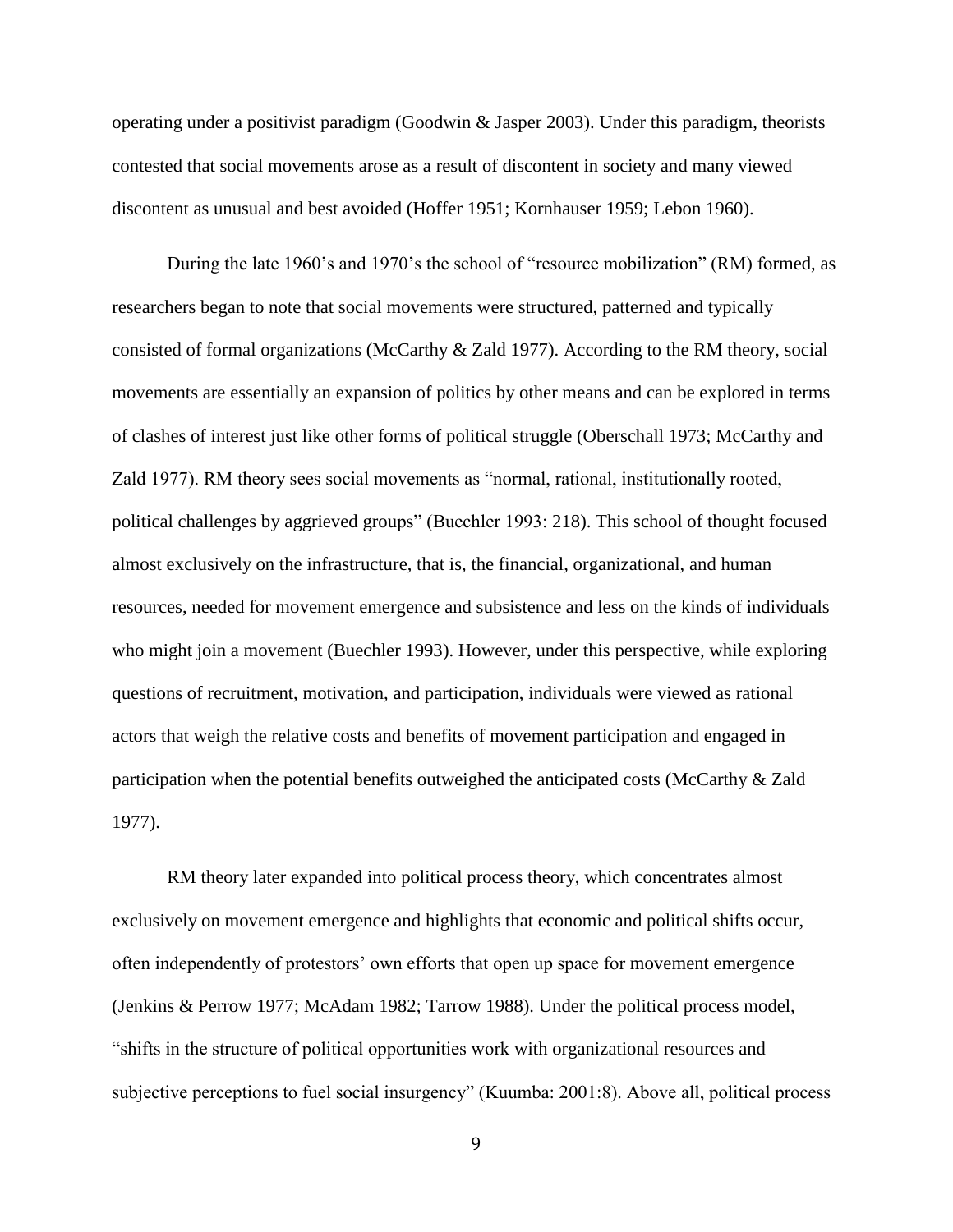scholars stress the importance of structural power noting, "any system contains within itself the possibility of a power strong enough to alter it" (Schwartz 1976: 173). However, as noted above, political process theorists highlight that mere structural change is itself insufficient for a social movement to emerge and sustain itself. In brief, the presence of strong leadership is essential, in conjunction with framing, originally called cognitive liberation, that affects not only how excluded group members perceive changes in political opportunities and their organization but how they portray their message to the outside world (McAdam 1992). In sum, all three factors: structural change, strong leadership, and framing are necessary for the emergence and continuation of social movements under political process theory.

Social network approaches, another paradigm through which researchers study social movements, also focuses on structure but in a very different sense. This approach draws attention to the importance of network ties through which people are mobilized into social movements (Snow, Zurcher, Ekland-Olson 1980). Social network theorists highlight the significance of social ties (and the ways in which these ties are structured) among potential recruits as a causal explanation for the types of individuals who join social movements and the emergence of a social movement itself (Kuumba 2001). Unlike political process theorists that explore the conditions in the external world that allow for a movement to arise, social network theorists investigate the structural conditions within a community or population of those who might be recruited. Social network theorists argue that communities or populations with dense ties or previous established formal organizations will likely find it easier to mobilize supporters and propel a movement forward (Goodwin & Japser 2003).

 In contrast to RM, political process, or social network theory, all of which focus on historical, structural, or material conditions that may give rise to a social movement, cultural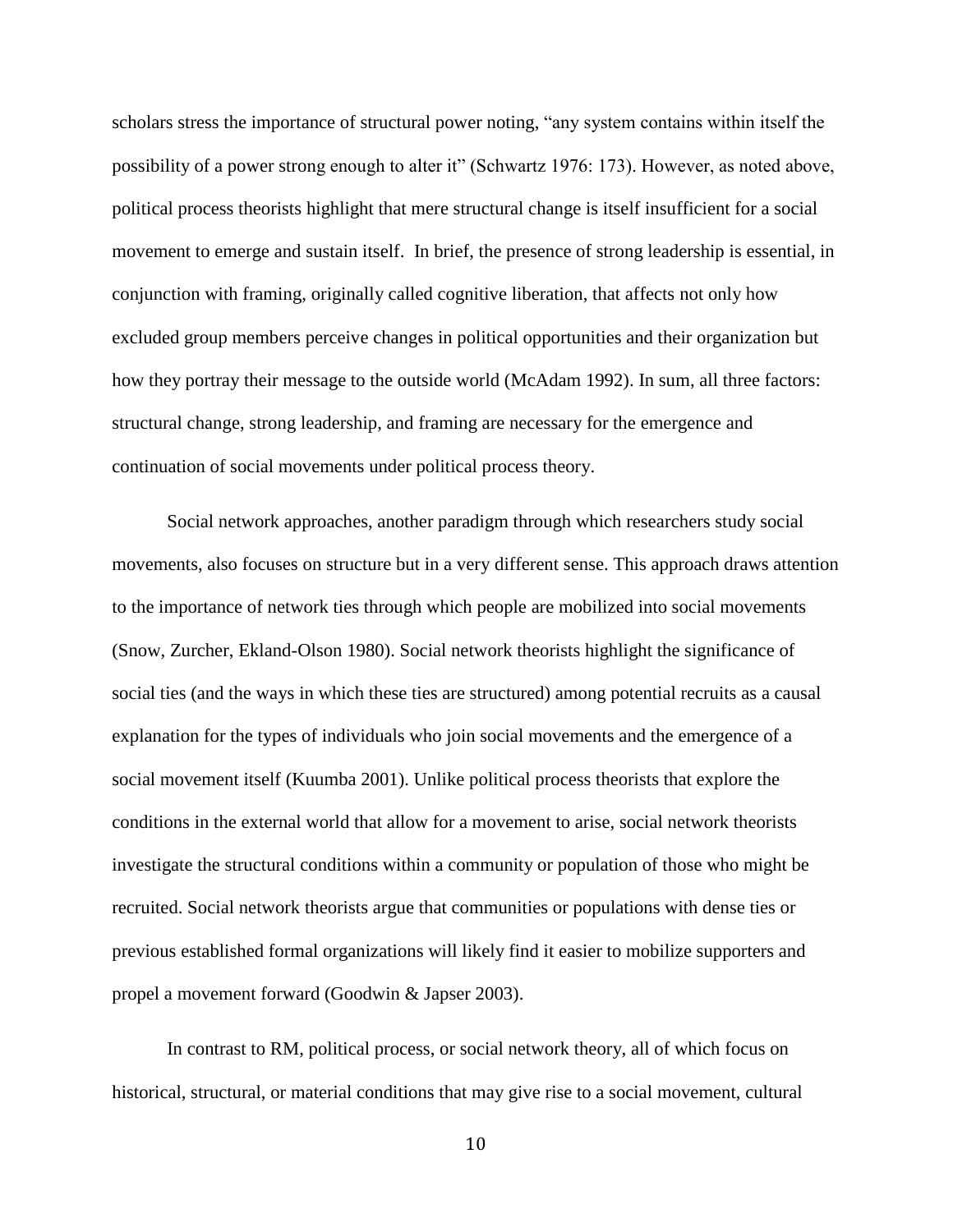approaches focus on the perceptions, ideas, emotions, and grievances of protestors and declare that there is an interaction between ideas, recruitment, and the broader environment that social movement theorists must investigate as well (Goodwin & Jasper 2003). Cultural theorists recommend that scholars need to look at how protestors view the world and the kind of rhetoric they use to present their vision to others, often referred to as framing. Succinctly stated, framing refers to "the process by which individuals and groups identify, interpret, and express social and political grievances" (Taylor 2000:511). Both how protestors view the world and frames have a direct impact on social movement emergence, recruitment, and mobilization efforts (Goodwin, Jasper, & Polletta 2004).

Cultural approaches fall under the most current theoretical paradigm, new social movement theory. This group of theories emphasizes that symbolic, cultural, and ideational factors can serve as vessels for building sustained social movements (Buechler 1993; Melucci 1985; Kuumba 2001). New social movement theories depart from earlier social movement paradigms and attempt to explain the range of new movements that have sprouted up in Western societies since the mid-1960s. Like earlier social movement theories, new social movement theories focus on who is participating in social movements, but perhaps more importantly, the motivations of the participants in social movements.

More specifically, new social moment theorists stress subjective and symbolic aspects of social movements, such as collection action frames and collective identities (Kuumba 2001) and note that participants in new social movements do not necessarily pursue economic or class interest of their members, but rather pursue quality of life and democratic procedures (Snow 2011). New social movements are seen as a form of new politics that are oncerned with the quality of life, self-realization, and objectives of participation and identity formation rather than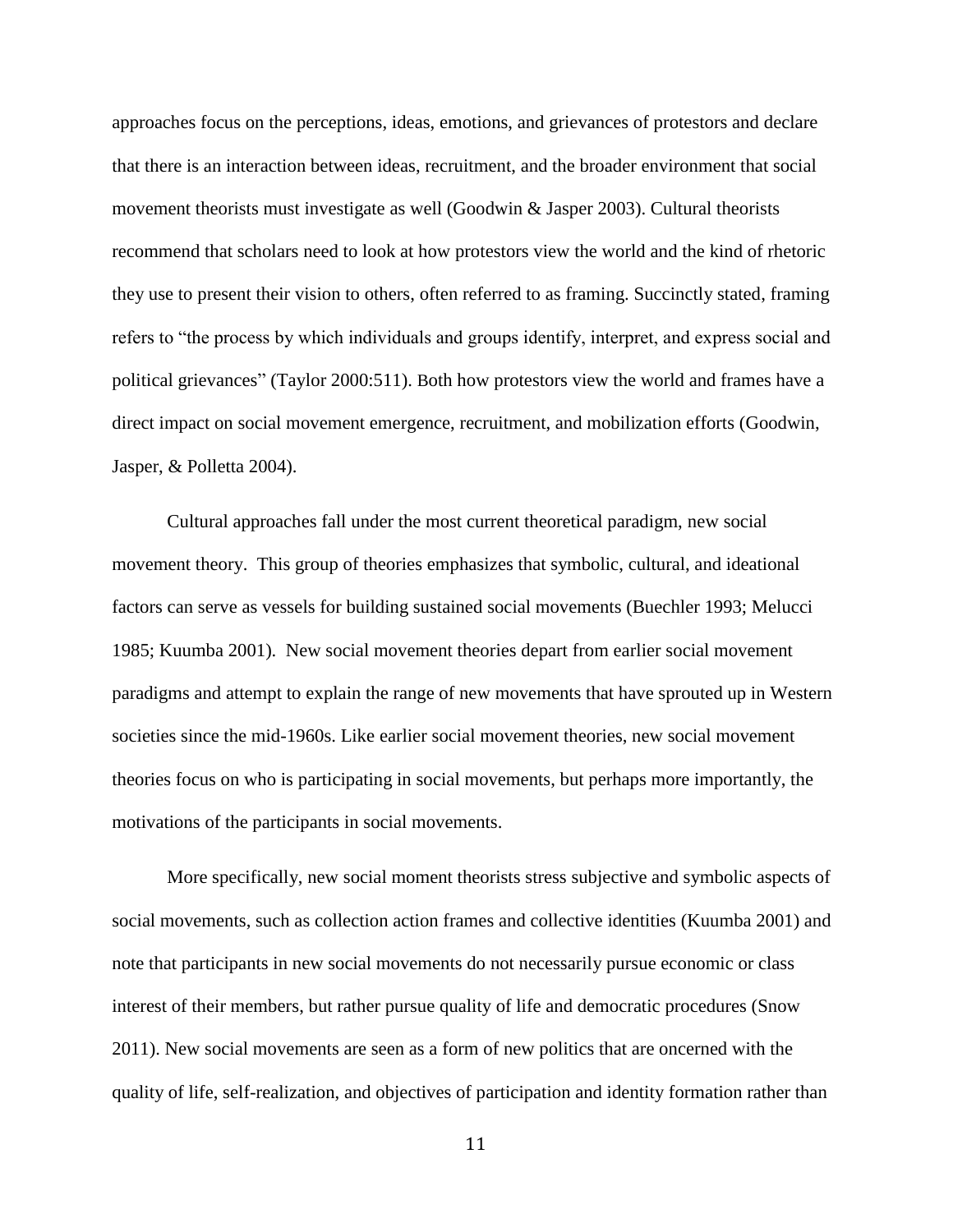focusing on industrialization or the market place (Buechler 1995). Under the paradigm of new social movements, participants are thought to be fighting corporate and government "technocrats" who make an assortment of decisions without being publically debated, altering individuals lives (Snow 2011: 335).

Thus, social movements are complex and social science research that works to construct theoretical approaches to studying social movements is ever evolving. While exploring the two fundamental inquiries social movement research attempts to address, why social movements emerge and who participates in social movements, a number of findings can be revealed based on the theoretical perspective(s) a researcher adopts. My research is rooted in RM and new social movement theory. For example, consistent with the assumptions of RM theory, which states that social movements are an expansion of politics and by other means and can be explored in terms of clashes of interest just like other forms of political struggle, I work to illuminate how conflicting interests, specifically among anti-fracking and pro-fracking parities, resulted in a movement surrounding oil and gas development in Colorado. Additionally, consistent with cultural theory more broadly and new social movement theory more specifically, the research I present in this thesis helps to shed light on the collective action frames and collective identities participants relied on as a means to explain their entry into the movement and the ways in which they went about mobilizing and recruiting citizens in their respective communities.

### *Research on Environmental Justice Movements*

A significant portion of social movement literature is dedicated to investigating and understanding environmental justice movements. Environmental justice movements fall under the umbrella of social movements, as they are indeed collective, structured, continued, and noninstitutional challenges to authorities, power holders, and cultural beliefs in practices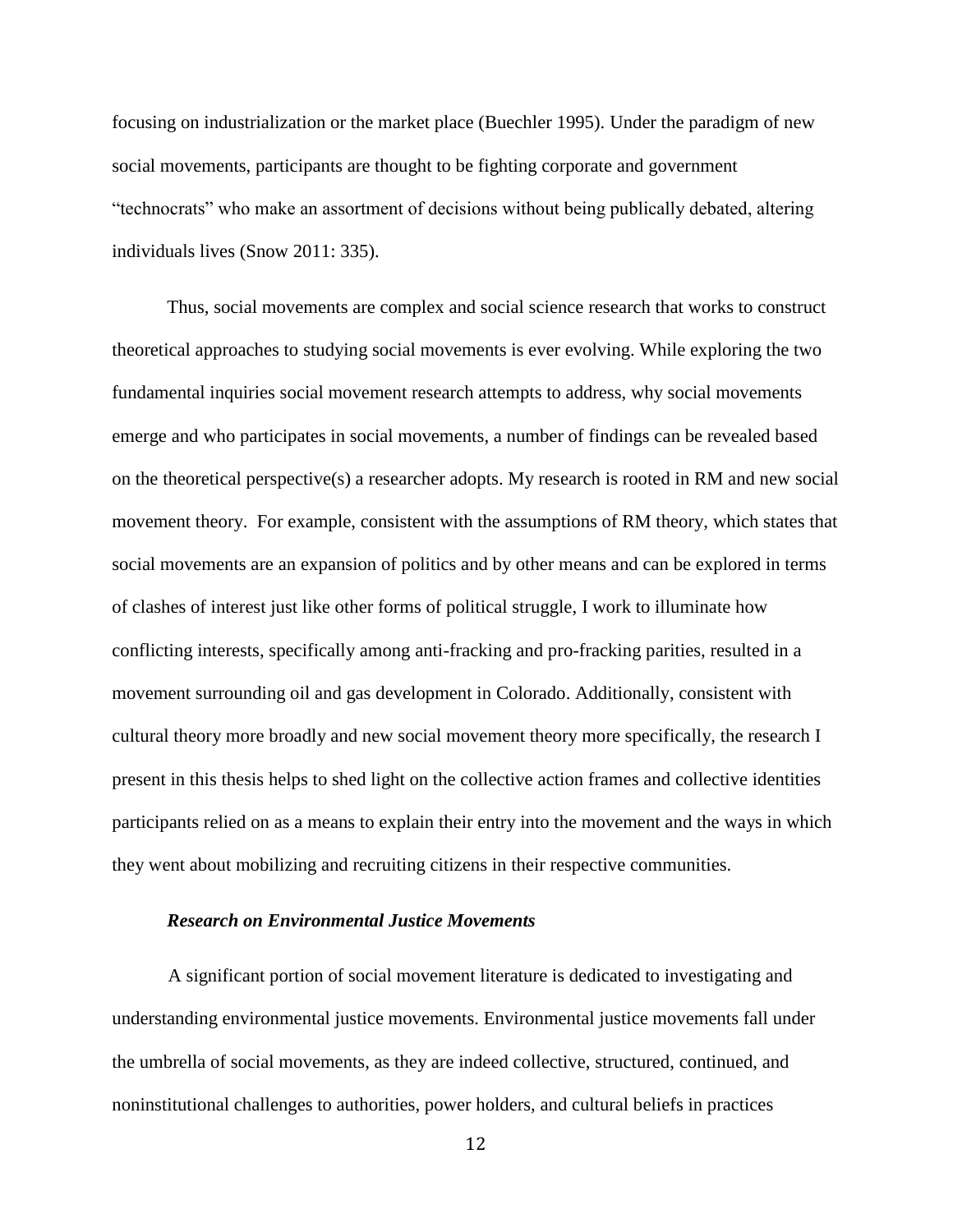(Goodwin & Jasper 2003). Environmental justice movements emerged from the principles behind the Civil Rights Movement and the Environment Movements of the 1960's and 1970's (Dunlap & Mertig 2014) and are distinct due to their concentration on the concepts of social justice and environmental protection, as the two are viewed as compatible goals (Cole  $& Foster$ 2001). To highlight how Northern Colorado's Hydraulic Fracturing movement is representative of an environmental justice movement, in the following sections I introduce the concept of environmental justice and discuss how theoretical and conceptual understandings of what constitutes environmental justice have shifted and expanded throughout the decades. Then, I will discuss environmental justice movement literature more concretely, with a particular focus on the origins of the environmental justice movement and past studies that explore the components of gender, race, and class in relation to social movement participation.

The US Environmental Protection Agency posits that environmental justice focuses both on processes and outcomes and defines it as:

The fair treatment and meaningful involvement of all people regardless of race, color, national origin, or income with respect to the development, implementation, and enforcement of environmental laws, regulations, and policies. EPA has this goal for all communities and persons across this Nation. It will be achieved when everyone enjoys the same degree of protection from environmental and health hazards and equal access to the decision-making process to have a healthy environment in which to live, learn, and work (US Environmental Protection Agency, Office of Environmental Justice 2015).

Theoretical and conceptual understandings of what constitutes environmental justice have expanded from early definitions and have not always focused on both processes and outcomes as the above definition does. As appropriately articulated by Sexton and Phillips , "in practice, environmental justice is a complex, multidimensional concept, that cannot easily be pinned down" (1998:10). Originally, many proposed definitions of environmental justice that focused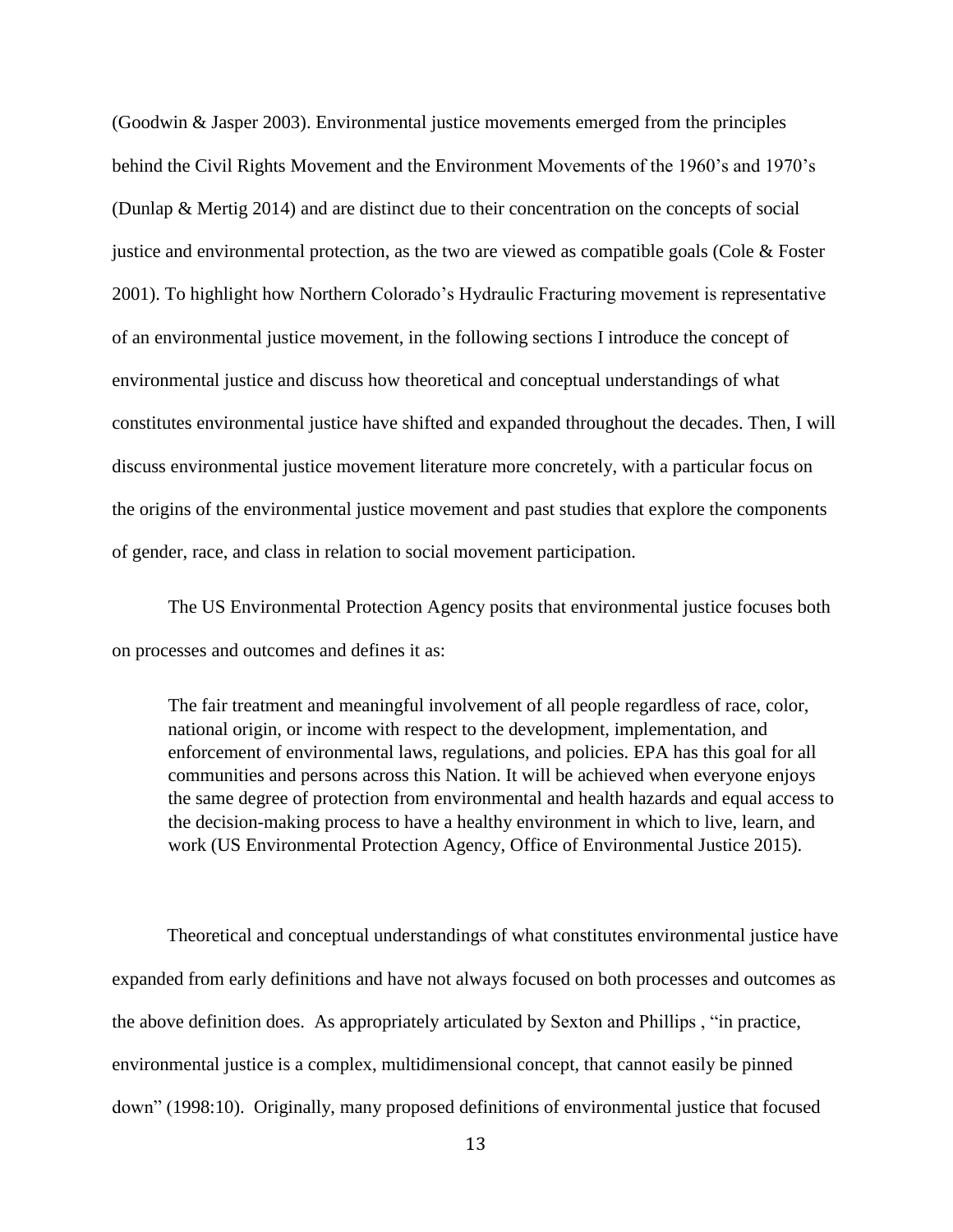almost explicitly on distributional and spatial outcomes. For example, according to Bullard (1996:493), environmental justice can be broadly defined as "embracing the principle that all people and communities are entitled to equal protection of environmental and public health laws and regulations." Similarly, in the past, the US Environmental Protection Agency focused on outcomes and posited that the goal of environmental justice is, "to ensure that all people, regardless of race, national origin or income, are protected from disproportionate impacts of environmental hazards" (US Environmental Protection Agency, Office of Environmental Justice 2000). Under the distributive justice model, all communities should be exposed to the same amount of environmental risk no matter their race, class, or socio-cultural status (Schlosberg 2004). Equity was clearly a key component in the early discourse of environmental injustice; however, this notion quickly expanded beyond the idea of the maldistribution of environmental bads and began to stress the unequal distribution of environmental goods and amenities such as green space, recreational parks, public transit, and fresh food (Schlosberg 2013).

Notably, EJ scholars and policy makers have begun to stress not only the importance of distributional patterns but also the processes of environmental justice. In greater detail, EJ scholars highlight the importance of procedural equity or process equity, the concept that all individuals and groups have the right to access political and social systems to make decisions, such as how land will be used or how zoning will take place (Sze and London 2008; Malin 2011;Scholsberg 2013). About this, Lake (1996: 165) explains that procedural equity stresses, "full democratic participation not only in decisions affecting distributive outcomes but also, and more importantly, in the gamut of prior decisions affecting the production of costs and benefits to be distributed." According to Schlosberg (2003), public participation is often seen as the tool to accomplish both equity and political recognition. Through public participation individuals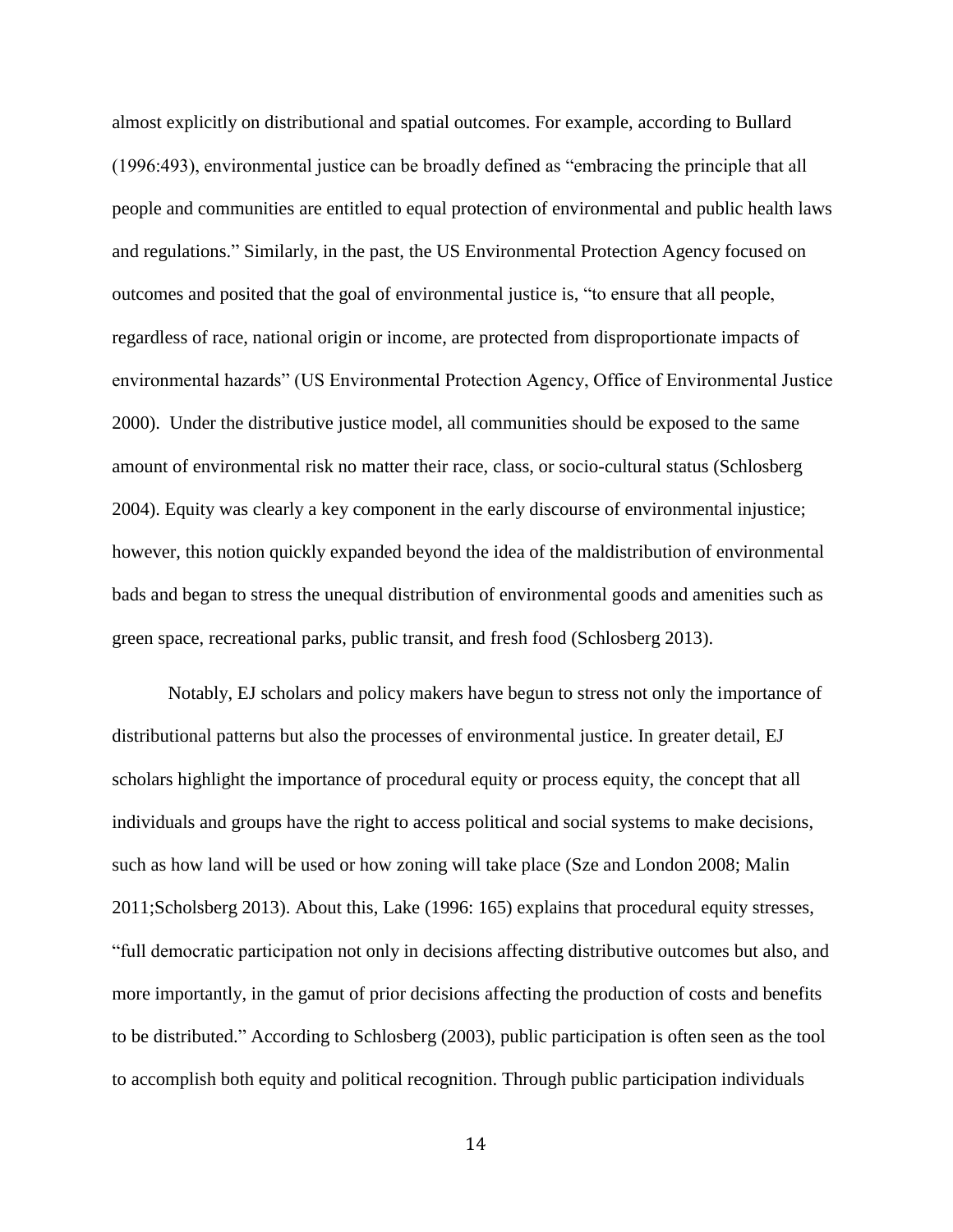may gain political recognition, thus allowing them to be involved, in some shape or form, in decisions affecting environmental outcomes in their communities. Furthermore, Lake (1996) argues that by fully participating in decisions through which environmental burdens are produced, individuals and communities will develop self-determination and come to realize the social relations of production within which the problem is generated. Lake (1996) goes onto argue that by becoming involved in the decision-making process of the distribution of environmental bads and goods, communities will begin to uncover the causes of environmental injustice rather than simply attempting to treat the symptoms of environmental injustice. Moreover, by becoming involved in the decision-making process of the distribution of environment bads, communities have the opportunity to prevent them altogether if involved early (Schlosberg 2003). This point of view highlights the hazard in stressing distributive justice alone: that while scholars and policy makers sort out the scale/scope of the problem, the actual causes and repercussions of those patterns of injustice that we already know remain understudied (Pulido 1996; Lake 1996; Walker 2009). Procedural equity is a central component of Northern Colorado's hydraulic fracturing movement examined in this thesis. Many activists involved in this movement assert they have the right to democratic participation and should be able to decide at the local level whether or not they want the practice of hydraulic fracturing present in their community.

As mentioned earlier, the US environmental justice movement arose in the 1960's and 1970's from the principles behind the Civil Rights Movement and the Environmental Justice Movements of that time period. Unlike preceding environmental movements that focused predominately on concerns of wildlife management, conservation, and deep ecology, the environmental justice movement focused on the unequal burden of pollution that was placed on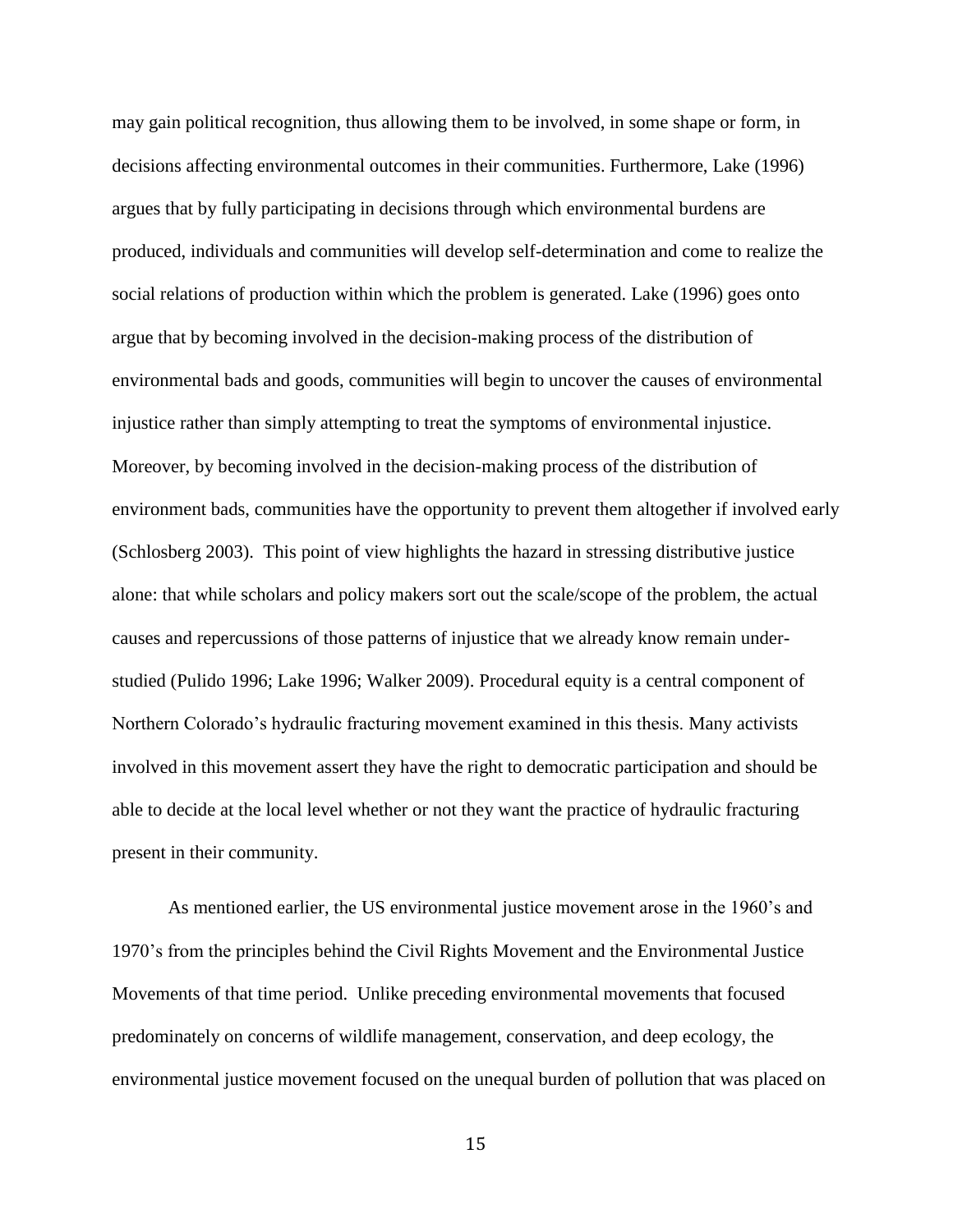poor and minority communities (Brulle & Pellow 2006) and was predominately led by lowincome and racial and ethnic minorities, in comparison to earlier environmental movements that were supported and led by middle-upper class whites and those with access to economic resources (Bullard 2000; Brulle & Pellow 2006).

Many scholars (Chavis 1993; Bullard 2000; McGurty 2000) trace the birth of the environmental justice movement to the case of Warren County, North Carolina. In Warren County a landfill was established to dispose of polychlorinated biphenyl (PCBs) that were illegally dumped during 1978 on hundreds of miles of North Carolina Roads by Robert Burns, a business associate with Robert Ward of the WARD PCB transformer Company of Raleigh (GAO 1983 Study; McGurty 2000). In this particular case, the state claimed they opted for the landfill in Warren County due to other options being too costly. However, residents of Warren County who were disproportionately African America -- protested the citing of the landfill and argued that the landfill was sited on the basis of racial discrimination (GAO 1983). Thus, because it was a movement initiated and led by African Americans who were slated to experience the disproportionate burden of industrial waste, the street protests and legal challenges lead by the residents of Warren County to fight the landfill are considered by many to be the first major milestone in the national movement for environmental justice.

The case of Warren County was pivotal in helping to establish the empirical reality that marginalized communities experienced the brunt of environmental degradation because of institutionalized racist and classist practices of governments and industries. Beginning in the early 1970s, a considerable body of studies began to emerge in the U.S. documenting the presence of environmental inequalities among particular social groups, specifically, minority, aboriginal, and poor communities. For example, in 1983, the General Accounting Office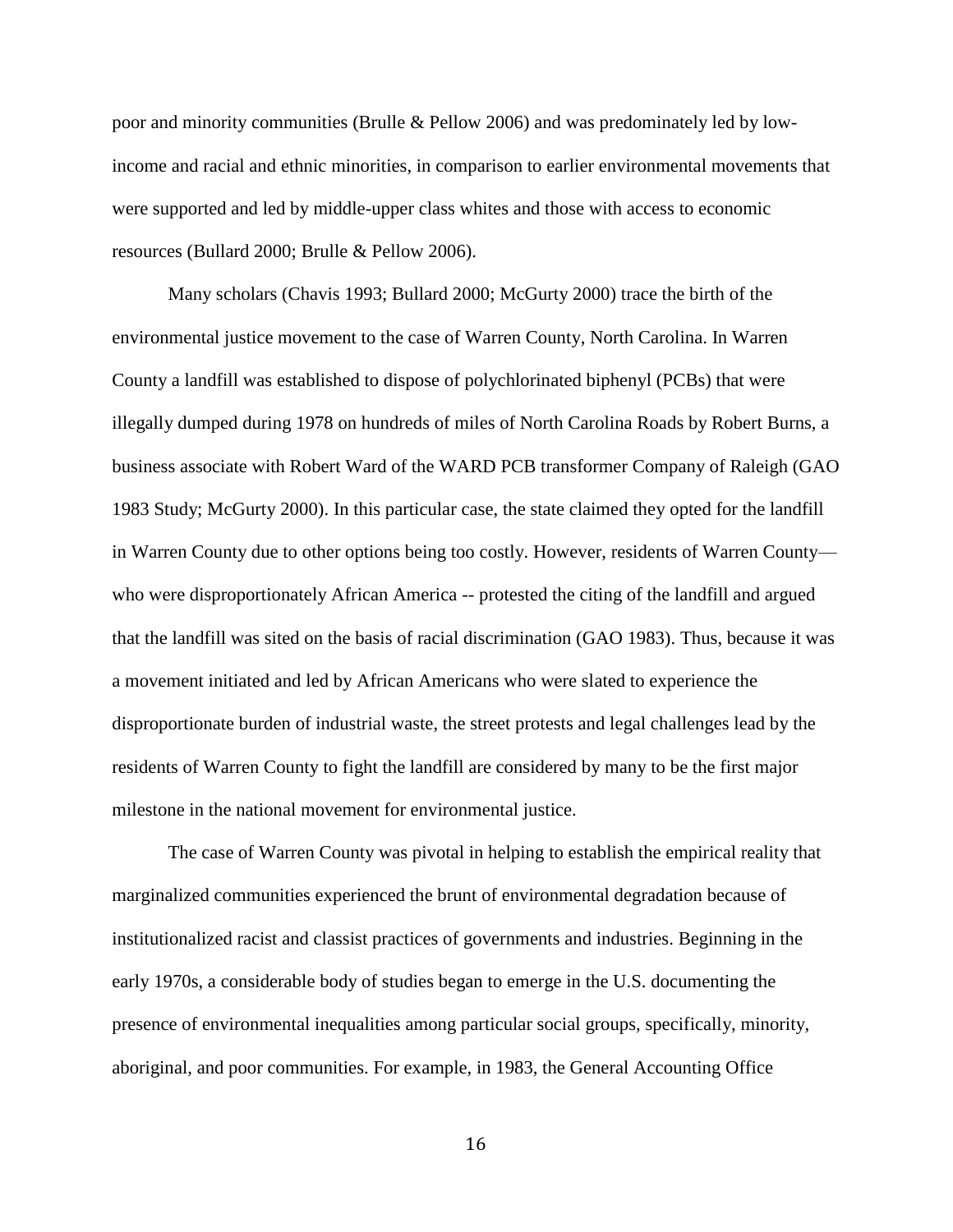examined whether or not there was a correlation between the location of hazardous waste landfill and the racial and economic status of surrounding communities (GAO 1983). Findings from the study demonstrated that African-Americans made up a majority of the population in 3 of the 4 communities where landfills were located despite the fact that African Americans made up 1/5 of the region's population (GAO 1983). Moreover, a national study performed by the Commission for Racial Justice United Church of Christ (1987) investigated the relationship between the location of sites containing hazardous wastes and the racial and socio-economic characteristics of persons living in close proximity to those sites. Ultimately, the study found that race proved to be the most significant among variables tested—even more important than the socio-economic status of the community-- in association with the location of commercial hazardous waste facilities and the communities with the greatest number of commercial hazardous waste facilities had the highest composition of racial and ethnic residents (UCC 1987).

Although early environmental justice studies highlighted the significance of race and class in relation to distributional patterns of hazardous waste and harmful industry practices, scholars note weaknesses associated with these early distributional studies. For example, Bowen (2002) reviewed forty-two empirical research studies spanning three decades and concluded that the empirical foundations of environmental justice are so underdeveloped that little can be said with scientific authority regarding the presence of geographical patterns of disproportionate distributions and their health effects on minority, low-income and other disadvantaged communities. Charkraborty, Maatay, & Brender (2002) draw specific attention to methodological flaws utilized in early environmental justice studies. Many early environmental justice studies rely on spatial coincidence analysis, mores specifically unit-hazard coincidence, that uses the presence of a hazard source within a specific analytic unit as a proxy for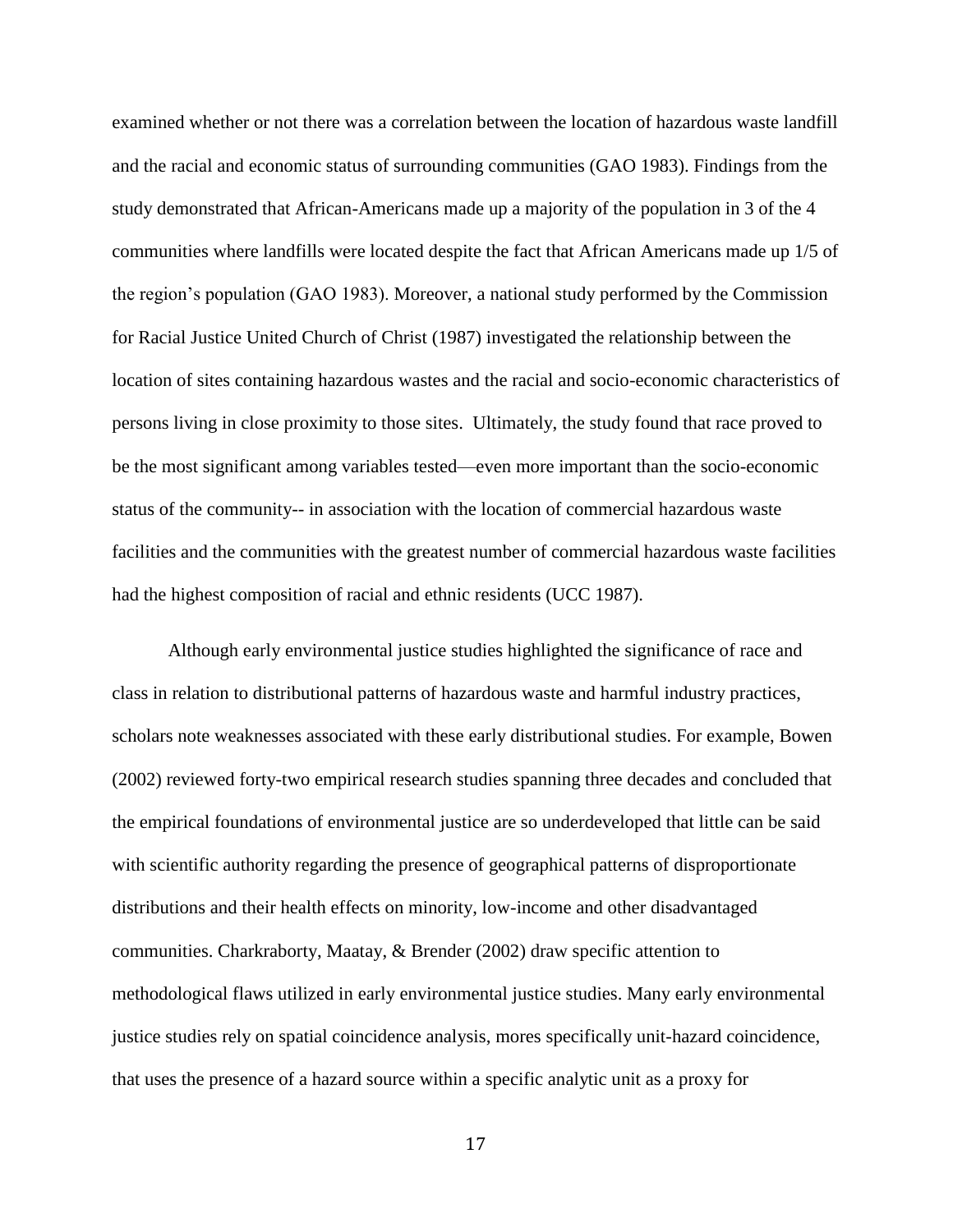environmental exposure. Charkraborty and colleagues (2003) assert that the problem with this method is that different units lead to different conclusions regarding the role of race and ethnicity or income. Williams (1999) points to methodological errors similar to that of Charkraborty and colleagues and observes that although many early environmental justice studies rely on "community" as a unit of analysis, different operationalizations of community exist, leading to contradictory findings about the extent of the problem. Furthermore, Downey (2005) draws attention to the definitions of environmental inequality that researchers employ and ultimately highlights that different definitions lead to divergent results. Downey's main critique focuses on scholars basing their research on a relatively narrow range of environmental inequality definitions, leading us to understand some forms of environmental inequality more so than others. Regardless of the methodological issues brought to light in early environmental justice, to this day, studies continue to emerge that ultimately highlight what Warren County originally brought to light: racial and ethnic minorities, low-income people, and indigenous people are more likely to live in close proximity to hazardous environmental facilities and that these communities remain the targets of citing and growth of harmful industry activities (Brulle & Pellow 2006; Bullard 2003; Commission for Racial Justice United Church of Christ 1987; Evans & Kantrowitz 2002; Wilson, Fraser-Rahim, Zhang, Rice, Svendsen & Abara 2012).

#### *Research on Gender and Social Movement Participation*

 Although race and class play an imperative role in helping to understanding the emergence, development, sustenance, and decline of social movements, research demonstrates that gender plays an equally important role. Historically speaking, an abundance of research highlights the connection between gender and social movement participation. In part, this body of research illuminates why men and women have different rates of participation in social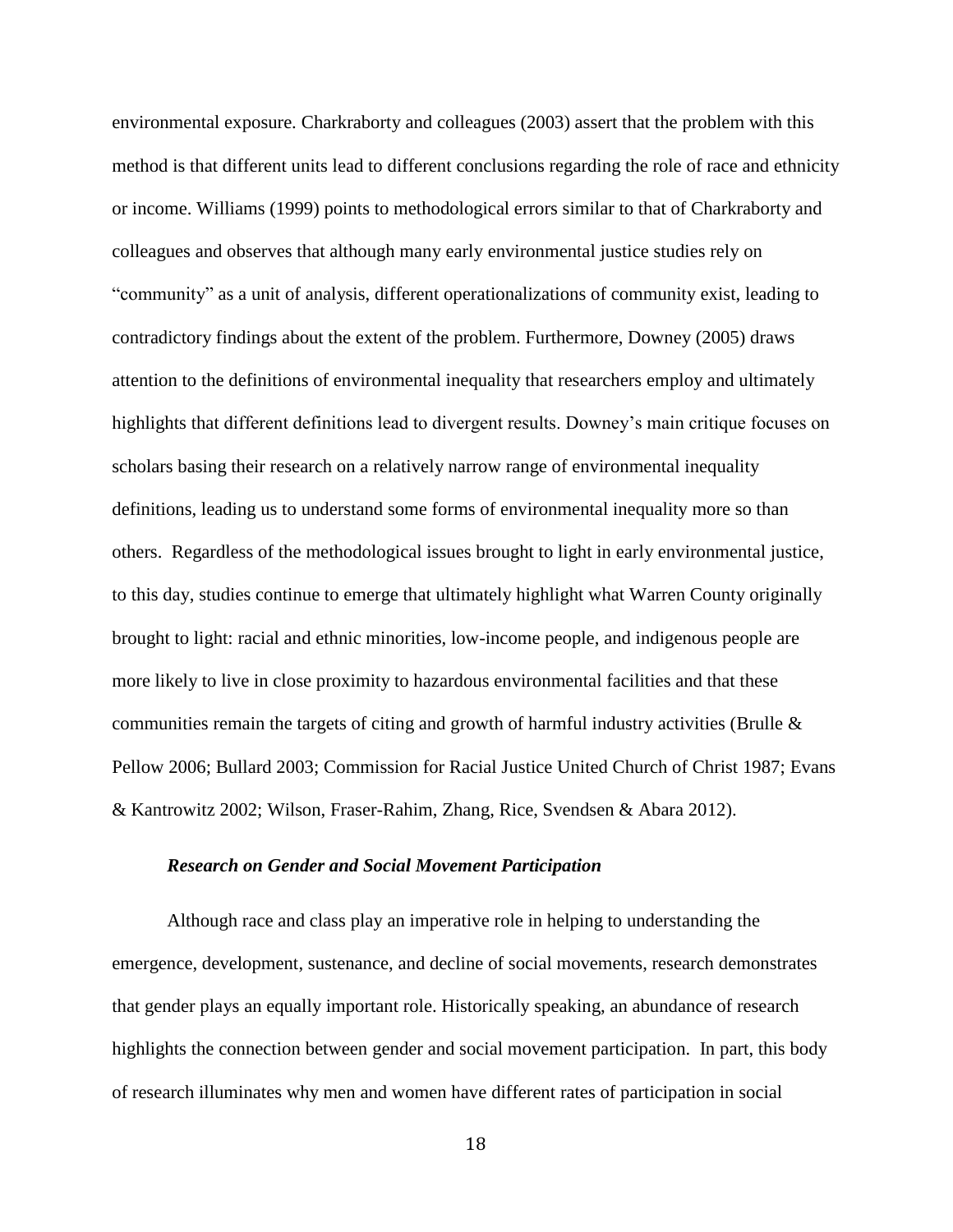movements (McAdam 1992; Rodriguez 1994; Cable 1992). Predominately, this research adopts one of the following approaches: macrolevel, mesolevel, or microlevel. Often these approaches are adopted concurrently to investigate gender and social movement participation.

Consistent with Resource Mobilization theories, marcolevel analysis investigates how broader material shifts or/and conditions in the sociopolitical or economic environment influence the relationship between gender and social movement participation and efforts (McAdam 1982; McAdam 1992; Tarrow 1996). A mesolevel analysis, on the other hand, focuses on the influence of social networks and organizations through which individuals channel their efforts toward social change. For example, social movement scholars note that differences in the lives of men and women, such as differing social networks, gender distinctions in domestic and childrearing responsibilities, and production struggles in the workplace and political realm, help to shape their involvement in social movement organizations (Snow, Zurcher, Eckland-Olson 1980; Rodriguez 1994). Lastly, microlevel analyses of social movement participation and gender focuses on the motivations, ideologies, and grievances to which potential movement participants respond, similar to that of new social movement theories (Chaney 1975). More specifically, a microlevel analysis demonstrates how gender ideologies and gender identity are often tactically utilized to motivate movement participation differently for men and women (Bell & Braun 2010; Hobson  $\&$ Lindholm 1997; Reese & Newcombe 2003). Furthermore, gender ideologies and gender identity may prompt men and women to enter a movement for different reasons and perform different responsibilities and/or tasks once recruited (Kuumba 2001). For example, research performed by Lobao (1990) found that divisions of labor seemed to mirror the relegation of women and men to private and public spheres, with men on the "front lines" and women in the backdrop in positions of support (Kuumba 2001). In this thesis, I work predominately from a micro-level frame,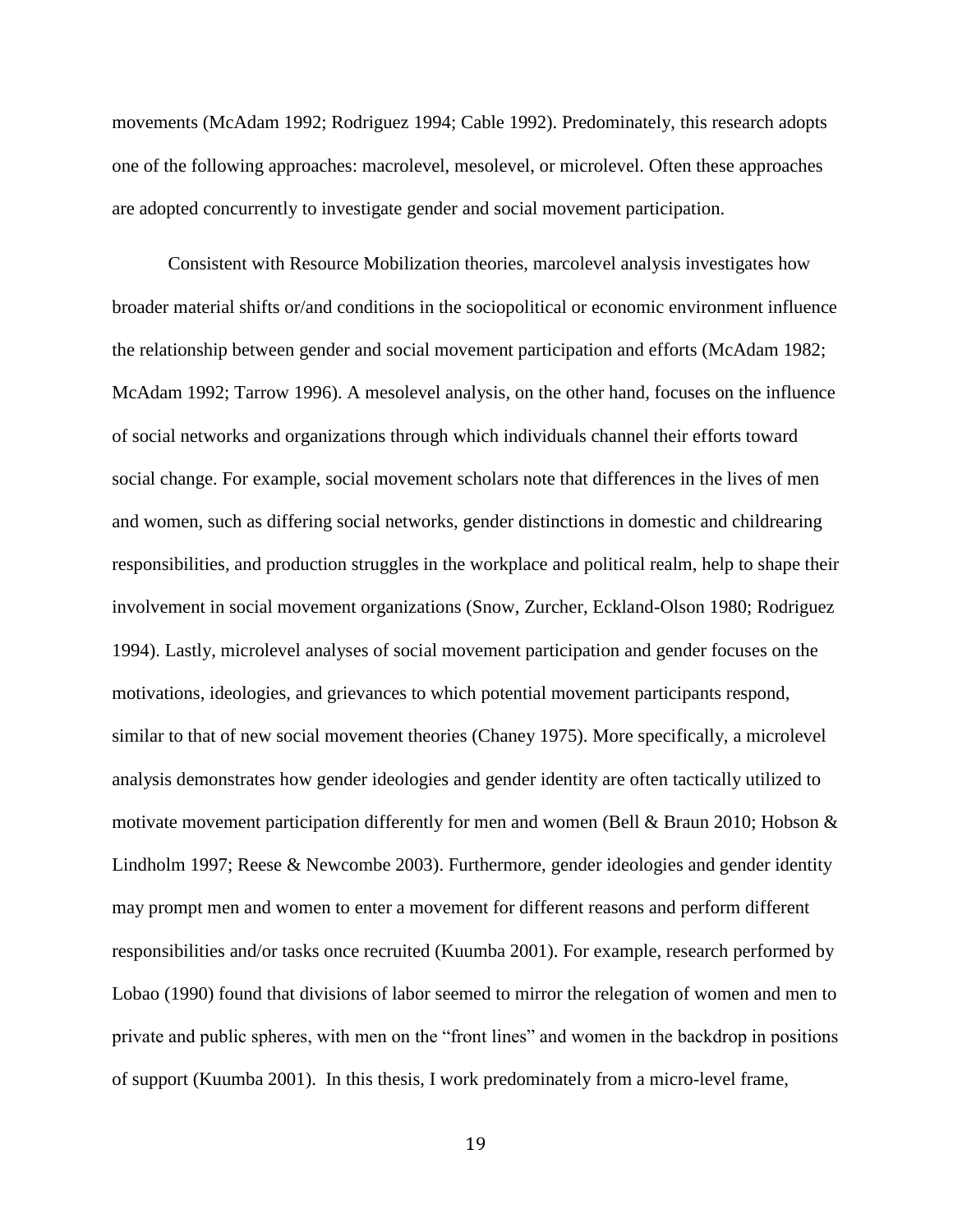exploring how gender motivates movement participation differently for men and women. Since gender is an integral component in my thesis, in the next section, I review research pathways into environmental justice movements with a particular focus on gender.

## *Pathways into Environmental Justice Movements*

Environmental Justice research demonstrates that some of the most successful at calling attention to environmental issues have been women, more specifically working-class women and women of color (Deluca & Peeples 2006; Di Chiro 1997). For example, in 1994, the Citizen's Clearing House of Hazardous Waste (CCHW) estimated that nearly 70-80% of the leaders of local environmental justice groups to be women and recognized that women generally represent a large percentage of the members of local environmental justice groups (Epstein 1997). Given that racial and ethnic minority, low-income, and indigenous people are the targets of the siting and growth of harmful industry activities and disproportionately impacted, it is not surprising that working-class and women of color are motivated to bring environmental issues to the light.

Given women's vital role in environmental justice movements, within the past few decades, a vibrant environmental justice literature has emerged that sheds light on women's experiences within these movements, which I review next. Environmental justice research demonstrates that men and women can become involved in environmental justice movements through different pathways and via different mechanisms that are connected to and shaped by gender. In the following section, I highlight three pathways by which individuals can become involved in environmental justice movements and the way gender intersects each pathway. First, I will explain gendered attitudes towards risk and the environment may shape individuals involvement in environmental justice movements. Then, I will discuss how gendered identities function to propel individuals to join environmental justice movements, with a particular focus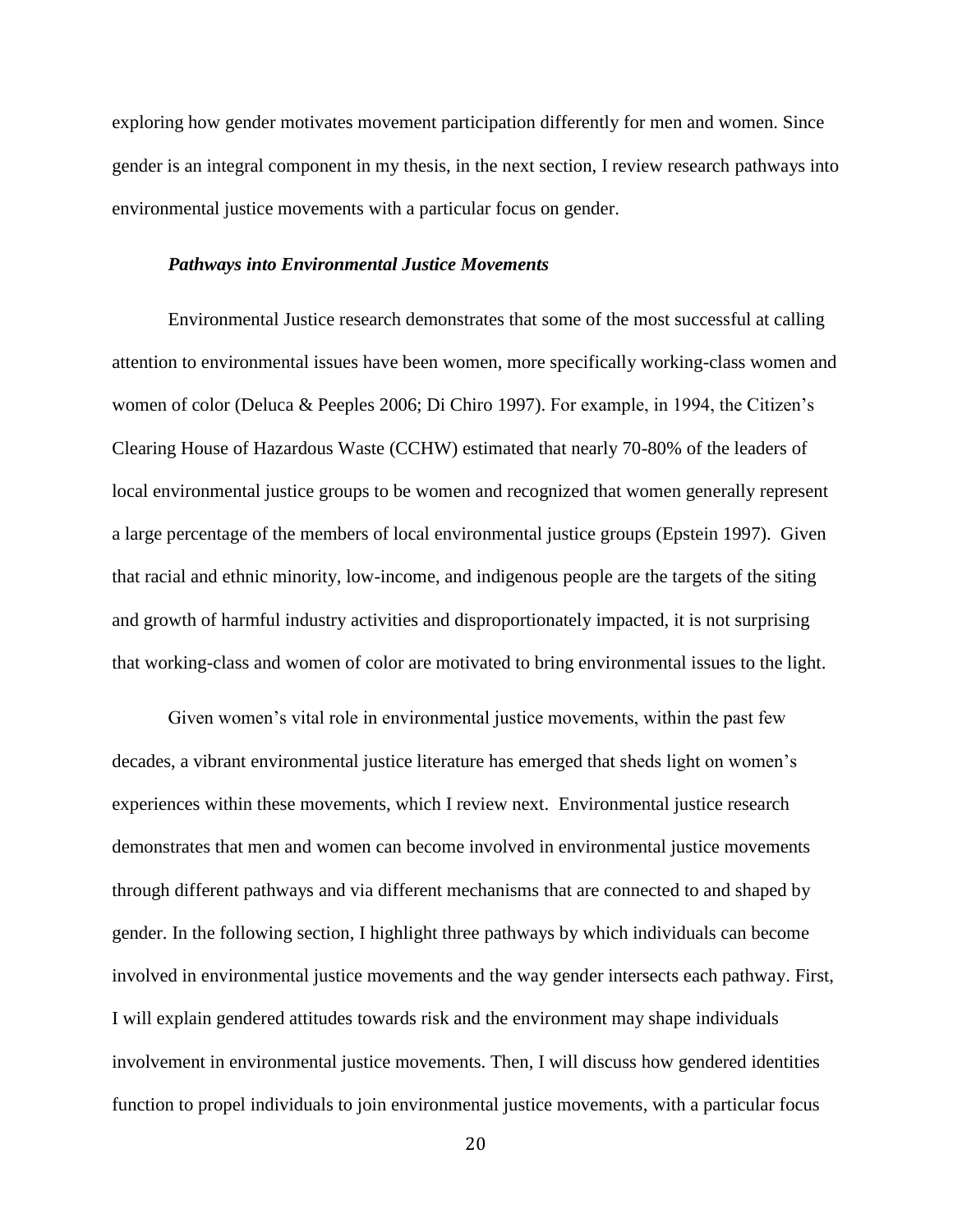on the "mother identity" and finally, I will discuss the importance of frames and how they either appeal or do not appeal to potential recruits and how this impacts subsequent environmental justice movement participation.

## Gendered Attitudes towards Risk and the Environment

Research regarding environmental attitudes and risk has provided a mixed picture; however, in recent decades, more often than not, research indicates that men and women have different attitudes towards the environment and risk. This is often referred to as a "gender gap". Overall research findings demonstrate that women express slightly greater or sometimes significantly greater pro-environmental attitudes than men. In greater detail, data from national surveys in which perceptions of environmental health risks were measured indicate that women perceived environmental health risks to be much higher than men. In fact, many surveys reveal that men tend to judge risks as smaller as and less problematic than do women (Steger and Witt 1989; Gutteling and Wiegman 1993; Stern, Dietz, and Kalof 1993; Flynn, Slovic, and Mertz 1994; Davidson and Freudenburg; 1996; Xiao and McCright 2012). For example, a well-known research project performed by Davidson and Freudenburg (1996) documents nineteen studies conducted in the 1980s and the 1990s that investigate gender differences within a technological or environmental risk framework; eighteen of these found significant gender differences, where greater pro-environmental attitudes existed among women. In another national study that controlled for age, education, labor force/home worker status, and other variables, Mohai (1992) found that women expressed greater pro-environmental for the environment than men, but the magnitude of differences was not great. Furthermore, studies exploring attitudes towards the environment and risk on a local level reveal that women are more concerned about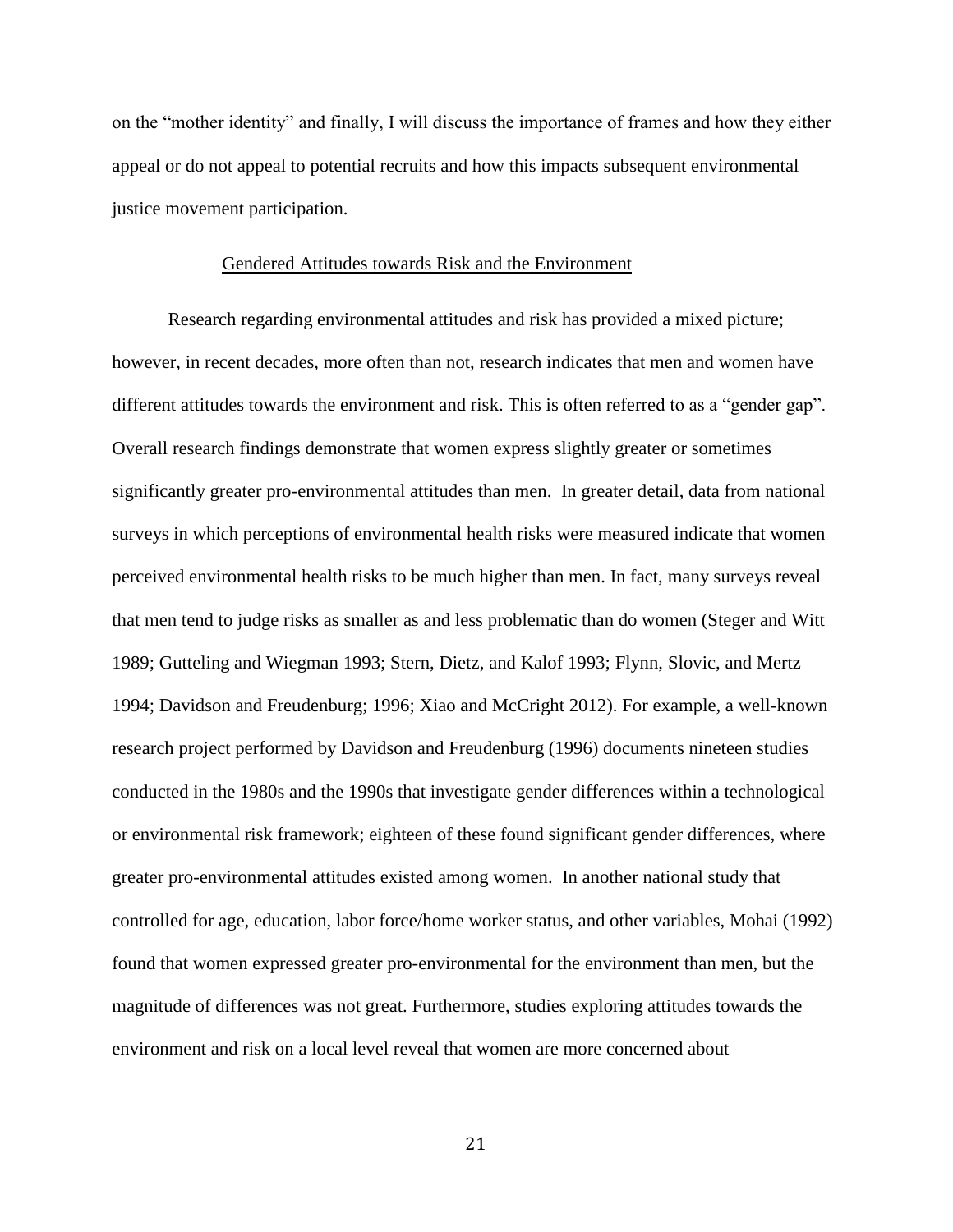environmental issues and problems, specifically issues and problems that pose a potential threat to their community's health and safety (Blocker & Eckberg 1989; Hamilton 1985; Nelkins 1981).

However, studies demonstrate that although women show greater pro-environmental attitudes than men about the environment, this concern does not necessarily translate into environmental activism. In fact, some studies provided evidence that men were slightly more likely to engage in environmental activism (McStay and Dunlap 1983; Mohai 1992). Nonetheless, it is important to note that these studies measured environmental activism as such: contacting a local government official, contacting a business or industry, and writing a letter to a newspaper or magazine regarding their concerns about an environmental issue, attending a public meeting or hearing, signing a petition, and donating money or time to an organization. McStay and Dunlap (1983) stress an important point in regards to women's environmental activism, suggesting that it is likely that women's lower level of environmental activity during this point and time was directly related to their less active presence in the political realm as a consequence of social and political position within society at that point and time. More recent survey research performed by Tindall, Davies, and Mauboules (2003) and Hunter, Hatch, and Johnson (2004) provide support that women are not more likely to participate in proenvironment "public behaviors" tending toward activism, such as protests or attending a public meeting, relative to men and are more likely to engage in "private" behaviors within the household reflecting concern with environmental issues, such as recycling, buying, eating organic.

Researchers have developed a handful of theories to explain differences in environmental attitudes and risk perception between men and women. However, many explanations derive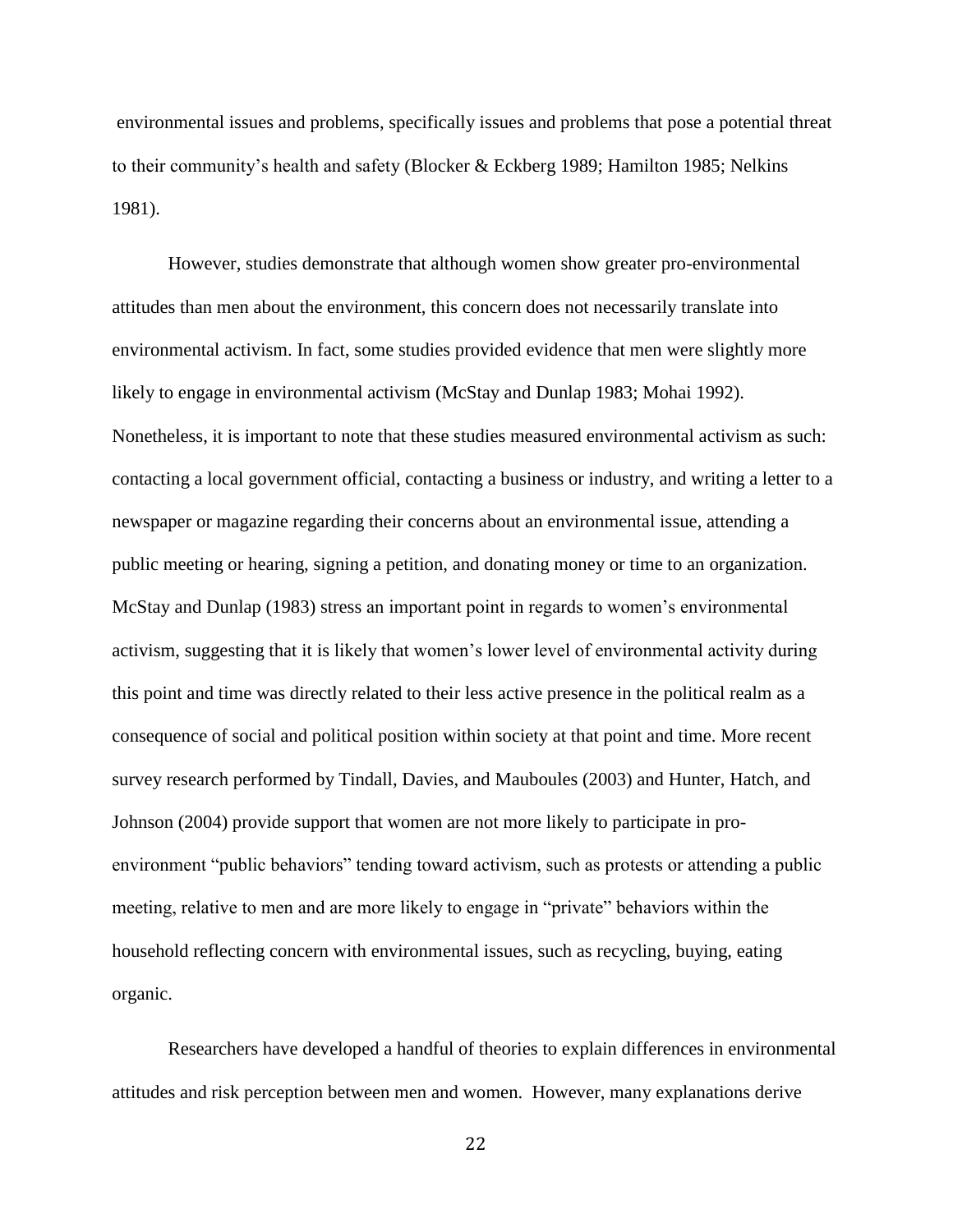from two camps: 1) "gender socialization" arguments and 2) "gendered social roles" arguments. Generally speaking, "gender socialization" arguments emphasize the gender socialization process (Zelezny, Chua, Aldrich 2000). Gender socialization theorists point to the different values and social expectations pressed upon boys and girls through socialization into their society's dominant culture and draw on these to explain women's greater concern about the environment (Gilligan 1982). For example, theorists contend that in contemporary Western culture, woman are more concerned about human health and safety because they give birth and are socialized throughout their lives to nurture and preserve life, be more expressive, have a stronger "ethic of care", and engage in caregiving and the community (Mohai 1992; Flynn et. al 1994; Xiao et al. 2011). This argument has become known as the "concerns about health and safety hypothesis" or "safety concerns hypothesis" and receives considerable support from scholars, meaning that studies utilize gender socialization arguments as a means to explain differences in men's and women's attitudes towards the environment and risk quite frequently (Blocker and Eckberg 1997; Davidson et al. 1996).

In contrast "gendered social roles" arguments focus on the influences of the social roles that men and women differentially perform as adults (McCright & Xiao 2014). Generally, gendered social roles arguments focus on three productive or reproductive roles (employment status, homemaker status, and parenthood), which are presumably linked to environmental concern. Unlike "gender socialization arguments" that receive considerable support, research relying on arguments based on gendered social roles has demonstrated little empirical evidence, especially when tested side-by-side with gender socialization arguments (McCright  $\&$  Xiao 2014; Mohai 1997).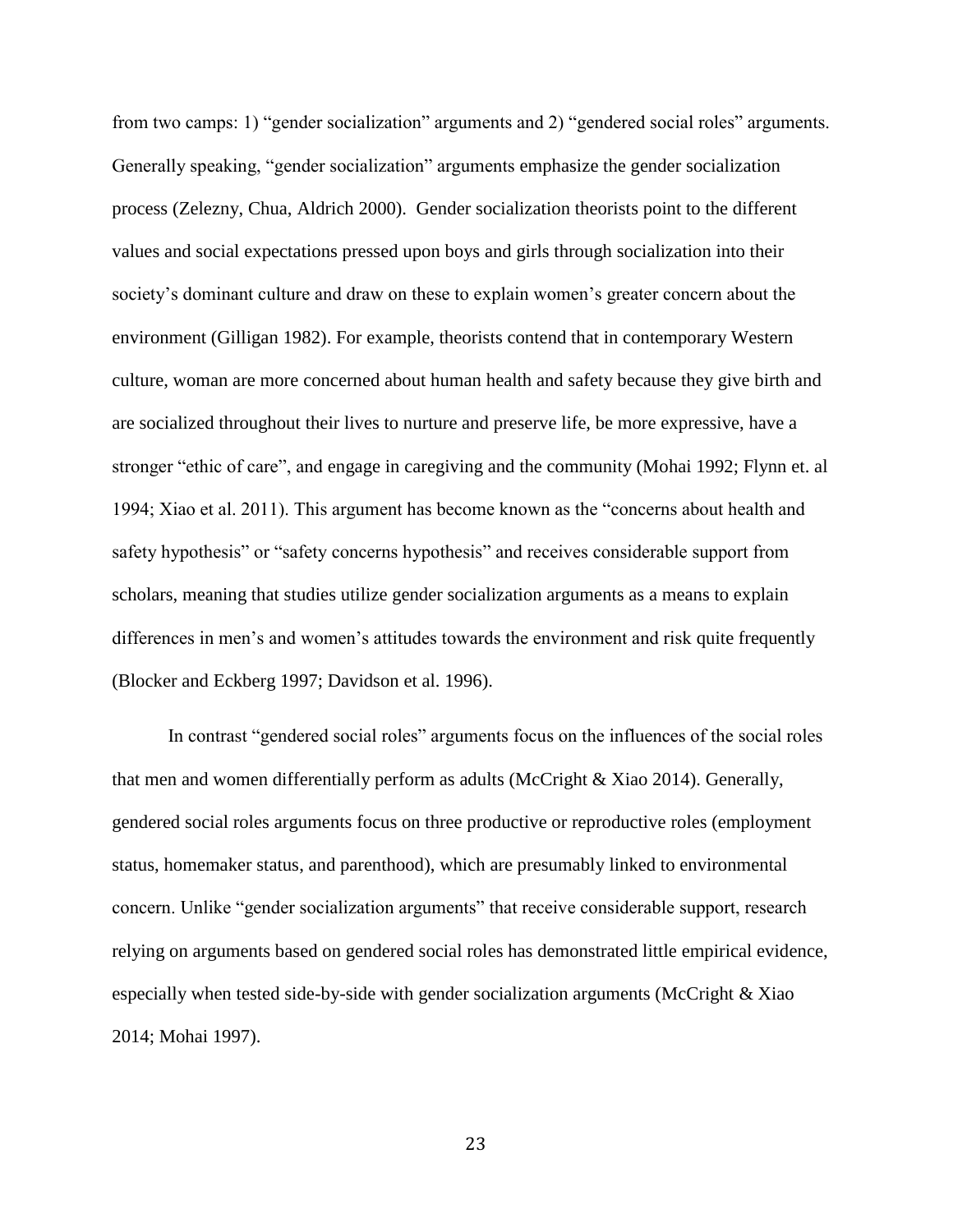Other scholars suggest that a lack of knowledge and understanding of science and technology has generated these gendered differences (theories that can still be derived from "gender socialization" arguments). For example, Flynn, Slovic & Mertz (1994) note some scholars believe that women have greater concern for the environment due to a lack of understanding regarding technology and its impact on the environment, that is women are more suspect of technology and therefore more considered about its impacts on the environment. Furthermore, scholars highlight that higher perceived environmental health risks for white females may exist when sociopolitical explanations (for example the role of power, status, trust, social position, vulnerability, trust, and alienation) are taken into consideration (Flynn et al. 1994). For example, white women may often be more privileged in regards to social position than minority women (i.e. higher education) and may come to understand through scientific research the potential risks of the environment and the use of technology (i.e. how industry practices impact the environment). As research continues to emergence that draws attention to the "gender gap" in environmental attitudes and risk between men and women, scholars will continue to develop new theories, many of which will ultimately derive from the two camps of "gender socialization" or "gendered social roles".

## Ecofeminism

Ecofeminism, a theoretical perspective, may help elucidate differences in men and women's environmental attitudes and risk perceptions, and therefore why women overwhelming lead and constitute environmental justice movements. Ecofeminism is a theoretical perspective introduced during the 1970's to highlight women's potential to bring about an environmental revolution (d'Eaubonne 1974). Ecofeminism is distinct due to insistence that nonhuman nature and naturism (i.e. the unjustified domination of nature) are feminist issues (Warren & Erkal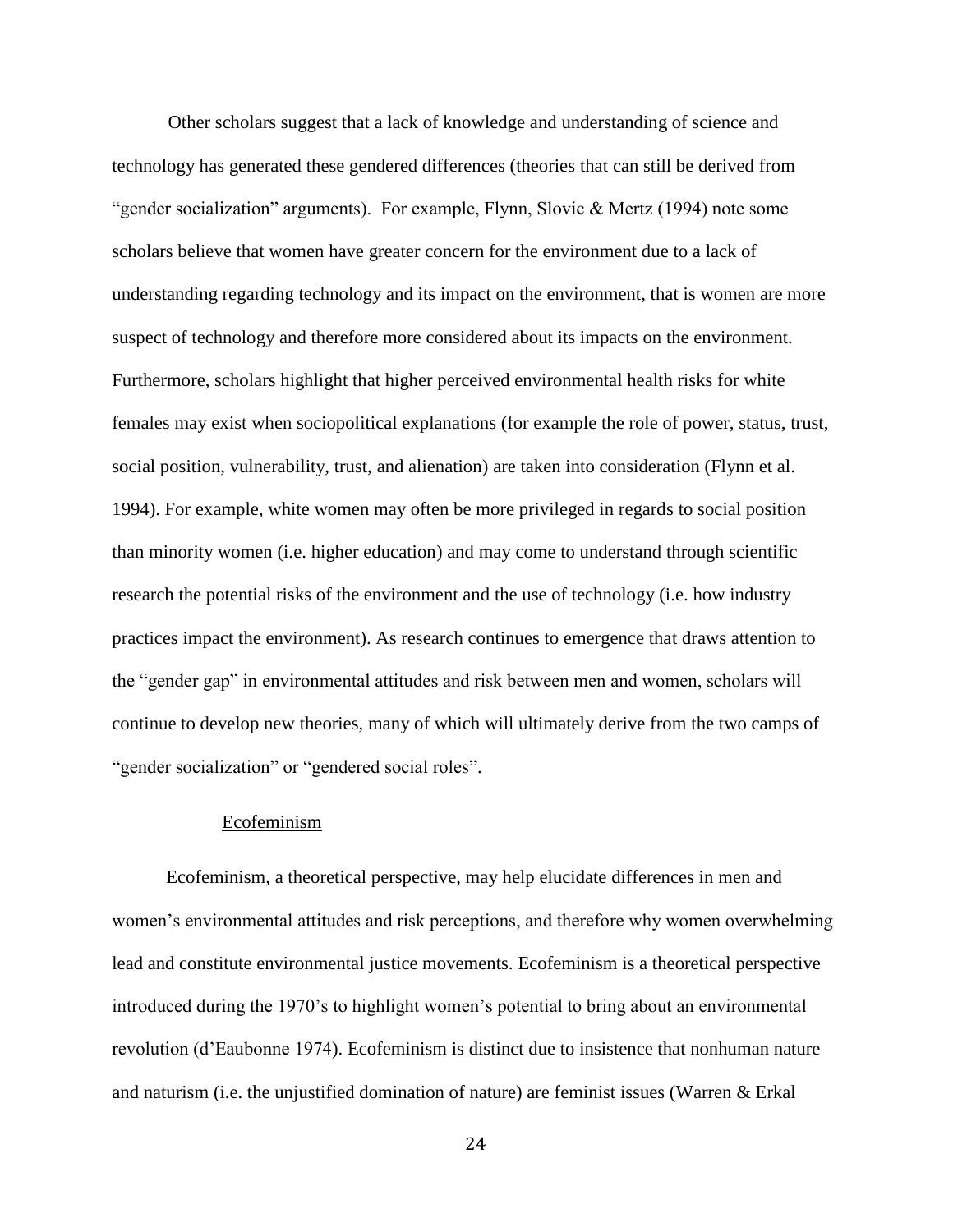1997. In greater detail, it calls for a shift from instrumental value to intrinsic value while assessing nature. Brehm & Pellow (2013) note that ecofeminism is an umbrella term that summarizes a range of perspectives whose "basic premise is that the ideology which authorizes oppressions such as those based on race, class, gender, sexuality, physical abilities and species is the same ideology which sanctions the oppression of nature" (Gaard 1993:1).

A movement in 1974 involving 27 women of Reni in Northern India helps to illuminate why nature is a feminist issue and how ecofeminism can be used as framework to understand the connection between gender and environmental justice movement participation. In greater detail, 27 women of Reni in Northern India threatened to hug the trees if lumberjacks attempted to cut them down. The women's protest, a grassroots, non-violent movement initiated by women, known as the Chipko movement, ultimately saved 12,000 trees (Warren & Erkal1997). While exploring this movement, an important women-nature connection is painted. The Chipko movement was not only about saving trees, but perhaps just as important, it was also about the notion that trees and forests are closely connected to rural and household economies governed by women. Thus, tree shortages are about women too because they are connected to household economies, which are often ran by women and – especially in this particular cultural context – the center of women's lives.

Furthermore, Warren & Erkal (1997) assert that environmental racism is an ecofeminist issue and point to the many grassroots Indigenous led organizations fighting uranium mining on or near reservations as a concrete example of ecofeminism in action. In the U.S., Native women face rare health risks because of the presence of uranium mining on or near reservations. In fact, according to a 1986 report titled, "Toxics and Minority Communities" completed by The Center for Third World Organizing, two million tons of radioactive uranium trails have been dumped on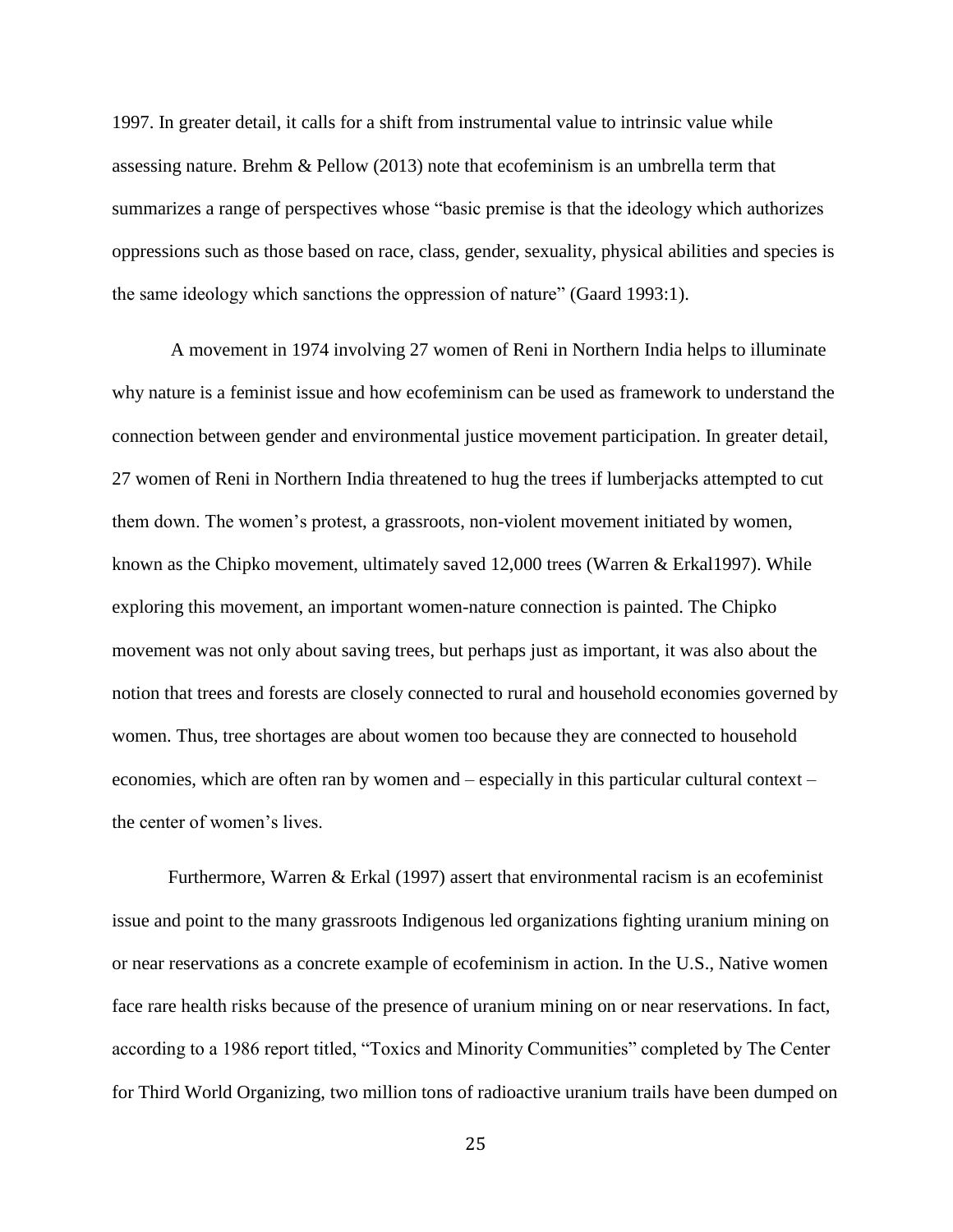Native Lands. Women in these communities fight uranium mining because not only are they responding to nature by protecting their native lands, but they are also responding to nature in the abstract, to their homes and the health and safety of their children (Warren & Erkal1997). Women in these communities view that capitalist-intensive growth is leading to oppression in their communities.

The above examples demonstrate that ecofeminsim can be used as framework to understand the connection between gender and environmental justice social movement participation. In summary, ecofeminism is distinct due to insistence that nonhuman nature and naturism (i.e. the unjustified domination of nature) are feminist issues (Warren & Erkal 1997). Thus, ecofeminism may be utilized in some cases to help explain why women perceive environmental risk differently than men and how these attitudes may lead them to engage in social movement participation. Notably, however, there are criticisms of eco-feminism. White female scholars dominate ecofeminism and although it embraces an antiracist politics (Bennholdt-Thomsen & Mies 1999) and unity with indigenous peoples (Gaard 2010), it sometimes imposes ecofeminism on women-of-color environmental activists and romanticizes indigenous women's lives (Sturgeon 1997; Taylor 1997).

As described above, gendered attitudes towards risk and the environment can be utilized to help explain entry and differing rates of participation in environmental justice movements among men and women; however, framing, referred to as the process by which individuals and groups identify, interpret, and express social and political grievances (Taylor 2000), significantly contributes to social movement participation and mobilization as well.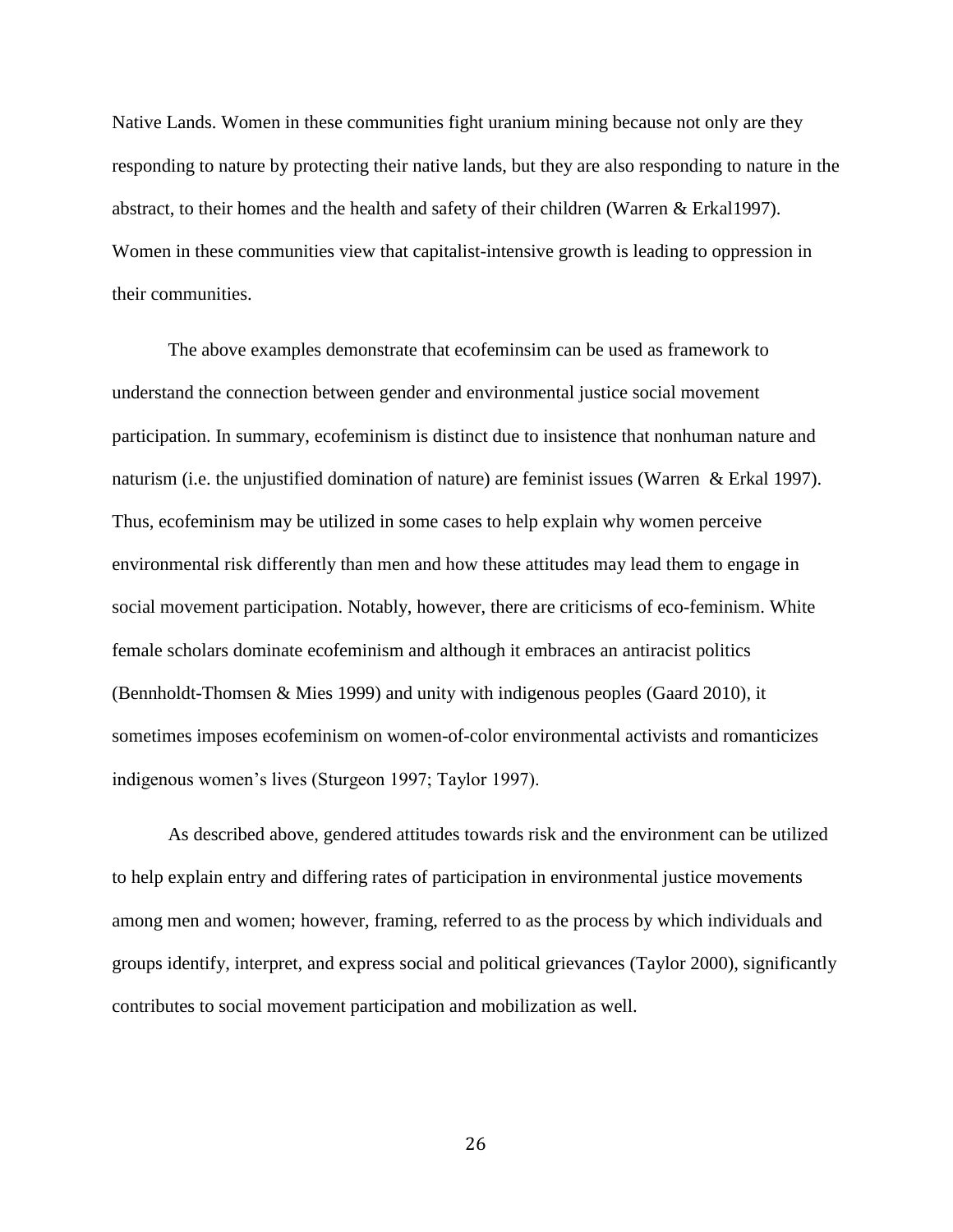## Framing, Mobilization, & Recruitment

The rhetoric claims activists rely on to recruit and mobilize citizens are key to any social movement mobilization and recruitment. Claims are complaints or grievances about social conditions that members of a society find unpleasant, unwanted, or unfair (Best 1987; Gamson 1992; Gamson, Fireman & Rytine 1982), while rhetoric refers to the deliberate use of language to persuade others (Best 1987; Taylor 2000). Best (1987) argues that early in the claims-making process, activists employ a "rhetoric or rectitude," which calls on our values, morals, and desire to do good, in an effort to bring an issue to light and motivate potential supports to act (Taylor 2000).

 Environmental justice movements are filled with rhetoric claims and are organized into collective action frames to appeal to potential supporters (Taylor 2000). Framing refers to "the process by which individuals and groups identify, interpret, and express social and political grievances" (Taylor 2000:511). The products of framing are referred to as collective action frames. Collective action frames serve important interpretive functions: they highlight the seriousness and injustice of a social problem; they identity who or what is to blame; and they offer solutions (Benford 1997; Snow & Benford 2000).

Research provides evidence that the environmental justice movement has shifted through two distinct collective action frames throughout the decades (Taylor 2000). An early collective action frame, environmental racism, was viewed as suggestive, provoking, and innovative because 1) it evoked feelings and memories of the legacy of intentional discrimination, of victimization, or white racism; 2) it attributed a pattern of ecological inequalities, including a variety of chronic health problems, environmental hazards, and public health risk disproportionately experienced by people of color, to the policies, practices, and directives of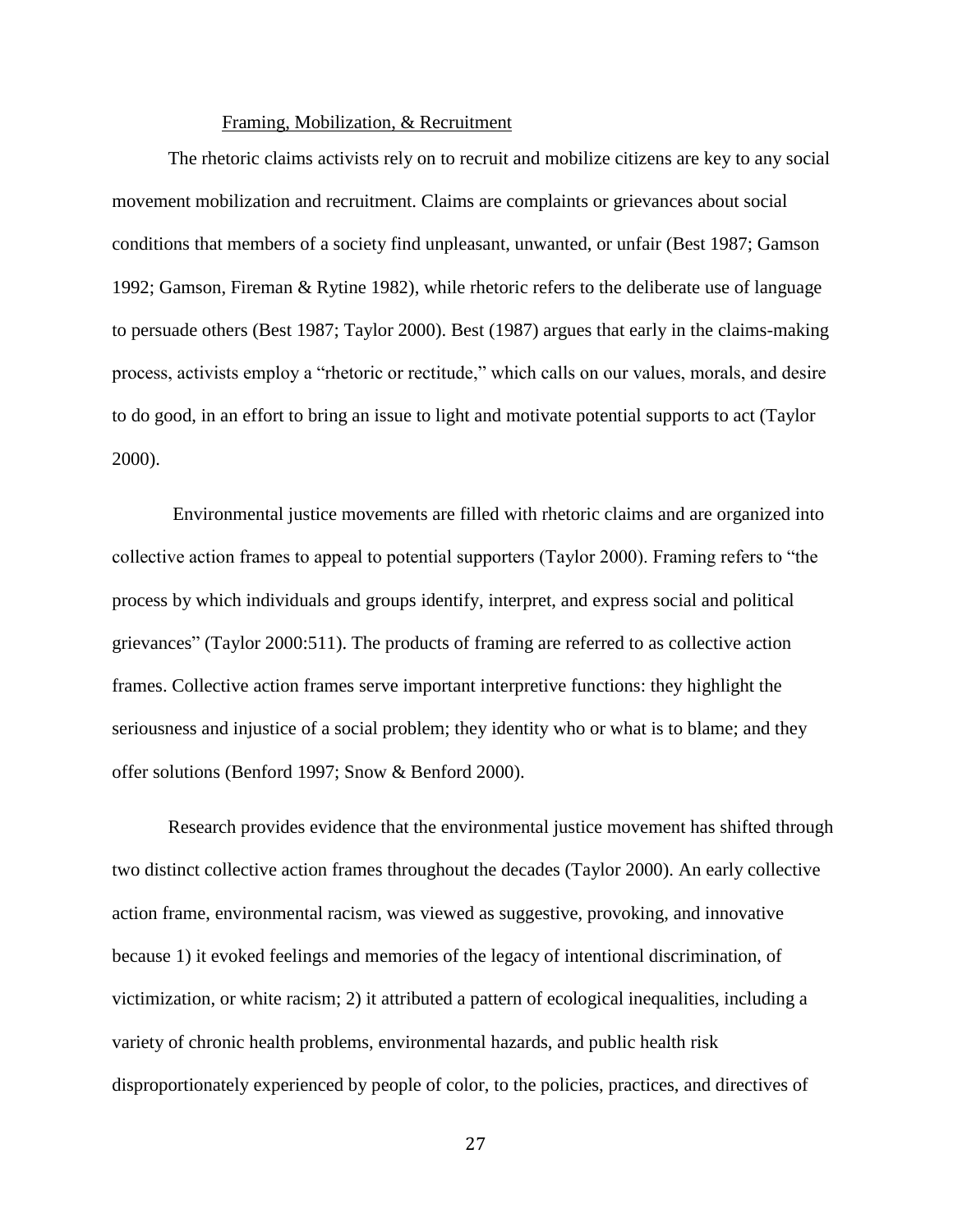governmental, legal, economic, and political entities; and 3) it linked the environmental and civil rights movements together (Bullard 1993; Snow & Benford 2000).

 Later, the environmental justice frame evolved into a less radical and specific frame than that of environmental racism and focused less on the concept of injustice and more on the notion of justice, evoking salient cultural values related to rights (Essoka & Brulle 2005). EJ scholars argue that this frame was more elastic and inclusive and could be readily adapted by use for a variety of movements that focus on social, procedural and distributive justice (Snow 1992; Agyeman 2002; Cable & Shriver 1995). Thus, EJM framing is increasingly more diffuse in terms of the number of issues it seeks to address (Snow 2000). For example, movements no longer focus solely on racially distributive patterns of environmental harms and seek to address issues such as: corporate liability, crime, gender, health care, and procedural justice (Benford & Snow 2000), just to name a few.

According to Snow & McAdam (2000), before an individual becomes an active participant in a social movement, his/her personal identity must correspond with the movement's collective identity, much of which connects back to framing. Snow & McAdam (2000) theorize the process whereby individuals experience "identity correspondence" between their personal identities and the movement's collective identities They argue this can occur via two avenues: 1) "identity convergence" where an individual's personal identity is already aligned with a movement's collective identity and 2) "identity construction", when individuals undergo a process of alignment whereby their personal identities change in some way to make social movement participation congruent with their self-conception. In the following section, I explore empirical research that demonstrates the impact of framing on social movement mobilization.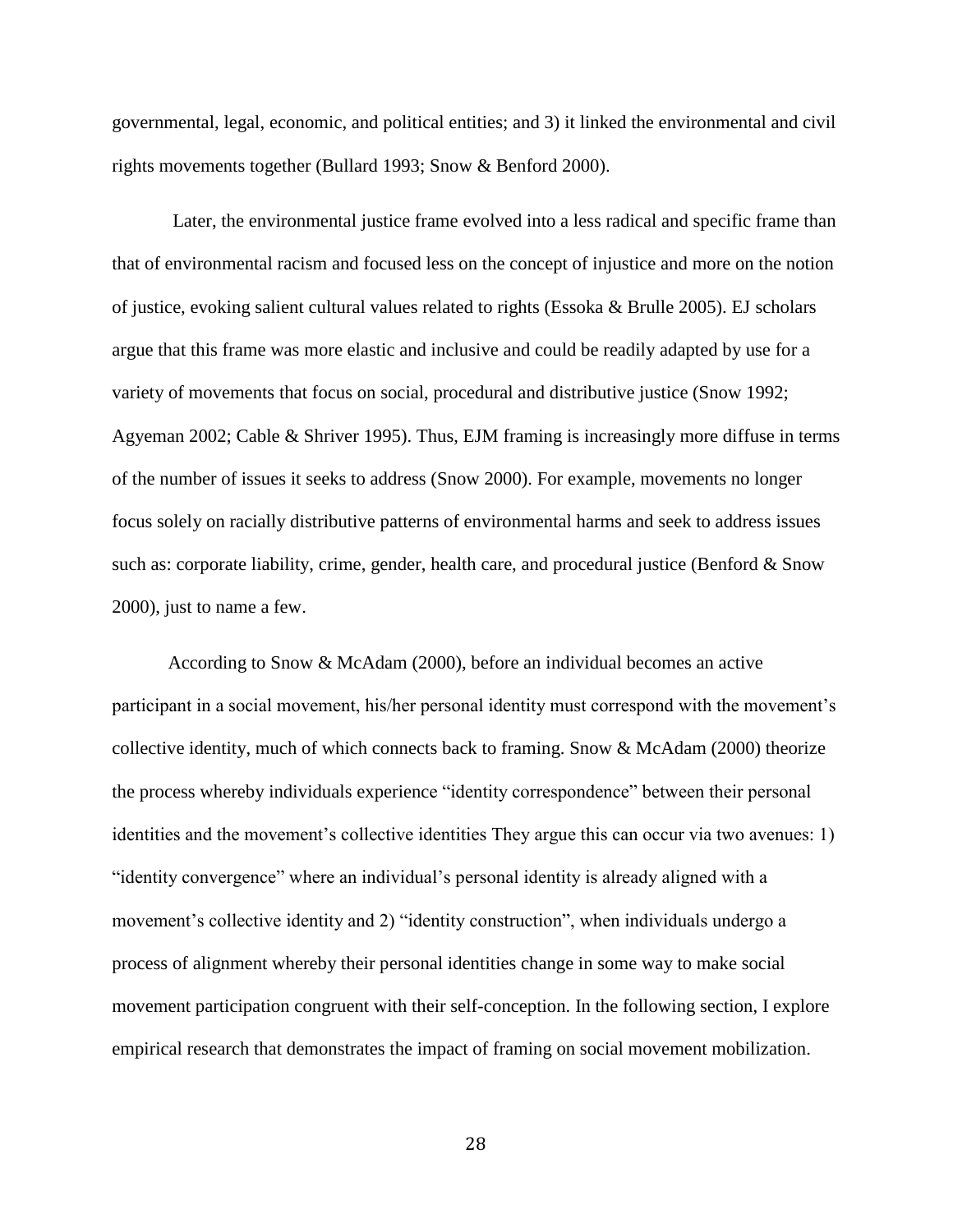Once again, given the focus on gender in my thesis, I review predominately studies that explore gendered frames.

## Gender & Frames

Past research exploring frames notes that gendered frames are often utilized as a means to push social movement agendas forward, in particular those that focus on women's issues/concerns specifically. For example, during the women's suffrage movement, women relied on gendered frames related to the family, children, and domestic violence, in an effort to push their agenda forward and mobilize citizens around their cause. McCammon and colleagues (2001) draw attention to the fact that suffragists relied on women's knowledge of the private sphere (i.e. the family and children) to identify and express social and political grievances. In greater detail, suffragists asserted that women could bring knowledge of the domestic sphere to the political arena in determining how food, water, domestic violence, and children's schooling should be regulated because these areas are intimately tied to the private sphere, which is and continues to be predominately dominated by women. Suffragists relied on a strategy of supporting separate-spheres arguments. In doing so, they did not overtly challenge the traditional roles of women and men and therefore, during that time, allowed women to help regulate the private sphere, a sphere that previously before had been predominately regulated by men (Marilley 1996; Campbell et al. 2001).

Similarly to that of the Women's Suffrage Movement, social movement participants from the 1960's U.S. Welfare Rights Movement relied on a particular gendered frame to identify, express grievances, and mobilize social movement participants. During the U.S. Welfare Rights Movement, a multiracial, though predominately female African American movement, social movement participants employed a caring labor frame. Although the term "caring labor" may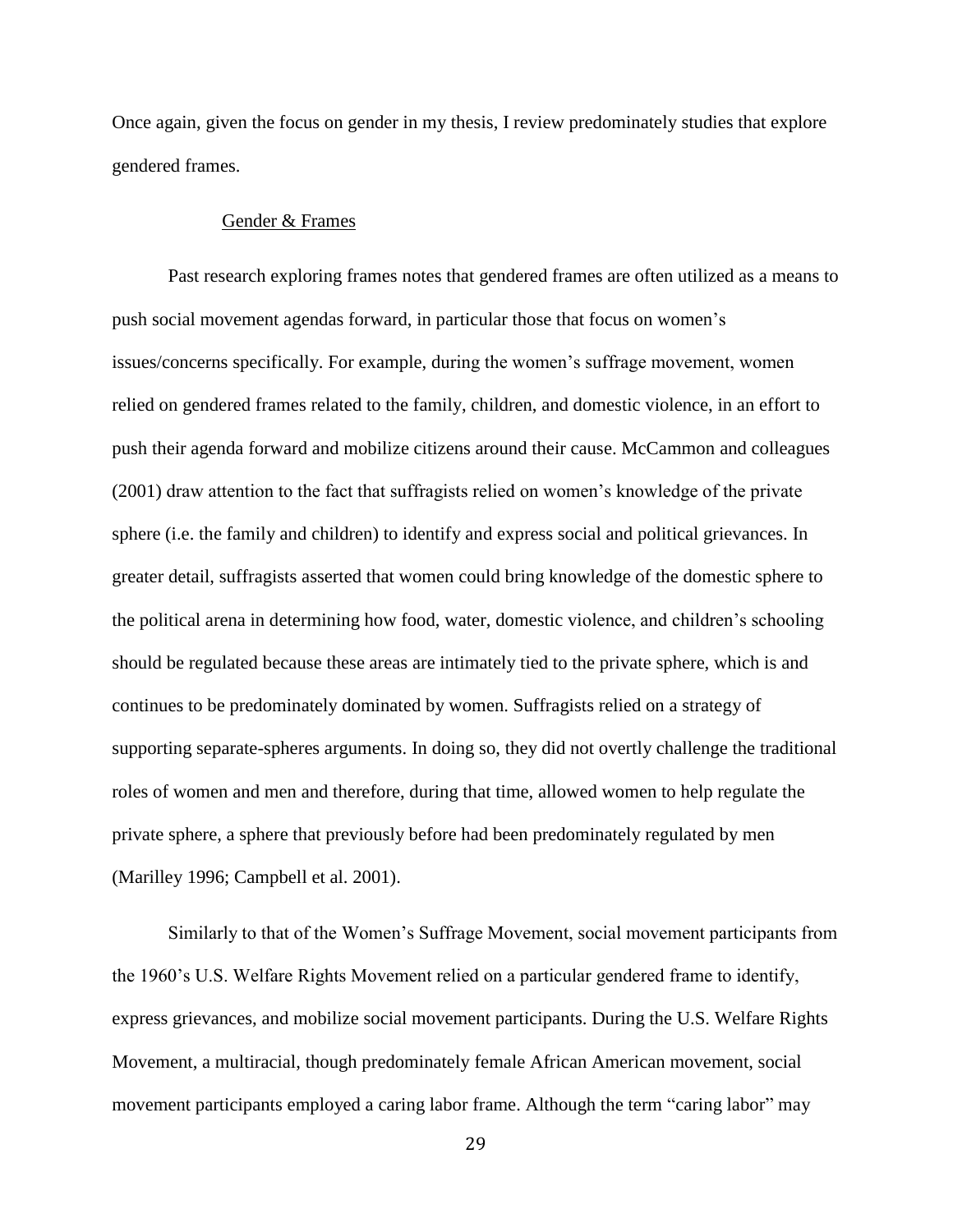suggest images of married, middle-class, white women in the home, welfare rights activists dared to fundamentally transpose the identity of the caregiver as a central collective action frame of their movement (Ernst 2009). The frame caring labor was embedded in a discourse about the value of motherhood and confirmed the value of motherhood for poor women and women of color and shifted attention away from the quest of paid employment to one of caregiving as valuable labor provided by welfare parents (Valk 2000; Ernst 2009).

 Although less empirical research focuses on frames and environmental justice movements, recent research demonstrates that gendered frames are employed in environmental justice movements as well, which is not surprising given—as described earlier—that the majority of leadership and membership of environmental justice movements is women. For example, Peeples and DeLuca (2006:69) highlight that motherhood is employed as a popular frame in environmental justice movements to draw attention to women's role in giving and maintaining life and, "to draw attention to the unnatural condition of its antithesis: the illness and earth of children." Thus, motherhood frames are employed to demonstrate that being a "good mother" extends beyond performing activities inside the home. The above empirical research demonstrates the overall importance of frames and highlights how frames not only help to identity, interpret, and express social and political grievances but also influence individuals' decisions to join social movements.

# The Significance of Identity

 Sociologists explain that identity is central in shaping individual participation in social movement activities (Friedman & McAdam 1992; Polletta & Jasper 2001; Stryker, Owns, and White 2000). In greater detail, if a movement's collective identity aligns with an individual's personal identity/identities, he/she is more likely to participate in a movement. Thus, the concept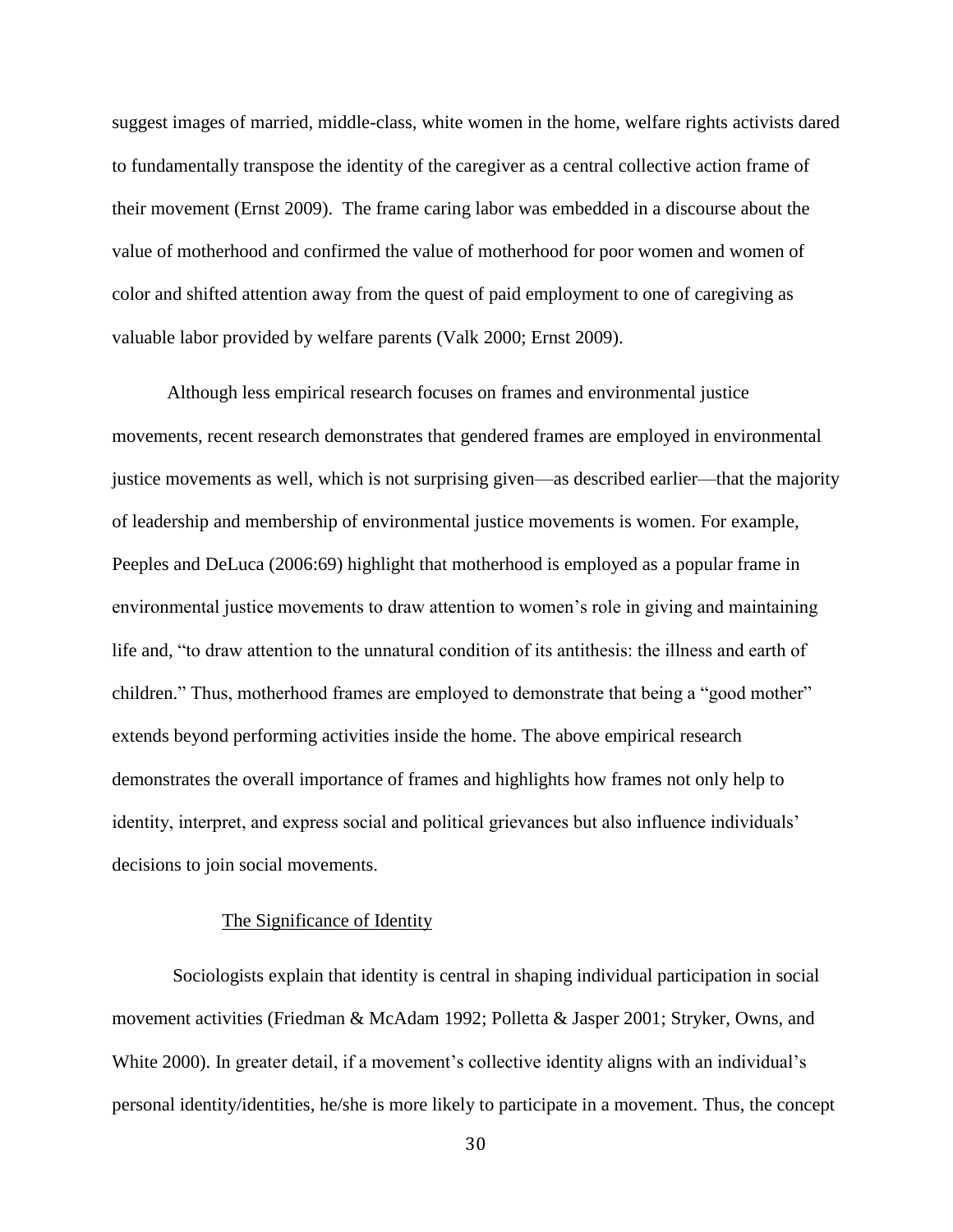of identity is central to understanding pathways into social movements and, in particular, helps explain why women join environmental justice movements more frequently than men (Friedman & McAdam 1992; Polleta & Jasper 2001; Stryker, Owens, and White 2000).

In particular, when exploring environmental justice research, empirical studies demonstrate that the "mother" identity is critical when it comes to explaining women's environmental justice movement participation (Bell & Braun 2010; Brown & Ferguson 1995; Culley & Angelique 2003; Krauss 1993). Studies demonstrate that women's desire to protect their home and children is a primary reason many women join environmental justice movements, an explanation that is intimately tied to the "mother identity". In the following section, given the centrality of the "mother" identity in environmental justice research, I will review several empirical studies that discuss the significance of the "mother" identity in regards to environmental justice movement participation.

Starting with the Anti-Waste Movement, research performed by Culley & Angelique (2003) demonstrates the historical significance of the "mother" identity. In their study, that explored Three Mile Island Activist's experiences, women expressed that they ultimately joined the Anti-Waste movement as a consequence of their identities as "mothers". In greater detail, they shared that they were ultimately concerned about the toxic waste in their neighborhoods and communities and greatly feared the impact it would have on their health and safety of their children, future children, and community and had no other choice but to get involved. Their explanations for joining, protecting the safety and future of their children, are explanations that are intimately tied to the "mother" identity (Culley & Angelique 2003).

Furthermore, the Love Canal case (Newman 2001) illuminates the centrality of the "mother" identity in relation to entry and participation in environmental justice movements.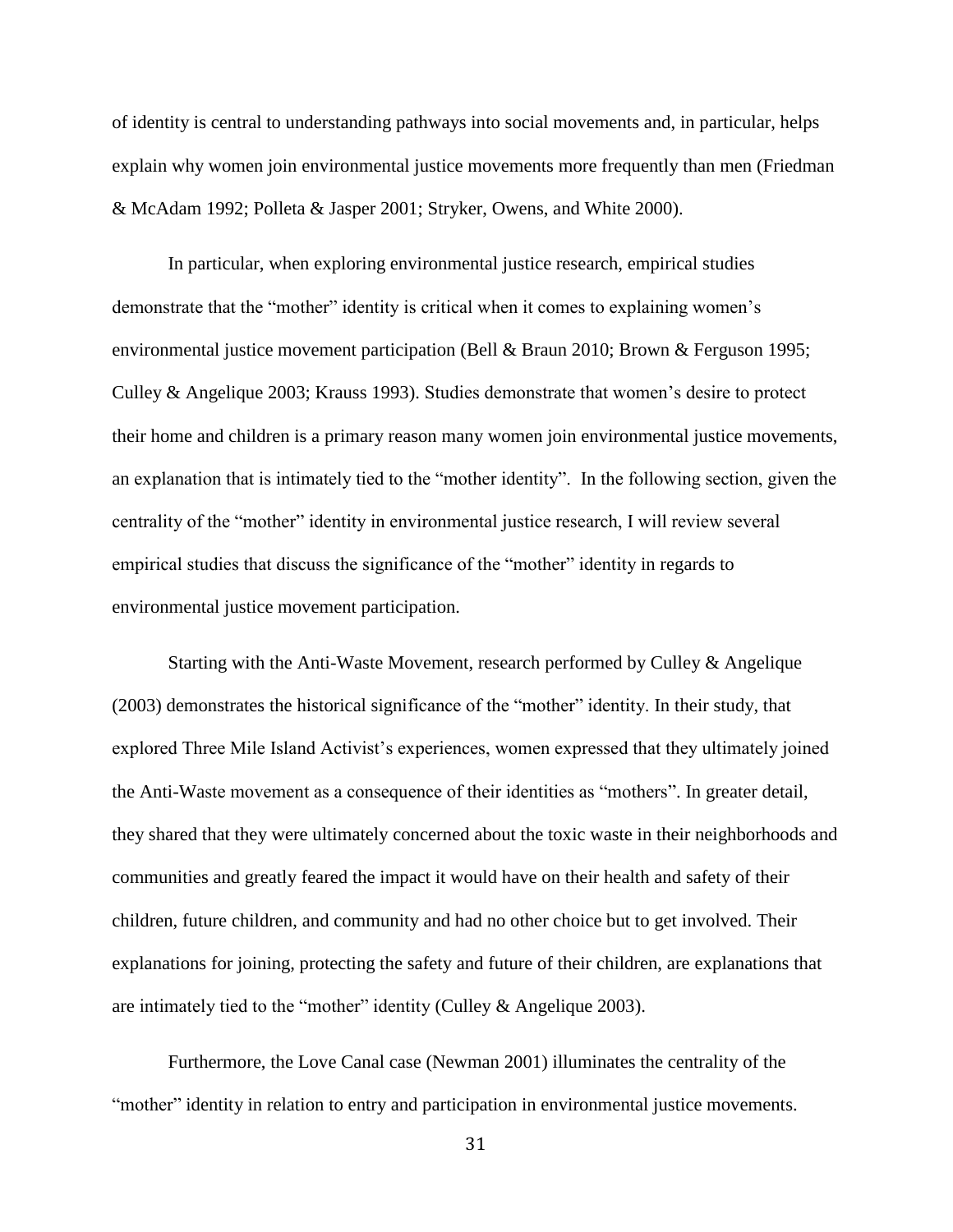The Love Canal was a partially dug canal shooting off the Niagara River that became a site for industrial-chemical dumps and was later covered over, and sold to the Niagara Falls School Board, which built a school and sold the remaining land to developers. Soon, working-class mothers began to notice their children getting sick more than usual, and families noted ailments such as asthma and epilepsy, which they contributed to living above the Love Canal, where approximately twenty thousand tons of chemicals sat beneath the surface (Newman 2001). According to Hay (2009) and Newman (2001), Love Canal women considered "mother" their primary identity and understood the safety and protection of families and homes as a natural female role. In other words, their identity as a "mother," a protector of families and homes, served as justification for their activism.

Even beyond the scope of the Anti-Waste and Toxic Movements, stories shared by activists continue to shed light on the imperativeness of the "mother" identity in helping to explain women's entry into environmental justice movements. Hamilton (2001), who writes about women activism in South Central Los Angeles, draws attention to the phenomenon that the first stages in building a grassroots organization dedicated to environmental justice often revolve around women's desire to protect their home and children. Perkins study (2012), which explores women's pathways to participation in environmental justice advocacy in California's San Joaquin valley, reaffirms this assertion, and found that most were motivated to become activists primarily in order to protect the health and safety of their families. Similarly, Bell & Braun (2010) found that women most often referenced their identity as "mothers" to justify their activism in the context of the Central Appalachia coalfields. In fact, one activist in that study viewed her activism as obligatory and asserted that if she chose not to become involved, she would not be able to fulfill her responsibility to keep her children safe (Bell & Braun 2010:804).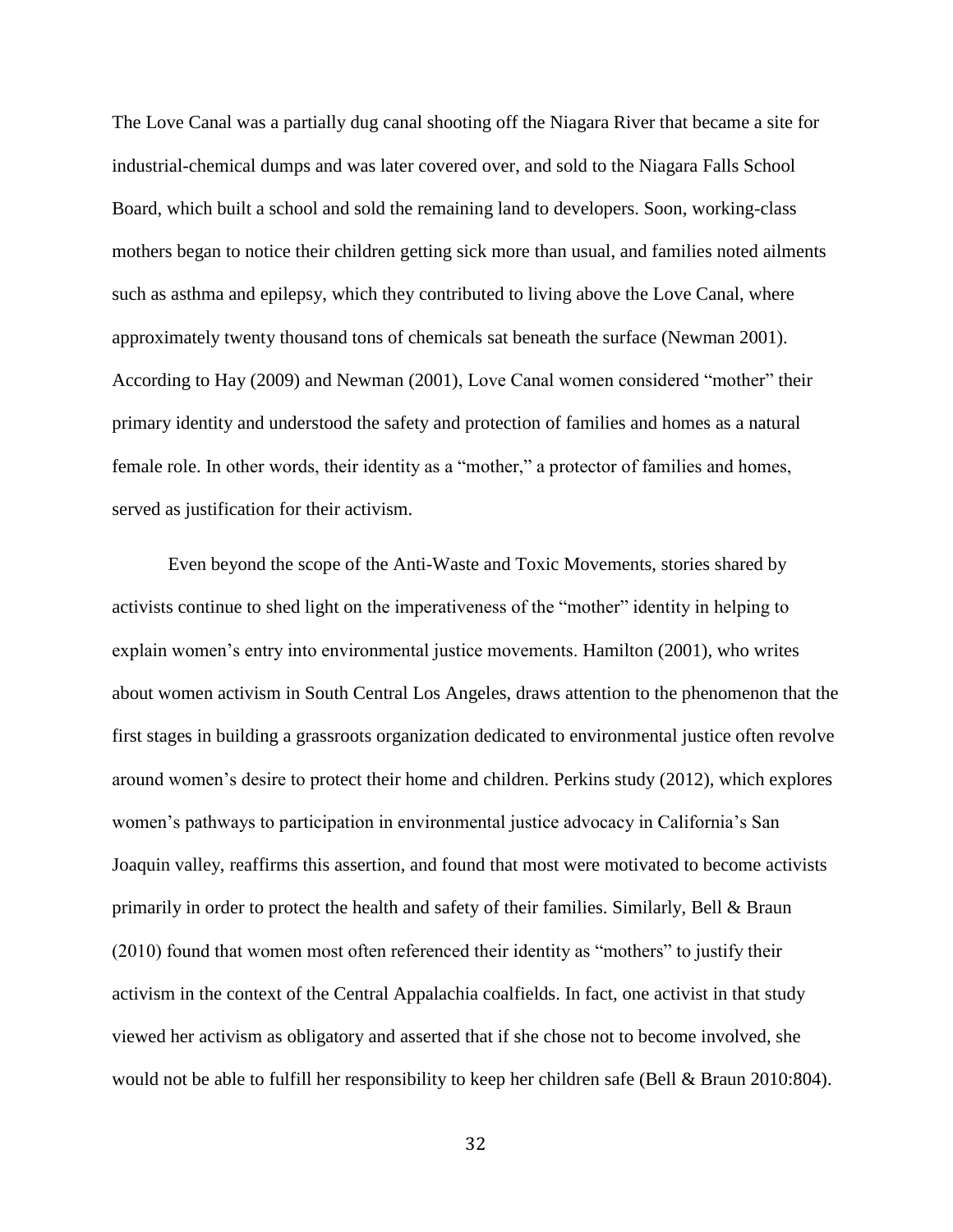Lastly, Krauss (1993) demonstrates that women associate their identity as a mother closely with the duty of a "protector" and define their participation as part of the work that mothers just do. In her study, Krauss (1993) interviewed White working-class, African American, and Native American women activists in regards to their grassroots toxic waste activism and found that their traditional role as mothers served as a resource for their resistance.

Although gender appears to be a central factor in explaining women's overwhelming presence in environmental justice movements, race and class intersect with gender and entry into movements in very important ways. For example, Krauss (1993) demonstrates that White working-class, African American, and Native American women have different beginning places to explain their activism and that their analyses of environmental justice are often mediated by factors of class and race. Similarly, Prindeville (2000) finds that although women's gendered identities as mothers explained Indigenous and Hispanic women's activism in New Mexico's environmental justice movement, explanations for their activism extended beyond this one identity. In greater detail, their reasons for political involvement were not only related to their identities as "mothers" but were also related to political socialization, experiences of politicization, and affinity with and commitment to their racial/ethnic communities.

Furthermore, race and class intersect with "mothering" in important ways. In brief, mothering is a social construction and is differentially constructed for women of different races, ethnicities, and classes. Mothering occurs within specific social contexts that vary in terms of material and cultural resources and constraints (Glenn, Chang, & Forcey 1994) and is constructed by women and men's actions within specific historical conditions, organized by gender, and consistent with prevailing cultural beliefs about gender. According to Hardy & Wiedmer, "public representations of motherhood and of mothers have a way of bleeding into the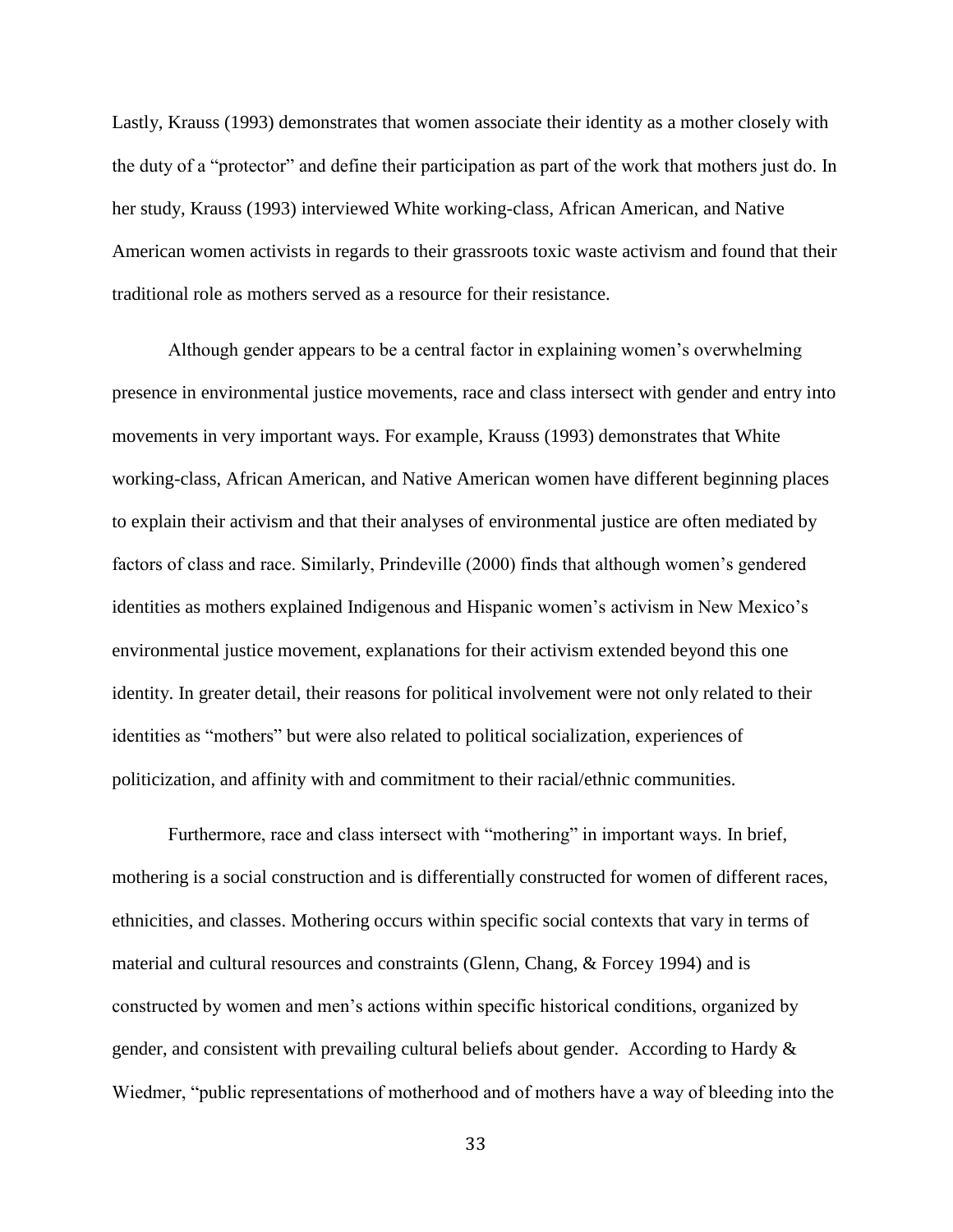way an actual mother thinks of herself, or as Foucault might put it, of disciplining the maternal subject" (2005:3).

According to Collins (2014), in her book *Reconceiving Motherhood*, the principal portrayal of what is means to be a "mother" remains locked within a reductive and invented prism of white supremacy, heteronormativity, and sexism. Collins notes that for African American women, motherhood is both dynamic and dialectical which means that is not static and is ever evolving, yet at the same time, contradicted by mainstream society. For example, Collins explains that, historically, African American women not only resisted the hegemonic and racist notions of mainstream society's idea of them, (i.e. the mammy), that arose out of slavery, but they created different types of mothering within African American Communities such as "Community Mothering" or "Other Mothering", a form of mothering that is rooted in political activism and is the concept of accepting responsibility for a child that is not only one's own in an arrangement that may or may not be formal (Collins 2014). This particular form of mothering can be seen in various environmental justice movements that are led by communities of color (Krauss 1993; Bullard 2003; Taylor 2014).

Given women's overwhelming presence in environmental justice movements, it is not surprising that research exploring the relationship between identity and men in environment justice movements is lacking, with the exception of one study. Bell  $& Braun (2010)$  find that the hegemonic masculinity of the Central Appalachia region, which is concretely tied to the coal industry, serves to deter men's activism. However, in this study, some men were able to overcome the challenges raised by this "coal-mining identity" due to fact that "certain life events and circumstances have affected the personal identities of these men in ways that have rendered the local hegemonic masculinity of the coalfields less relevant to their self-conception"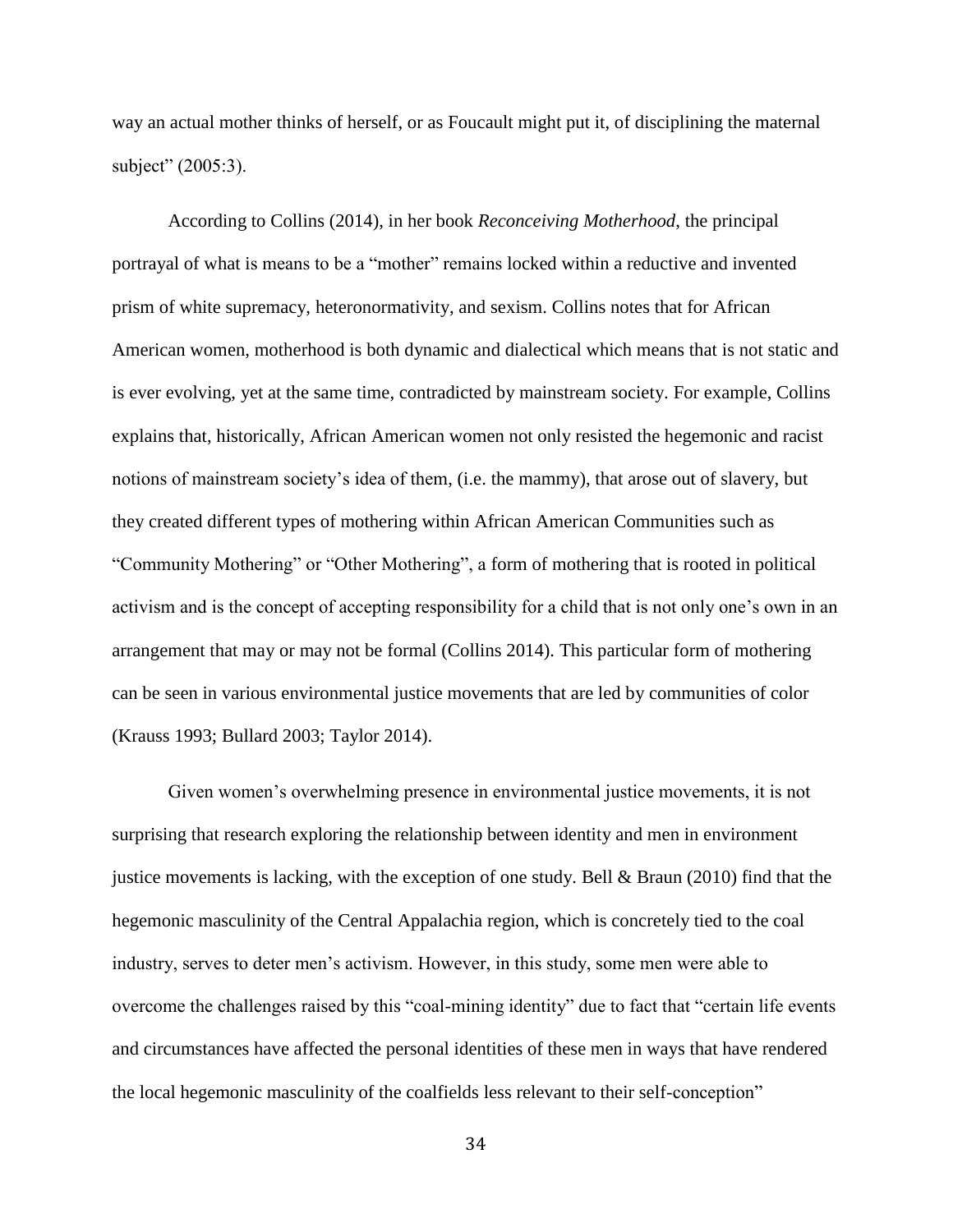(2010:819). For example, a few of these men who identified themselves as activists did not work for the coal industry, nor did they have immediate family working in the industry (Bell & Braun 2010). Moreover, unlike women activists that overtly referenced their identities as mothers as motivation for their participation, men did not explicitly reference a particular identity, such as father or parent. Instead, they loosely referenced their responsibility to protect their community (Bell & Braun 2010: 809). With the exception of this study, no research exists that explores the identities that men pull upon to justify their involvement in environmental justice movements.

Drawing on this literature that examines the relationship between identity, entry and participation in environmental justice movements, and gender, a central objective of my research is to examine the identities that both men and women pull upon as a means to explain their entry into the hydraulic fracturing movement. Also, given the privileged nature of Northern Colorado's hydraulic fracturing movement, that is, those that are participating in the movement are predominately white, middle-upper class, and educated, a happening that is historically different than past environmental just movements, I explore the ways in which activism is raced and classed in this context as well, with a particular focus on the "mother" identity.

As described above, gendered attitudes towards risk and the environment and identity are two pathways that can be utilized to help explain entry and differing rates of participation in environmental justice movements among men and women; however, framing, referred to as the process by which individuals and groups identify, interpret, and express social and political grievances (Taylor 2000), significantly contributes to social movement participation and mobilization as well.

In the following section, I briefly discuss gendered patterns of labor in environmental justice movements, the second main focus of my thesis. In this section, I discuss gendered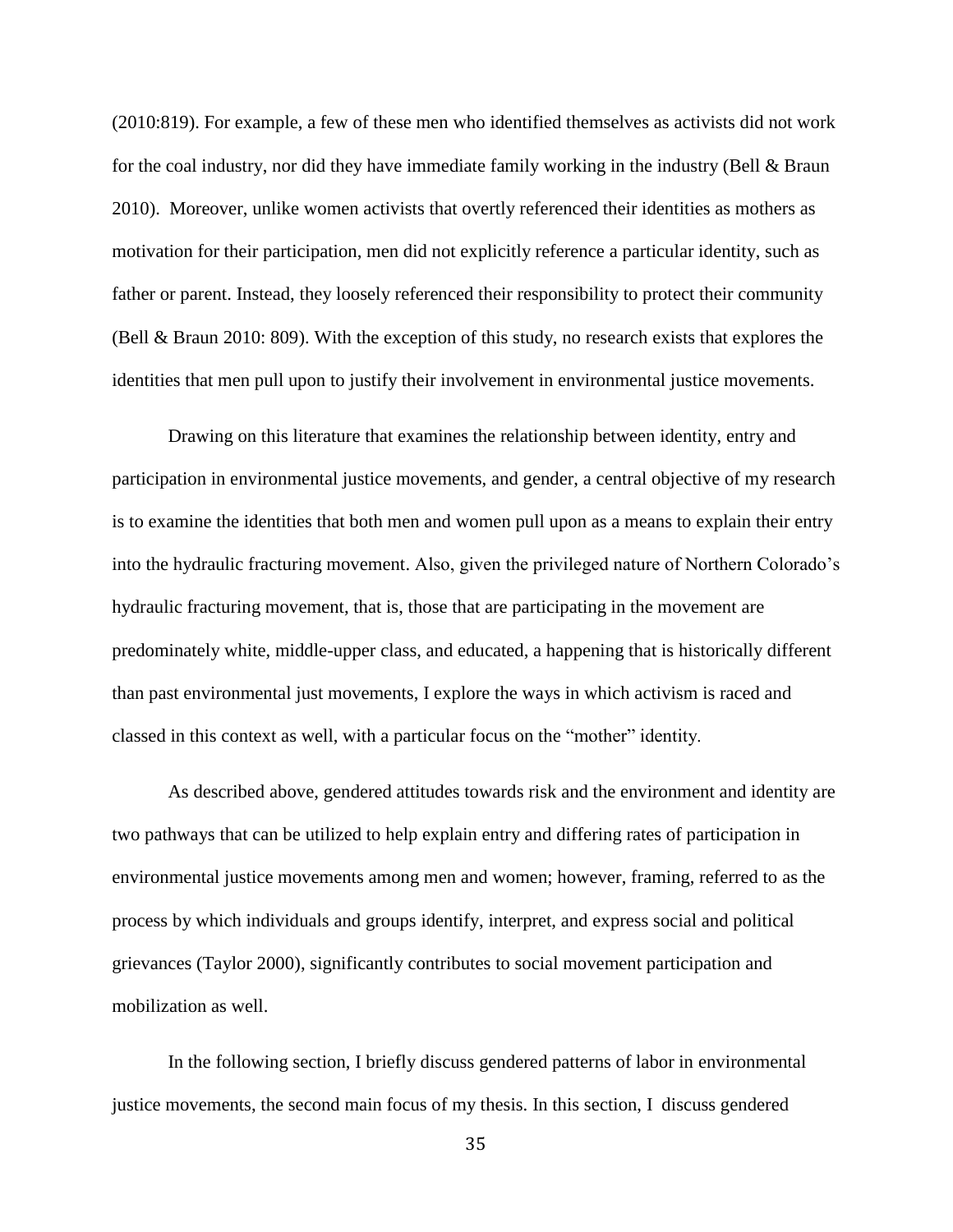patterns of labor that exist in social movements more broadly and then move on to discuss gendered patterns of labor that exist in environmental justice movements more specifically, with a focus on the type of work both men and women perform.

#### *Gendered Patterns of Labor in Environmental Justice Movements*

Although social movement literature investigates patterns of labor in movements (Kaplan 1990; Robnett 1996; Rodriguez 1994) less environmental justice research explores this topic. Environmental justice scholars denote that membership of grassroots EJ organizations is predominately comprised of women due to the basis of a distinction between the public and private spheres of interest and activity (Di Chirio 1992; Taylor 1997). In greater detail, because environmental hazards hit home for vulnerable communities and because women have historically been held as responsible for that domain (private), women engage in movement activities to protect and rebuild the welfare of their families and communities (Stein 2004). Thus, women's concerns and interests are associated with the private sphere of family and children, while men's interests and concerns are tied to the public sphere of employment, (Naples 1998). For example, research performed by Kurtz (2007) demonstrated that men and women alike attributed women's leadership roles in EJ movements to a quasi-biological, quasi-cultural role as nurturers and caretakers.

However, Ackelsbeg (1988) asserts that women's political partition in social activism smears an ideological distinction between public and private spheres. For example, women activists challenge these boundaries with their activism. In many cases, women begin from home-based concerns and then expand their issue recognition to locate their concerns within broader societal/structural contexts (Kurtz 2007). Furthermore, the private and public sphere distinction is intimately connected to race and class. For example, African American women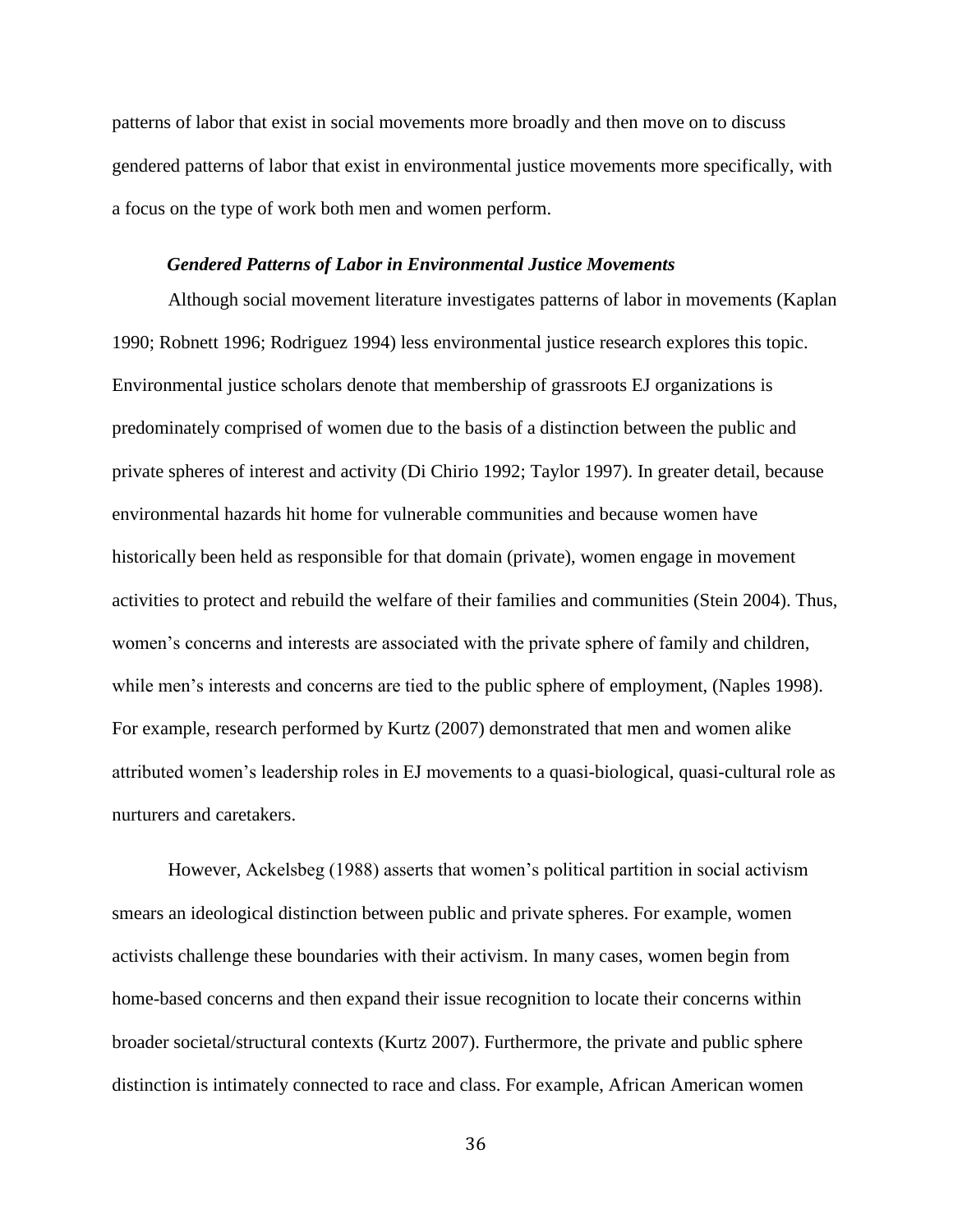have been working the public sphere since slavery in the U.S., and—as described above--have extended their maternal interests to other people's children in their communities. In regards to the environmental justice movement specifically, African American activists extend their maternal interests to other people's children in their communities and create identities as "community mothers" that ultimately blur the line between private, home-based concerns and broader community based concerns (Krauss 1998; Collins 2014; Kurtz 2007).

The larger breadth of social movement literature denotes that the ways in which movement organizations are structured, examining gender distinctions and hierarchies (Kuumba 2001). For example, research on gender-integrated movements, where both women and men are actively engaged in pursuing a single objective, highlights complex patterns of labor and leadership divisions (Kuumba 2001). In some movements, such as liberation movements, the division of labor and leadership appears to mirror the relegation of women and men to private and public spheres respectively (Lobao 1990). In other strong grassroots movements, women are active in the more "open spaces" of social movements and are viewed as "bridge leaders" that help to sustain movement presence and link movement organizations to the grassroots level (Robnett 1996). Given the lack of EJ research that explores patterns of labor in EJ movements, Northern Colorado's hydraulic fracturing movement, a gender-integrated movement, provides the perfect opportunity to explore gender distinctions and hierarchies in regards to division of labor and my research seeks to fill this present gap.

In summary, my research seeks to address several gaps and/or enhance environmental justice literature. First, given that the hydraulic fracturing movement in Northern Colorado is a relatively new, gender-integrated, and unique movement because it is a middle-upper class environmental justice movement, my research will contribute to the existing literature by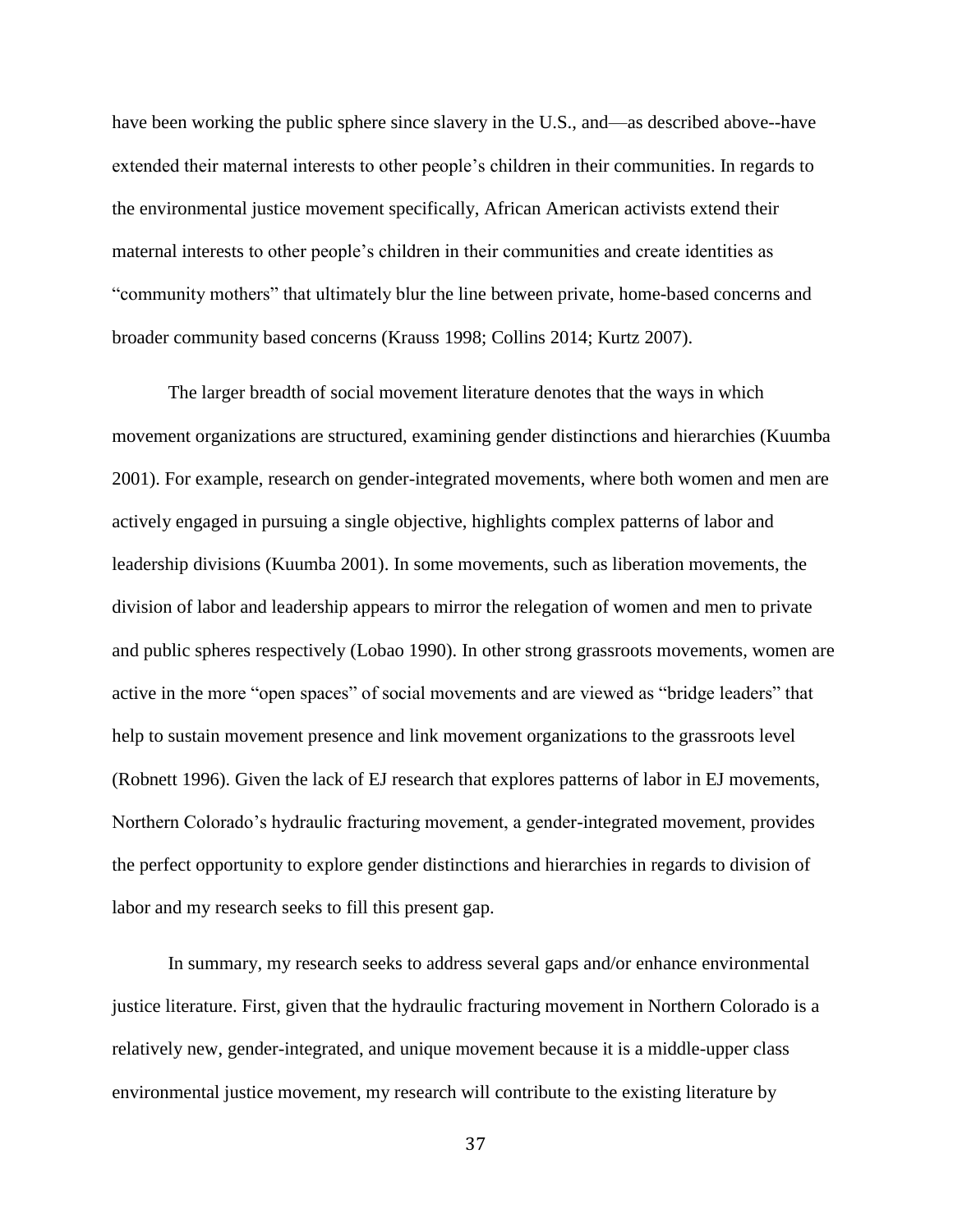exploring the role of gender in environmental justice movements in a unique context. Secondly, my research seeks to fill gaps in environmental justice literature in relation to the gendered divisions of labor that may (or may not) exist in within environmental justice movements. A substantial body of research exists within the social movement literature more broadly that explores this phenomenon but not while focusing on environmental justice movements specifically.

# *Intersectionality*

While my focus is predominately on gender in this thesis, I simultaneously work to unpack the way intersecting identities like race and class also shape social movement participation. In brief, intersectionality was introduced in the 1980s as a heuristic term to draw attention to the dynamics of difference and the solidarities of sameness in the context of antidiscrimination and social movement politics (Cho, Crenshaw, & McCall 2013). Intersectionality brought to light that single-axis thinking (i.e. a strict focus on gender OR race OR class) undermines legal thinking, knowledge production, and struggles for social justice (Cho, Crenshaw, & McCall 2013).

Furthermore, intersectionality stresses that organized identity groups that which we find are not monolithic but made up of members with different and perhaps competing identities as well (Crenshaw 1997). In brief, intersectionality examines how gender, race, and class mutually construct one another (Collins 1998). In my research, I use the concept of intersectionality to unpack the various ways in which gender, race, and class interact to shape the multiple dimensions of activist's experiences and identities. Thus, my proposed project seeks to address the following research questions: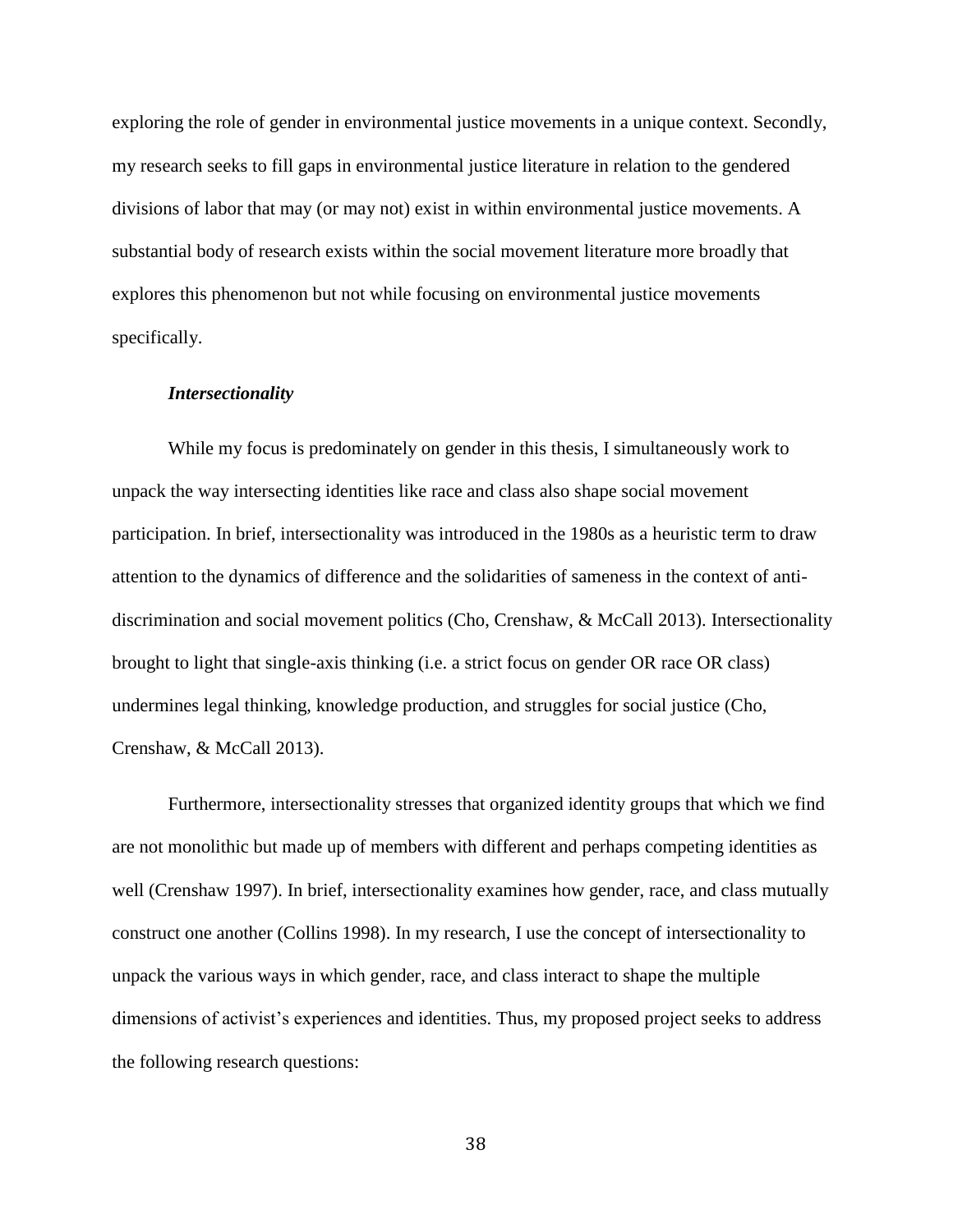Overreaching research question:

How does gender:

- 1) Influence the entry of activists into anti-hydraulic fracturing organizations?
- 3) Influence the jobs and tasks activists perform in grassroots organizations?

Supplementary Research Questions:

- 2) How does gender converge with race and class in the hydraulic fracturing movement in Northern Colorado?
- 3) How does gender operate in the context of an environmental justice movement?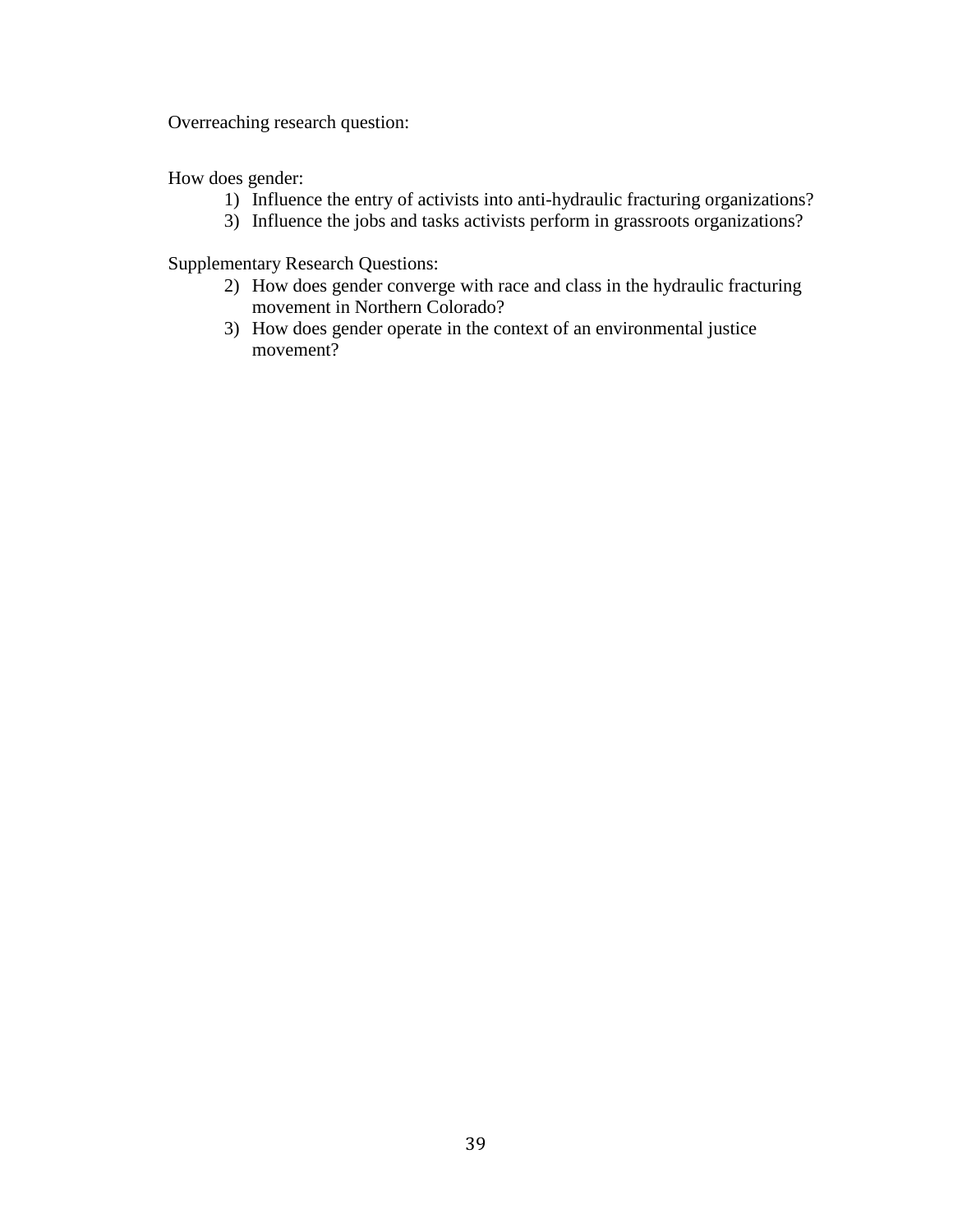# **Chapter 3: Methods**

To set the stage for the research I present in this thesis, in the previous section I outlined social movement paradigms, the ever-evolving conceptualizations of environmental justice, and highlighted how gender, race, and class operate in the context of social movements more broadly and environmental justice movements in relation to entry and labor patterns. The purpose of this chapter is to describe the research setting of the thesis as well as my methods. To that end, , I first discuss unconventional oil and gas extraction in the state of Colorado, specifically outlining perspectives and concerns related to the process of hydraulic fracturing in order to clearly contextualize the emergence of the groups of study in this thesis. Then, I provide a historical overview of the events that unfolded surrounding hydraulic fracturing and outline in detail the formation and objectives of my case studies, two anti-fracking organizations: Anti-Frack 1 and Anti-Frack 2. Lastly, I explain my research design, which includes a discussion of methods, sampling, coding, data analysis, and ethical challenges.

# *Unconventional Oil and Gas Extraction in Colorado: The Practice of Hydraulic Fracturing*

Throughout the United States, oil and gas development is booming. The U.S. is the world's third-largest petroleum producer, with more than 500,000 producing wells (EPA 2015). The boom in drilling and production of natural gas reserves is largely due in part to technological advances in horizontal drilling, commonly referred to as hydraulic fracturing, fracking, or hydrofracking. Hydraulic fracturing involves the high-pressure underground injection of large amounts of water and other fluids (including chemicals) into gas-bearing rock to form fractures that are propped open with sand. Once the formation is fractured, the natural gas can flow to the well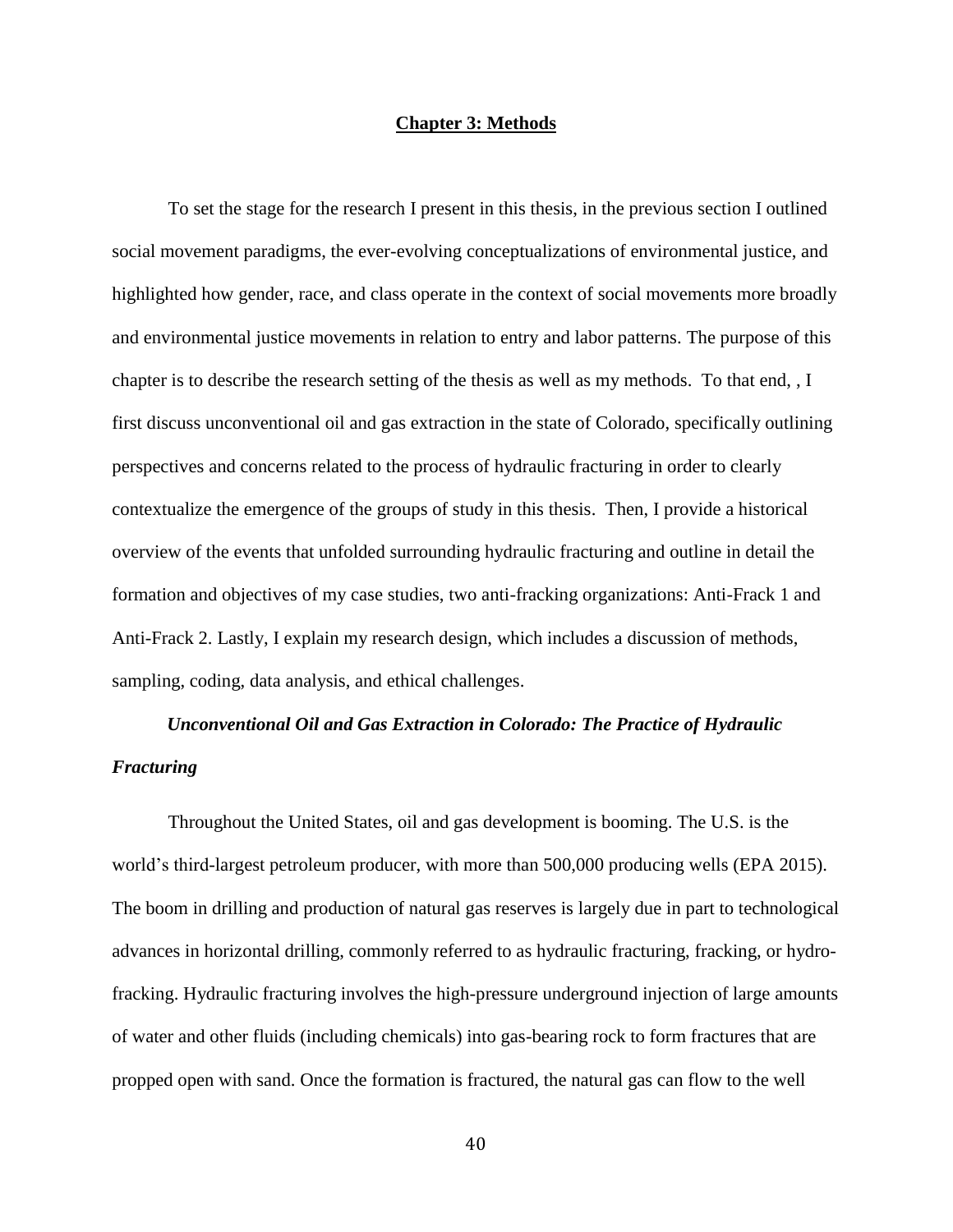where it is pumped out of the ground (Saundry 2009). This technique provides the oil  $\&$  gas industry the ability to reach a greater amount of natural gas from unconventional oil and gas reserves that are otherwise unreachable. (Davis 2012:179; Boudet et al. 2014).

In the state of Colorado, active drilling has increased immensely with the discovery of two resource plays – the Piceance Basin on the western side of the Front Range and the Niobrara Shale in the Denver-Julesburg Basin along the northern plains of the state (Opsal & Shelley 2014). In the early 2000s, the oil and gas industry was actively drilling roughly 23,000 wells. Recent figures indicated 52,000 active wells in 2014, almost a 126% increase (COGCC 2014). Much of this active drilling is taking place along the Front Range Urban Corridor (Figure 1.1).

This rapid expansion has created considerable debate among anti-fracking and profracking camps. Local arguments in support of and in opposition to unconventional oil and gas drilling in Colorado mirror empirical studies focusing on unconventional oil and gas development elsewhere in the United States (Howarth et al. 2001; Sovacool 2014; Maddaford 2013; Osborn et al. 2011). For example, proponents of fracking explain that natural gas is a potential bridge fuel until the nation is ready to make the shift to a renewable energy economy and claim that it could help address climate change mitigation concerns (Pacala and Socolow 2004). In greater detail, natural gas is praised as a solution to greenhouse gas emissions because it produces approximately 45% of the carbon dioxide emissions of coal (Howarth et al. 2011). Additionally, supporters posit that if the U.S. transitions to domestic fossil fuels rather than depending on foreign fossil fuels, national security will be strengthened (Howarth et al. 2011). Furthermore, proponents explain that unconventional oil and gas drilling provides economic opportunity for rural, impoverished, and/or isolated communities (Howarth et al. 2011). For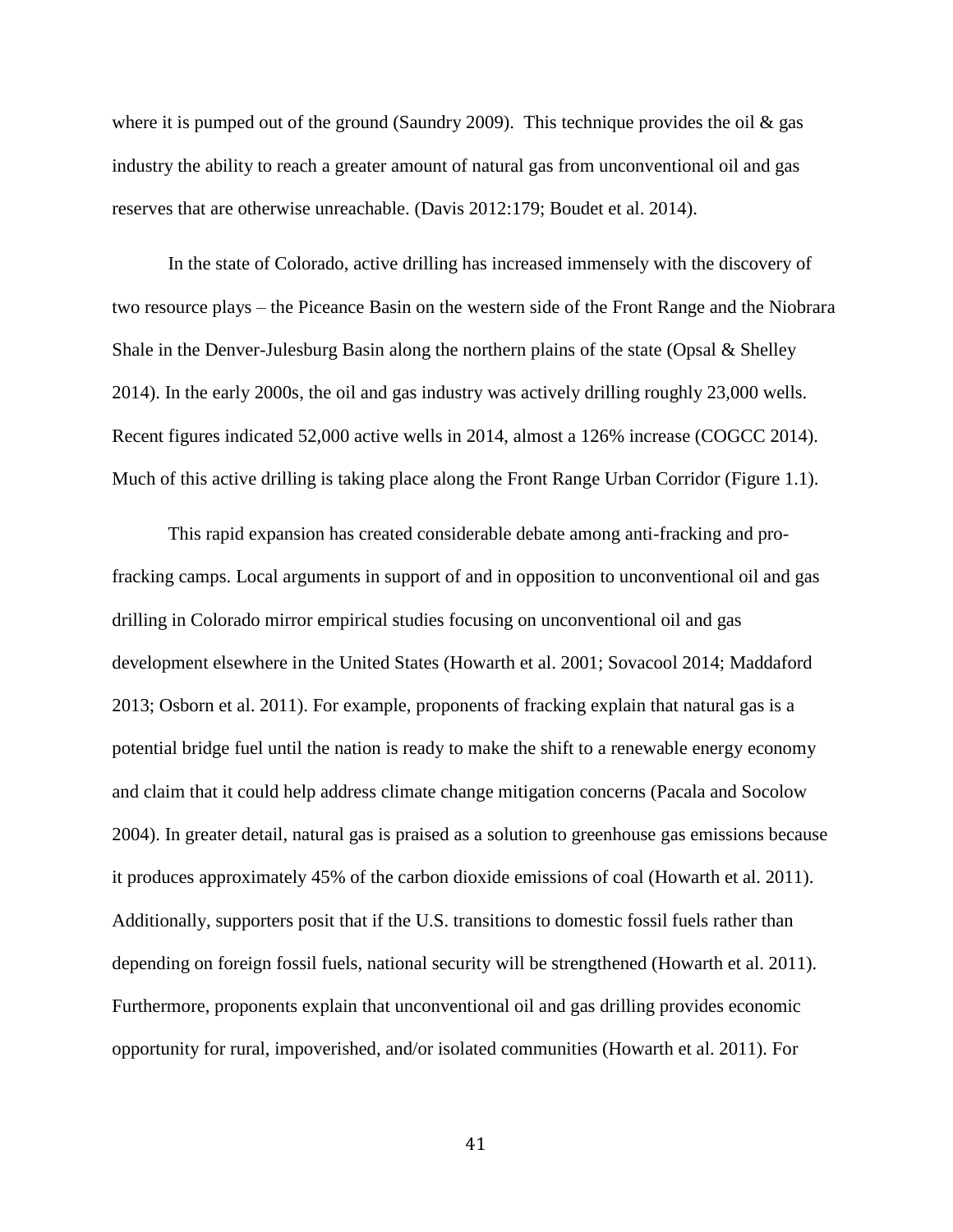example, researchers estimate that the gas industry in the U.S. contributes to \$385 billion in direct economic activity and nearly 3 million jobs (Howarth et al. 2011).

Opponents such as politicians, citizens, and scientists stress a variety of concerns regarding fracking. They assert that the technology used for oil and gas drilling is faulty and dangerous. Studies demonstrate that although the technology is technically complex and expensive, and although most accidents are caused by human error, many accidents are caused by leaky wellheads, blowouts, and holding tanks, all of which can be made more secure (Howarth et al. 2011; Sovacool 2014). Additionally, stakeholders who warn against fracking often point to state and federal regulations that seem to facilitate rather than monitor oil and gas development. For example, seven of the fifteen federal environmental regulations that exist nationally, including the Clean Air Act, Clean Water Act, Emergency Planning and Community Right to Know Act, and the Safe Drinking Water Act are exempt from the Energy Policy Act of 2005 (Davis 2012; EWG 2009, Malin 2011, Energy Policy Act of 2005). Critics refer to this as the Halliburton Loophole because its passage was largely due to Vice President Dick Cheney, a former Halliburton CEO (Howarth et al. 2011). In greater detail, Cheney created the Energy Task Force to help form Energy Policy in 2001; however, many of the individuals who met with the Energy Task Force were executives from companies such as BP, Shell, and Exxon Mobile, and recommendations made by these executives significantly shaped the Energy Policy Act of 2005.

In Colorado specifically, proper and consistent regulation is a serious concern among fracking opponents. The Colorado Oil and Gas Conservation Commission is the primary body charged with overseeing oil and gas activity (Opsal et al. 2014), but sustains close ties with industry officials (Davis 2012). Although the state and industry officials of Colorado boast about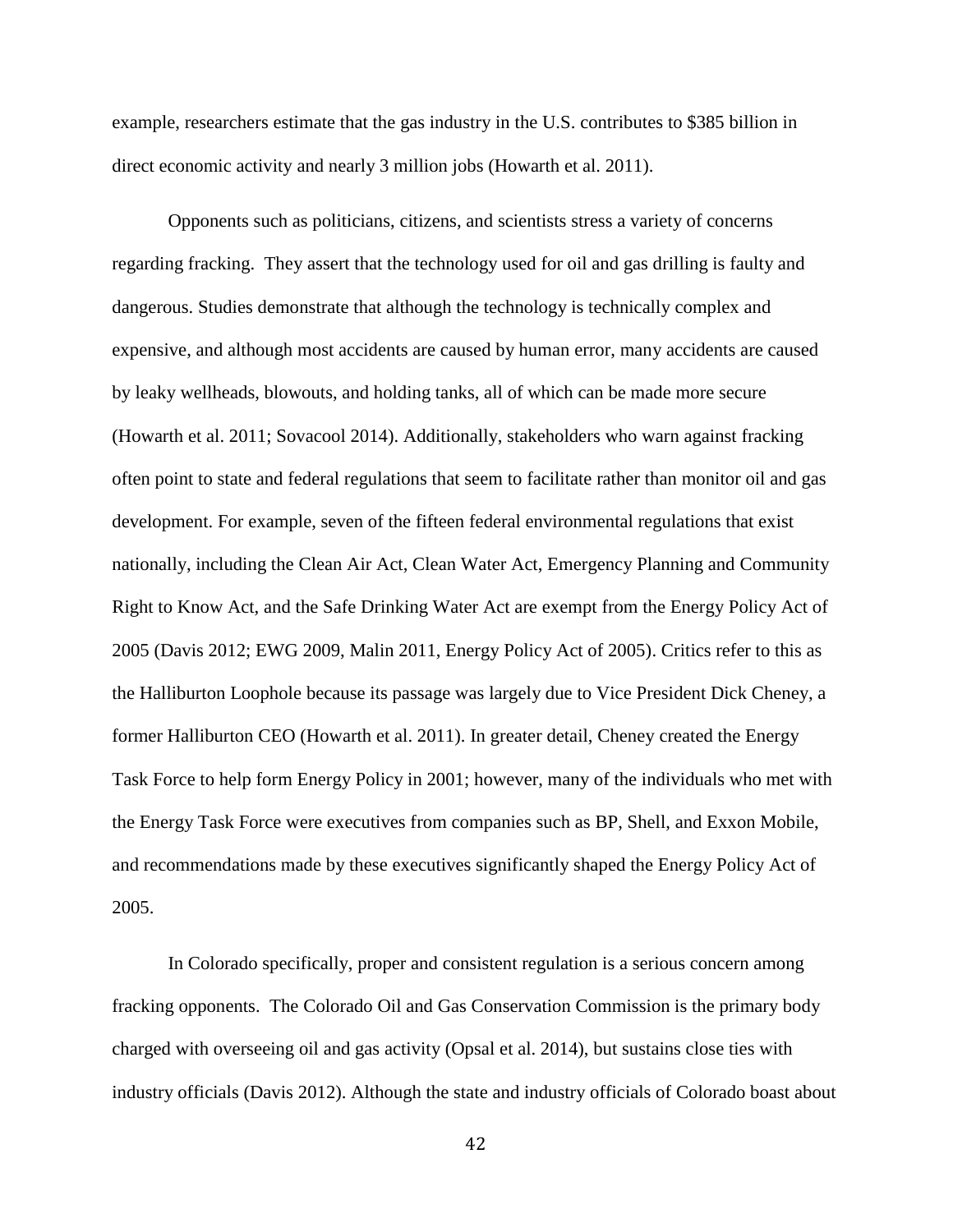Colorado's rigorous and evolving air emissions, set-back rules, and water-testing regulations, identifying them as some of the best in the nation (Finley 2014), Maddaford (2013) notes that these regulations are limited because the COGCC employs approximately 23 inspectors to monitor the 52,000 wells across the state. Furthermore, research performed by Opsal and Shelley (2014) indicates that when the state does respond to citizen complaints regarding oil and gas development, citizens frequently experienced these responses as inconsistent and incomplete and Citizens voiced that many of the problems they experienced were lasting and ubiquitous rather than short-term isolated incidents. Thus, concern regarding the state and industry's effectiveness in regards to regulation remains a fundamental concern among citizens.

Opponents also voice concerns regarding environmental impacts, including noise pollution and soil, air, and water contamination during and after production (Brown 2014, Osborn et al. 2011, Witter al. 2008). As Howarth and colleagues note (2011), volatile organic compounds and reactivate materials can enter into ecosystems through water used during production, and toxic emissions, such as methane, are released during production (McKenzie et al. 2012). In addition, although carbon dioxide emissions during production are less than that of coal, methane emissions, which are 25 times more potent than carbon dioxide over a 100-year period, are higher than coal, resulting in increased air pollution (McKenzie et al 2012). Residents also complain that the tranquility of everyday life is disrupted by continuous noise and traffic from trucks and equipment hauling sand, chemicals, and wastewater to oil and gas production sites (Opsal et al. 2014; Perry 2012). Lastly, recent studies demonstrate that there is significant risk of seismic activity from the reinjection of flowblack fluid (Elssworth 2013, Karanan et al. 2014; USGS 2014).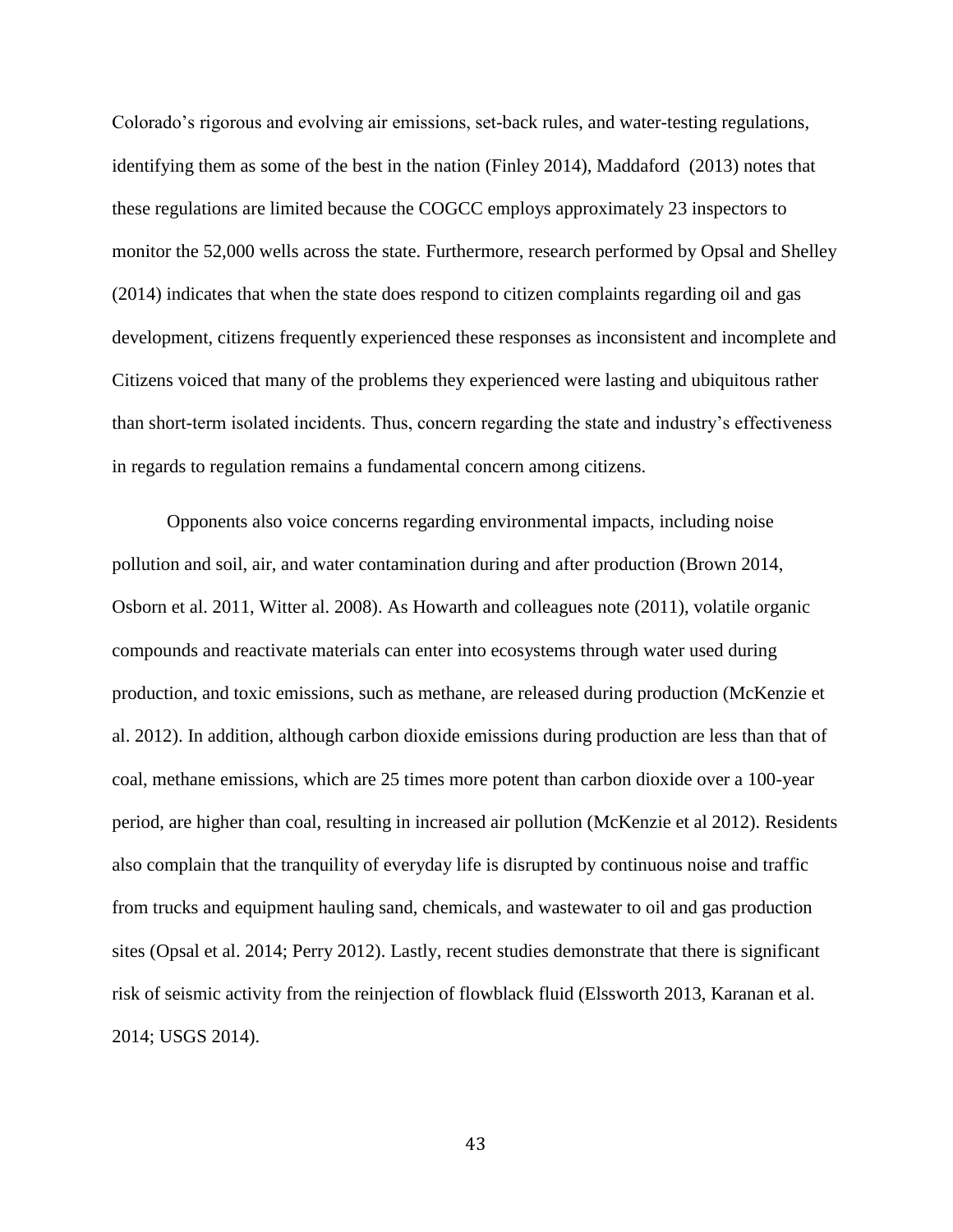Given the above environmental impacts, significant health concerns related to increased asthma and birth defects in children born to mothers that live near wells exist among residents directly impacted by industry (McKenzie et al. 2014). Nationally, and within the state of Colorado, there has been a significant demand by concerned citizens and academic scholars to systematically and longitudinally investigate the aforementioned environmental and health impacts of unconventional oil and gas development.

#### *Case Studies: Background Information Related to Anti-Frack 1 & Anti-Frack 2*

Anti-Frack 1 and Anti-Frack 2, the two groups I examine in this thesis, point to a number of these concerns in their efforts. Both are grassroots, citizen-led, anti-fracking organizations that are located in Northern Colorado. Geographically speaking, these groups are located less than 30 minutes from each other and are located in close proximity to the Rocky Mountains of Colorado. Although Anti-Frack 1 not currently active, according to the co-leaders, their organization consists of roughly 15-20 core members, who met on a week to bi-weekly basis during election session. In addition, at the time of data collection, nearly 600 people within the community belonged to their mailing list. Activists who joined Anti-Frack 1 came from predominately two neighboring communities, a community established for singles, couples, and families of all ages, and a community established for 55+. Anti-Frack1 has a following on their Facebook page, consisting of 850 "likes". Anti-Frack 2, on the other hand, was spearheaded by a steering committee; this committee are the core remembers that continually work to achieve the organization's mission. According to one participant, about 40-50 people subscribe to their email list. Anti-Frack 2 has a substantial following on their Facebook page, consisting of nearly 3,700 "likes". In this section I explain the purposes and evolution of these organizations.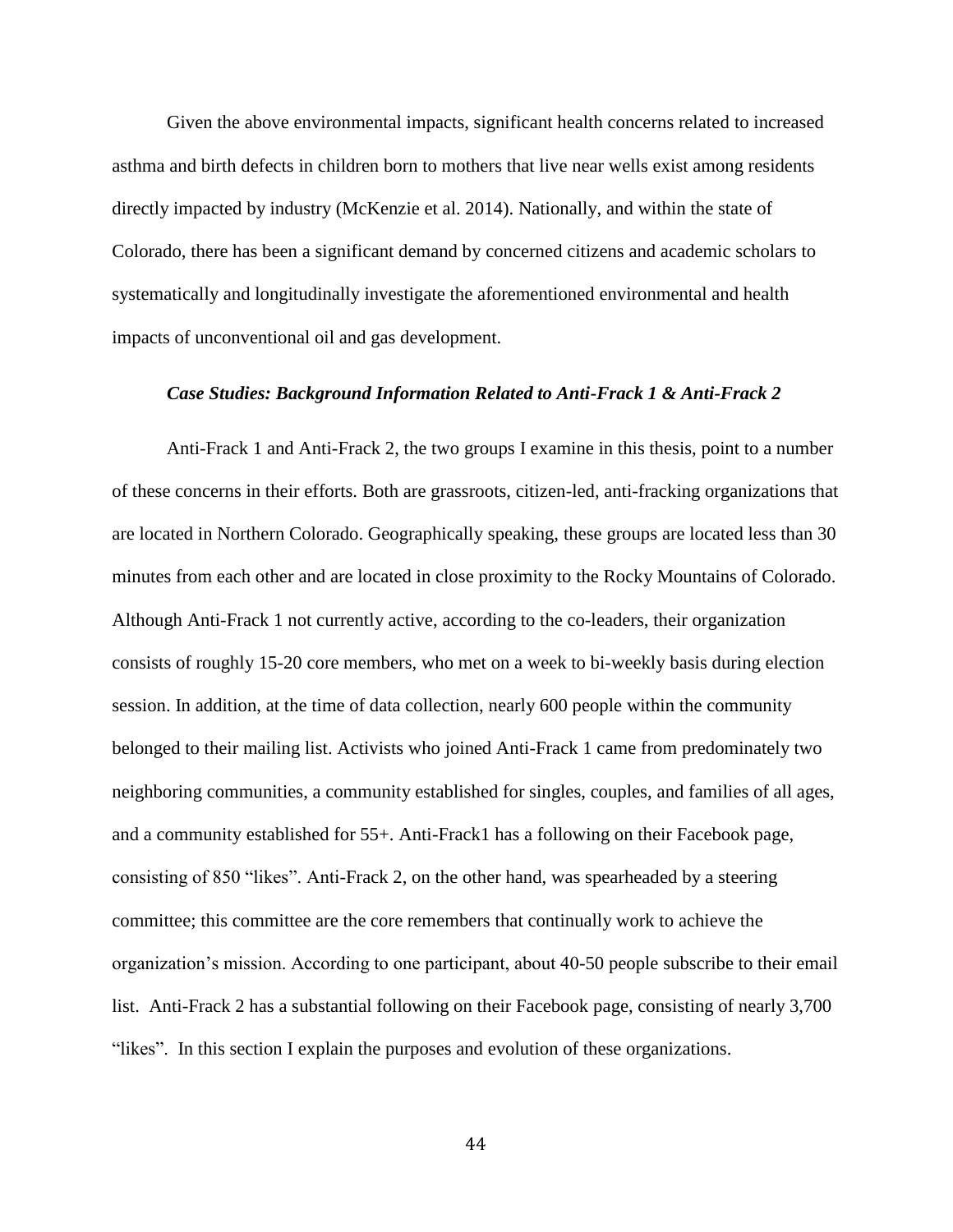During 2013, the organizations put forth similar objectives: to ban or enact a moratorium—essentially a timeout—on the process of hydraulic fracturing within their communities because of many of the concerns outlined in the earlier section. These two organizations worked closely together, offering support and assistance in gathering petition signatures to get their respective measures placed on the ballot, and then again while canvassing and mobilizing citizens to vote. However, as the movement progressed, these organizations shifted their objectives. Anti-Frack 1 continued to focus solely on the issue of prohibiting fracking from entering their community boundaries. In contrast, Anti-Frack 2 broadened their objective and began to focus on what they viewed as the larger issue at hand: community rights. A brief discussion of each organization's objectives, history, and membership follows.

Anti-Frack 1, originally named "Don't Frack [Community 1]," changed its name to "Our [Community 1]" roughly two months after forming to convey to the public what was taking place in their community, a citizen-led community based initiative to place a five-year moratorium on fracking. One participant from this organization stressed that pushing for a moratorium was a community effort and stated, "We wanted this, this is [Community 1]. You know, we are trying to protect it. This is, we live here". To the public, Anti-Frack 1 states that their group is:

A dedicated group of volunteers, including citizen activists, parents, concerned residents, and small business owners who successfully put into a law a 5 year moratorium on Fracking in the City and County of [Place 1] We are committed to speaking up and working to protect the health and safety of citizens of [Community 1], as well as, our land, water, and air.

Anti-Frack 2 formed in the summer of 2012 in an effort to inform citizens about the many dangers of hydraulic fracturing. Their organization believes that hydraulic fracturing and other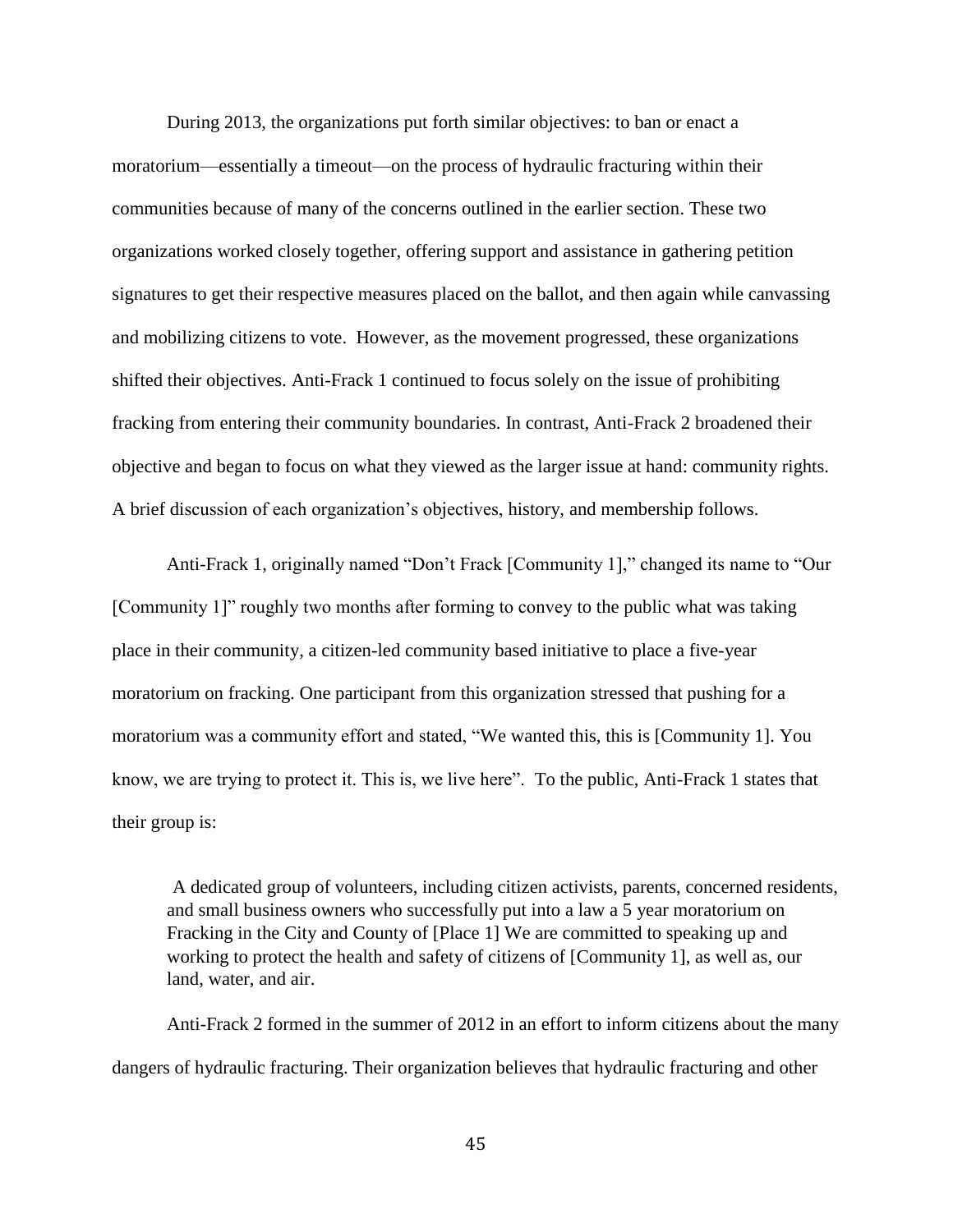corporate projects are hazardous in various ways and must be resisted by citizens on all levels. According to their present mission statement, their primary objective is to:

Educate people and communities about local, community self-governance and community rights; secure the inalienable rights of all people, communities, and ecosystems through local self-governance; assert community rights to empower and liberate communities from state preemption and corporate harm; and advance those efforts toward state and federal constitutional change.

Although Anti-Frack 1 and Anti-Frack 2 are both concerned about the practice of fracking and initially formed in response to the threat of fracking, the organizations' frames differ. Anti-Frack 1 focuses exclusively on the practice of fracking and puts forth frames related to the health and safety of their community and the environment. In contrast Anti-Frack 2 adopts a multitude of frames in their mission statement that do not address fracking specifically but rather the problem with corporate industry as a whole. The organization emphasizes the significance of local governance, community rights, the environment, corporate harm, and community empowerment.

In November 2013, members of Anti-Frack1 placed a five-year moratorium on the ballot in response to an oil and gas operator's plans to frack wells located near a public K-12 charter school. The vote was so close that a mandatory recount took place. On November 20, the recount confirmed that voters narrowly approved a five-year moratorium on oil and gas drilling practices by 20 votes, out of 20,000 votes cast. Immediately thereafter, a pro-fracking group filed a lawsuit alleging that the city did not count the votes correctly and the Colorado Oil and Gas Association (COGA) filed a complaint for declaratory judgment to invalidate the city's moratorium on fracking. In February 2014, a district judge upheld the fracking moratorium vote, stating that although there were problems with the election, it was not illegal. However, in September 2014, a judicial district judge ruled that a Denver based oil and gas operator, who also sued the city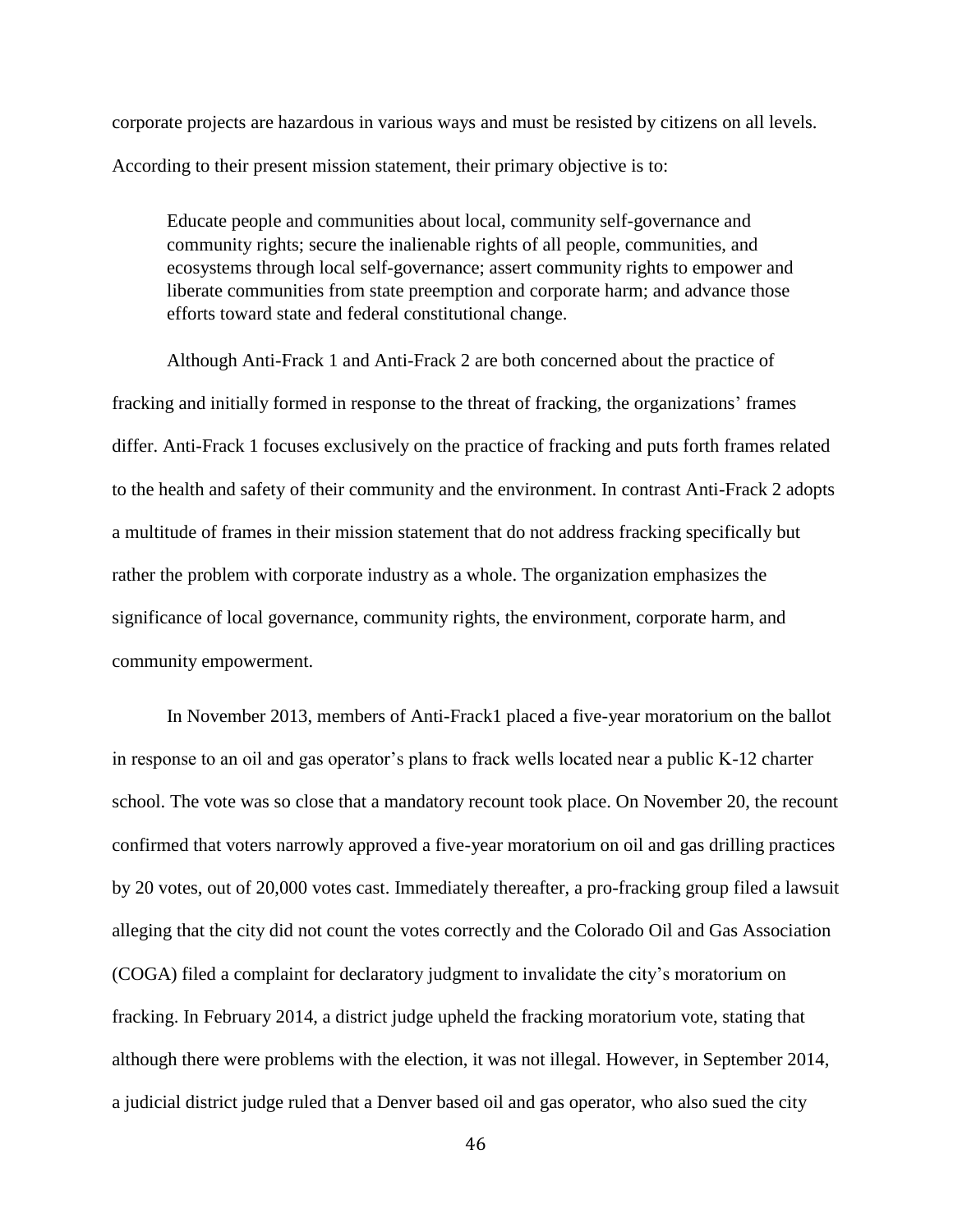after the election, was exempt from the moratorium because of an agreement it had in place before the moratorium with the city. The city has not appealed the judge's decision, meaning that the company can bypass the five-year moratorium and move forward with plans to drill in the area.

The organizational trajectory of Anti-Frack 2 is parallel to that of Anti-Frack 1. As a way to challenge the growth of industry in their community, in the summer and fall of 2013, Anti-Frack2 organized a citizen-led initiative and gathered over 2,000 petition signatures to put forward a ballot measure amending their city charter to add a community bill of rights that bans fracking within city limits. This community bill of rights contained language that emphasizes protecting citizens' rights to: 1) clean air; 2) clean water; 3) be free from chemical trespass; and 4) local self-government.

On November 4, 2014, roughly 60% of the electoral voted in favor of the community bill of rights banning fracking. Shortly thereafter, in December, COGA sued the city, contesting that state law, which allows fracking, preempts local laws. In response to this, in June of 2014, Anti-Frack 2 and the citizens of the city filed a class action lawsuit against COGA and Governor Hickenlooper to uphold the community rights amendment and enforce the ban on fracking within their city limits. Shortly thereafter, in August 2014, a district court judge struck down the fracking ban and cited *Voss v. Lundwall Bros*., Inc., a case that addressed operation conflict between the state's interest and the city. In the 1992 case *Voss. v. Lundwall*, a judge ruled that a drilling ban in Voss impeded the state's ability to foster efficient development and production of oil and gas resources in a manner that prevents waste and protects the correlative rights of the owners. The district court judge stated that 2013 ban on drilling does the same, preventing the development and production of oil and gas resources in the city.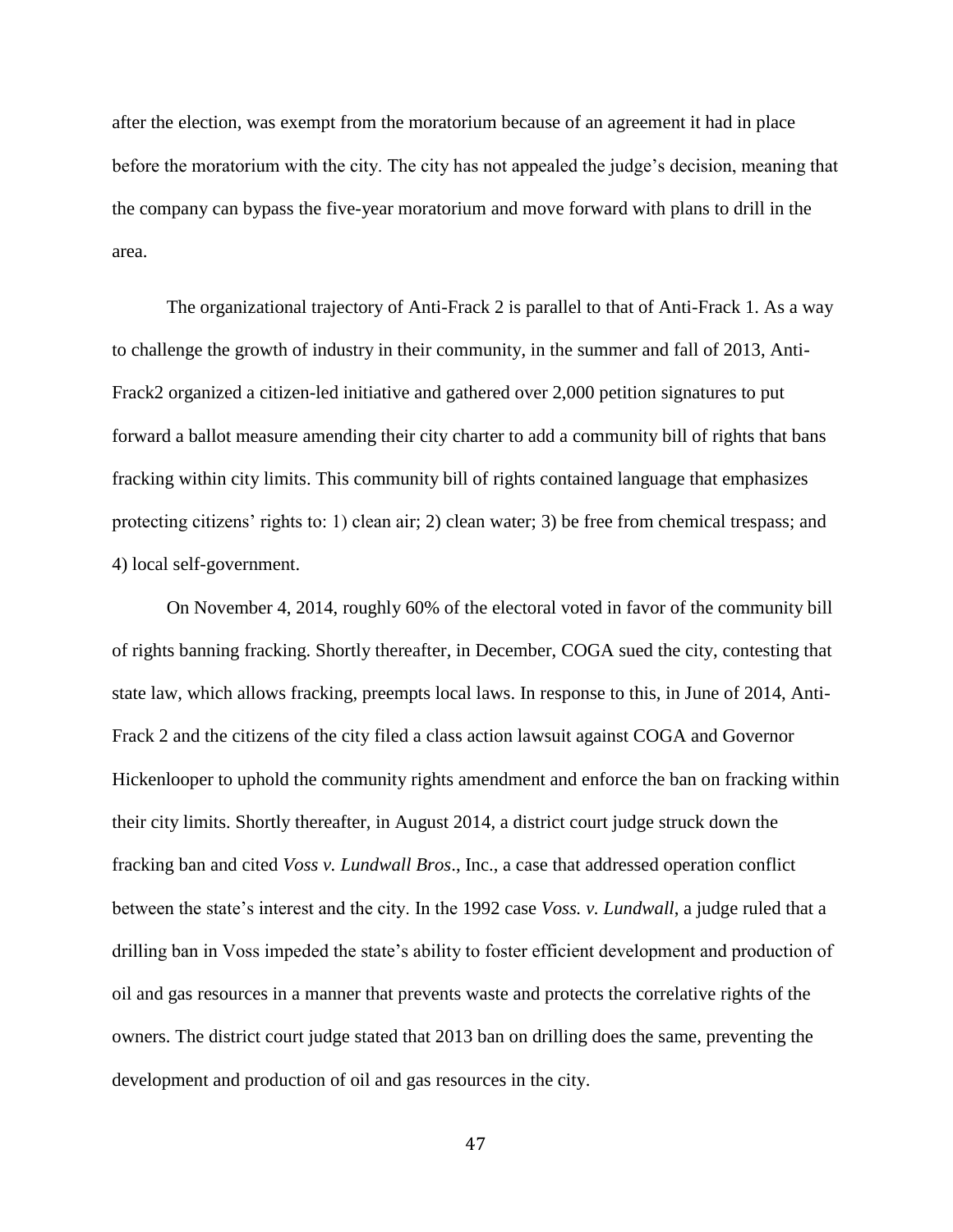After interviewing activists from Anti-Frack 1, it appears that Anti-Frack 1 efforts have halted and the group has disintegrated. According to several activists, they are no longer actively organizing in an effort to halt oil and gas production within city limits. In contrast, Anti-Frack 2 formally joined the Colorado Community Rights Network (COCRN), a network of organizations that was established in late 2013 to advance local and statewide democracy, and environmental and economic justice and sustainability. Currently, Anti-Frack 2 is working with COCRN on a 2016 statewide citizen-led imitative that will protect community rights against any dangerous industrial activity that poses a threat to water, air, health, homes, and the environment. Anti-Frack 2 continues to stress procedural equity, a concept directly tied to environmental justice, as a key concern and feels that they have the right to determine what occurs within their community's boundaries. Below are timeline figures that depict the comparable trajectories that Anti-Frack 2 and Anti-Frack 1 have pursued in an effort to protect their communities for the process of fracking (See Figure 3.2 and Figure 3.3).



**Figure 3.2 - Formation of Anti-Frack 1**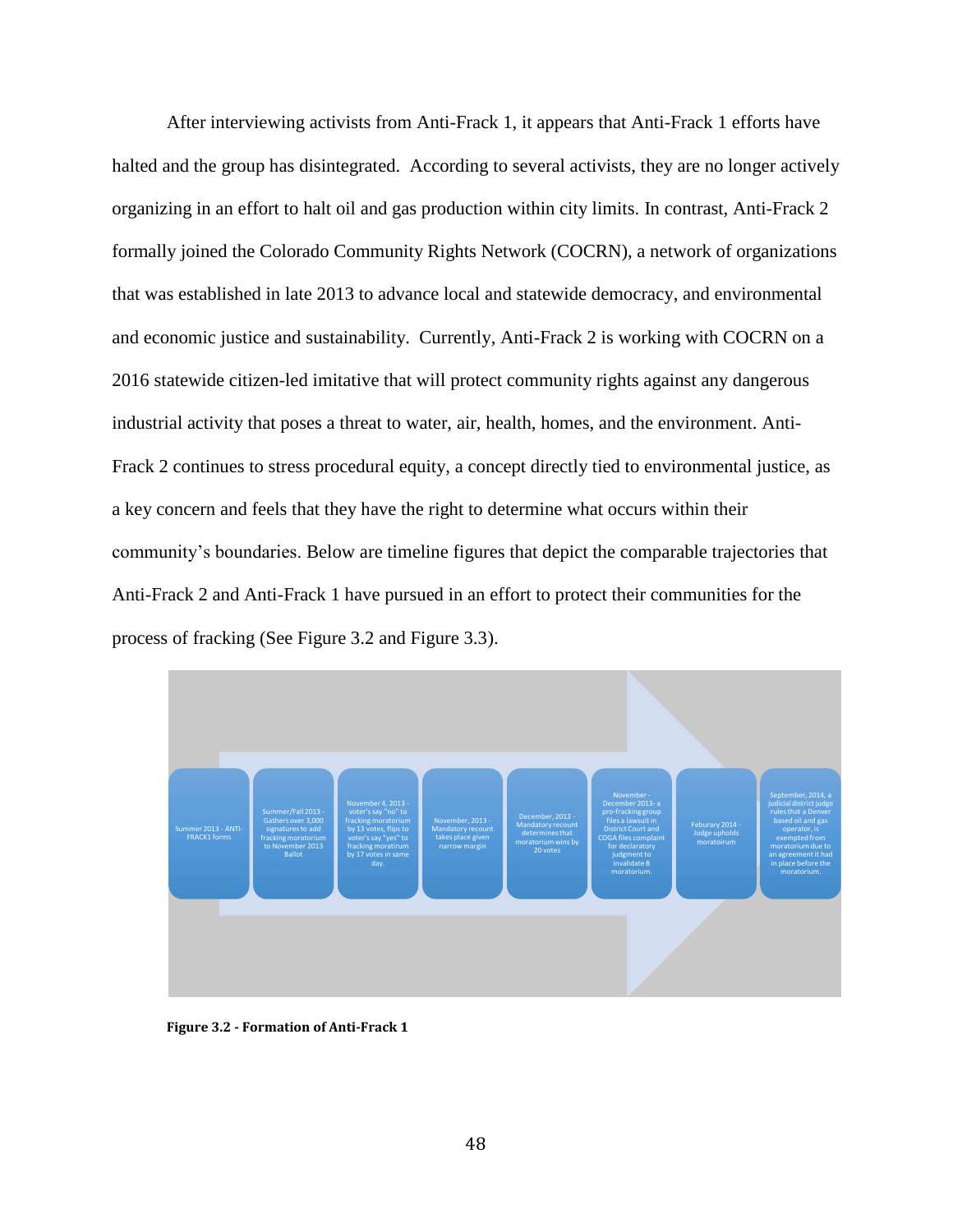

**Figure 3.3 - Formation of Anti-Frack 2 1** 

# *Research Design: Qualitative Methods*

The purpose of this study is to describe individuals' lived experiences as activists and to examine how gender, race, and class shape activists' experiences in Northern Colorado's hydraulic fracturing movement. At the same time, the purpose of this study is to contribute to existing theory on gendered activism in the context of an environmental justice movement. Specifically this study answers the following primary and secondary research questions:

# Primary:

How does gender:

- 1) Influence the entry of activists into anti-hydraulic fracturing organizations?
- 2) Influence the jobs and tasks activists perform in grassroots organizations?

Secondary:

- 1) How does gender converge with race and class in the hydraulic fracturing movement in Northern Colorado?
- 2) How does gender operate in the context of an environmental justice movement?

This thesis relies upon qualitative methodology. Qualitative research involves an

interpretive, naturalistic approach to the world and aims to understand phenomena in terms of the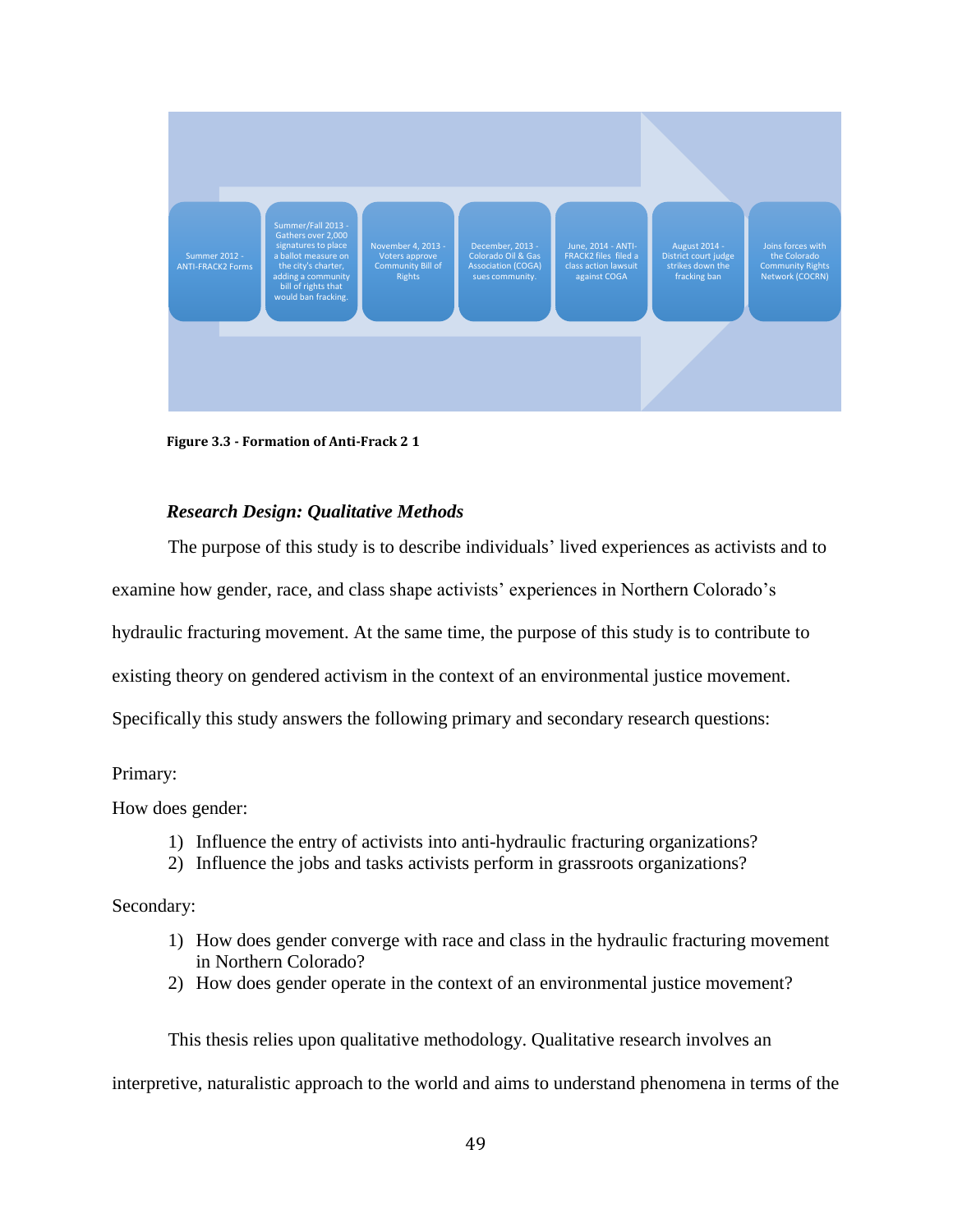meanings people bring to them. Qualitative research takes the perspectives and accounts of research participant's social and material circumstances as a starting point to understand phenomenon of interest (Denzin & Lincoln 2011; Flick 2009; Ritchie, Lewis, McNaughton & Omston 2013). Given my interest in understanding participants' lived experiences as activists, a qualitative research approach was most appropriate for this project.

In this study, I used a semi-structured interview schedule to gather detailed information about female and male activists' experiences in two anti-fracking organizations in Northern Colorado. In the following section, I provide an overview of the methods that I employed to answer my research questions. First, I will explain how I chose the cases under examination in this thesis. Then I will discuss non-participant observation and its significance in this project. Lastly, I will discuss in-depth interviewing, the method I utilized to carry out my qualitative research.

# Case Selection

Case-study research is an in-depth investigation of an extensive amount of information about very few units or cases for one period or across multiple periods of time (Ragin & Becker 2009). According to Creswell (2013), in case study research, the research explores a real-life contemporary bounded system (a case) through detailed, in depth data collection involving multiple sources of information. Examples of cases researcher often examine include individuals, groups, communities, organizations, movements, events, or geographic units (Creswell 2013; Neuman 2011: 42).

Case studies allow researchers to make macro/micro theoretical connections that ultimately contribute to theory; at the same time, case studies help to shed light on and identify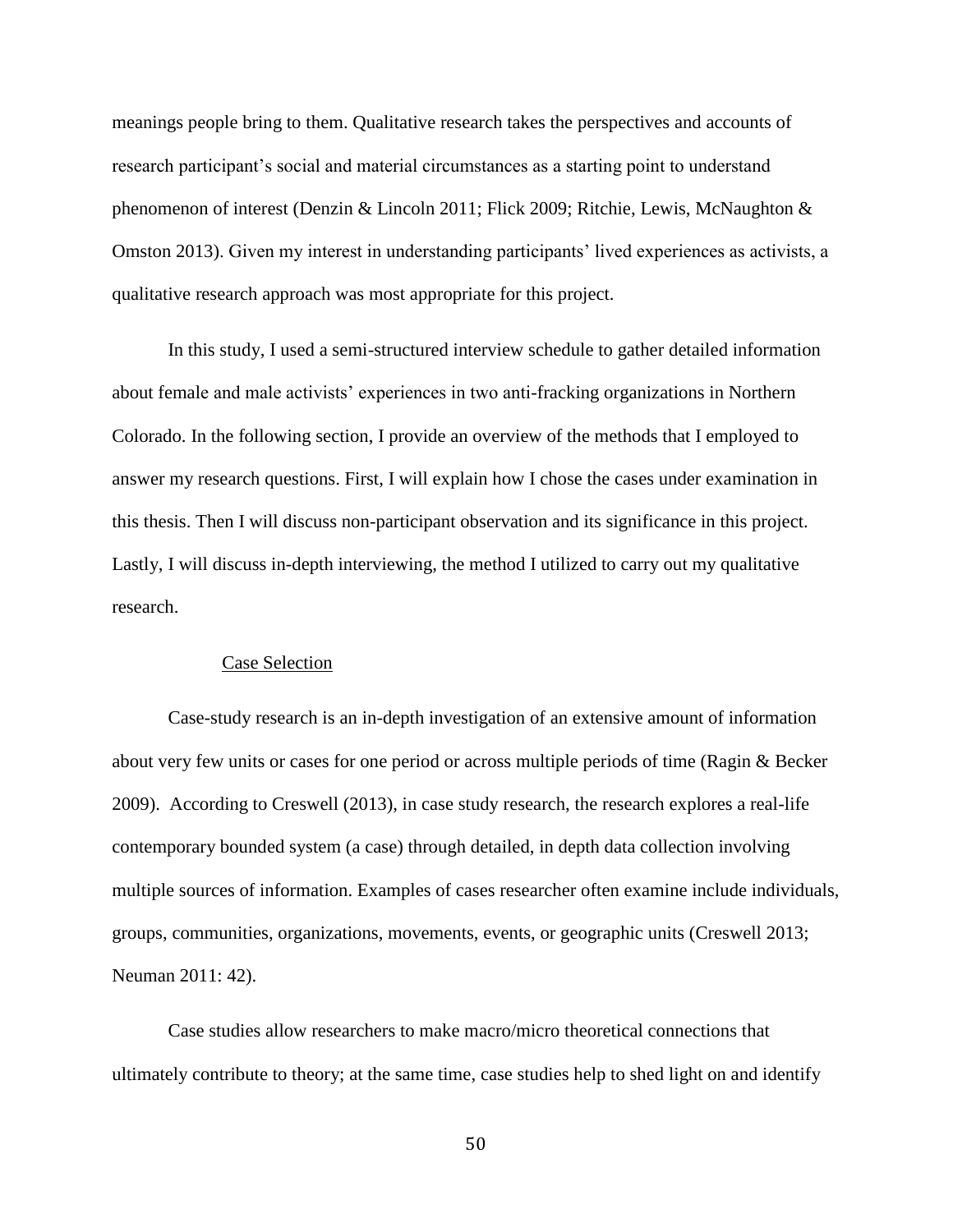concepts that are of most interest (Ragin & Becker 2009; Neuman 2011). Case studies are particularly good at makings macro/micro theoretical connections because the theory-building process is so intimately tied with evidence. Building theory from case study research is an iterative process that involves constant iteration backward and forward between steps, such as moving from cross-case comparison, back to redefinition of the research question, and out to the field to gather additional evidence (Eisenhardt 1989). Thus, it is likely that theoretical conclusions will be consistent with empirical observations.

The researcher must consider the intent behind adopting a case study approach (Creswell 2013; Yin 2009). Researchers often conduct case studies in an effort to illustrate an intrinsic case, define a case that has unusual interest in and of itself and needs to be described in detail (Stake 1995). For example, Malin's (2015) work explores the dangerous legacy of previous mining booms and the potential promise for economic development. Her work illustrates the battle that several uranium communities faced and highlights how shifting concepts of environmental justice inspire divergent views about nuclear power's sustainability and forms of social activism (Malin 2015). Malin (2015) adopted a case study approach in hopes of illuminating concepts of interest, mainly class and the historical context in which her participants operated.

According to Ragin & Becker (2009), prior to adopting a case study approach, the researcher should select their case or cases and define their boundaries. As Marshall and Rossman (2011) note the availability of rich and diverse data, access to entry, opportunities to build rapport, ethics, and technical considerations, such as the researcher's time and resources, must be weighed when selecting a research setting or cases to study (2011: 101-121). Given my current location in Colorado and my limited financial resources, I selected two anti-fracking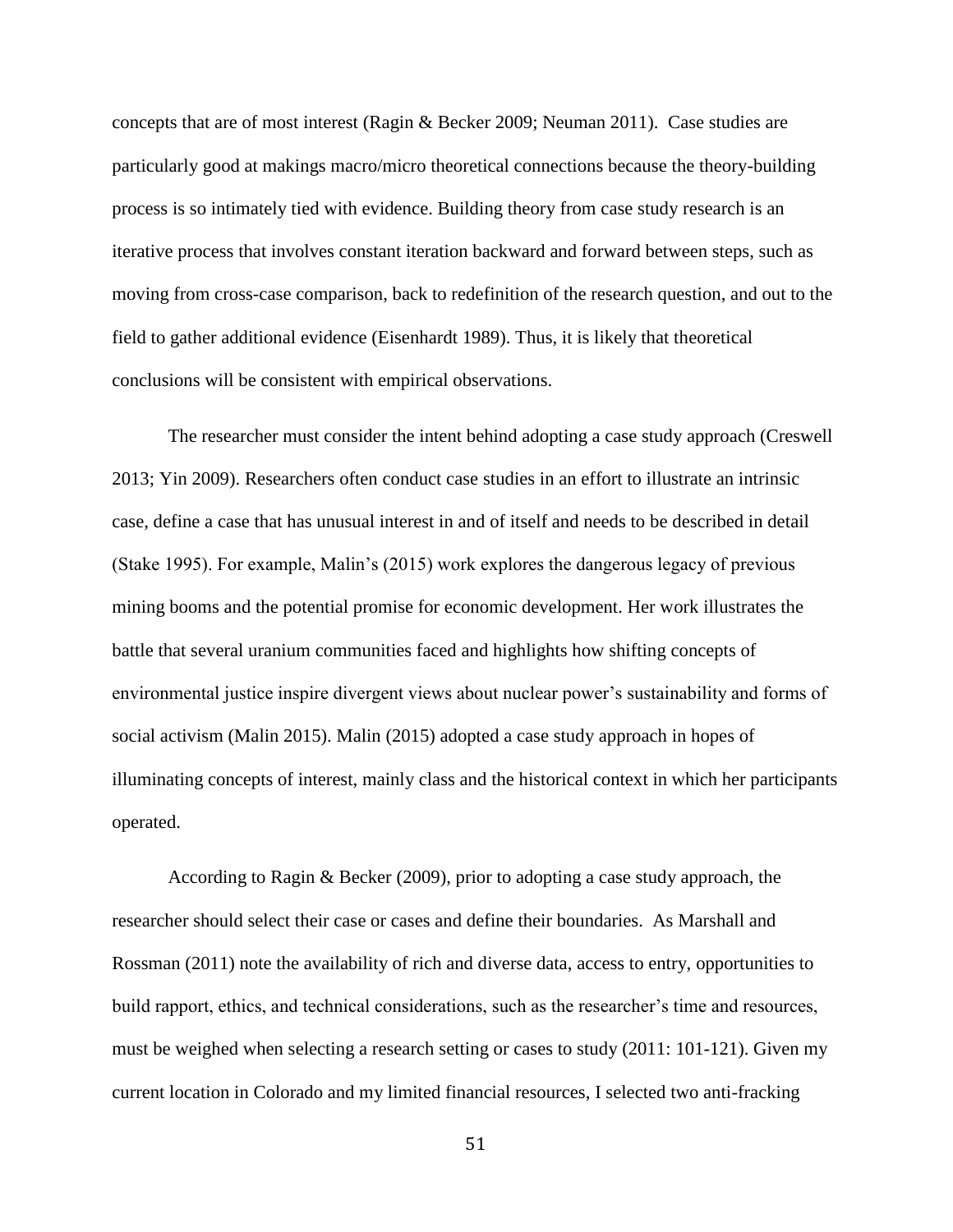organizations in Northern Colorado as my cases for this research. Mostly importantly, I selected these case studies because they ultimately shed light on the concepts of most interest in my study: gender, race, and class.

#### Non- Participant Observation

In an effort to deepen contextual understanding surrounding the events of hydraulic fracturing in Northern Colorado and gain entrée into local anti-fracking organizations, I attended three city council meetings in two communities, and three educational forum panel presentations hosted and/or funded by anti-fracking organizations throughout Northern Colorado from March 2013 to February 2014. I officially received IRB approval to perform my research during the month of February 2014. At these meetings, I did not take systematic written accounts because these meetings did not serve as a source of data. Instead, they served three purposes: (1) a means to gain entrée; (2) a means to gather a better understanding of activists concerns; and (3) a means to gain a better understanding of the active organizations in Northern Colorado.

In conducting observations of a particular social setting, researchers can take on a variety of different roles when they enter the field. Adler and Adler (1987) explain that the researcher can adopt the role as the complete observer, observer-as-participant, participant-as-observer, and complete participant in the social setting, ranging from the least degree of participation and immersion to the greatest degree of participation and immersion. For this research, I adopted the observer-as-participant role, where the researcher is a removed, covert or overt, and engages in only brief and highly formalized interaction between the researcher and members (Griffith 1998).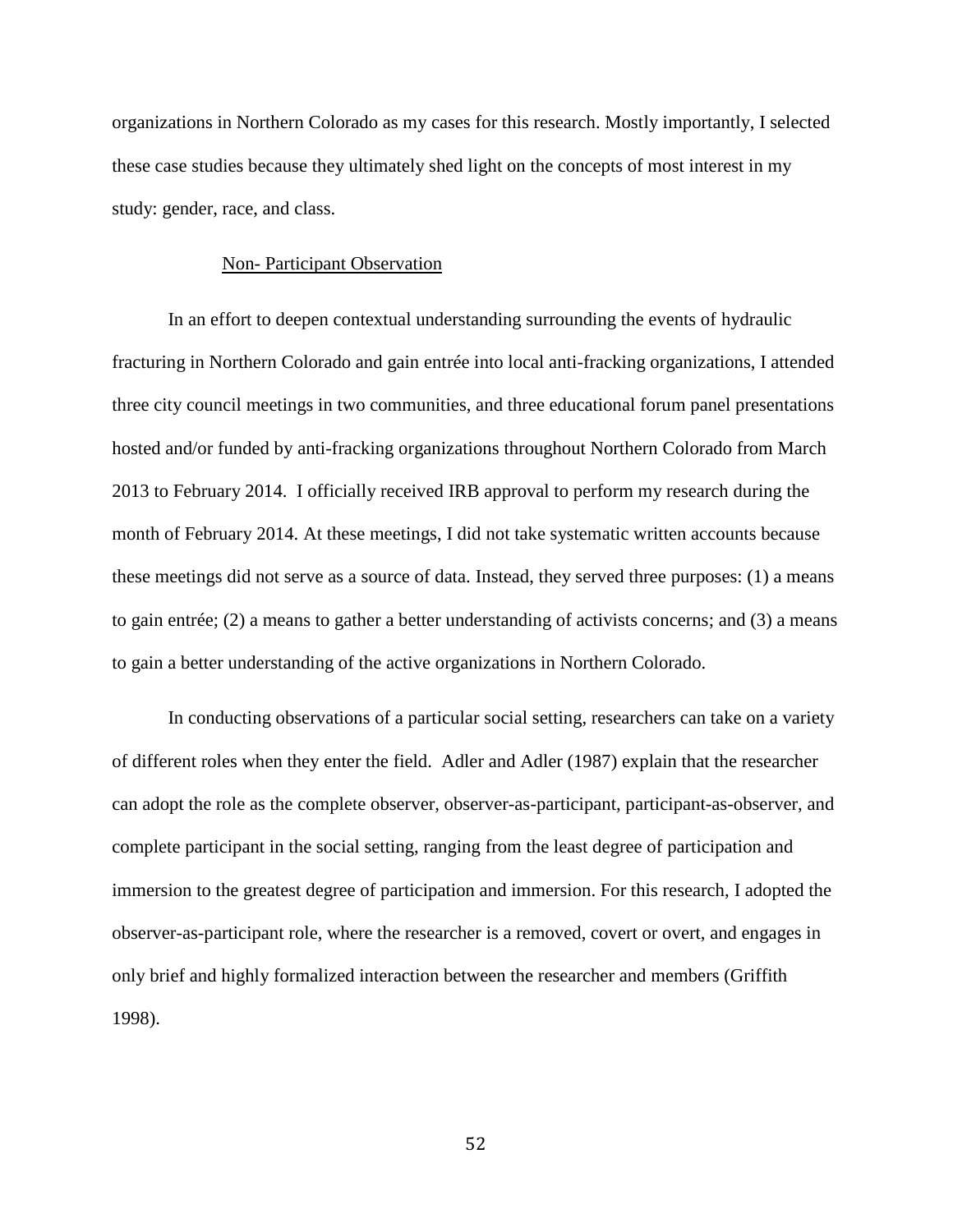In the observer-as-participant role, the researcher is an outsider of the group under study and can record data without direct involvement in activity or with people (Creswell 2013). Marshall and Rossman (2011) explain that the observer-as participant role is particularly useful while performing research in areas of guarded interaction and sentiment because the researcher, not being directly involved with the activity or people, is not drawing attention to himself/herself and allowing interactions to unfold naturally. Furthermore, adopting this role did not force me to concretely position myself on either side of the issue. This was important because it allowed me to learn more about the movement in its totality and my personal opinions regarding the process of fracking were not brought into question. Ultimately, adopting the role of observer-asparticipant helped to reinforce my position as researcher, as opposed to a local community member, that was interested in voicing and understanding their concerns.

Initially, upon entering the field, I assumed a covert role as observer-as-participant given the contestation and sensitivity surrounding the issue. I simply wanted to gather a better understanding of what the movement was about. Thus, I intentionally omitted my interest for attending these meetings and seldom interacted with activists before, after, or during meetings. After two meetings, I assumed an overt role only after activists started to question my attendance at these events and disclosed to activists that I was in the process of conducting research on activism in Northern Colorado and wanted to highlight and understand their experiences as local activists in anti-fracking grassroots organizations.

Moreover, I worked in other ways to gain entree, primarily by doing activist work. In the fall of 2013, I volunteered and canvassed neighborhoods for a different local anti-fracking organization in my community. I drew on this experience whenever possible in conversations with activists from the two local anti-hydraulic fracturing group I engaged with for this project to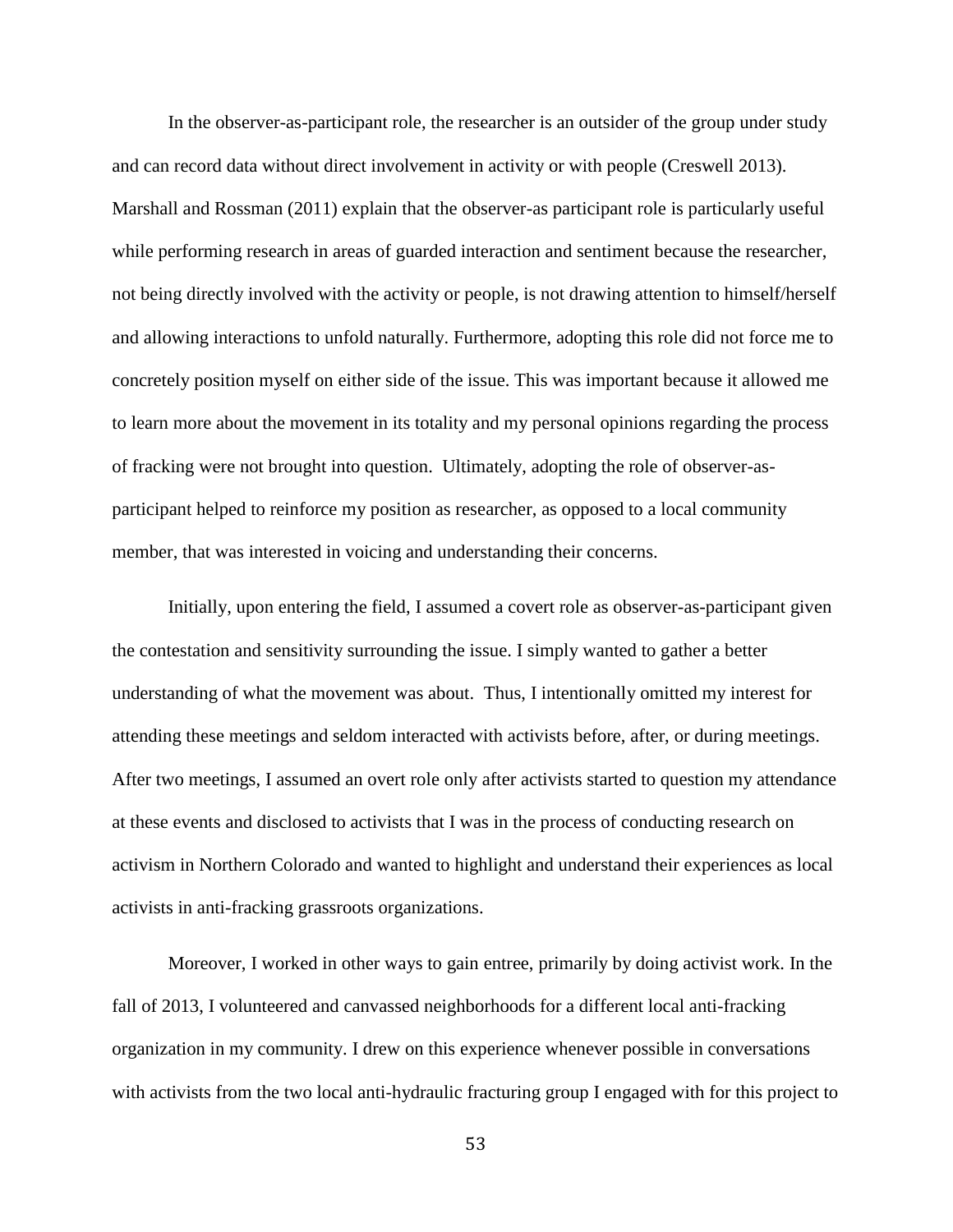establish my own credibility. In addition, I referenced my ties to Colorado State University's Department of Sociology department and researchers performing work on hydraulic fracturing and citizens' perceptions. Lastly, my presence and participation at other key anti-fracking events in Northern Colorado introduced me to the founder of the second anti-fracking organization under examination in this thesis.

Clearly, then, as I became more accepted by and involved with the network of antifracking organizations in Northern Colorado, I transitioned from the covert observer-asparticipant to the overt observer-as-participant. As I transitioned to an overt role, I was able to draw upon the rapport I had built through engaging with activists on multiple occasions and reference my position within the anti-fracking activist network with participants. Entering the network as an observer-as-participant decreased skepticism towards my research, and was vital in terms of recruiting participants for my primary method, interviews. Indeed, it was the combination of the above early efforts that eventually allowed me to gain entrée into these two local anti-fracking organizations.

# Semi-Structured Interviews

Because of my interest in exploring, describing, and analyzing experiences of activists, I relied on semi-structured interviews to collect data for this thesis. Semi-structured interviews are advantageous for many reasons while performing research. Perhaps most importantly, semistructured interviews allow the researcher to explore a specific topic while preparing a limited number of questions in advance, allowing for flexibility and innovation throughout the research process (Rubin and Rubin 2012). Given this flexible nature of semi-structured interviews, participants have the freedom to express their views in their own terms (Rubin and Rubin 2012).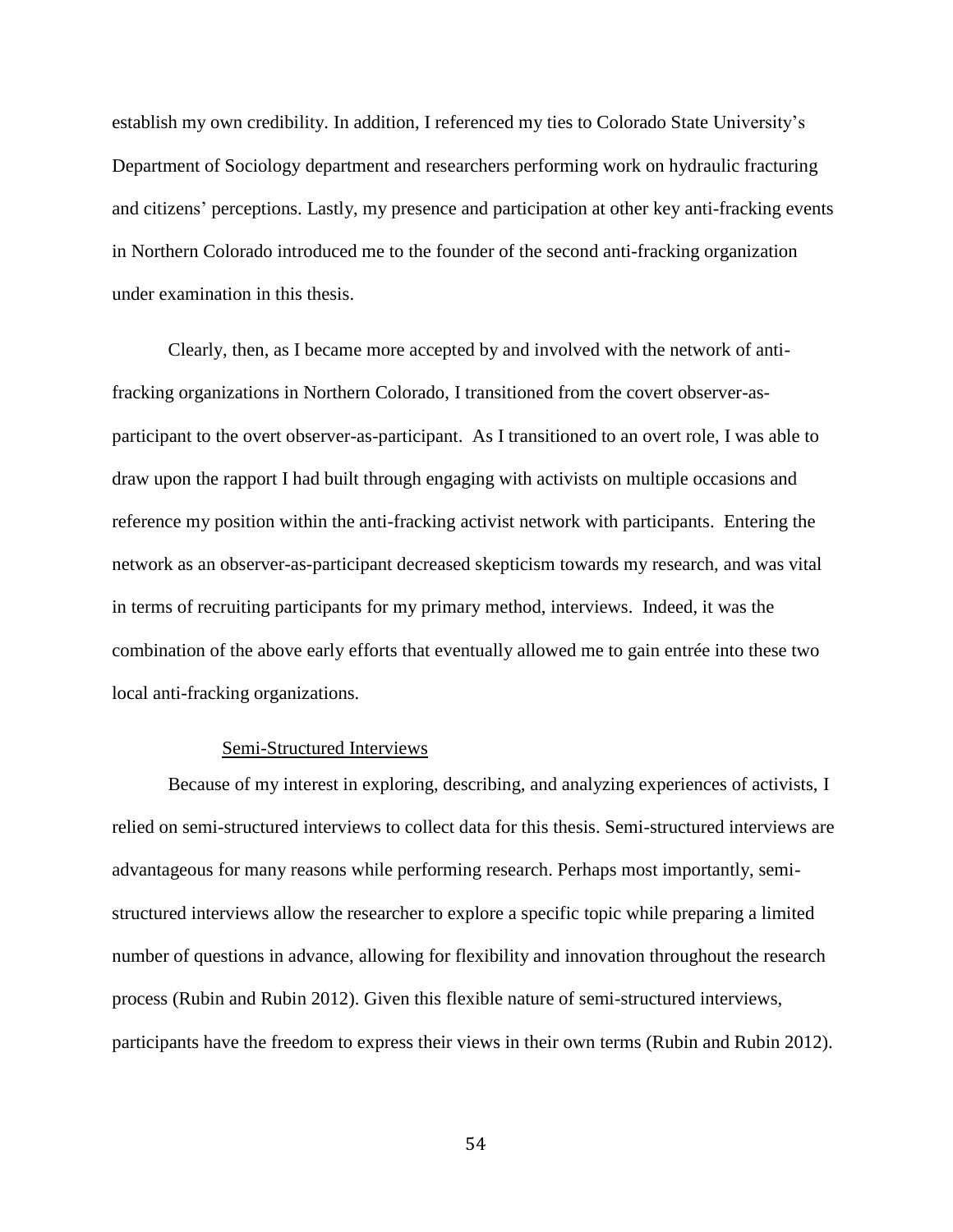Through interviews, researchers discover in detail the experiences, motives, and opinions of others and learn to see the world from perspectives other than their own (Rubin and Rubin 2012:3).

I selected semi-structured interviews as my interview format because I could prepare questions ahead of time, which allowed me to present myself as a prepared and competent researcher. Furthermore, semi-structured interviews allow for a responsive interviewing style, which encourages an open and fluid discussion among conversational partners that often focuses on a single topic and explores it thoroughly in detail. Responsive interviewing emphasizes flexibility of design and expects the interviewer to alter the questions in response to what he or she is learning, as well as the personalities of both conversational partners (Rubin and Rubin 2012:7-8). Rather than focusing on maintaining a relationship, responsive interviewing focuses on making a relationship, encouraging depth and detail on behalf of the participant, to help find an answer to a research question (Rubin and Rubin 2012).

My interview guide (See Appendix A) served as a loose guide, as opposed to a strict schedule. This approach allowed flexibility in how topics were covered, but allowed me to gather the same type of information from all participants. I began each interview by asking introductory questions to provide respondents with a comfort level about their ability to respond to questions. For example, I would ask them about how long they had lived in the community and their favorite thing about their community. As the interview progressed, I moved to asking increasingly more complex questions (Rubin and Rubin 2012). Rubin and Rubin (2012) explain this kind of organization is useful because it allows a level of comfort and transparency to develop between the interviewer and the interviewee. My interview schedule (see appendix A) focused on three main areas of interest: the entry of activists into anti-fracking organizations, the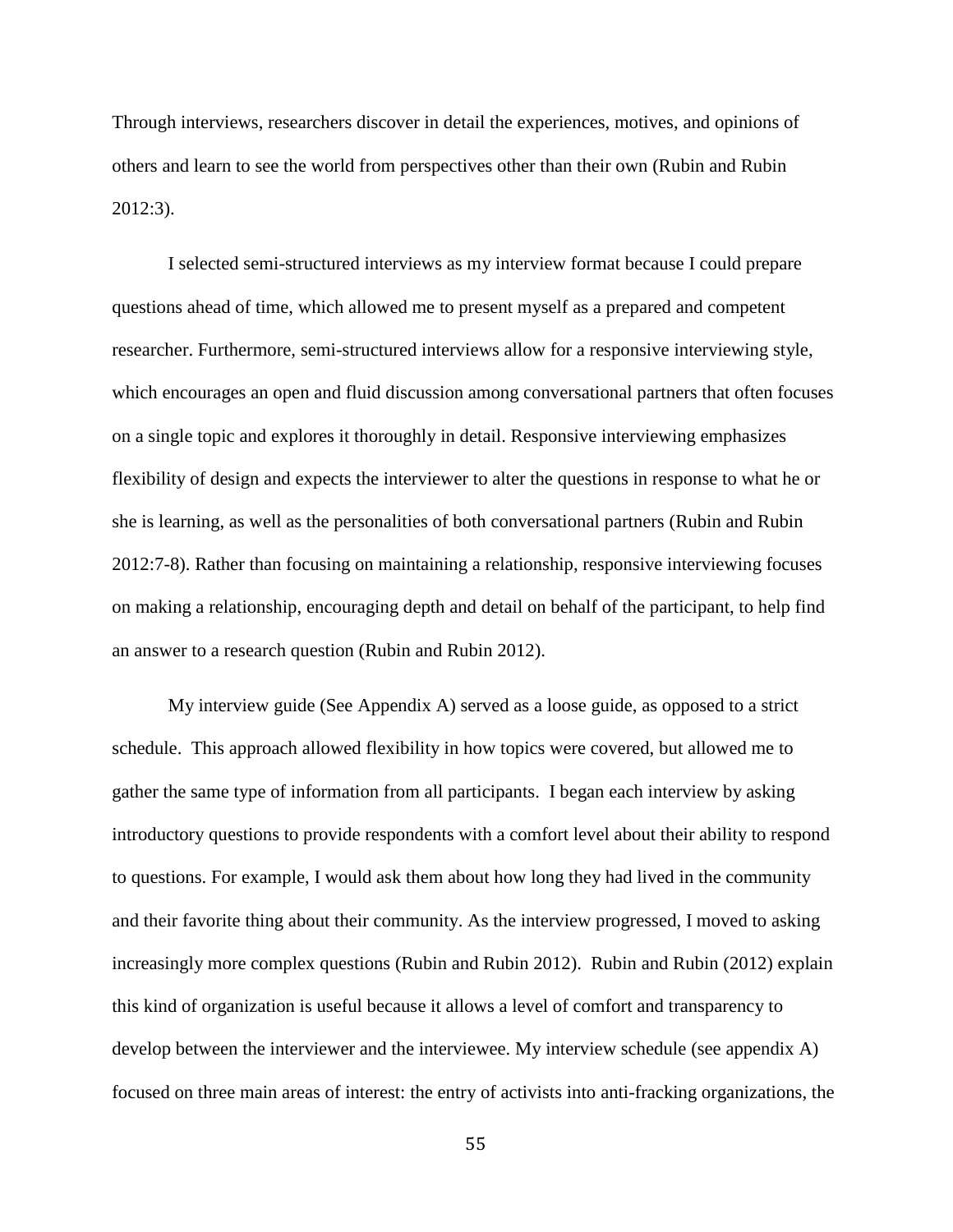tasks and responsibilities activists perform within these organizations, and the ways in which activists mobilize citizens to align with the cause of their organization.

# Sample Recruitment

I recruited 17 participants on an ongoing basis between February 2014 and April 2015. I relied on snowball sampling to recruit participants throughout this study, where I requested that participants gain permission from other members to be interviewed and pass their contact information onto me. Since I could not obtain a list identifying anti-fracking activists members from different organizations on websites or other media outlets, I relied on the initial contact I made earlier with key leaders within the movement as my starting point.

 Once I had received contact information from a previous interviewee stating that an individual agreed to let me contact them, I sent out an email (see Appendix B) asking them if they'd like to formally participate in my study with an introduction letter outlining the parameters of my study attached (see Appendix C). If a phone number was given as contact information, I called these respondents to set up an interview (see Appendix B) and asked for an email at the end of the call that would allow me to send my introduction letter to them. I recruited 15 participants via snowball sampling through the two organizational leaders I initially met at events and interviewed first.

I performed 15 interviews in person and two interviews on the telephone, for a total of 17 interviews. I performed 11 interviews with activists with Anti-Frack 1 and 6 interviews with activists from Anti-Frack 2 and interviews were performed over a period of a year, which corresponded to various levels of activity for each group. Whenever possible, I conducted interviews in person for various reasons. First, research indicates that developing rapport during telephone interviews is more difficult and requires enhanced skills or efforts (Burnard 1994).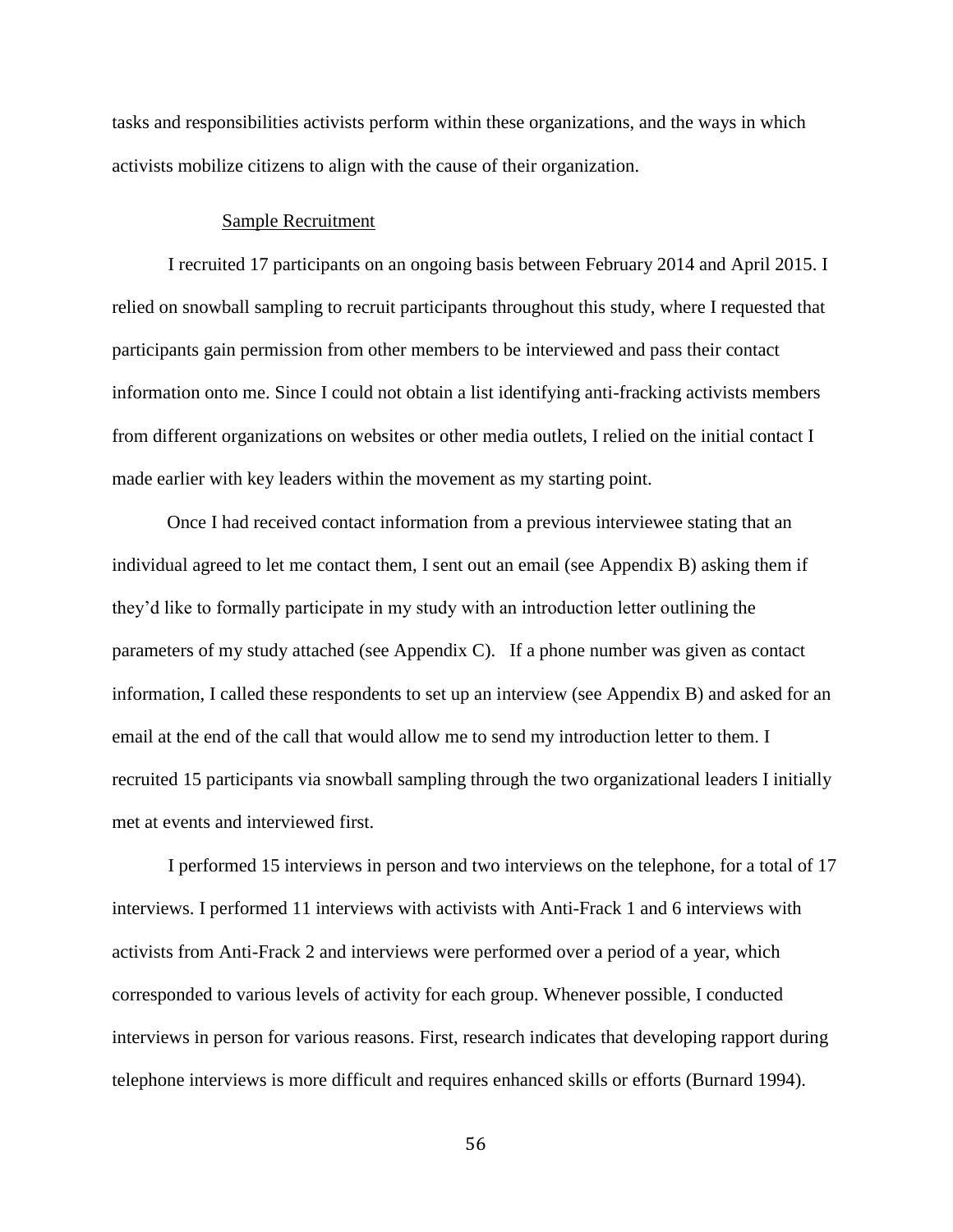Furthermore, face-to-face interviews provide a distinct advantage in providing 'social cues' such as voice, intonation and body linkage, all of which can give the interviewer extra information that can be added to the verbal answer of interviewees (Opendakker 2006). Lastly, during telephone interviews breakdowns in communication can easily arise (Hermanowicz 2002) and clarifications are more difficult to execute over the telephone (Burnard, 1994).

The interviews I performed ranged from 45 minutes to nearly two hours with an average length of 1 hour and 15 minutes. Interviews took place at participant's houses, coffee shops, and at restaurants. The participant had all authority in deciding where the interview was carried out, as I wanted to ensure that all participants felt as comfortable as possible (Marshall and Rossman 2011).

I interviewed each activist one time. Prior to the interviews, all participants read and signed a consent cover letter (see Appendix D). I also asked each participant to fill out a demographic questionnaire at the end of the interview (see Appendix E). If they did not feel comfortable filling out the questionnaire on the spot, I sent them an email version of the questionnaire after I concluded the interview and asked the respondent to email it back to me. In the end, the demographic questionnaires helped me to gain a better understanding of my sample. All participants consented to having their interviews recorded with a digital voice recorder. Recording interviews allowed me to take jottings on topics addressed and note informal communication throughout the entirety of the interview (Lofland et al. 2006).

Given my limited financial budget and in an effort to better understand my data, I produced a transcript, or a word-for-word written accurate account of all questions and answers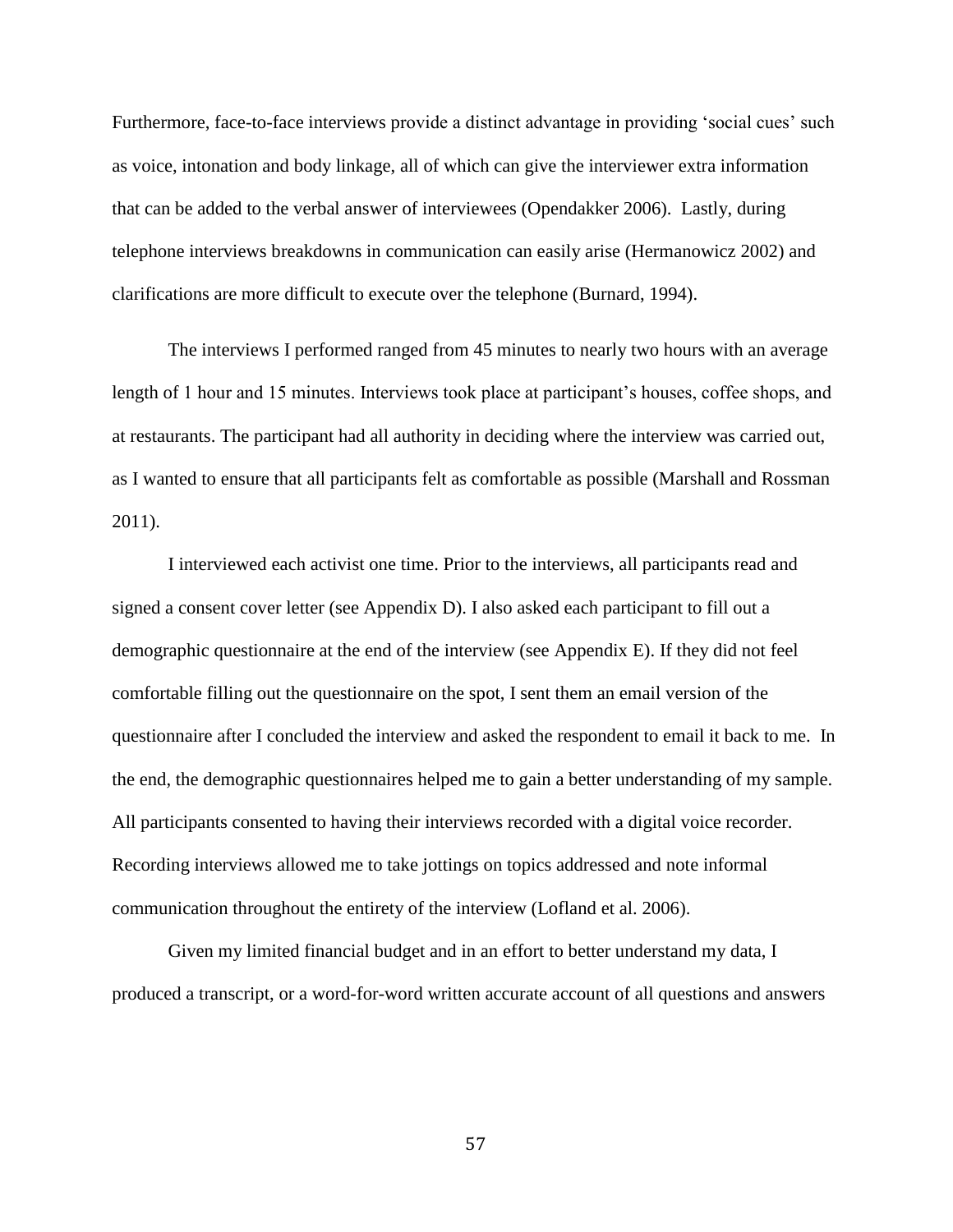(Rubin and Rubin 2012), for each interview. Following each interview, I immediately assigned each participant a pseudonym and used this pseudonym on his/her transcript to protect confidentiality (Marshall and Rossman 2011).

#### Sample Population

In total, I interviewed 17 activists, 11 female (65%) and 6 male (35%). While participants ranged in age from 35 to 75 years of age, on average, they were 52 years old. In addition, 94% of the sample self-identified as white; only 1 participant self- identified as other. All of my participants are highly educated. More explicitly, 4/17 (24%), participants have a Ph.D., 6/17 (35%) have a Master's degree, 6/17 (35%) have a Bachelor's degree, and 1/17 (6%) have an associates degree. Furthermore, all of the activists I interviewed were non-natives of Colorado and moved here from the Midwest, the East Coast, or the West Coast. All activists shared that they have lived in Colorado for at least three years or more. Of the 11 female participants I interviewed, 8/11 (73%) identified as mothers and 7/11 (64%) held part-time or full-time jobs. In contrast, 4/6 (66%) of the men I interviewed held full-time jobs, while the other two men selfidentified as working part-time or being retired. Furthermore, 3/6 (50%) of the men I interviewed identified as fathers. In regards to being a stay-at-home parent, two women out of the eleven women (18%) who identified as mothers stated they were strictly stay-at-home mothers and none of the six men who identified as fathers shared that they were strictly a stay-at-home father.

Both groups were predominately white, middle-upper class, and educated. I interviewed a total of 11 activists from Anti-Frack 1, 9 female (82%), 2 male (18%). All but one activist from Anti-Frack 1 self-identified as white. In regards to class, all activists self-identified, loosely, throughout interviews, that they considered themselves at least middle-class, based on the type of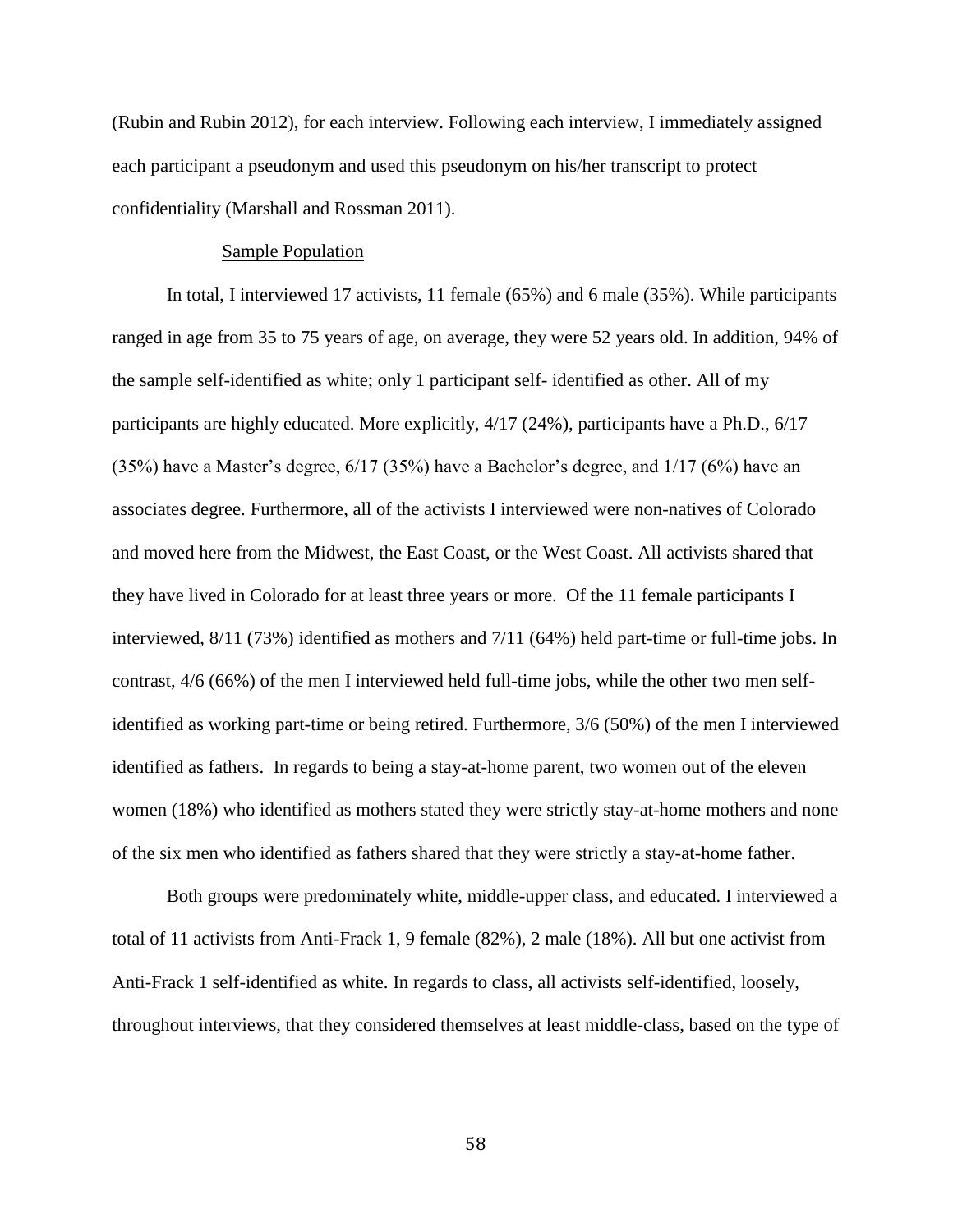profession they held, their education level, and the property value of their house. All but one activist (91%) held a bachelors degree or higher. In fact, three individuals, all females, held a MD or a PhD.

I interviewed 6 activists from Anti-Frack 2, 4 (67%) male, 2 (33%) female. All of the activists (100%) from this organization self-identified as white and at least middle-class, and once again, often loosely referencing their professional career, education level, or property value, as an indicator of class. In comparison to Anti-Frack 1, activists from Anti-Frack 2 that I interviewed appeared to be slightly more educated overall. All of the activists I interviewed with the exception of one activist (83%) shared that they obtained Master's degree or higher and 6/6 obtained a Bachelor's degree (See Table 3.1).

|                         | <b>Race (Percent White)</b> | <b>Education (Percent</b><br><b>Bachelor's Degree)</b> | <b>Percent Female</b> |
|-------------------------|-----------------------------|--------------------------------------------------------|-----------------------|
| <b>All Participants</b> | 94% (16/17)                 | 94% (16/17)                                            | 65% (11/17)           |
| <b>Anti-Frack 1</b>     | $91\% (10/11)$              | $91\% (10/11)$                                         | 82% (9/11)            |
| <b>Anti-Frack 2</b>     | 100% (6/6)                  | 100% (2/6)                                             | $33\% (2/6)$          |

 The number of male and female activists I interviewed from each organization appeared to be reflective of their organization's membership overall. For example, activists from Anti-Frack 1 shared that roughly 75% of the organization's membership was female, and only roughly 25% male. In contrast, activists from Anti-Frack 2 shared that they thought there organizational membership was almost equal gender wise. However, they noted that there were more men on the steering committee than woman, perhaps demonstrating why more than half of the activist I interviewed from Anti-Frack 2 were male, as all belonged to the steering committee. Based on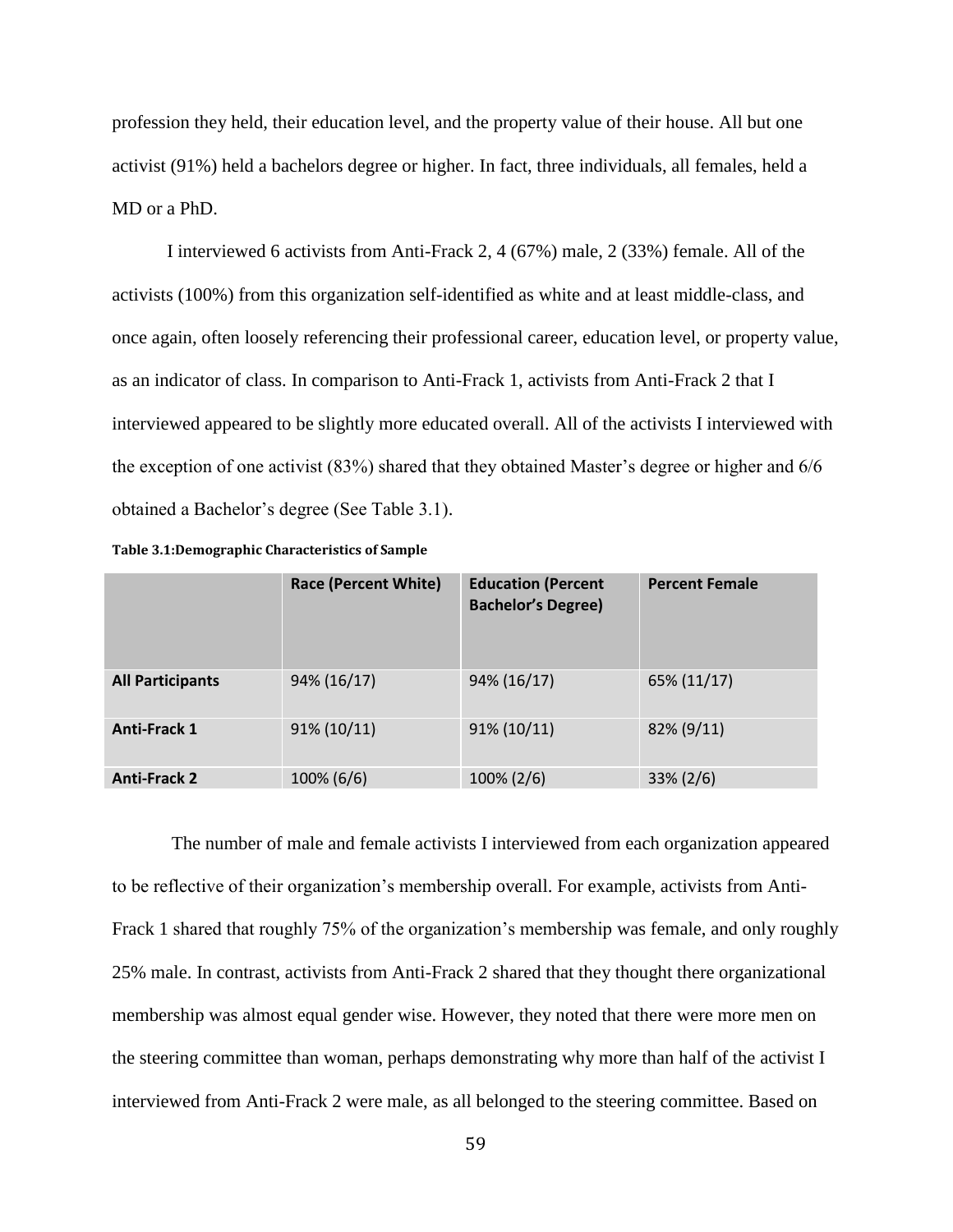my observations from attending various events and forums across the Front Range overall, the network of grassroots anti-fracking organizations in Northern Colorado appears to predominately white, middle-upper class, and highly educated, and predominately comprised of women. Thus, Anti-Frack 1 and Anti-Frack 2 appear to representative of other organizations on the Front Range.

# *Data Analysis*

I applied principles from Charmaz's (1996) grounded theory method while analyzing data. Grounded theory consists of a set of inductive strategies for analyzing data. With grounded theory, the data forms the foundation of theory and the analysis of data generates the concepts researchers construct (Charmaz 2006). A major contribution of grounded theory methods is that they provide rigorous procedures for researches to check, refine, and develop their ideas and intuitions about the data and enable the researcher to make conceptual sense of large amounts of data (Charmaz 1996).

I uploaded all interviews and field notes into NVivo, a qualitative data software (QDA) program that allows the researchers to file end code their data into various categories that organize and render their data meaningful (Lofland at el*.* 2006). NVivo allowed me to not only code my data, but also to retrieve, record, refile, and detail coded items and relate them to one another more effectively and efficiently (Lofland at el. 2006:203). In other words, QDA allowed me to employ the constant comparative principle of grounded theory method, in which the research makes comparisons during each stage of the analysis (Charmaz 2006).

Charmaz suggests that the researcher create codes as he/she studies the data. Researchers must stay close to the data and remain open to different categories of coding that may emerge from the data. Given my status as a novice researcher, to accomplish this, I engaged in line-by-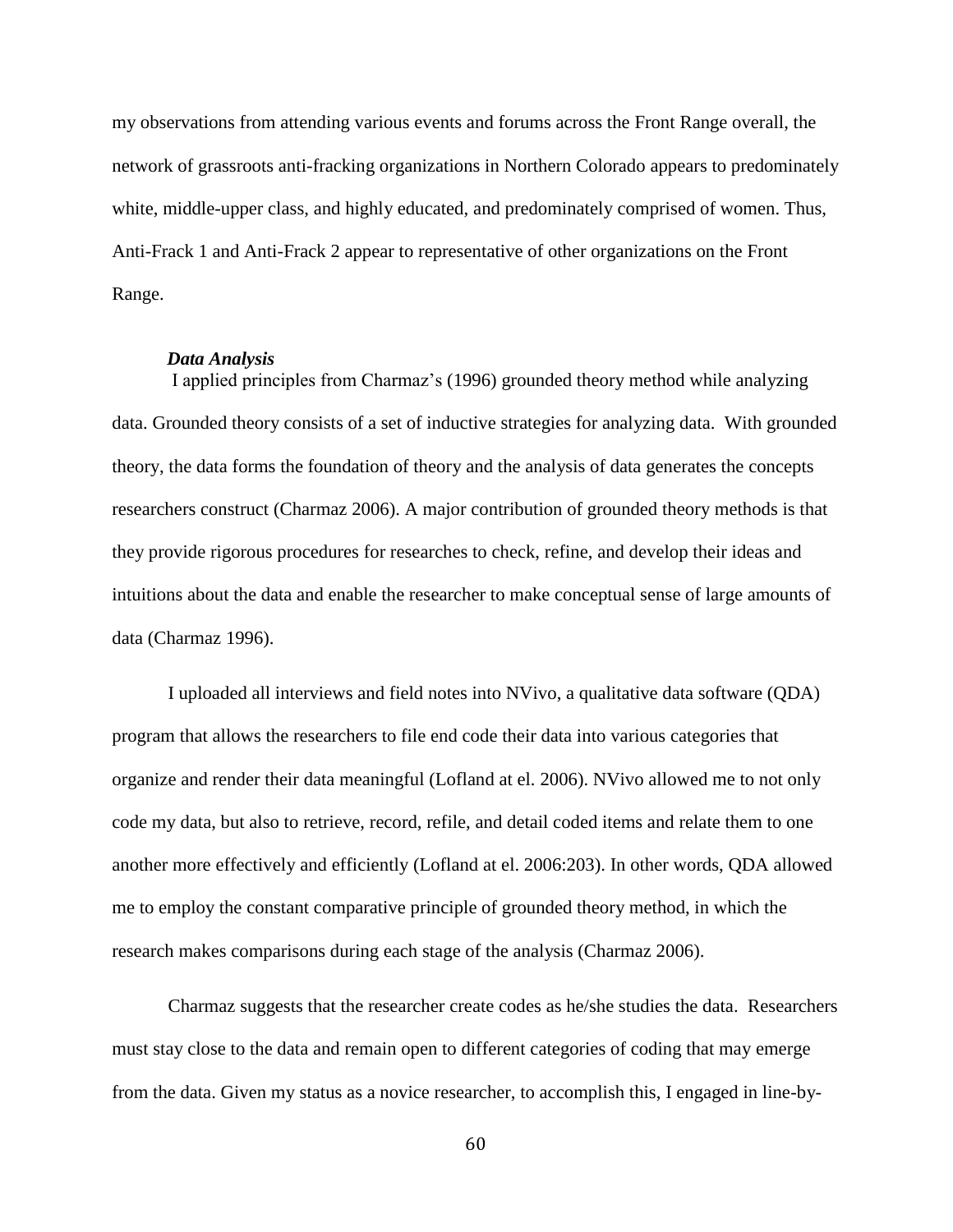line coding where I coded each line of my written data. Line-by-line coding, although tedious at times, creates "detailed observations of people, actions, and settings that reveal visibly telling and consequential scenes and actions" (Charmaz 2006:50). For example, while performing initial line-by-line coding, I came up with approximately 60 codes; however, it soon became apparently that some codes were more telling than others and appeared more frequently than others; for example, "entry," and "mother" were clearly predominant themes across early interviews. Thus, consistent with grounded theory, I began to focus on these themes in interviews and revisited already conducted interviews with these specific themes in mind.

Because these themes emerged as central during early coding and analysis of early interviews, when I transitioned to focused coding, I used these most codes to sort through my interviews and field notes. Focused coding allowed me to synthesize and explain larger segments of my data, while at the same time consider the adequacy of my codes (Charmaz 2006:57). Focused coding also allowed me to move across interviews and observations and compare activist's experiences, actions, and understandings (Charmaz 2006:58). For example, my focused code of "entry" allowed me to compare and contrast male's and female's justifications for entering the hydraulic fracturing movement or local anti-fracking organization in their community. In greater detail, although men and women appeared to share similar concerns about the process of fracking all together, focused coding illuminated that men and women joined antifracking organizations for different reasons.

Finally, in an effort to move from descriptive coding to more analytical coding, I relied on theoretical coding, in which I conceptualized how the substantive codes I produced earlier in focused coding related to each other (Chamarz 2006:63). For example, when I explored in detail the code of "entry," many women relied on their identity as a "mother" to explain their activism;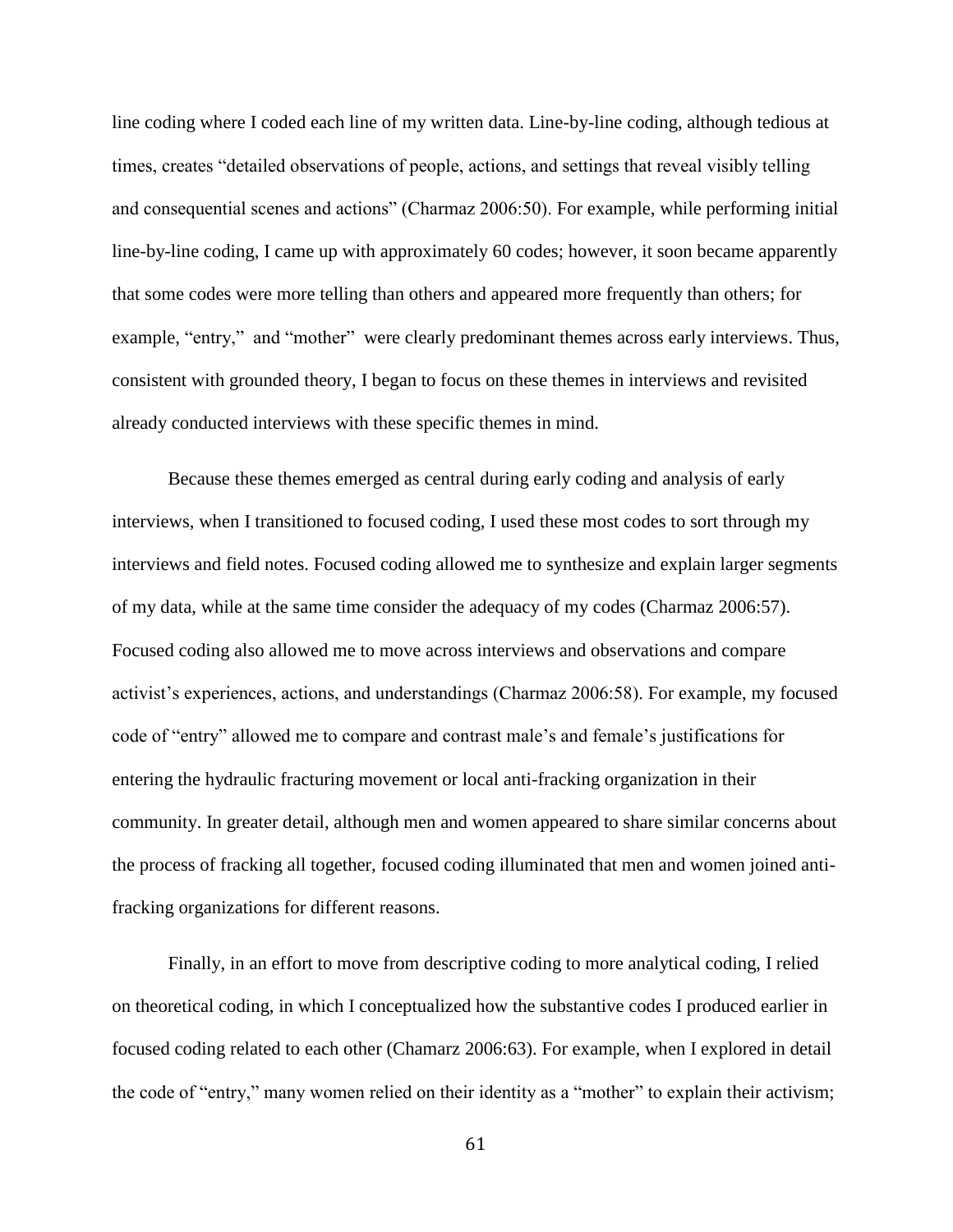however, as I illuminate in my findings, the way in which women were defining or discussing "motherhood" was unique and different, specifically in reference to the other research I had read about identity and environmental justice movement participation. This finding lead me to explore different types of "mothering" that exist in our society and the ways in which "mothering" is tied to class and race and environmental justice movements overall.

Last, I relied heavily on memo-writing throughout the course of data collection and data analysis, where I stopped and analyzed my ideas about codes in any and every way I could (Charmaz 2006). The above coding strategies allowed me to engage in data analysis in a systematic yet flexible manner that ultimately divulged descriptive and theoretical findings from my data about activist's efforts and experiences.

#### *Intersectionality as a Methodological Approach*

Throughout data analysis, I relied on intersectionality as a methodological approach. Instead of summarizing the effects of categories, such as gender, race, or class, the concept of intersectionality stresses the interlocking nature of these categories and how they can mutuality strengthen or weaken each other (Crenshaw 1989) Specifically, feminist scholarship presents race, class, and gender as closely intertwined and contests that these forms of stratification need to be *studied in relation to each other* (McCall 2014). Intersectionality focuses awareness on people and experiences and on social forces and dynamics that are overlooked (MacKinnon 2013).

According to Choo  $\&$  Free (2010), when designing research that takes advantage of intersectionality most successfully, researchers need to think what kinds of conceptualization of intersectionality makes sense to them and why. In greater detail, Choo & Feree (2010) investigate what it means to practice intersectionality sociologically as a methodological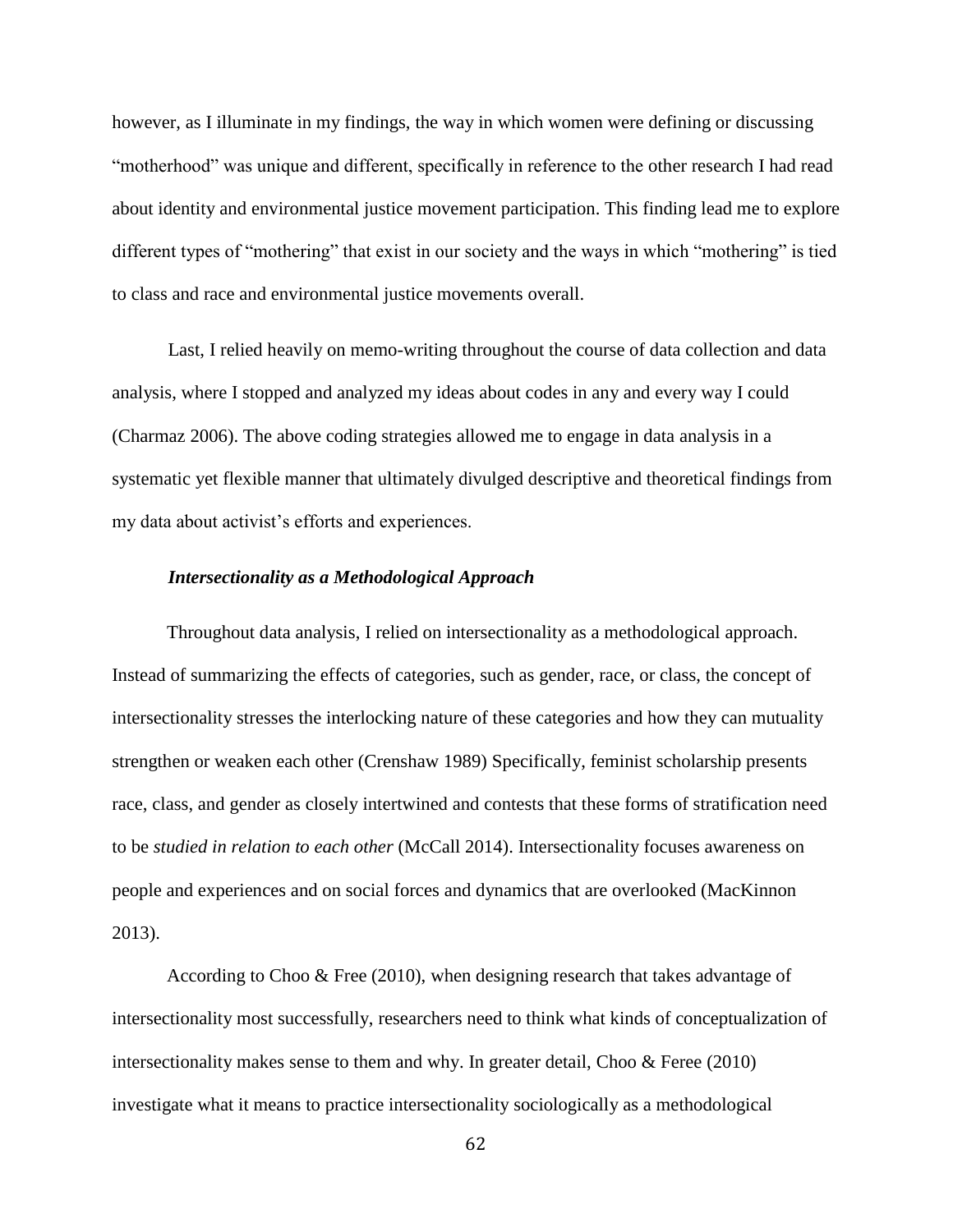approach and consider how intersectional analysis could be more widely used to inform understandings of core sociological issues, such as institutions, power relationships, and cultural and interpersonal reactions. There are often three styles of intersectional practices that researchers rely on: group centered, process-centered, and system centered. In brief, group centered intersectional methodological practices place emphasis on including multiplemarginalized groups in the content of the research, attempting to give voice to these groups, while process-centered and system centered intersectional practices focus on explaining intersectional dynamics through the way that the analysis of data is done (Choo  $\&$  Feree 2010).

Throughout data analysis, I relied predominately on process-centered intersectional practices and attempted to illuminate the ways in which race, gender, and class intersect, as locations like "street corners" and have multiplicative effects and reveal structural processes organizing power (Choo & Feree 2010). Furthermore, I paid specific attention to multilevel data and attempted to capture both the agency of individuals in creating the world they live in and the enabling and limiting forces of the word as it has been produced in relation to gender, race, and class (Choo & Ferree 2010). While performing data analysis not only did I isolate the categories of gender, race, or class but I also looked at the complex and dynamic relationships among the three categories in relation to activism, specifically focusing on the processes that unfolded from interactions of these categories.

#### *Ethical Challenges*

During my research, I experienced both expected and unexpected ethical challenges. In this section, I discuss these challenges in detail. First, I will discuss ethical dilemmas I encountered concerning confidentiality. Then I will discuss my postionality as both an insider and outsider in this research project and the various ethical challenges this created.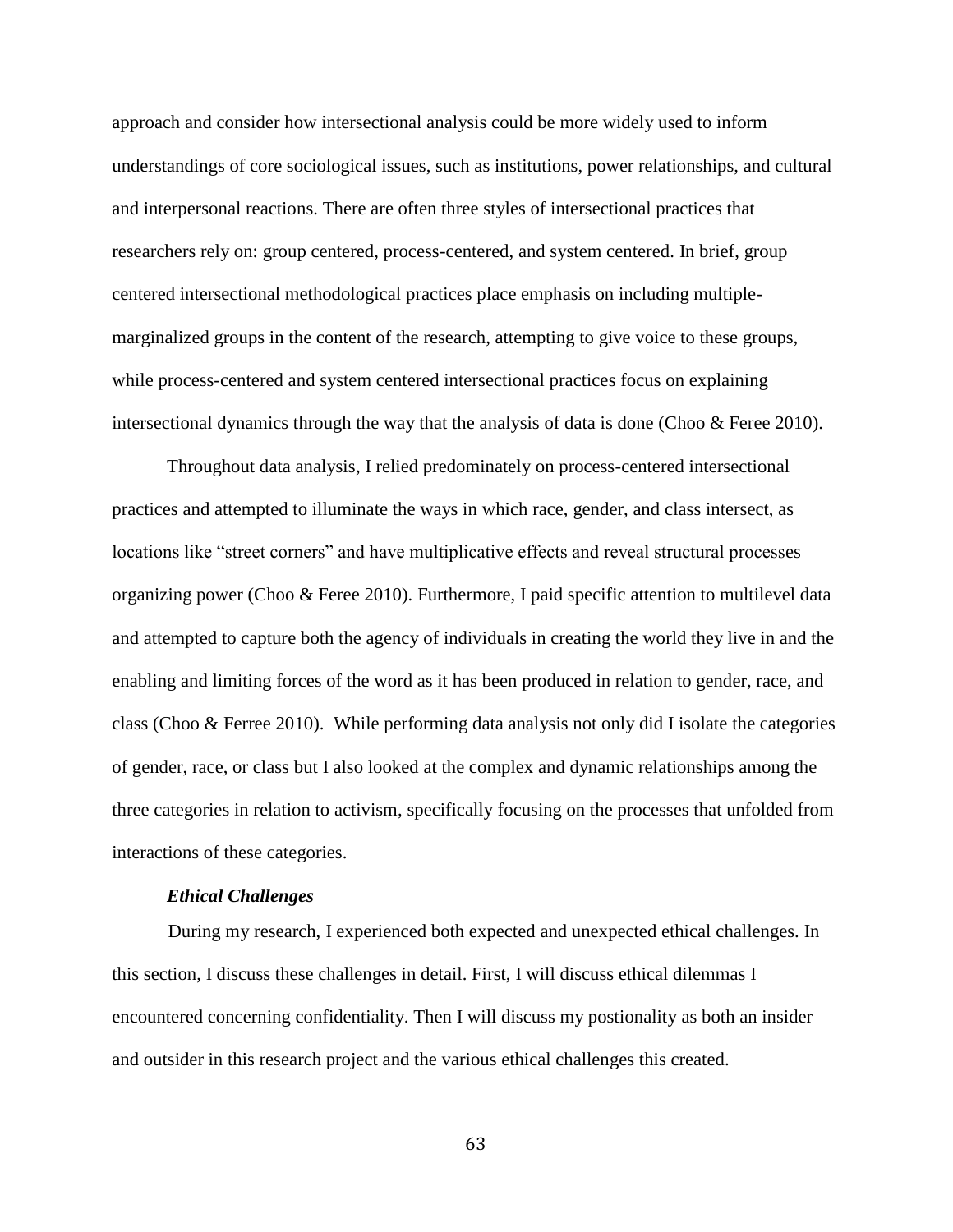#### Ethical Dilemma Concerning Confidentiality

 The anti-hydraulic fracturing movement in Northern Colorado is highly visible and densely connected. Many of these organizations receive significant media attention because of their efforts to enact a ban or a moratorium on hydraulic fracturing in their communities. In addition, many of these organizations work closely with each other, exchanging frequent communications. Thus, prior to entering the field and prior to performing interviews, I anticipated that I would face confidentiality dilemmas. I anticipated that I would have to find a way to express to my participants that I was taking all measures to ensure confidentiality, not only for themselves, but also for their organization and their community.

 As noted by Weiss (1994), as researchers we must consider and take all possible measures to ensure confidentiality for our participants. In an attempt to tackle this ethical challenge, I placed a confidentiality clause on the consent forms I administered to participants and assigned pseudonyms to all participants. Furthermore, I applied pseudonyms to the organizations I selected as my case studies, and the communities in which they resided in an attempt to mask any identifying markers. Moreover, as I explained above, in my own analysis, I do not distinguish between the two groups.

 I also ensured, to the best of my abilities, to all participants that agreed to participate in interviews, that they would not be damaged because of their participation in my interviews. For example, if a respondent said something that damaged the reputation of his/her organization or used slanderous language to describe someone else in his/her organization, I omitted these quotes from my overall report or I presented the data in a fashion that no one, even someone belonging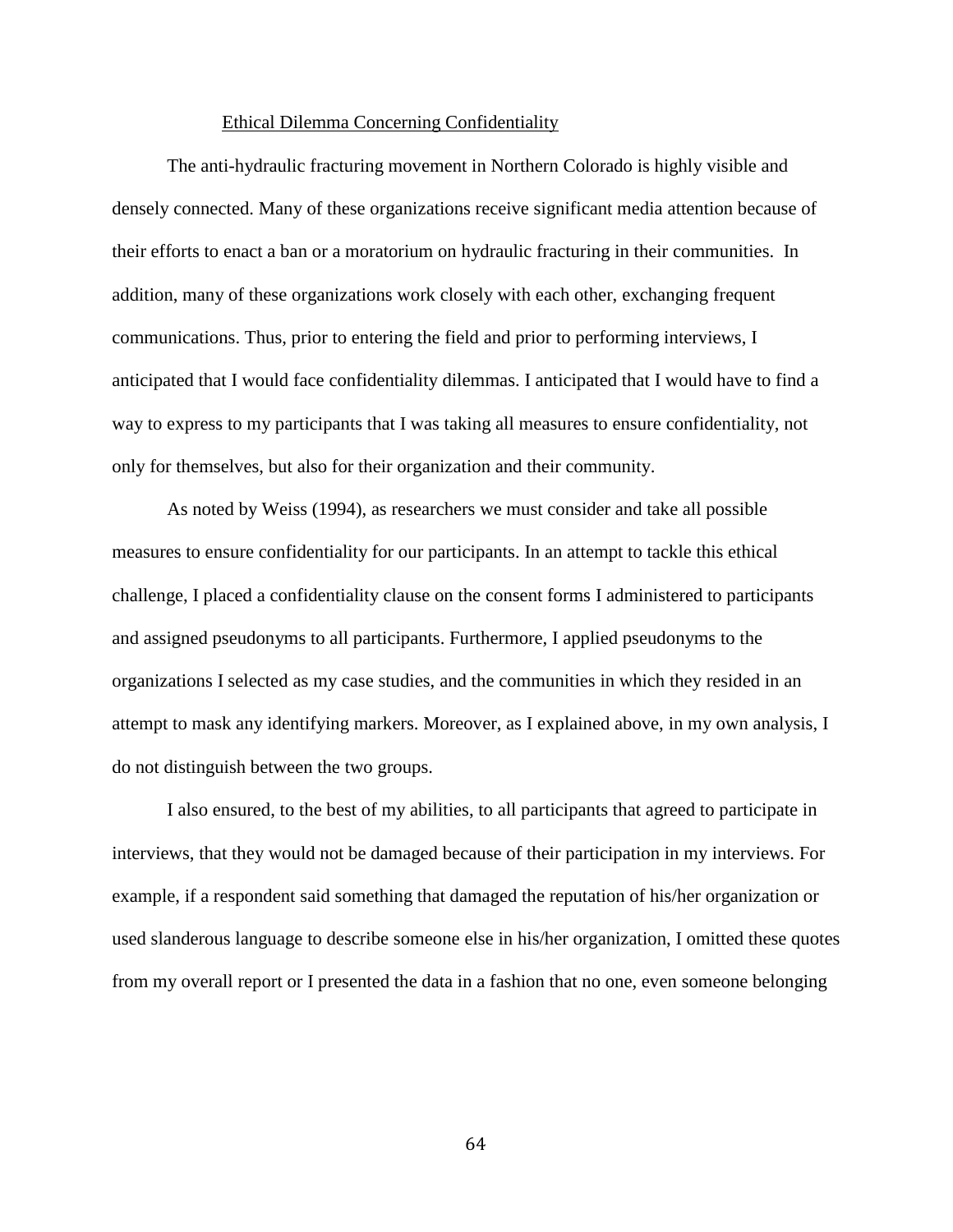to the organization, would be able to decipher the source of the quote. I ensured this by engaging in member checking, or sharing my data and interpretations with members of the group (Marshall and Rossman 2011).

# Positionality In the Setting

When a research enters the field as an insider, defined as someone whose biography (gender, race, class, sexual orientation and so on) gives him/her a lived familiarity with the group being researched, that tacit knowledge informs research producing a different knowledge than that available to the outsider, or researcher\r who does not have intimate knowledge of the group being researched prior to their entry into the group (Griffith 1998). Early discussions of insider/outsider status assumed that the researcher was predominately an insider or an outsider and that each position carried certain advantages and disadvantages. However, current discussions expose that the boundaries between the two positions are not clearly defined and that it is plausible for the researcher to hold positions in both camps (Marriam, Johnson-Bailey, Lee, Kee, Ntseane, Muhamad 2001).

When I conducted interviews, I assumed the roles of both an insider and outsider simultaneously; however, these roles shifted based on the social statuses and identities of those whom I was interviewing (Griffith 1998). For example, I was an insider in one sense because, like many of my participants, I am white, middle-class, and educated. This insider status provided me with important cultural capital and invaluable knowledge of the social groups I studied, specifically regarding how to gain access, and how they viewed the relationship between education, knowledge, and activism. I sensed that they were more open and willing to discuss these topics with me. At the same time there were disadvantages to this insider status; for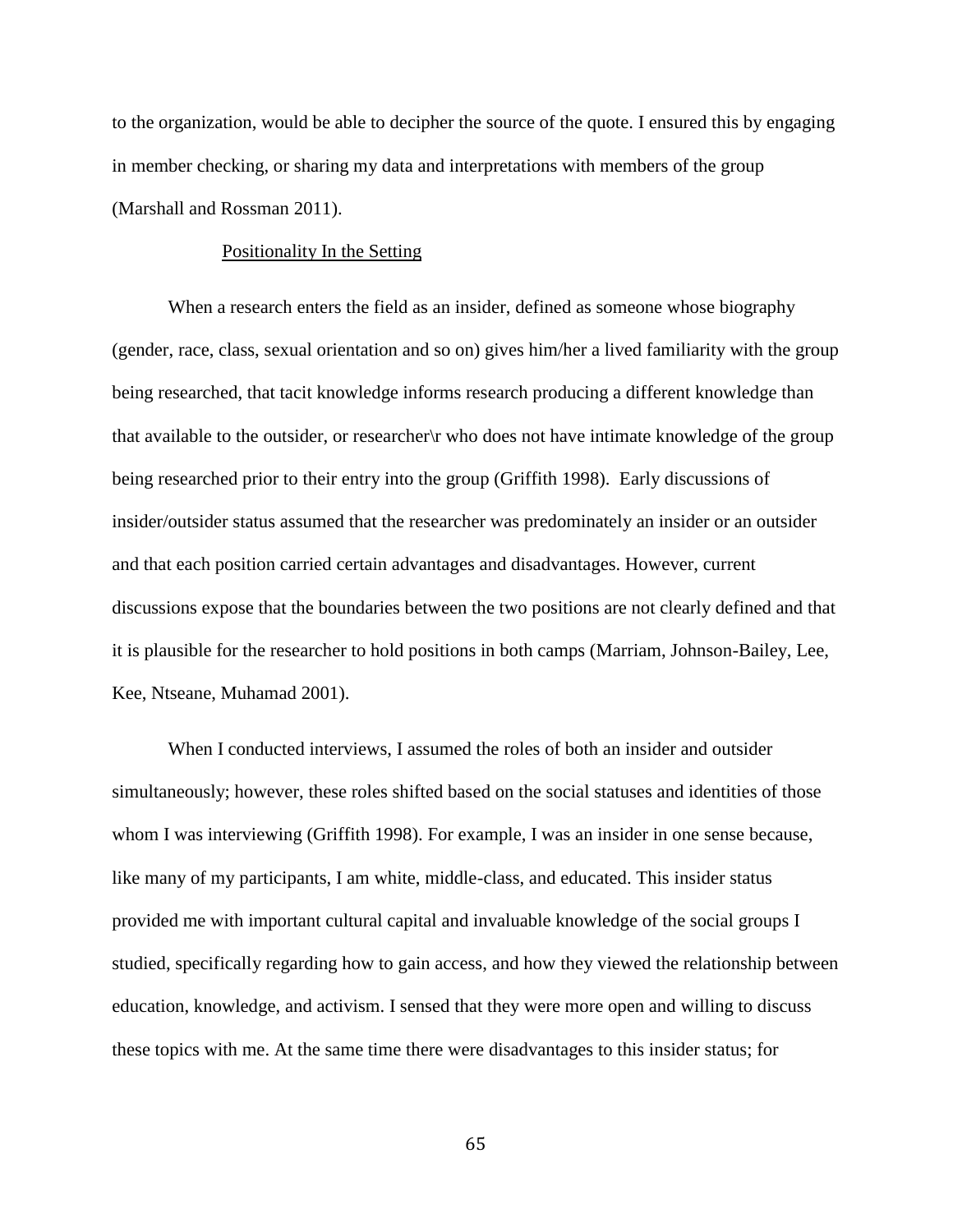example, some participants would briefly discuss their ideas and experiences because they assumed I already understood their perspective. Thus, probing was central to obtaining thicker data from these participants.

I was also an outsider because I did not officially belong to their anti-fracking organizations. I was a researcher, and I do not identify as a mother, a father, or a parent, identities activists often drew upon to explain their experiences. However, this outsider status did not prove to be a downfall, as I found myself probing more often in an effort to understand their perspectives because I was aware of my status as an outsider. The social similarities and differences between our experiences sometimes obscured findings, but also served to illuminate other findings (Griffith 1998).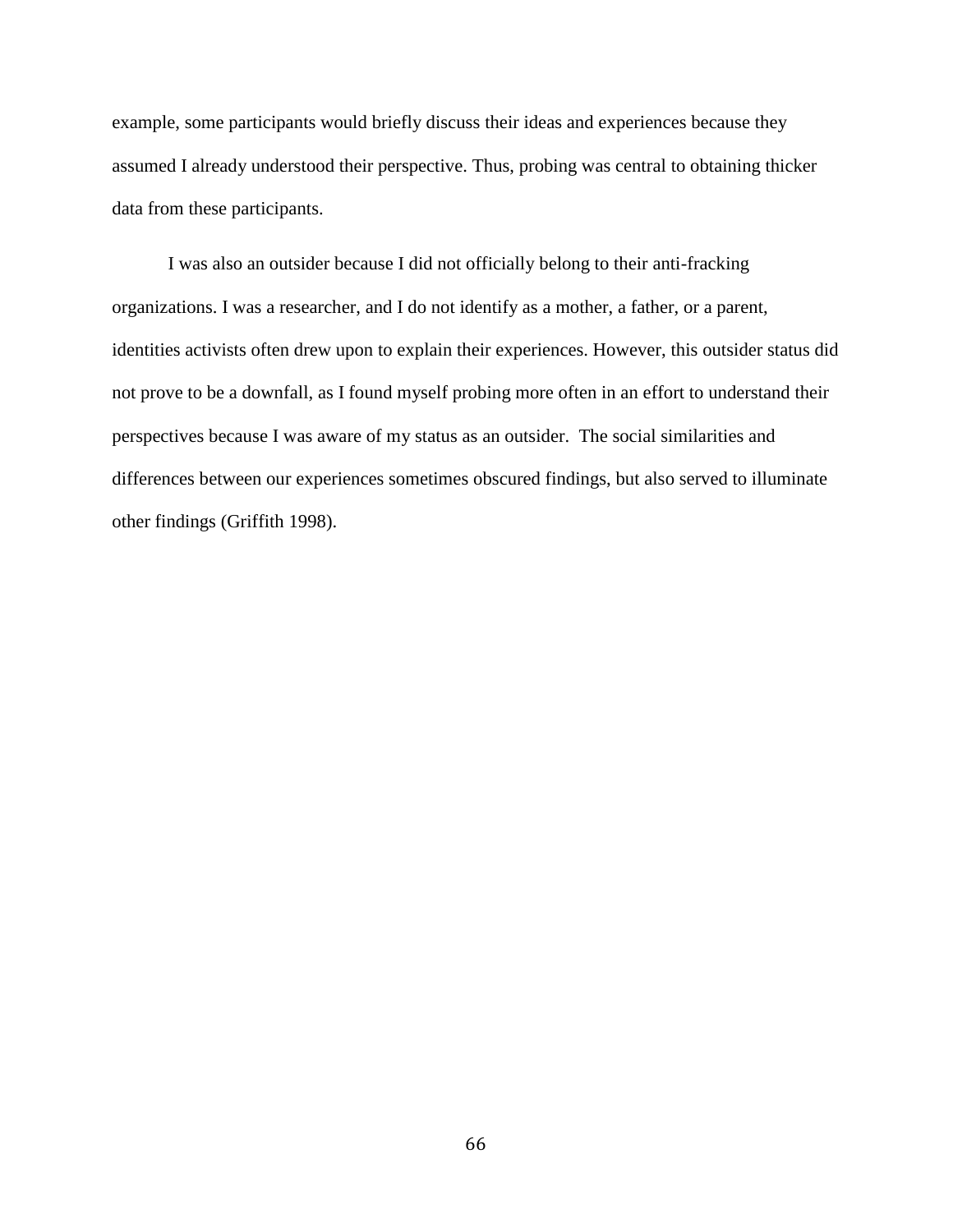### **Chapter 4: Results**

In this chapter, I will discuss the three major themes that emerged from my data. My first overarching theme is related to *identity*, which includes how activists discuss their motivations for creating and/or joining the anti-fracking organization in their community, how they see themselves as activists, and how the potential threat of hydraulic fracturing in their community impacts their identities. My second theme highlights the *gendered division of labor* within these organizations and explains how women performed a brunt of the work within these organizations. This theme explores how the activists I interviewed differentiate the tasks that men and women perform within their respective organizations. Lastly, I will discuss how the *dominant identity of the movement*, being mainly white, middle-class, and educated, impacted activists perspectives of who was/could be/and should be involved in the movement. To best illustrate these themes, I will discuss them separately in-depth and draw on activist's words to illustrate the significance that gender played on micro, meso, and macro levels in regards to activist's participation in Northern Colorado's hydraulic fracturing movement. In this chapter, I apply an intersectional lens of analysis (Cho, Crenshaw & McCall 2013) to investigate the multiple ways that gender interacts with race and class in the context of Northern Colorado's hydraulic fracturing movement.

# *"My soul's responsibility": Understanding activist's entry into the movement*  Entry

 Identity is key to symbolic interaction, a primary perspective in sociology, that focuses on social interactions, use of symbols and the assignments of meanings to these symbols, interpretation of stimulus and response, and perhaps most importantly, development of the self as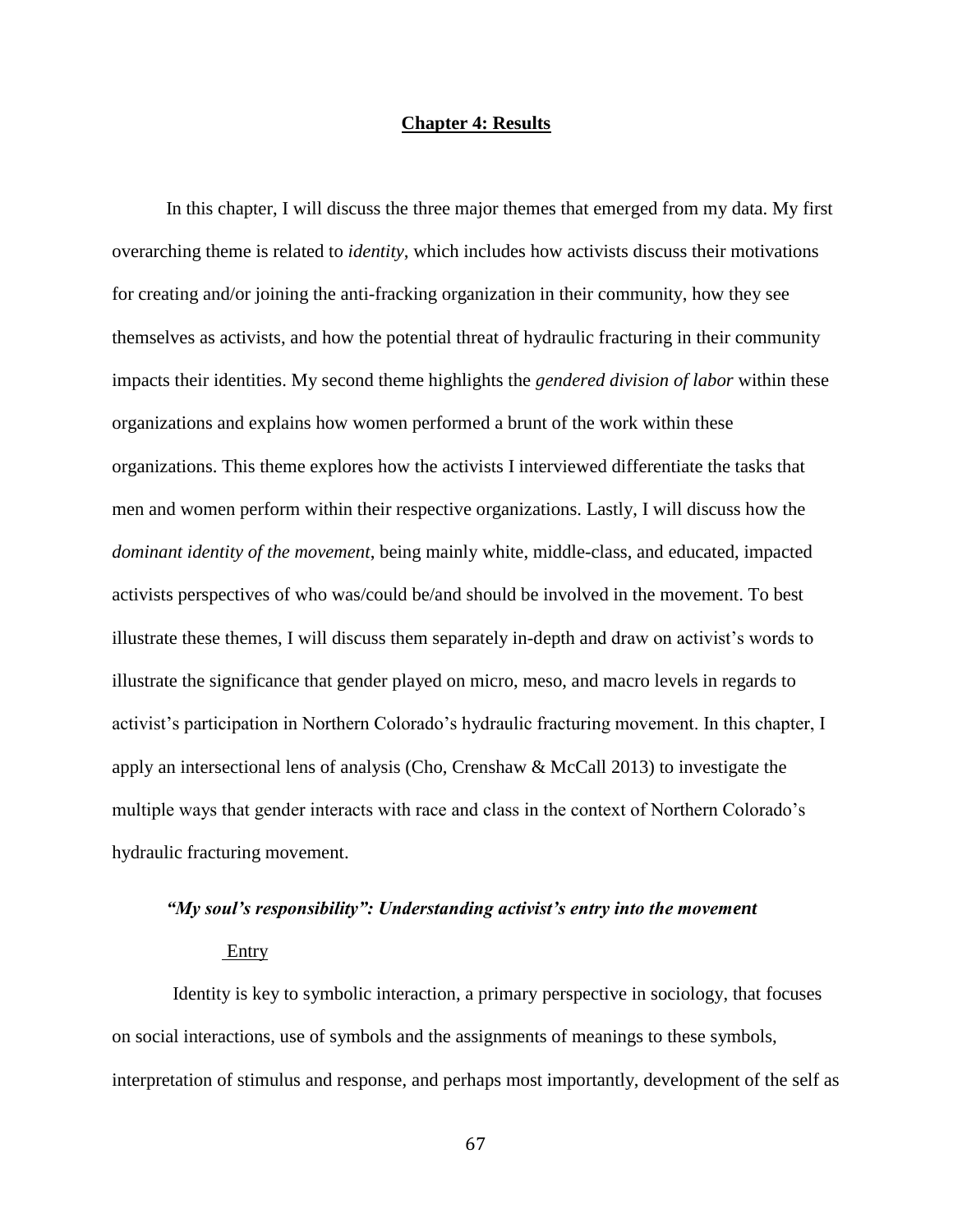a construct meaning from interactions, use of symbols and interpretation. Succinctly put, an identity can be defined as "a set of meanings attached to the self that serves as a standard of reference that guides behavior in situations" (Stets & Biga 2003:401). Identity is connected to one's "self-concept" – how individuals view, present, and make sense of their "selves." Individuals occupy multiple identities because they hold multiple roles, are members of multiple groups, and declare multiple personal characteristics (Burke & Stets 2009).

Goffman explores identity construction in his study of human interaction and notes that individuals perform to project a desirable image (Leary & Kowalski 1990). Furthermore, Goffman contests that human behavior is shaped by factors such as social expectation (Leary  $\&$ Kowalski 1990). Researchers interested in identity seek to investigate the specific meanings that individuals have for the multiple identities they maintain, how identities relate to one other, how identities influence behavior, thoughts, feelings and emotions, and how identities tie individuals back to society at large (Burke & Stets 2009).

Identity theorists examine individual's role identities and person identities. Role identities explore the meanings an individual assigns to himself/herself as a consequence of a particular position he/she holds in the social structure, for example, the occupant of a role of male/female, student, teacher, or worker (Stets & Burke 2009). In contrast, person identities examine self-meanings that are tied to an individual, rather than being tied to a particular role or position in the social structure (Stets & Burke 2009), person identities are related to one's selfconcept. Person identities may be viewed as characteristics and attributes that individuals see as representing who they are, how they feel, and what they value. Individuals adjust and act to preserve the meanings of role identities and person identities (Stets & Biga 2003). My thesis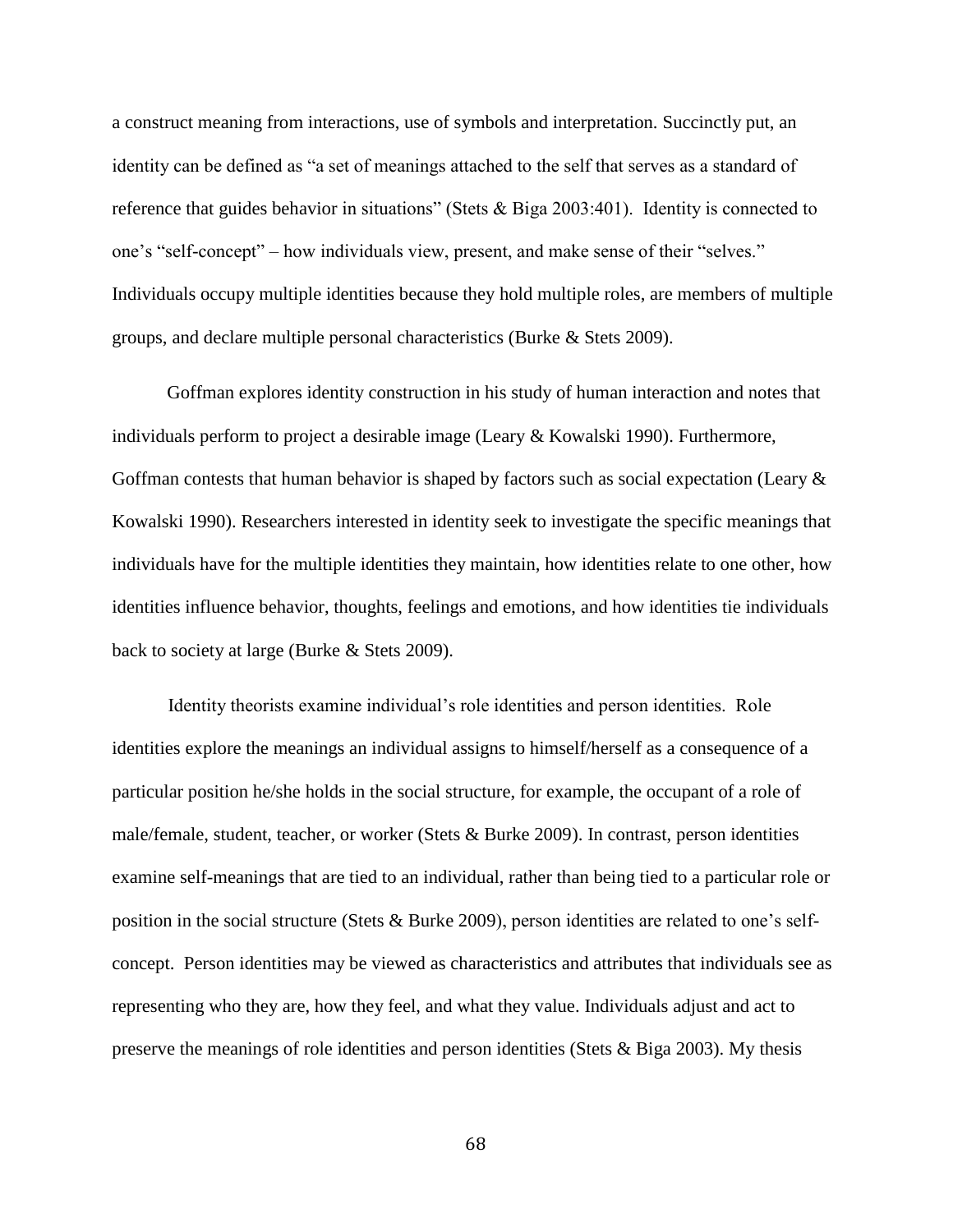explores the ways in which activists draw upon role identities and person identities as a means to explain their behavior, in particular, their entry into Northern Colorado's hydraulic fracturing movement.

In the context of social movements more broadly, and environmental justice movements more specifically, identity is a useful tool to help understand activist's entry and participation. According to Klandermans (1984), at the heart of protests, and therefore many social movements, are grievances that fuel motivation. When people who identify as being a part of a particular group, for example, labor union workers, mothers, or students, feel that the principles or interests of their group are in danger, the stronger their motivation to defend the interests and principles of their group and take part in social movement behaviors (Klandermans 1984). For example, in Chile, Argentina, and El Salvador during the 1970s and 1980s, groups of mothers collectively organized in an effort to demand information from the government about the disappearances of their loved ones on the basis of their identities as mothers and wives and started groups named Madres de la Plaza de Mayo (Mothers of the Plaza de Mayo) and Grupo Apoyos, Co-Madres, and Grupo Apoyo Mutuo (GAM) (Agosin 1990).

In environmental justice movement research specifically, activists' identities as "mothers" serve as resources for their resistance. As explored in depth earlier in this thesis, research demonstrates that women join an array of environmental justice oriented movements focusing on issues surrounding toxic waste, municipal management, nuclear waste, and coal mining, to protect the health and safety of their children and communities as a result of their identities as "mothers" (Bell & Braun 2009; Krauss 1993; Culley & Angelique 2003; Brown & Ferguson 1995). Notably, however, little research, explores the relationship between men's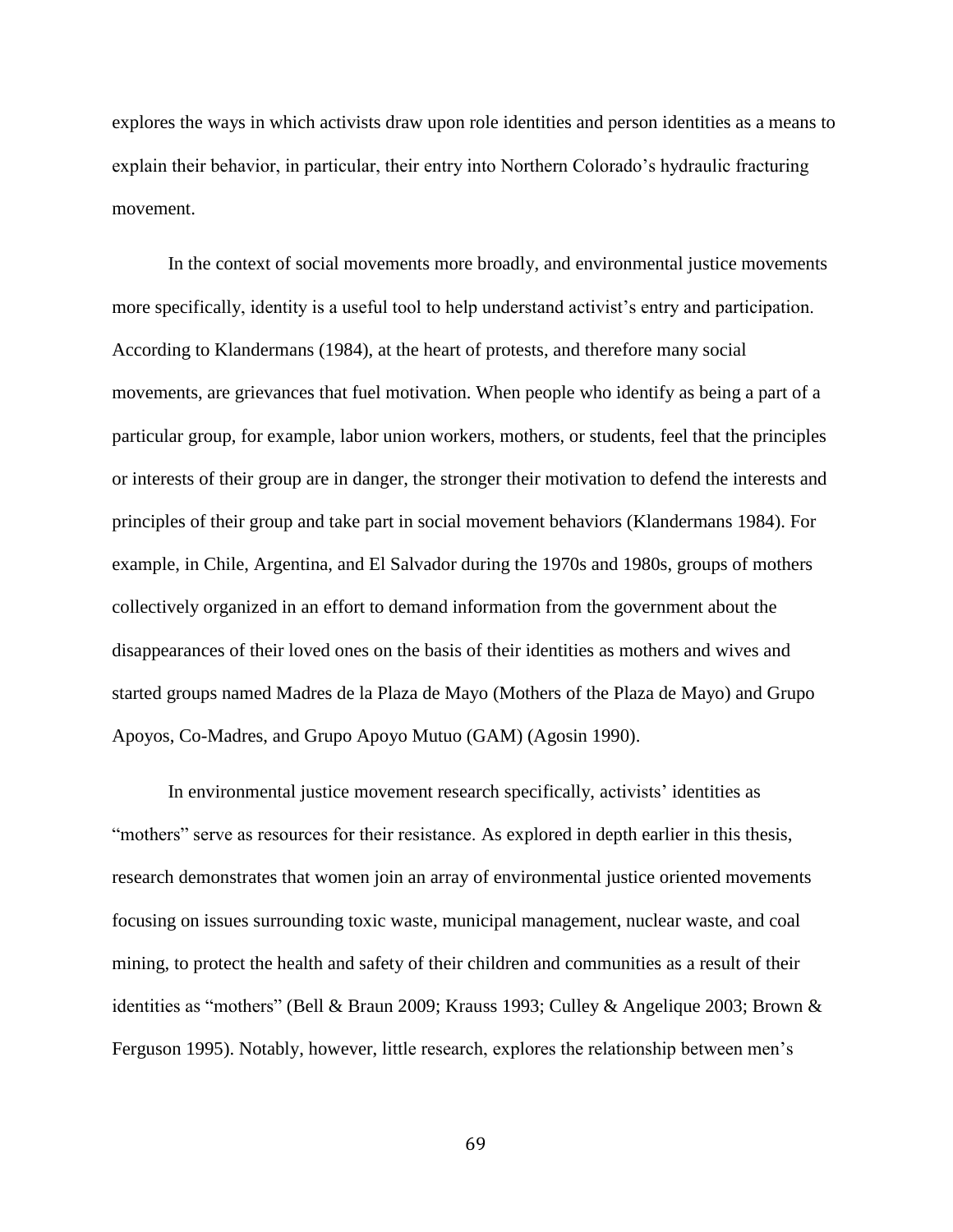identities and activism, with the exception of research by performed by Bell and Braun (2010), which notes that men loosely reference an assortment of identities when discussing their activism.

 The female activists I interviewed, regardless of the organization they belonged to or their age, race, or social-class, shared similar motivations and drew upon similar identities to explain their entry into the two groups of study in this thesis. In particular, and consistent with existing research on the topic, the vast majority of the women in my study pointed to their identities of "mother" and "steward to the earth," as significant for joining their respective organizations. In contrast, the males I interviewed cited a diversity of motivations and identities to explain their reasons for joining their respective organizations including "father", "cancersurvivor", "social justice crusader", and "environmentalist". In other words, for men in this study, there was not one single identity they drew on to explain their entry into the anti-fracking organization in their community. Thus, in the following sections, I describe the identities that the participants in my research drew onto to explain their entry into the anti-fracking groups. In this, I illustrate how the identities differed by gender; I also illuminate how race and class intersect the participant's ability to draw on these various identities.

## Women's Entry

In greater detail, 8/11 (73%) female activists I interviewed stated explicitly that their identity as a "mother", or a "grandmother" served as a catalyst to join Anti-Frack 1 and Anti-Frack 2. Each of these 8 women had children, most of who were school-aged. They explained that their activism was an extension of their identity as mothers and therefore they had an obligation to participate. First and foremost, for these women, it was crucial to protect the health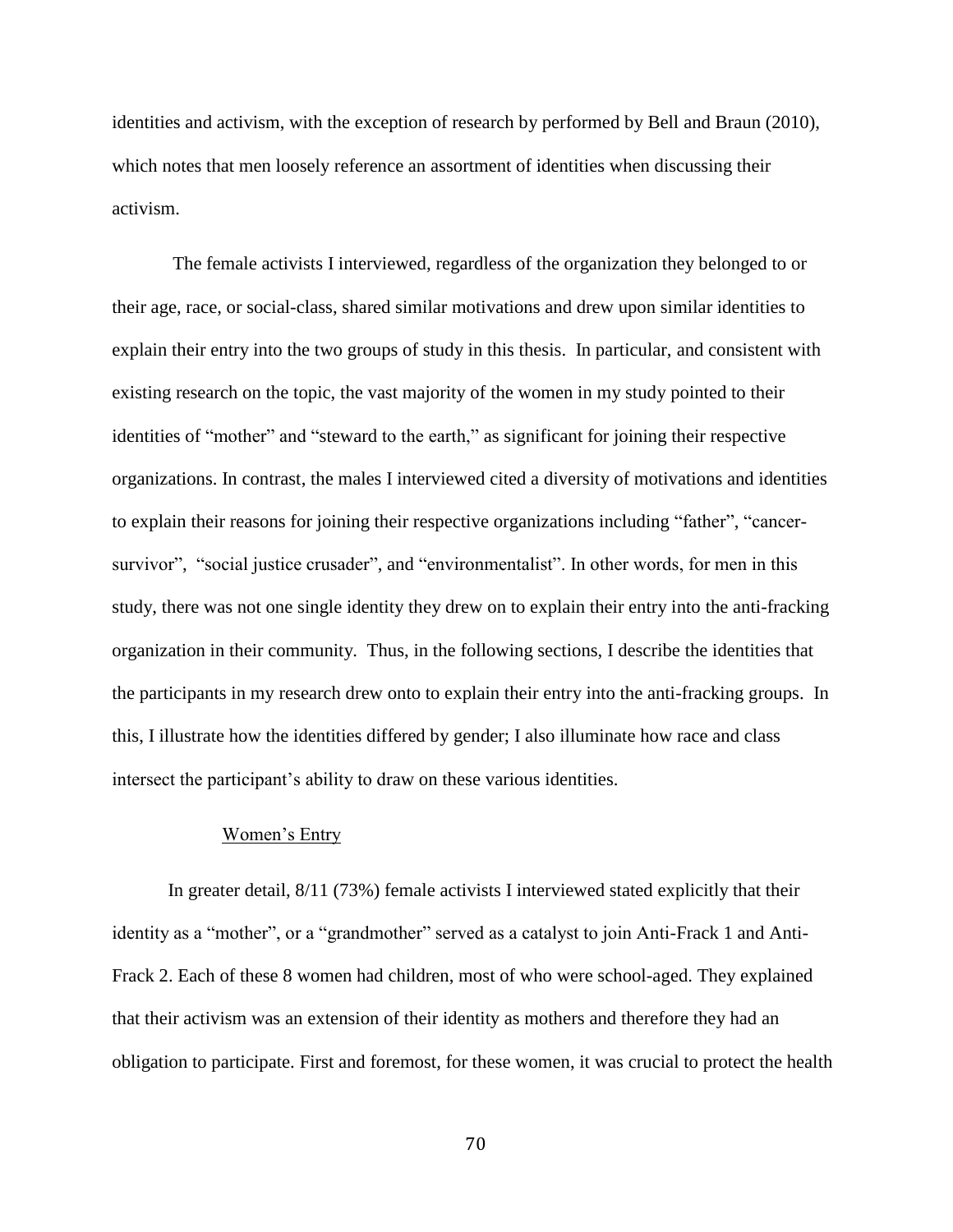and safety of their children, their grandchildren, and their future children's children. As one of the co-leaders from Anti-Frack1 explained, "maybe it is something about being a protective mother that brings that out of me. Who knows!?"

Darla, a white, middle-class, hair stylist shared a compelling story that highlighted the importance of her identity as a mother and her commitment to this identity. After taking a fieldtrip to a farm where she chaperoned 120 kids at the school her children attended that was surrounded by miles and miles of oil and gas operations she quickly became aware of the potential hazardous impacts of fracking. About this, she explained that she had no other choice but to get involved:

I feel it's my soul's responsibility to educate people and wake them up so we can stop things now and make people aware, so we can make these choices and really build a better future for the kids, and [pause] our grandkids.

Nora, an information technology specialist, a mother of a young toddler, and also the only self-identified non-white female activist I interviewed, also relied on her identity as a mother to explain why she became engaged in the hydraulic fracturing movement. She explained:

What really concerns me is the air quality, is everything being put into the air. That's my biggest concern right now. And it's devastating to me because I have a 3 ½ year old and her respiratory system. It's a critical time in her life and I don't want her being around it.

Similarly, Rachel, a white, middle-class, mother of two, stressed how the health and safety of her children was *above all*, the most important thing to her. She shared a story about being raised near Simi Valley and later finding out, when her children were very young, about uncontained reactor meltdowns that occurred near her neighborhood. Upon finding this out, she and her husband decided to immediately vacate the area because she did not want to raise her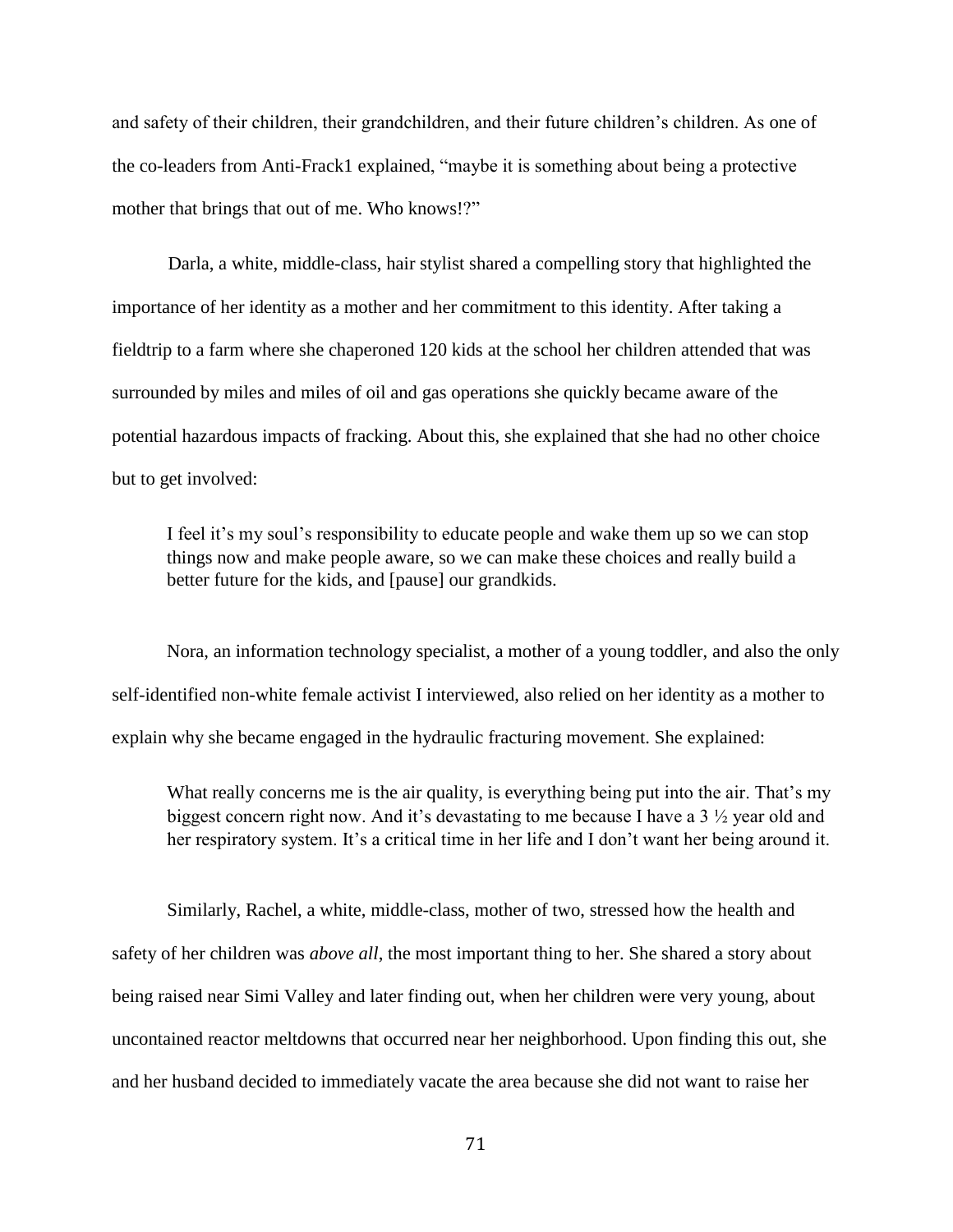kids in a harmful environment. She uprooted her life and moved away from her extended family, her friends, and her job, in an effort to protect the health and safety of her children. In other words, the health and safety of her children took precedence over her wants and needs. Later in our interview, Rachel explained her decision and how this led her to become involved in the hydraulic fracturing movement:

We didn't want to raise the kids there. Even though we were raised there and we had already probably been exposed to a lot, we did not want to put our kids, knowing what we knew, we didn't want to put our kids in danger. So, we came here and everything was great for many years until we learned about the fracking, that it was gonna be right near our school and neighborhood. I had already heard about what fracking was a couple of years before. I heard something about Colorado, but I didn't really know. I mean, you look at those tanks and you think they are water tanks. Or you almost don't see them because, you just don't know what it is. So you don't see it. And it was instant for me. To think that we could stop something that hasn't been done yet, right where we are living, I mean, it just, it was huge for us to get involved.

Women who did not have young children or school-aged children, 3/11 (27%) pulled upon an identity that is connected to "mother" as a means to explain their entry into anti-fracking organizations in their communities. In greater detail, older women involved in this movement with adult children declared that their identities as "grandmothers" motivated them to join the movement. Susan, although not a mother of young children, but rather a 65 year-old selfproclaimed "grandma activist," stated that her driving force for joining the anti-fracking organization in her community was to protect the health and safety of her four grandchildren and said she joined "just to see the future of my grandchildren, just to see if I can do something to make it better, to make it safer, to make it more ethical."

Notably, it is important that although three women (27%) did not directly note the significance of being a "mother" a "grandmother" in their interviews to explain their entry and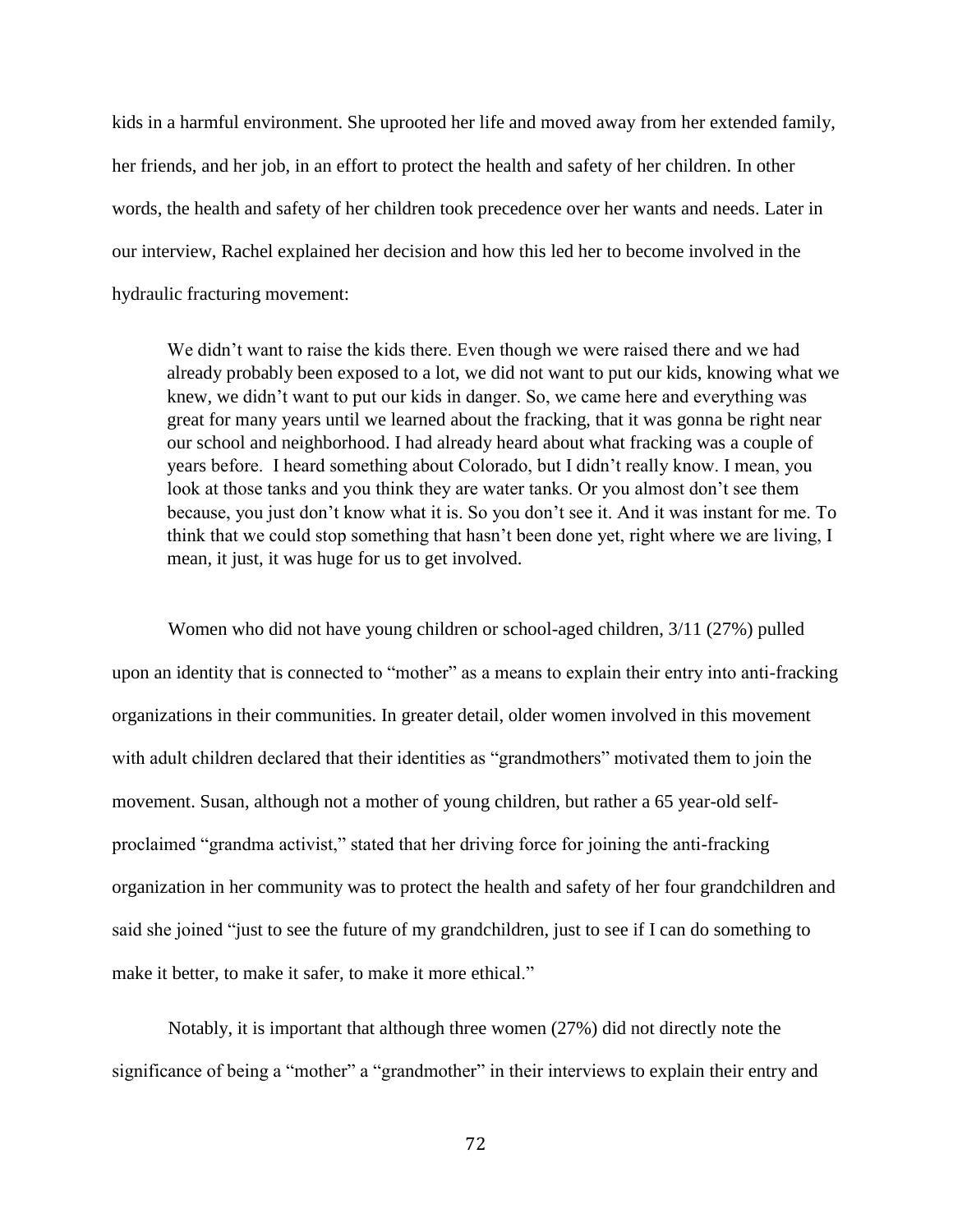participation in the movement, they did draw on identities that can be considered cultural extensions of "mother". Of these three women, only one had children. For example, these women explained that "being a care taker of the earth", "a tree hugger" or a "steward to the Earth" were central to their entry into the hydraulic fracturing movement. Denise, a retired female practitioner, with no children stated:

This [the movement] caught my interest because I've always been an environmentalist at heart anyway. Even though I've never done anything besides work and talk. I did a lot of talking because I would spend 15 minutes with my patients on their medical issue and then we would spend another 15 minutes talking about, you know, public policy and the environment, books, whatever. That's what made it fun. Umm, but I had never been active in anything. I'm just a born tree-hugger I guess.

Similarly, Teresa, a 77 year-old part-time caretaker with no children, explained that it was her connection to the earth and her ability to care and nurture for the earth that pushed her to join the anti-fracking organization in her community. Teresa viewed herself as a steward to the earth. While interviewing Teresa, she described her scared connection to the earth and said:

I grow flowers. I grow vegetables. I have been blessed with the experience of sitting on the Earth and feeling [pause] this unknown energy that was like bliss, some kind of bliss underneath, percolating. I feel like I have a very deep and sacred relationship, not only just to the earth, but to the beauty. I am an artist and I love color and texture and …. I grow beautiful flowers. I'm just a person who is attracted to beauty.

Lastly, 4/11 (36%) women merged the identities of "mother" and being a "steward to the earth" in their stories to explain their activism thereby illustrating how the meanings of these identities are connected. For example, Shelby, a mother of two now adults, a self-identified environmentalist, and social justice activist voiced that being a "steward to the earth" and a "mother" held equal weight in her explanation for her activism. She explained: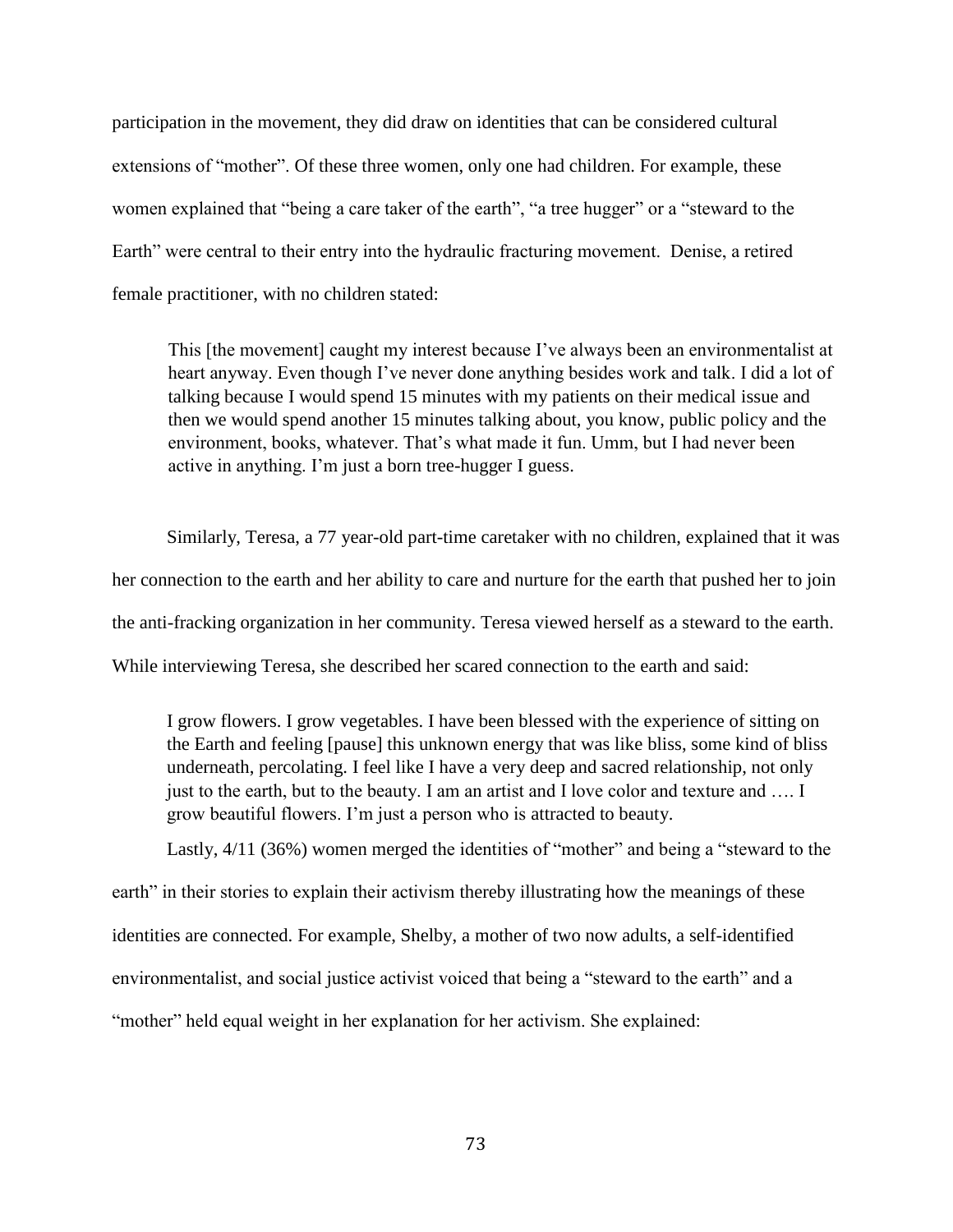I care about the earth because I have to live in it and I have four grandchildren. You know. I mean, we need to do what we can for the future. I do think it comes from the fact of perhaps being a mother. I don't know if I wasn't a mother…. I mean, like I said, some of these feelings I had before I was a parent. But yeah, I think that it is an impetus. Obviously there are many who are connected to the earth and understand the future, and you know, they are not mothers.

Likewise, Patricia, a part-time teaching assistant and mother of three stated, "We care what happens to the environment. We don't want to see, you know, something trashed for the future, for our kids generations, and future generations." Patricia illustrates the importance of caretaking, noting that taking care of the earth results in taking care of her children

For the four women who merged the identities of "mother" and "steward to the earth", their involvement in the movement was about protecting and nurturing the earth and prohibiting anything they viewed as dangerous to its overall health. They saw intrinsic value in nature and did not view nature as a commodity. At the essence of their involvement was the concept of protection, similar to that of many of the activists who referenced their identities as mothers as being significant. All of the women I interviewed, whether they were mothers or not, viewed themselves as, "protectors" of the health and safety of children the community, or the earth. For many of these female activists, activism was not a choice, but a necessity. They illustrated that their involvement in the movement was necessary and, as illustrated in this section thus far, many shared stories about how they could not wait around for others to do their work.

 After performing interviews with 11 female activists from two anti-fracking organizations in Northern Colorado, I reached theoretical saturation, meaning no new data or concepts appeared while performing data analysis (Morse 2004). It became evident quickly what was happening in Northern Colorado in relation to hydraulic fractured mirrored findings of other environmental justice movement studies (See Bell & Braun 2009; Krauss 1993; Culley & Angelique 2003; Brown & Ferguson 1995). Specifically, the identity of "mother" proved to be a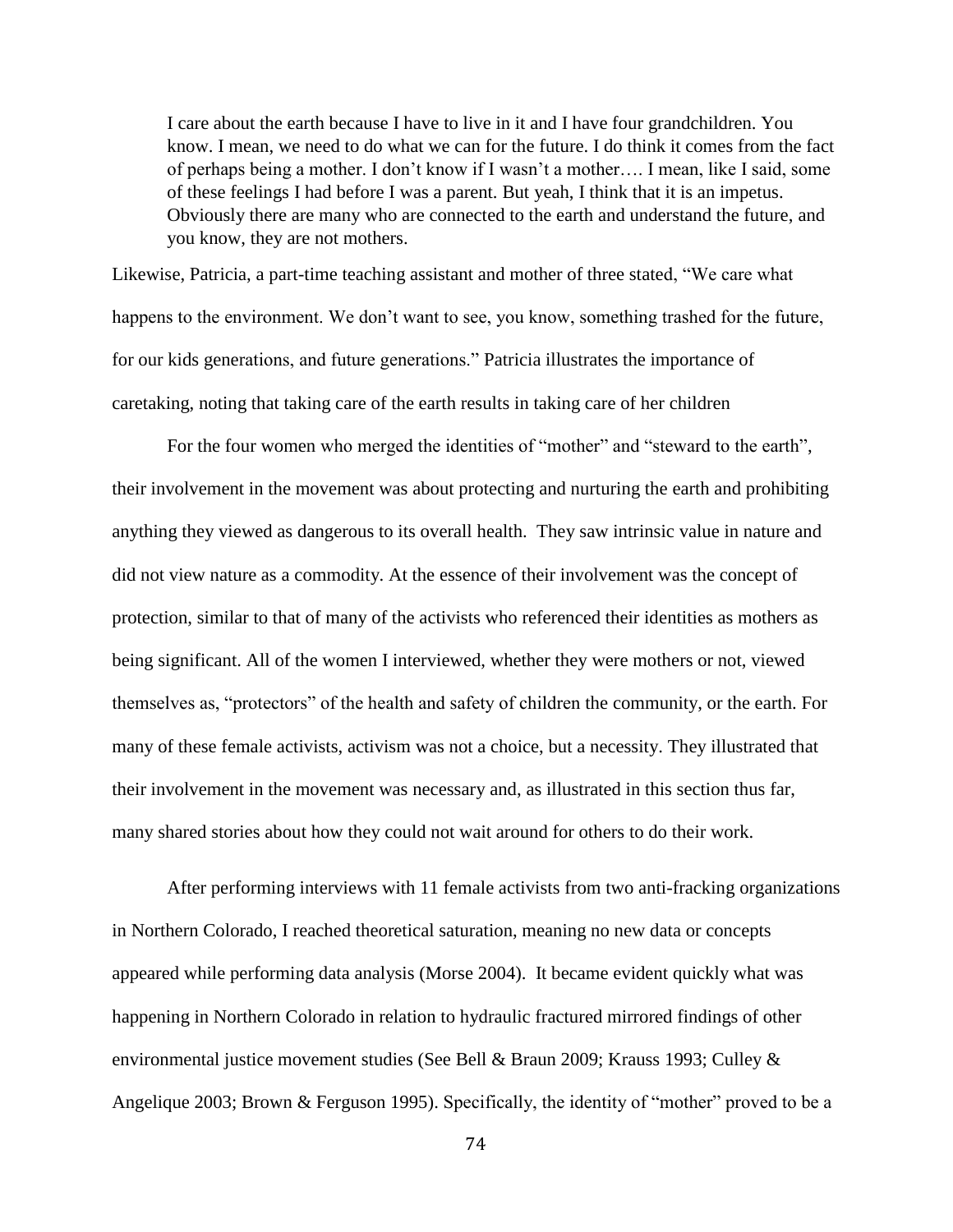uniting force and driving mechanism that propelled many of these women to join anti-fracking organizations. For these women, being a "mother" or feeling that the interests associated with that identity (protecting the health and safety of their children) were in danger fueled and then sustained their motivation to participate in anti-fracking organizations.

Overall, it makes sense that these women relied on these two distinct, yet related narratives and drew upon their identities of "mother" and "steward of the earth" as a way to explain their entry into and participation in the hydraulic fracturing movement. Contemporary constructions of mothering, specifically "intensive mothering" (Hays 1996) help us to understand these women's commitment to their identity, given the white, middle-upper class nature of the movement. Furthermore, the theoretical perspective of eco-feminism helps us to understand women's commitment who did not draw upon their identities as "mother" explicitly, but rather relied on identities that can be considered cultural extensions of mother" such as "steward to the earth" (Warren & Erkal 1997).

As developed earlier in this thesis, mothering is a social construction and is differentially constructed for women of different races, ethnicities, and classes. Mothering occurs within specific social contexts that vary in terms of material and cultural resources and constraints (Glenn 1994) and is constructed by women and men's actions within specific historical conditions, organized by gender, and consistent with prevailing cultural beliefs about gender. Thus, the ideology of "mother" is raced and classed.

Today, the identity of "mother" is still a formative identity for women to hold in U.S. culture, and as noted above, what it means to be a mother" is still very much so tied to ideologies related to white supremacy, heteronormativity, and sexism (Collins 2013). In today's society, white, middle-class women are evaluated as mothers in a very particular way. The most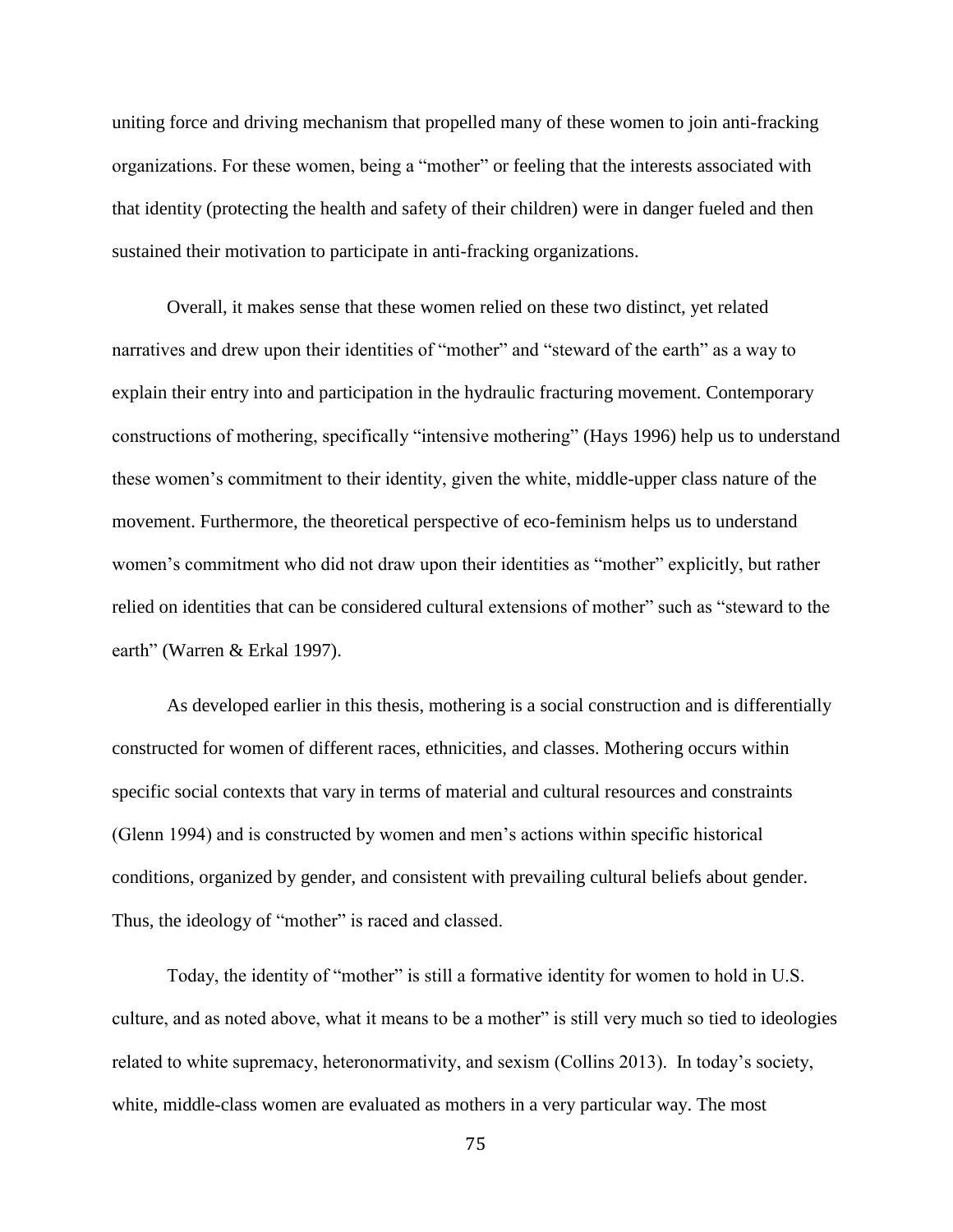dominant, observable, and self-consciously spoken North American view of mothering in the 20<sup>th</sup> century was the view that responsibility for mothering rests almost exclusively on one woman, for whom it constitutes the primary if not sole mission of her existence during the child's formative years (Glenn 1994). This view is called 'ideology of intensive mothering' by Sharon Hays (1996) and describes the current normative understanding of 'good mothering'. Intensive mothering is:

An expert-guided and child-centered', 'emotionally absorbing, labor intensive, financially expensive' ideology in which mothers are primarily responsible for the nurture and development of the 'scared' child, and in which children's needs take precedence over the individual needs of mothers (Hays 1996:46).

Given the nature of intensive mothering, the circumstances and resources that appear to be prerequisites for its accomplishment, it has been critiqued as "the privileged of married, middle-class women who can afford to stay home with their children" (Hays 1996:164). In greater detail, since intensive mothering orders mothers to invest extremely high levels of time and resources in their children, such investments are incompatible with women who have to work in the workforce, such as women of low-income and women of color (Hays 1996; Blair-Loy 2003). All of the women I interviewed voiced a "mother" identity consistent with the ideology of intensive mothering, even the one woman that self-identified as non-white. They painted themselves as "sacrificial lambs" that were willing to do anything for the common good, in this particular case, the needs of their children. While discussing their motivations for joining the hydraulic fracturing movement, these women very rarely referenced concerns for *their* health and safety, but instead shared narratives illuminating that their children's needs took precedence over theirs.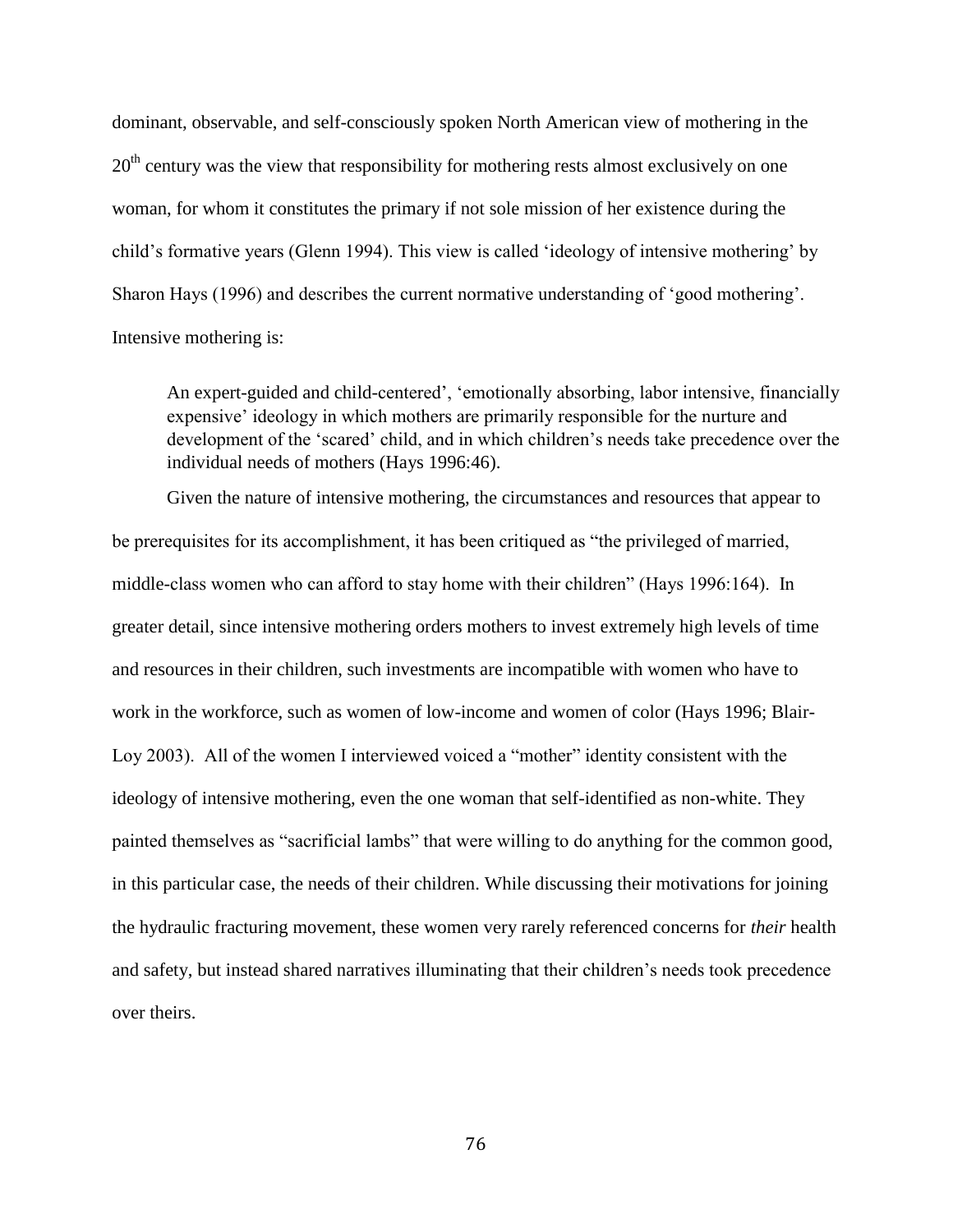It is not surprising that many of these women, privileged in relation to race and class and were either stay-at-home mom's (2/8) or working part-time (4/8), called on this "intensive mother" identity to make sense of their self and give meaning to their identity. The "mother" identity these women drew upon to explain their activism, although reflective of past environmental justice research, is distinctly different, given the privileged nature of this movement. For example, past environmental justice movement studies demonstrate that women of color and low-income adhere to an ideology of "community mothering". For example, studies demonstrate that African American activists extend their maternal interests to other people's children in their communities and create identities as "community mothers" that ultimately blur the line between private, home-based concerns and broader community based concerns (Kurtz 2007; Krauss 1998; Collins 2014).

Eco-feminism, a theoretical perspective introduced during the 1970's to highlight women's potential to bring about an environmental revolution (d'Eaubonne 1974) is also useful in unpacking why a "mother" identity was formative for these women's participation in the hydraulic fracturing movement. As addressed more fully earlier in this thesis, ecofeminism can be broadly defined as a framework for evaluating the historical, experiential, symbolic, and theoretical connections between the domination of women and the domination of nature, and in doing so, redefines feminism and creates a subsequent environmental ethic (Warren & Erkal 1997). An assumption of eco-feminism is that modifying the way that nature is valued should alter human relationships with nature. In greater detail, eco-feminism calls for a shift from instrumental value to intrinsic value while assessing nature.

One of the fundamental images of the eco-feminism perspective is the use of motherhood to exemplify women's distinctive capacity to care and nurture the earth (Stearney 1994). Eco-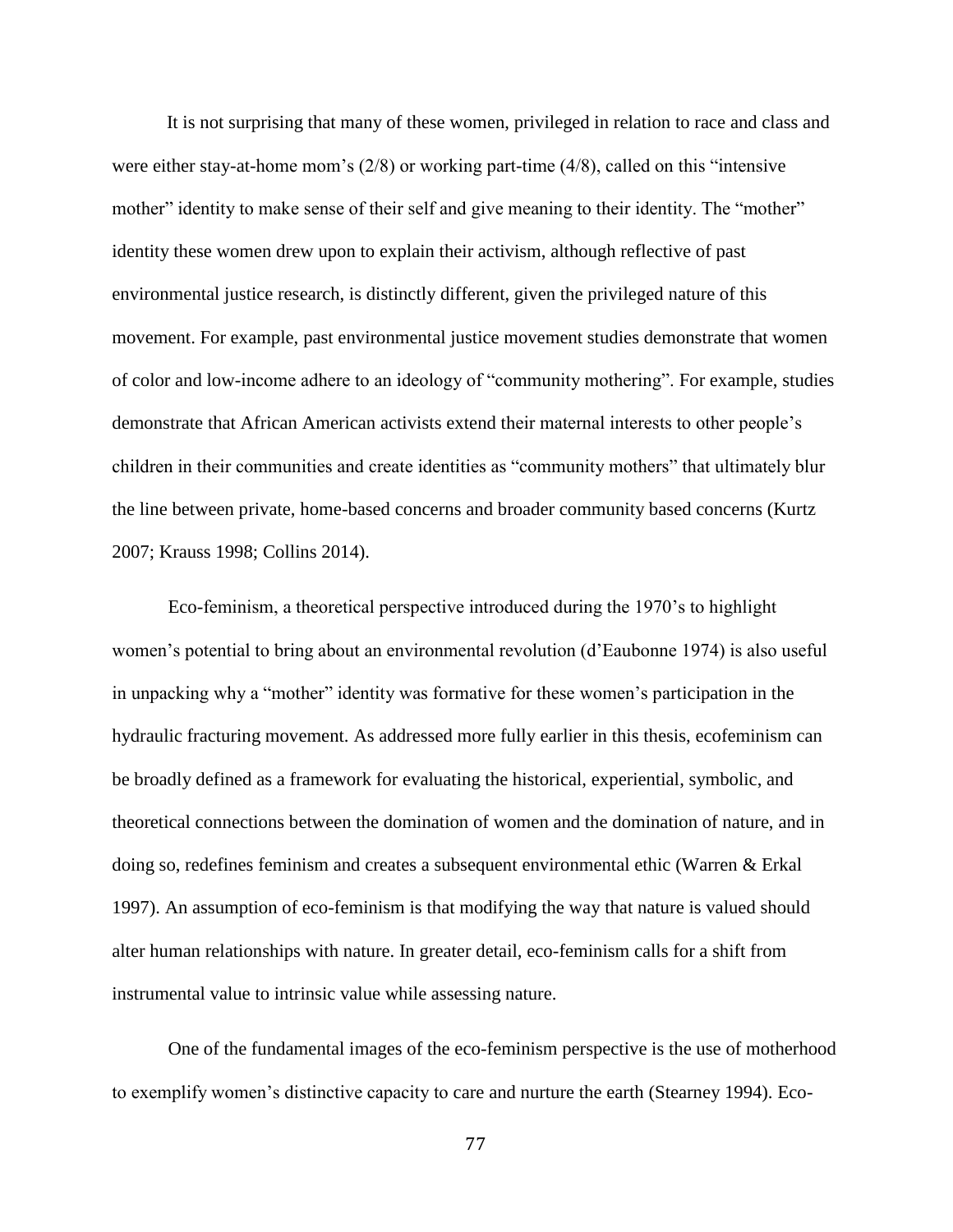feminism rhetoric employs motherhood as an archetype, a multidimensional construct that exercises persuasive power through its ability to build and claim interrelationships among diverse phenomena (Stearney 1994). My respondent's responses to their reasons for entering the movement related to the ideas that as women and through their unique roles as caretakers, either as mothers or otherwise, they are uniquely situated to understand environmental and health problems.

# Men's Entry

While women relied on identities such as "mother" and "steward to the earth," men involved in anti-fracking organizations, on the other hand, pointed to a variety of diverse identities when discussing their entry into the hydraulic fracturing movement in Northern Colorado. For example, men drew on their identities as "fathers," "husbands," "cancersurvivors," "crusaders of political social justice," and "environmentalists" as justification for their activism. One of the most predominant identities that men drew upon when discussing their entry into their respective anti-fracking organizations was "crusaders of political justice" and this was intimately tied with being able to think critically. This was a person identity, a unique characteristic representing who they are, how they feel, and what they value. For them, they explored a subject by skillfully analyzing, assessing and reconstructing it, and then tackling it.

In greater detail, 4/6 (66%) of the men I interviewed explained that their entry into this EJ movement was connected to their concerns beyond the issue of fracking and attempted to address a broader social issue, one that they viewed directly connected to social inequality and fairness, the root of all evil: corporate power and the problematic nature of the capitalist system. Dave, a leader of Anti-Frack 2, a middle-aged father of two and a nurse shared the following regarding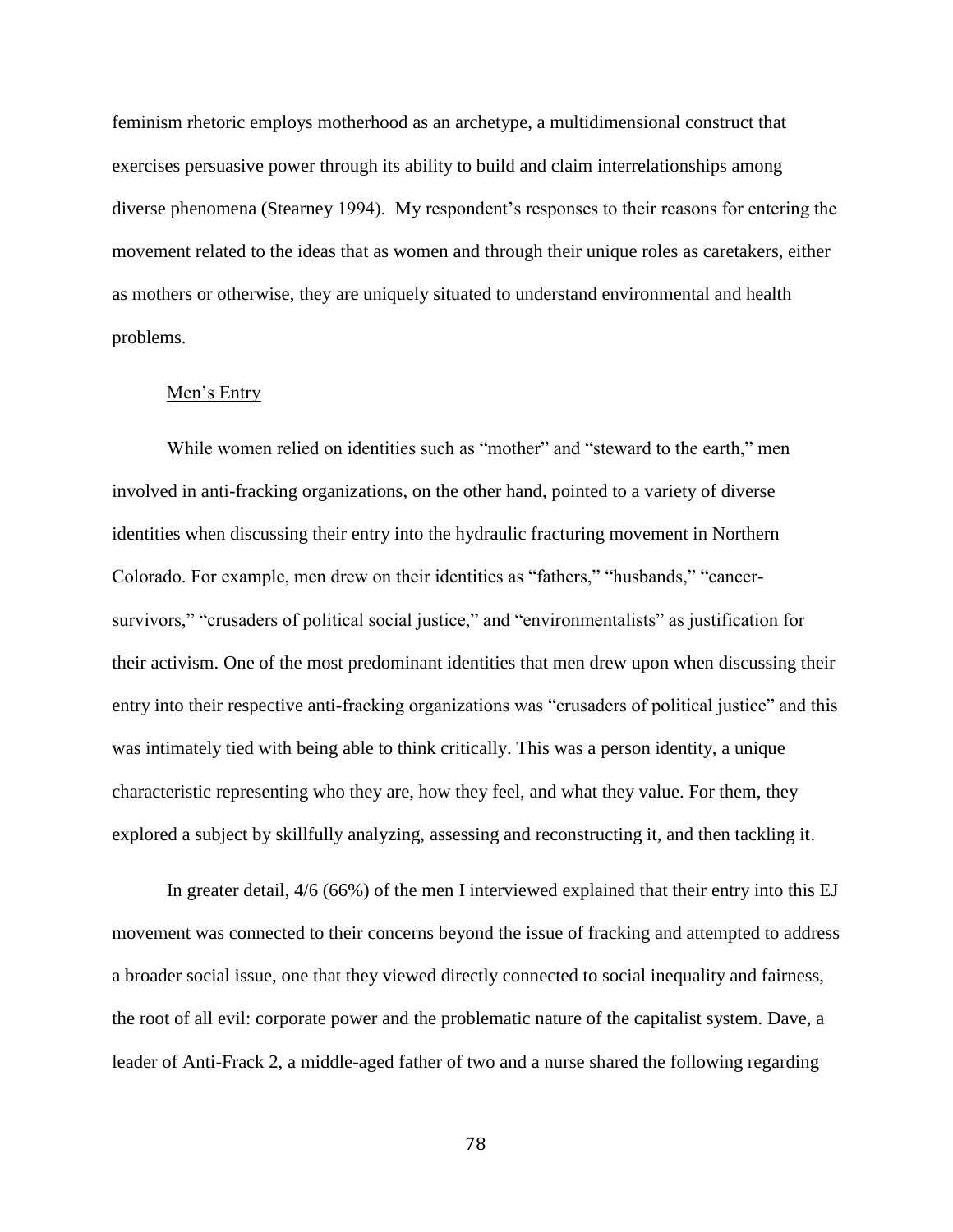the problematic nature of the system and how his perspective of the system led him to become

involved in Northern Colorado's hydraulic fracturing movement:

The system is engineered to disrupt, negate, or repress a democratic vote or decisionmaking. It's engineered to make sure that the natural resources are appropriated up to corporations. It's engineered to create profit. It's engineered to create nonsustainability…… I understand how these things work in a theoretical level and so it was something that not only I was able to apply myself to, but something that has intense personal relevance to me and my family.

Jason a 68 year-old, father of three, and retired elementary school public educator shared a

similar perspective regarding the system. He explained:

I've been saying, and lots of people have been saying, the real problem is that corporations are running everything and there is no public anymore. Everything is privatized. So, I've been saying that for years and seeing evidence of that. But now specifically when we actually find that the whole structure has been developed for over 100 years, favors, not only favors, but pretty much enthrones corporations. And then we start to specifically realize that in Colorado, the state I'm living in now, has a law that preempts any kind of community decision like we did here in [community] to ban fracking on anything that has to do with oil and gas extraction, we aren't allowed to do that. We can't raise the minimum wage in a community also, because of this preemption.

For these men, fracking was indeed a concern and it worried them for many reasons, mainly environmental and health and safety reasons, but fracking was only a symptom of the problem. Throughout their narratives, they painted themselves as crusaders of social justice and worked to unveil the harms of capitalism and corporate power to those around them and their community at large.

Of the male activists I interviewed, from both organizations, 5/6 (83%) referenced past social movement participation or political participation in interviews and expressed how these experiences helped them to view the structure of the system differently, which impacted why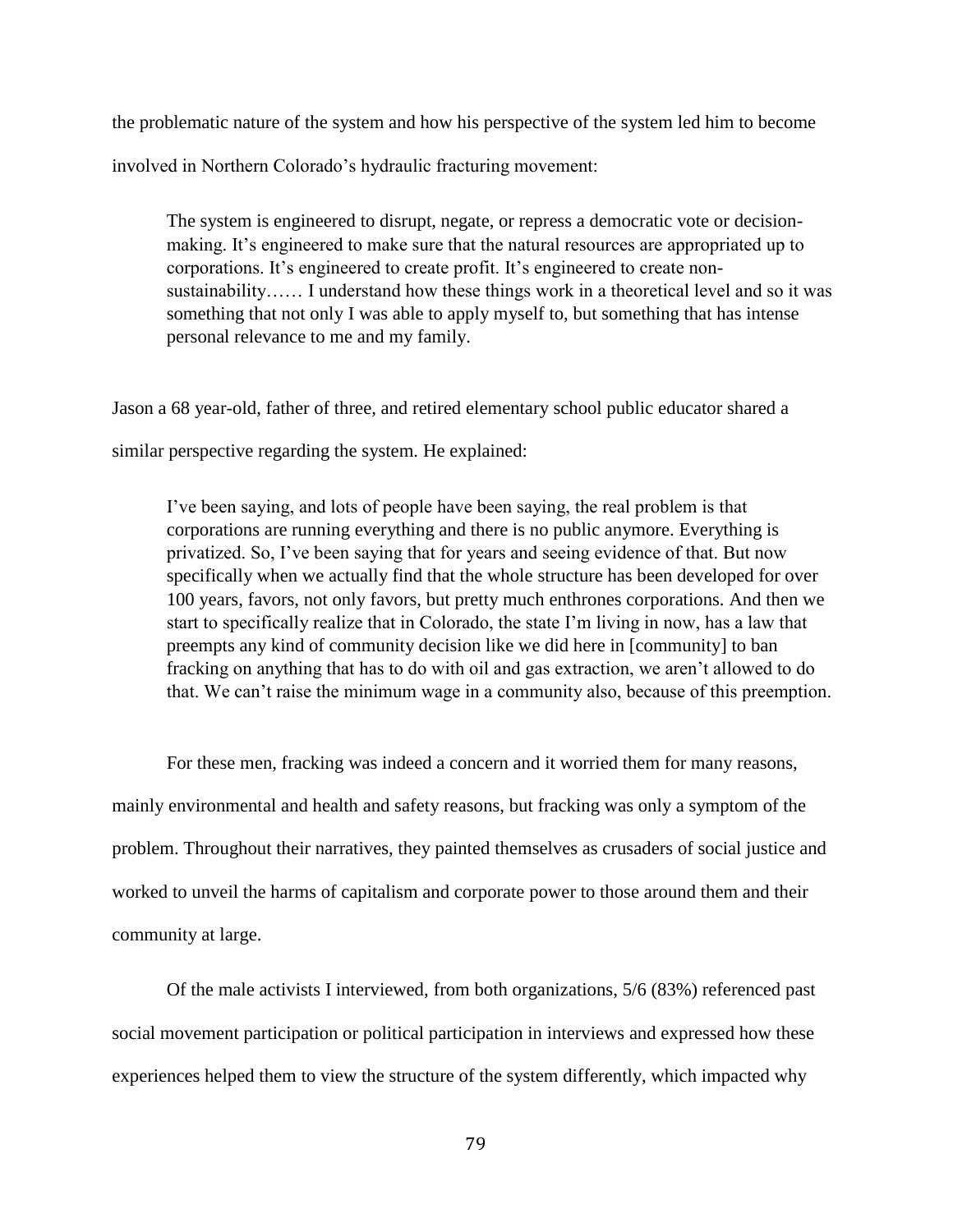they decided to join the hydraulic fracturing movement. For example, Dave, the leader of Anti-Frack 2, a middle-aged father of two and a nurse shared the following:

I've been a political activist for a very long. The first real political action I went to was a march against the KKK and the national socialist party in Chicago. It was an anti-racist march and I was 15 and that was in 1985. And I have really worked mainly on anti-war issues, issues around corporate globalization, the World Trade Organization and labor issues.

Another, Mitch, a middle-aged, science-oriented single man, stated, "activism goes all the way back to high school for me." He helped to start an underground newspaper at his high school after authority figures told several classmates that they could not have long hair. Later, he became a member of city council in a small town in Ohio but left after he realized how difficult it was to accomplish social change in his community given power dynamics within his council. Another male activist, Jason a 68 year-old, father of three, and retired elementary school public educator shared stories of joining the Student Nonviolent Coordinating Committee (SNCC) at his college during the Civil Rights movement and marched on the streets of Selma in solidarity white and black students for equal rights. In addition, he touched upon his experiences with the Vietnam War and shared the following, "the Vietnam War was going on, so I went to Washington D.C. for a demonstration and was arrested twice in Washington." Although often critical of the realm of politics throughout their lives, the male activists I interviewed acknowledged that if one wants to produce social change, one needs to get involved politically in one form or another. As Ron, a 60 year-old, part-time instructor at a local community college stated:

I just wanted to get away from politics as much as I could. It seemed like only scumbags only get involved with politics. But the older you get, the more you realize, if you want to help improve you world, if you don't get involved with politics, you don't have a reason to gripe. So that's why I got involved.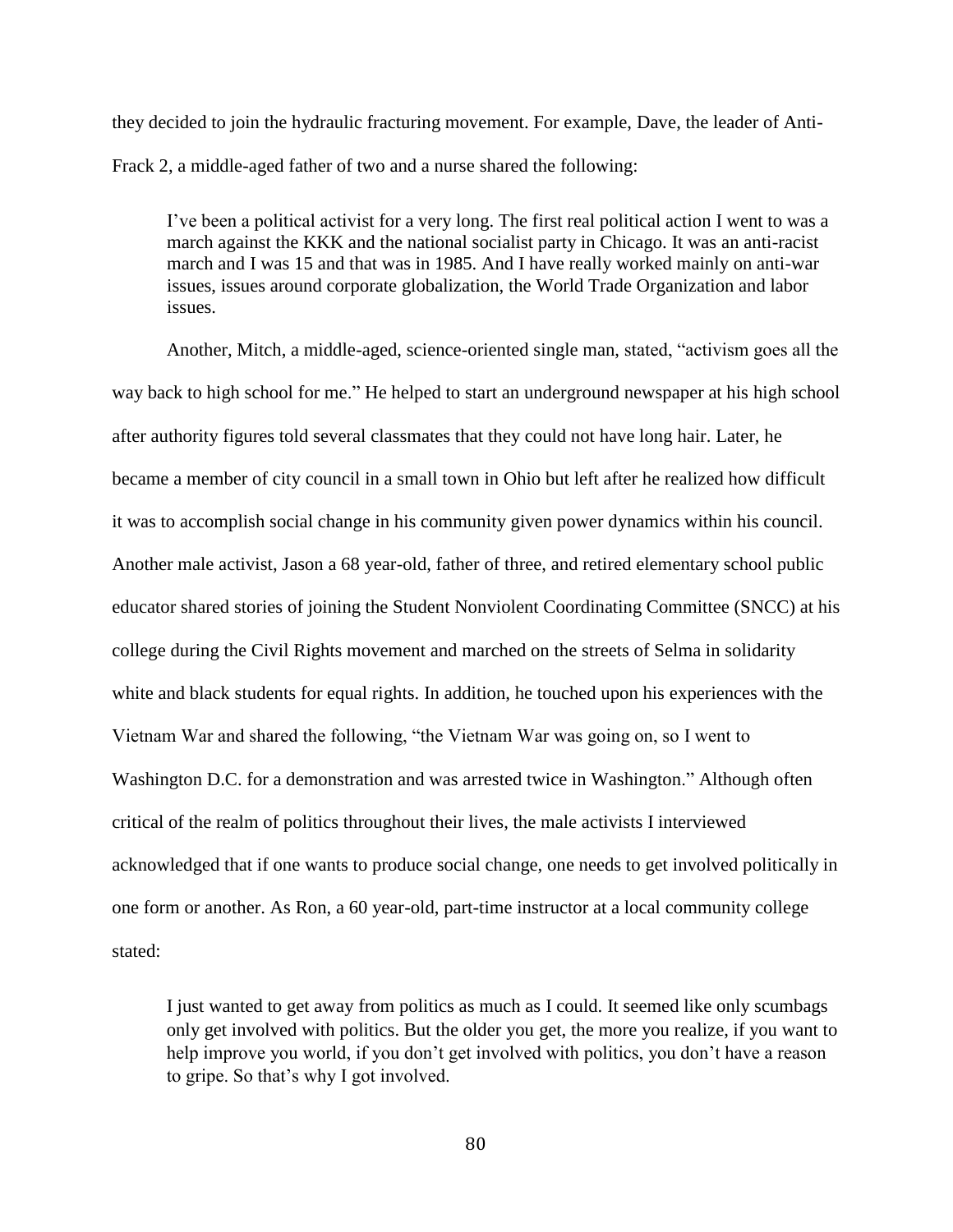While men were more likely to reference politically oriented identities, it is important to note that male activists occasionally referenced their identities as "fathers" or "parents" as justification for joining anti-fracking organizations in the community, although not to the same extent as female activists. In other words, this was not as much of a salient identity for them as it was for women and it was often mentioned in conjunction with other identities. Nonetheless, protecting the health and safety of children appeared to be a motivation that spurred action for both men and women. In greater detail, 3/6 (50%) of the male activists I interviewed stated that their role as a "father" or "parent" impacted their entry into the movement. In my interviews, I asked activists to recall the first moment they heard about fracking and how that made them feel. Dave, a leader of Frack-Free2, nurse, and father of two shared the following:

I read about it on a Sunday morning in the, I think it's called the Colorado Hometown Weekly. It's the local newspaper here. I saw that there had been a protest in Erie of all of these mothers, against a well site by Encana. And to me, it made no sense why any human beings in [Place 2] would be protesting anything. It's very white, middle-class suburbs. I, well for one, it was an interesting paradigm. I just wasn't use to seeing people with pickets in these Front Range communities at all. And obviously I read the story and it said they were upset that Encana was going to be drilling right next to their elementary school. I really only knew about fracking in a third hand sense. I knew there was something going on the East coast. I knew that people were upset about it, and that's it. I had no idea we were on a shale here. So you know, you start to look into it. And through the research, it's like Josh Fox says, science drives the emotion. You get scared. I came out here to raise two kids and yeah. I'm afraid for their health and so I'm going to fight like a parent. That's when I first got introduced to it.

For Dave, the threat of fracking and how that could impact the health and safety of his children served as a drive for him to research fracking more, which eventually lead to creation of Frack-Free 2. Jason a 68 year-old, father of three, and retired elementary school public educator also expressed concerns related to the health and safety of his grandchildren: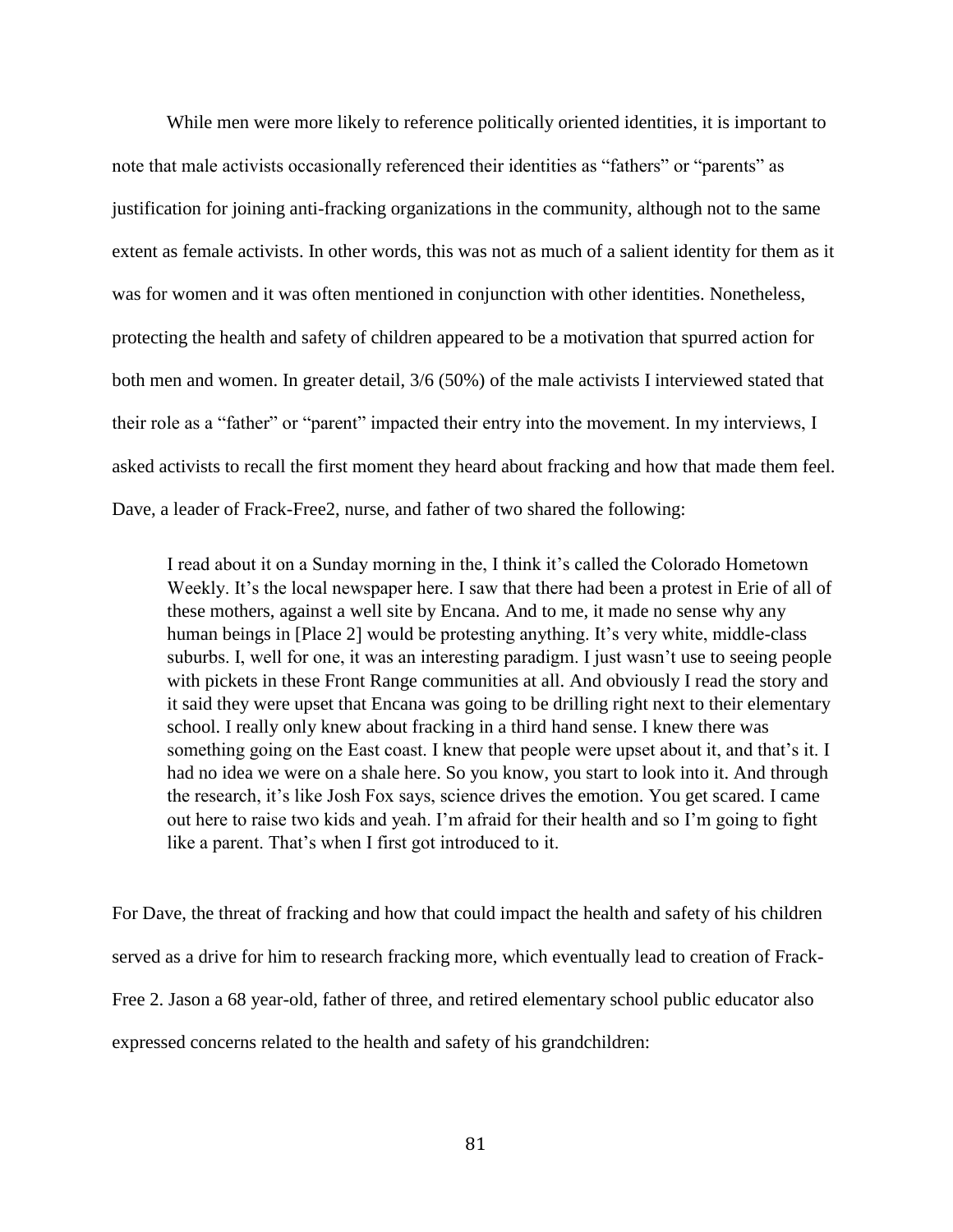Well, children come to, being an elementary school teacher; I think about, I want to think about great grandchildren and great-great grandchildren. You know, a number of generations and this just doesn't make any sense at all. We've got to change how. So, I think we have to break from fossil fuels, we have the responsibility to make the world, not to ruin the world of future umm…. Children, people, adults. So those are the two. And then I think even bigger than fracking, is you know, it's what some very smart people have said, we have a bigger problem than fracking and it's a problem with democracy. So fracking is part of the bigger problem.

As mentioned above, although men called on the identity of "parent" or "grandparent" to explain their entry and activism in anti-fracking organizations, these identities were often mentioned in tandem with others and often were secondary. For example, the quote above by Dave highlights how being a "grandparent," a "critical thinker," and "social justice advocate" operated together to help explain his activism.

In their work, Bell & Braun (2009) echo similar findings and note that male activists in their study did not explicitly draw on a specific identity, such as father or parent, in their descriptions of why they became involved in an EJ movement. Notably, they point out how masculine identities may have constrained men's ability to participate in EJ activism, specifically in relation to the hegemonic masculinity of the region and the loyalty that men feel to the coal industry, given that it is deeply embedded into the historical significance of communities in that region. Of the male activists she interviewed that did join the EJ movement, she found that they did not internalize the regional hegemonic due to a shared characteristic among many of them: having spent a substantial amount of time living outside of the coalfields.

The state of Colorado has a long and complicated history as a leader in oil and gas development. The first well drilled west of the Mississippi was during the 1860's in Florence, Colorado and is now considered to be the second oldest commercial oil producing region in the United States (COGA 2014). Given this history, I expected to uncover similar findings to that of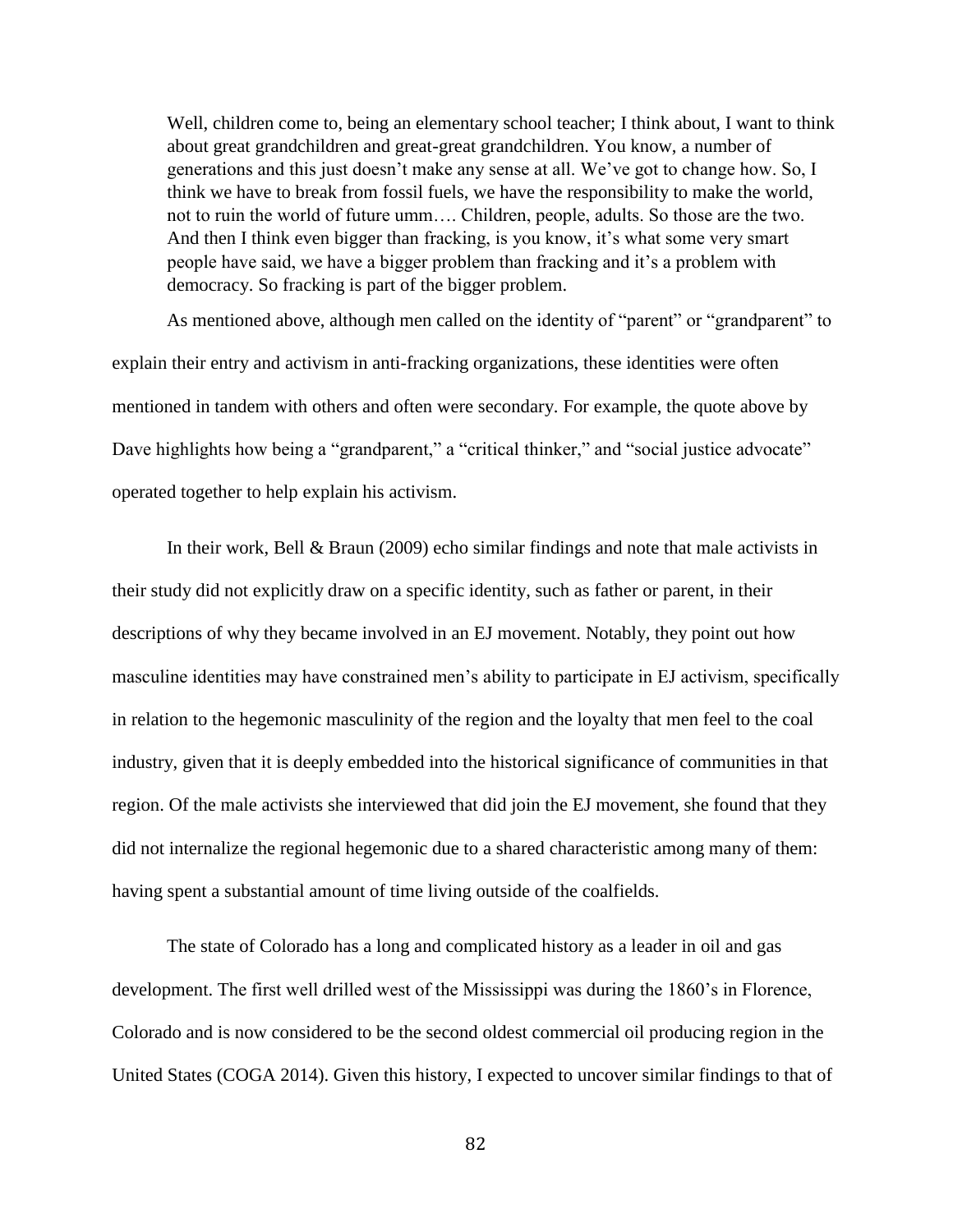Bell and Braun (2009) and discover that men's activism was constrained by Colorado's oil and gas development history. However, all of the male activists I interviewed shared one similar characteristic as well: they were all non-natives to Colorado. All of the men involved in Anti-Frack1 and Anti-Frack2 moved to Colorado from the East coast, the Midwest, or the West coast, specifically from larger towns that did not necessarily have a strong connection to extractive industries. This finding could potentially explain why the men I interviewed did not feel a sense of loyalty to the oil and gas industry. Future research interviewing local community residents (both men and women) is needed to better understand the reasons why men and women decide not to join the hydraulic fracturing movement in Northern Colorado.

In summary, the female activists I interviewed drew on two salient identities in their narratives to explain why they entered anti-fracking organizations within their communities: "motherhood" & "steward to the earth". In contrast, male activists I interviewed referenced multiple identities in tandem while explaining their reasoning for joining anti-fracking organizations in their communities, including "crusaders of political social justice," "parents", and "environmentalists". While both males and females drew on identities that were related to the environment, such as "environmentalist," "steward to the earth" or "tree hugger," the ways in which men and women conceptualized these definitions was unique. Although men were concerned about the environment, they talked about it in a more technical sense or as a commodity. In contrast, women talked about the intrinsic nature and beauty of the environment. The most prominent identity male activists pulled upon was "crusaders of political social justice," as male activist's narratives related to the fact that they saw beyond the issue of fracking and deemed corporate power and capitalism as the root of all evils. Overall, identity appears to play a pertinent role in explaining motivations and behaviors and helps to elucidate why men and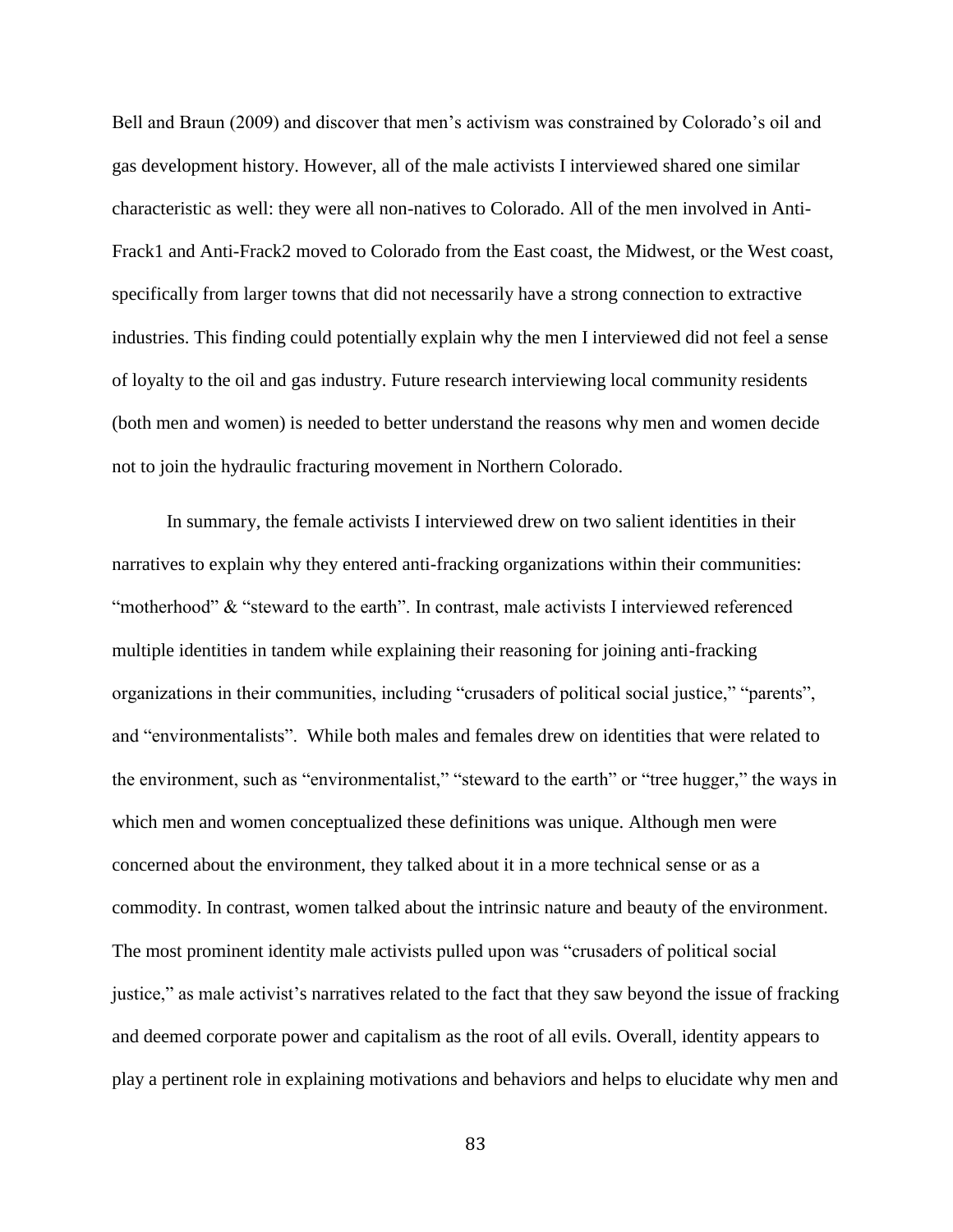women join anti-fracking organizations in northern Colorado. My findings demonstrate that most men enter the hydraulic fracturing movement through their experience in the public sphere, while women access the movement by calling on a meaningful private sphere identity.

# *"Putting everything on hold" or "working as many humanly hours as possible": Gendered roles and responsibilities in anti-fracking organizations*

My second theme explores the gendered division of labor in my case studies. My findings elucidate the way gender shaped the assignment and performance of different tasks and responsibilities that men and women performed while working and volunteering for Anti-Frack 1 and Anti-Frack 2. Extensive sociological research illustrates that men's and women's division of labor tends to be separated between the public and private sphere (DiChiro 1992; Kurtz 2007, Naples 1998; Stein 2004). The public sphere is defined as the world of politics, economy, commerce, and law, while the private sphere is defined as domestic life, child rearing, housekeeping, and the community at large (Lobao 1990). Men predominantly dominate the public sphere, where women dominate the private sphere. However, race and class intersect these spheres in very important ways (Naples 1998; Kurtz 2007). In this section I illustrate that while working with the organizations of study in this thesis, women performed more community outreach than men, but perhaps more importantly, women appeared to perform the brunt of the work, aligning with past environmental justice research (Culley & Angelique 2003; Bell & Braun 2010; Krauss 1993).

 Studies on gender-integrated movements, where both men and women are actively engaged in pursing a single objective, draw attention to complex patterns of labor and leadership divisions (Kuumba 2001). There appears to be no consensus in social movement research about the characteristics that tend to predict or at least be correlated with movements where there is a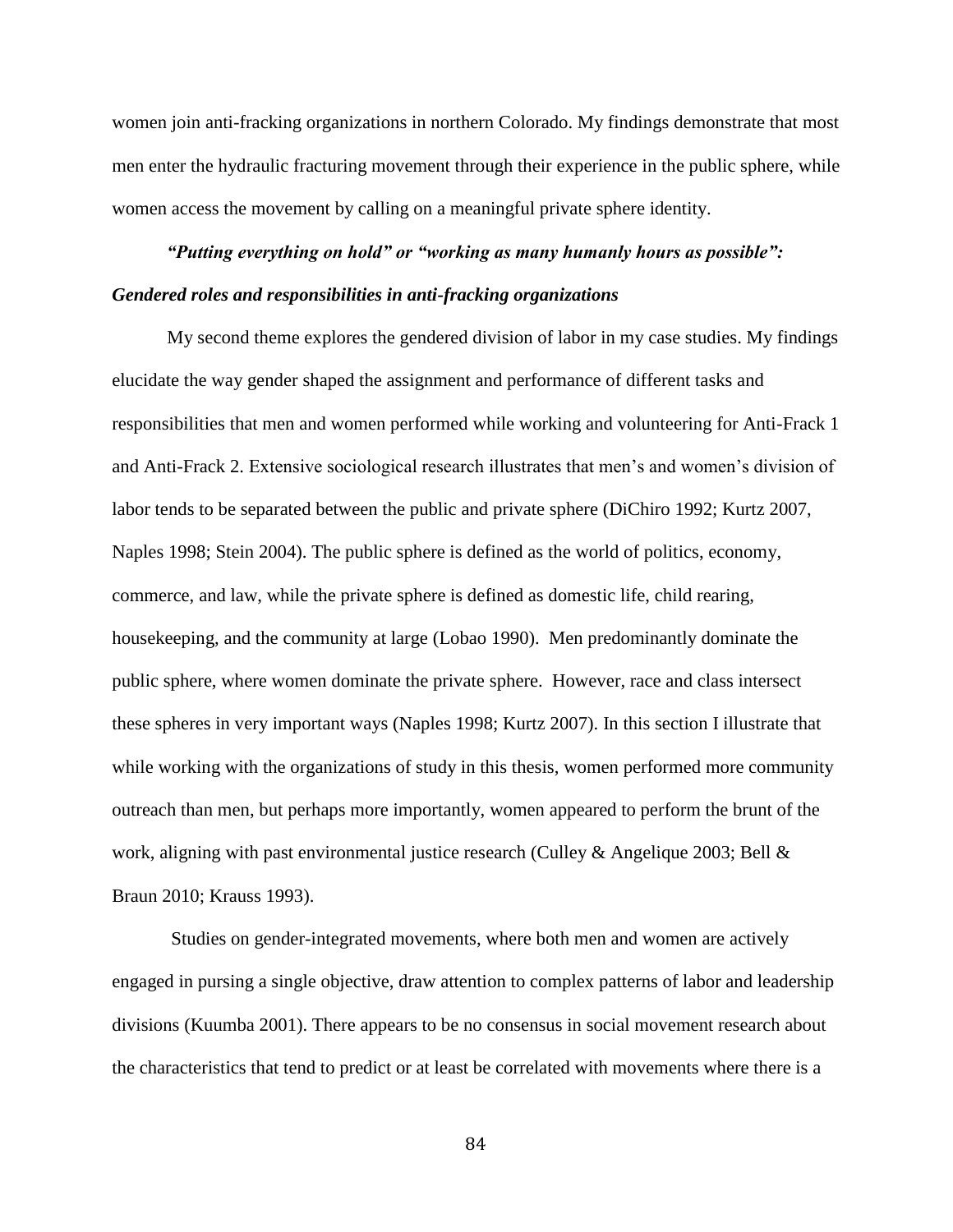traditional gendered division of labor. In some movements, the division of labor seems to mirror the relegation of men and women to private and public spheres respectively (Lobao 1990). In other movements, with a strong grassroots level presence, driven by community politics, women are active in the more public spaces of the movement and hold leadership positions (Barnett 1995; Gibbs & Levine 1982). In environmental justice movements specifically, there is a strong grassroots presence and women within these movements play a significant role in creating and sustaining environmental justice movements and act as leaders (Krauss 1993; Kuumba 2001; Gibbs & Levine 1982). As a consequence of women's overwhelming presence in environmental justice movements, little researching examining gendered patterns of labor in gender-integrated environmental justice movements exists.

While interviewing 17 activists in Northern Colorado's hydraulic fracturing movement, I asked them to discuss the general tasks and responsibilities they performed while they were actively engaged with their community's anti-fracking organization on a daily basis. Additionally, I asked them to describe their involvement with the organization at and outside of organizational meetings. Generally speaking, all activists noted that they participated in community outreach in some form or capacity. Community outreach included: gathering petition signatures from citizens, canvassing neighborhoods encouraging residents to vote, and hosting educational forms to inform the public of the perceived impacts of hydraulic fracturing. Notable, my participants, both men (50%) and women (100%), state that women engaged in this type of activity more often and for longer durations of time. Research on EJ movements, in particular, indicates that women are significantly more likely to take on responsibilities related to outreach (Krauss 1993; Kuumba 2001).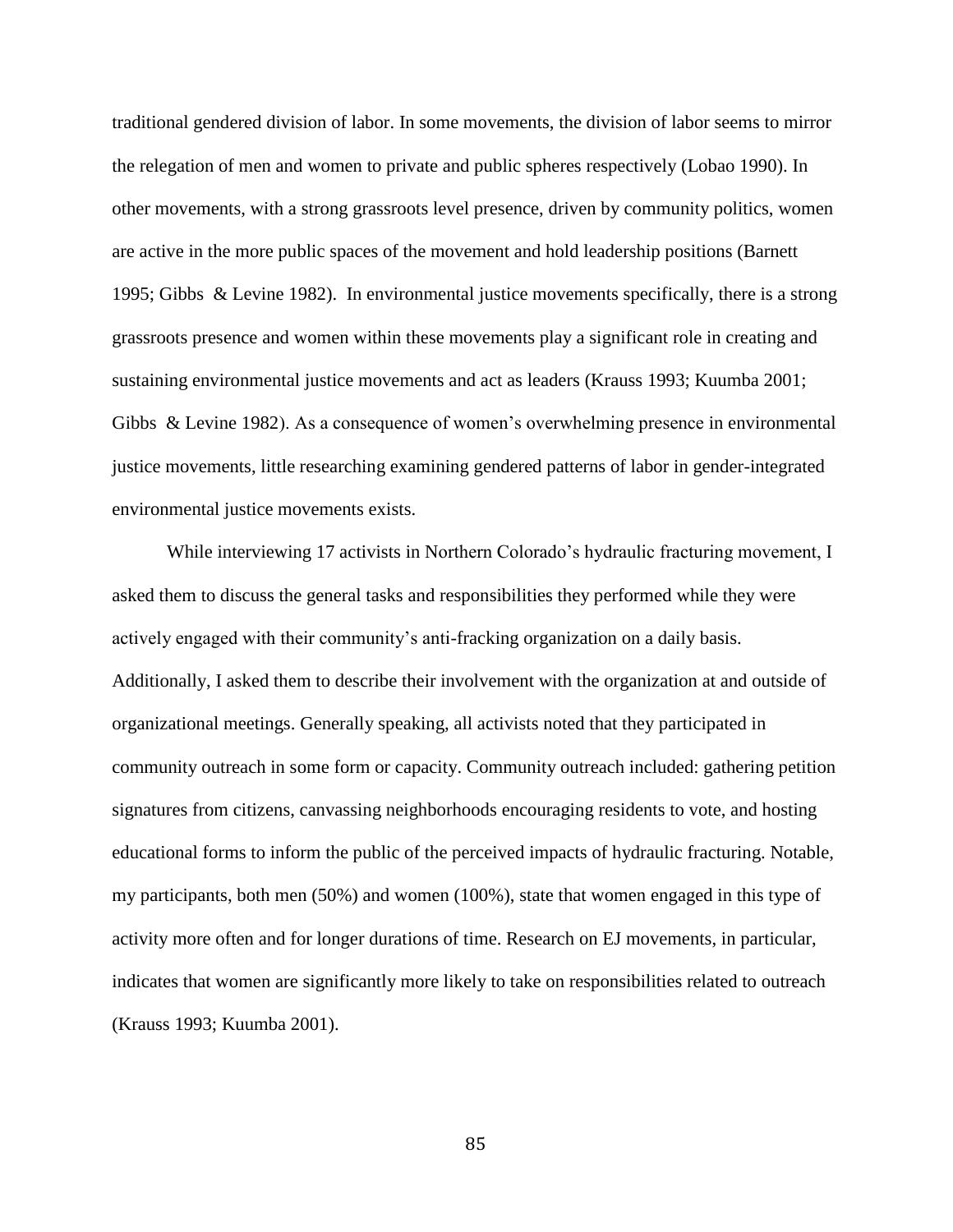The women I interviewed shared that they engaged in a combination of the following tasks, often on a daily basis: calling constituents, door-knocking, canvassing neighborhoods, volunteer coordinating, talking to media, and distributing literature -- all related to community outreach. The women I interviewed expressed that they enjoyed this activity and shared sentiments similar to that of Darla, a mother of two, who stated:

I did, I think the most time consuming aspect and yet the most amazing aspect was door knocking. I feel like I walked a lot of [Place1]. Maybe 34 of this city and sometimes it would be, I would drop my kids off at school and I would pick a section. We had different sections divided up, and I'd pick a section to do and I would walk from 9 o'clock in the morning until 2 o'clock in the afternoon and bring my lunch as I was walking.

Likewise, Sandy, a retired physician shared the following regarding community outreach, "I just went gangbusters collecting petitions [in the community]. And I couldn't sleep at night. I would wake up in the middle of the night thinking about things."

On the other hand, male participants were unlikely to participate in community outreach on behalf of the organizations. Instead, the men I interviewed shared stories of working with lawyers, the government, and national environmental groups. Often, many of them adopted roles in the organization that mirrored that of their professional lives. For example, one male activist helped to create the website for his organization, as he worked as a web developer previously. Another male activist took on the role of educator in his group and worked to inform his community about the health and impacts of fracking, given his career in nursing. Another male activist took on the role as photography, given that is his current profession as a photographer and another male activist, with a masters in accounting who works at company that delivers images, information and insight, worked with lawyers and the industry in his community to create a memorandum of understanding with a prospective oil and gas developer.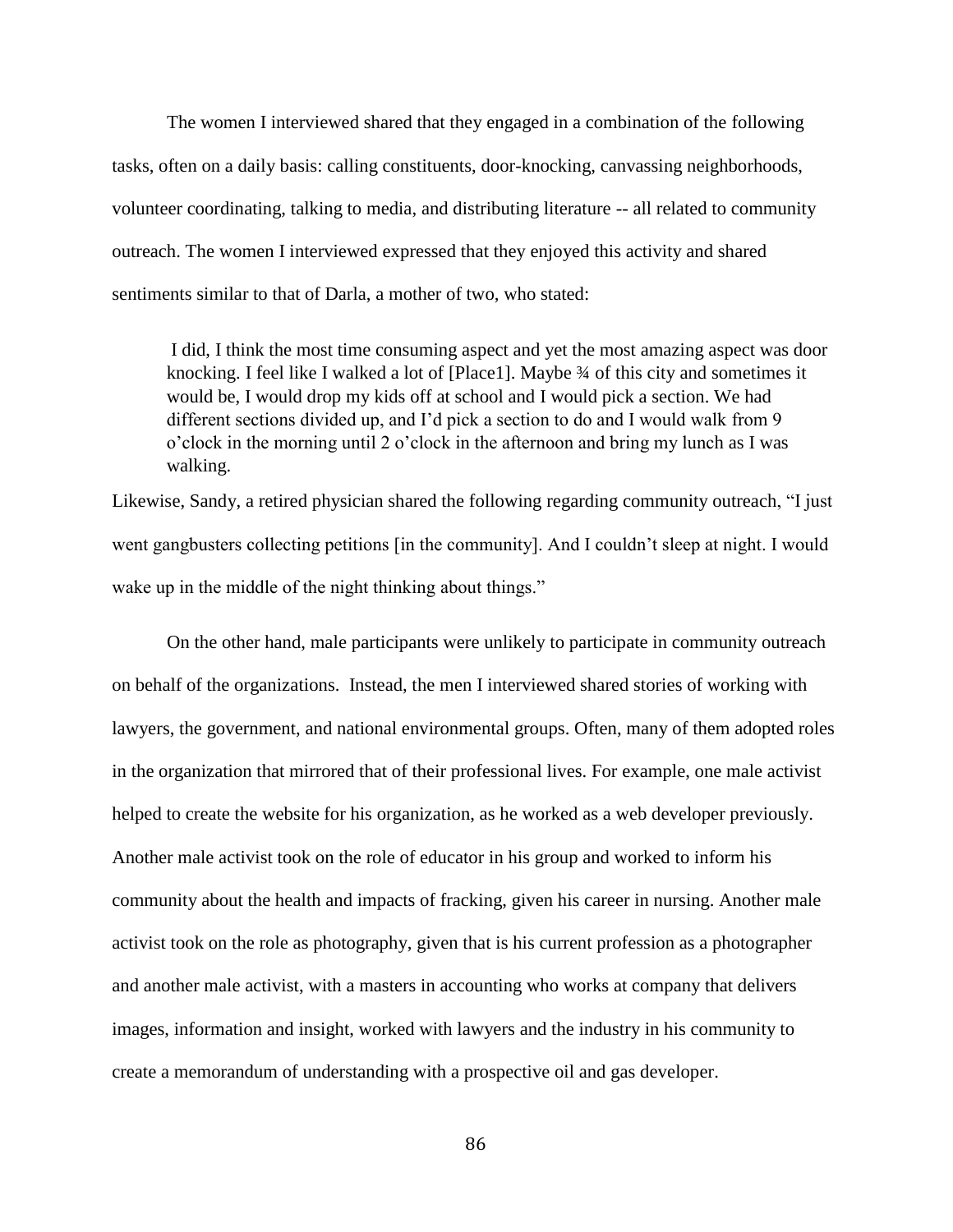Notably, *all* of the men I interviewed held a leadership position in their organization, mainly holding an official title and/or belonging to the organization's steering committee. Four out of six (66%) of these men did not originally hold a leadership position but were later asked weeks or sometimes months after joining Anti-Frack 1 and Anti-Frack 2 to take on a leadership position. This was not the case for the women I interviewed, as only 6/11 held a leadership position in some form or capacity. When I asked one female activist if she felt like men and women performed different roles in her organization she stated, "Yeah, they do different things but I'm not sure why, maybe due to individual strengths and weaknesses." In fact, most participants, regardless of gender, shared the sentiment that men and women performed different tasks in their organizations; however, one participant offered a more concrete explanation for these differences and stated

You know there aren't that many men that are like, "use me for whatever you want." I've got some women that are like, I'll go to the grocery store. I will make calls. I will write letters. I will go testify. It's a little bit harder to pin the men down doing that, but there are some that will. You know, it might just be part, I know as I'm thinking about this, you know, hydraulic fracturing is, a complex process, and it is a multi-faceted issue and I think that men probably are less emotional. Women are okay to go up and just be so of emotional about it. I'm concerned about my kids. I do not want this. I know enough to know that it's not good near us, but the testimony from the men tends to be more, they want to be more, factual.

The above narrative by a female activist illustrates multiple sociological concepts including stereotypes and gender socialization. A stereotype refers to a simplified description applied to every person in some category (Devine 1989). Here, this female activist stereotypes women as more emotional, more docile, and willing to assist whenever needed. In contrast, she stereotypes men as more complex and credible, relying on science as a means to determine the scope and structure of their involvement while engaging with the public. Furthermore, the above account highlights how gender socialization works to shape social expectations and attitudes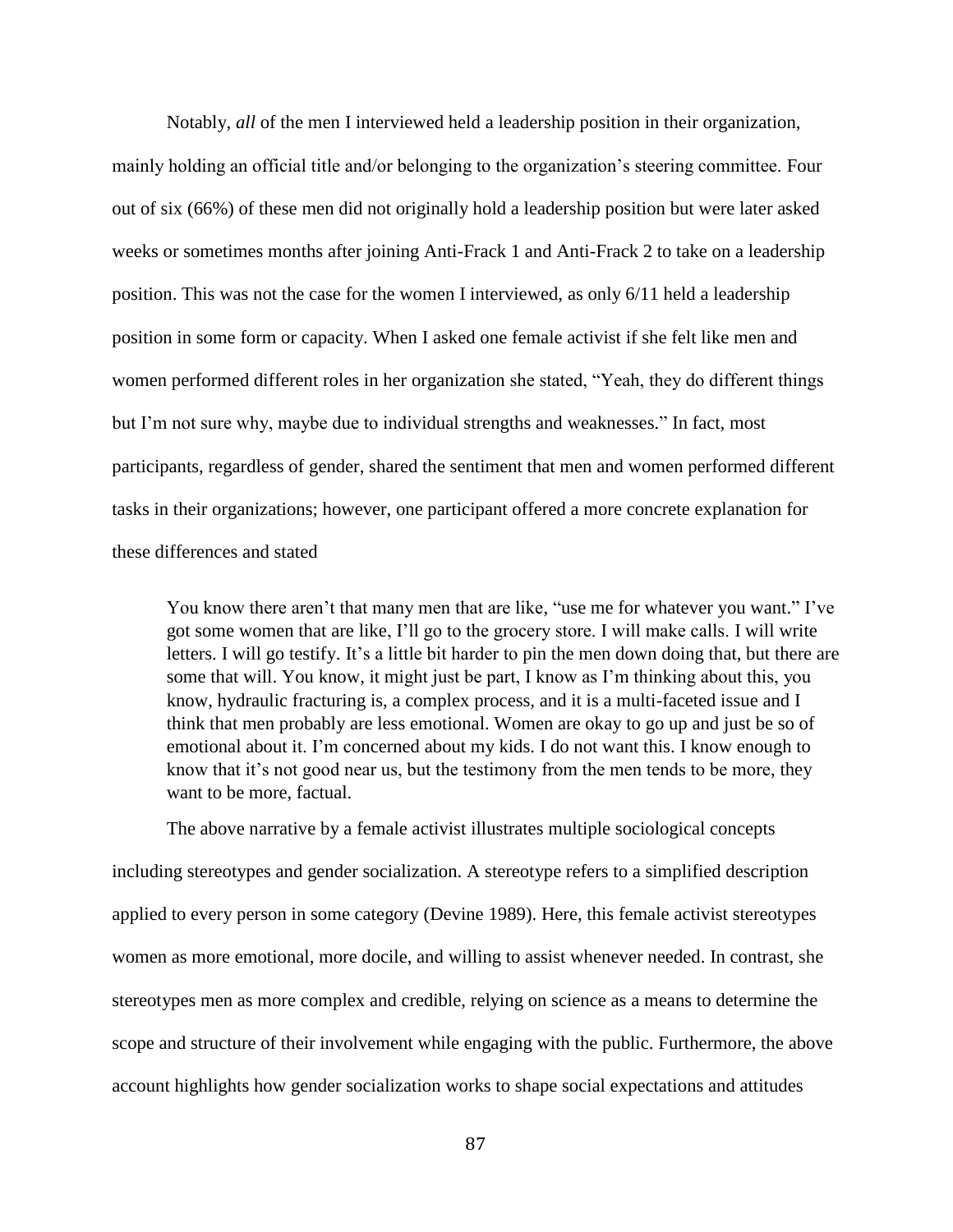associated with one's sex (Devine 1989). As a result of the agents of socialization, school, peers, family, and the media, human males and females behave in different ways, as they learn different roles that are expected by society of men and women. In the passage above, the participant draws attention to the fact that, although men and women in this movement may be engaging in different roles and tasks, they were taught these roles through the process of gender socialization at a young age.

As highlighted above, both men and women engaged in community outreach; however, when participants spoke of seeing a difference in the division of labor, they explained that women engaged in this activity more often and for longer durations of time. Men in Anti-Frack 1 and Anti-Frack 2 tended to perform work related directly to the organization itself or work that was an extension of the professional careers. In contrast, women performed work that almost exclusively focused on community outreach. Notably however, women took on a brunt of the work. Through the interviewing process, I discovered two predominant reasons that women were able to take on a brunt of the work in these organizations including: the second shift and deprioritization of work.

#### The Second Shift

Of the female activists I interviewed, 6/11 (54%) shared that community outreach at times resembled a second job in addition to the work they were already performing in the private sector and inside the home. These women indicated that they were often working, at least parttime, taking care of their children and/or household labor (if they did not have children), and then finding time to perform community outreach whenever possible. In greater detail, of these six women, 2/6 (33%) indicated they were working full time, and the rest 4/6 (66%) indicated they were working part-time in professional careers. As stated by Marissa, a mother of two and a part-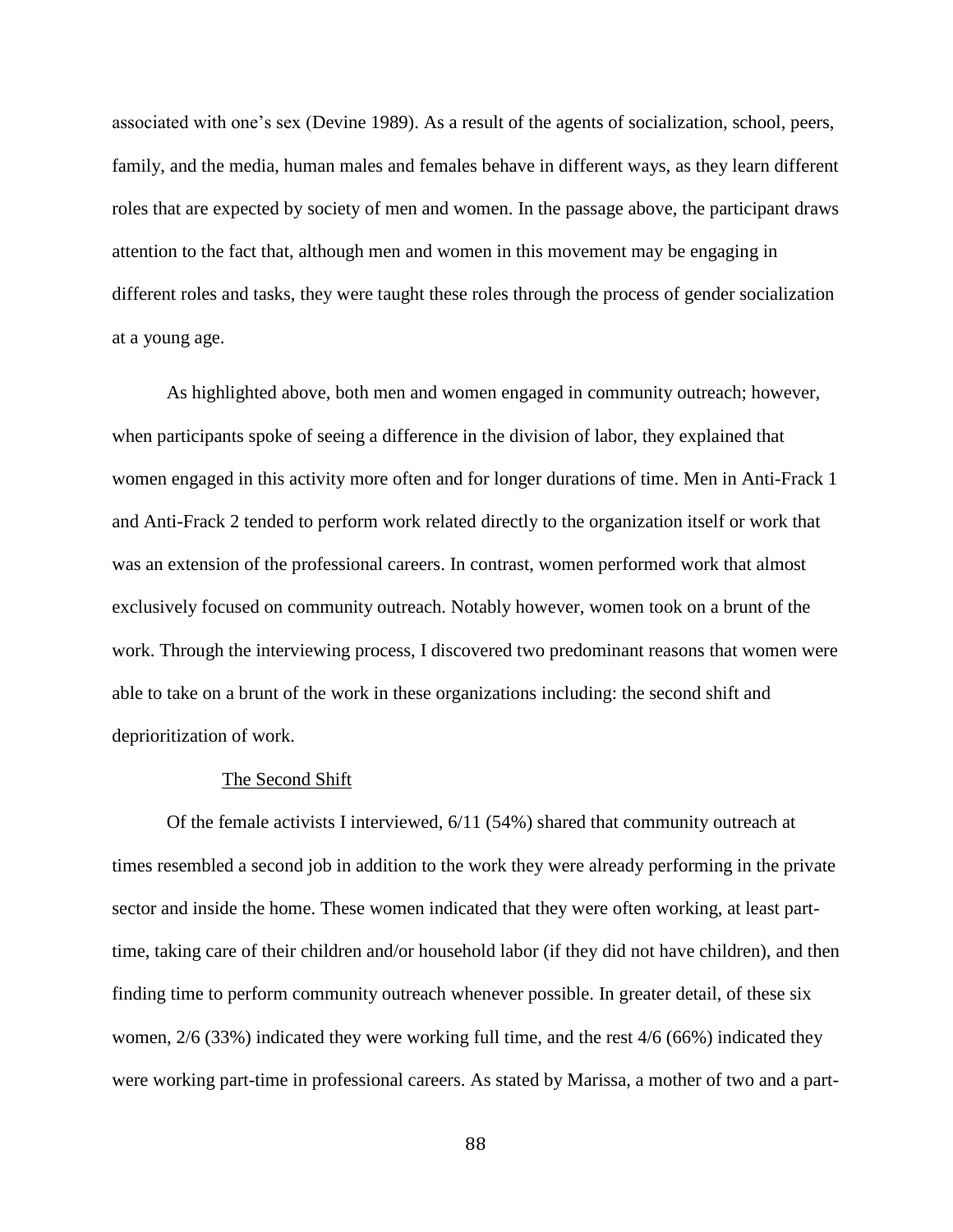time preschool teacher community outreach, "felt like a full-time job", specifically she shared, "you know you try to contribute as many humanly hours as possible, without totally neglecting your family." Similarly, Dora, a single, 61-year-old, full-time employee who works with individuals with developmental disabilities shared that although she was not able to put her work life on hold because of her one-person income, she did whatever she could, whenever she could, to contribute to the success of the movement. Dora shared the following:

I personally did not put my work life on hold. You know, I mean. I'm single. At the time I wasn't sick, so I had enough energy to do that [both work and complete tasks for the organization]. I mean personal, if I had a commitment between farting around and doing this, I would collect signatures, it's true. And you know, I'd come to council meetings, I'd write emails.

Taking on extensive and additional hours related to community outreach resulted in specific mental and physical conditions for these women. Many of the female activists expressed emotional and physical feelings related to anxiety, stress, inability to sleep, inability to eat, *etc*. Some female activists would work 6-8 on the weekend canvassing neighborhoods and worked for 3-4 hours after their 8-5 jobs to engage with even a large breadth of constituents, much of which lead to this mental and physical stress. Research demonstrates that women take on a far greater burden of civic engagement work than men (Skocpol & Fiorina 2005; Verba, Schlozman, Brady & Brady 1995). The men that I interviewed did not relay to me this same degree of mental and physical stress. As illustrated by Jane, an activist who struggled with sleeping, stress, and anxiety, she found herself communicating with other (mostly female) organizational members throughout all hours of the day: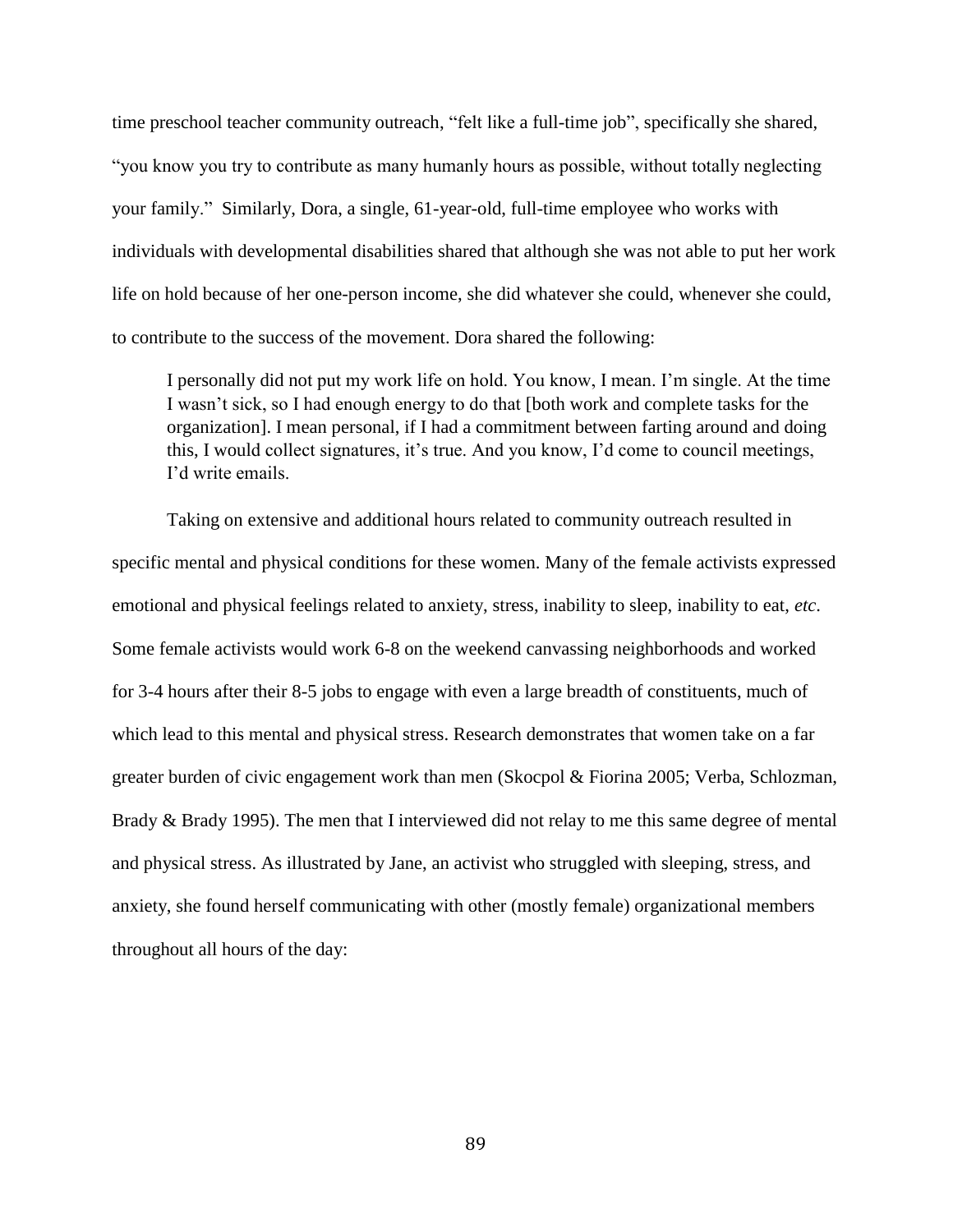But still, she was on that damn IPhone 24 hours a day [Co-leader]. Sending emails because I mean, I was so hyped up that I would wake up in the middle of the night and I couldn't sleep. My brain would be going so I would get up and I would come out here to the laptop and try and organize the next thing I was suppose to do. And I would check my email and we would be emailing back and forth in the middle of the night. And she would send an email at five when she was up nursing the baby. She just never slept.

A parallel to the second shift, a term coined by Arlie Hochschild (1989) arises from these women's narratives. The second shift refers to the labor performed at home (household and childcare) in addition to the paid work performed in the formal sector. Regardless of marital roles, traditional, transitional, or egalitarian, Hochschild found that women still take care of most of the household childcare and responsibilities despite their involvement in the labor market (1989). Traditionally, sociologists draw on the concept of the second shift to talk about work, family, and children to explain how traditional gender roles propel women to engage in an unequal distribution of unpaid labor. (Hochschild 1989). My research indicates that given the fact that many of the women I interviewed view their activism as in extension of their identity as mothers or caretakers, EJ activism for these women could be constructed as "a second shift". Not only are many of these women engaging in labor in the formal sector, either part-time or fulltime, finding time to perform household labor and childcare at home, but they are also taking it upon themselves to protect the health and safety of their children, their community, and the earth outside of this immediate context.

### Deprioritizing Work

Rather than taking on a second shift like the women above, 4/11 (36%) women I interviewed indicated that the work they performed with their respective anti-fracking organization often impacted their career. These four women, most who were working at least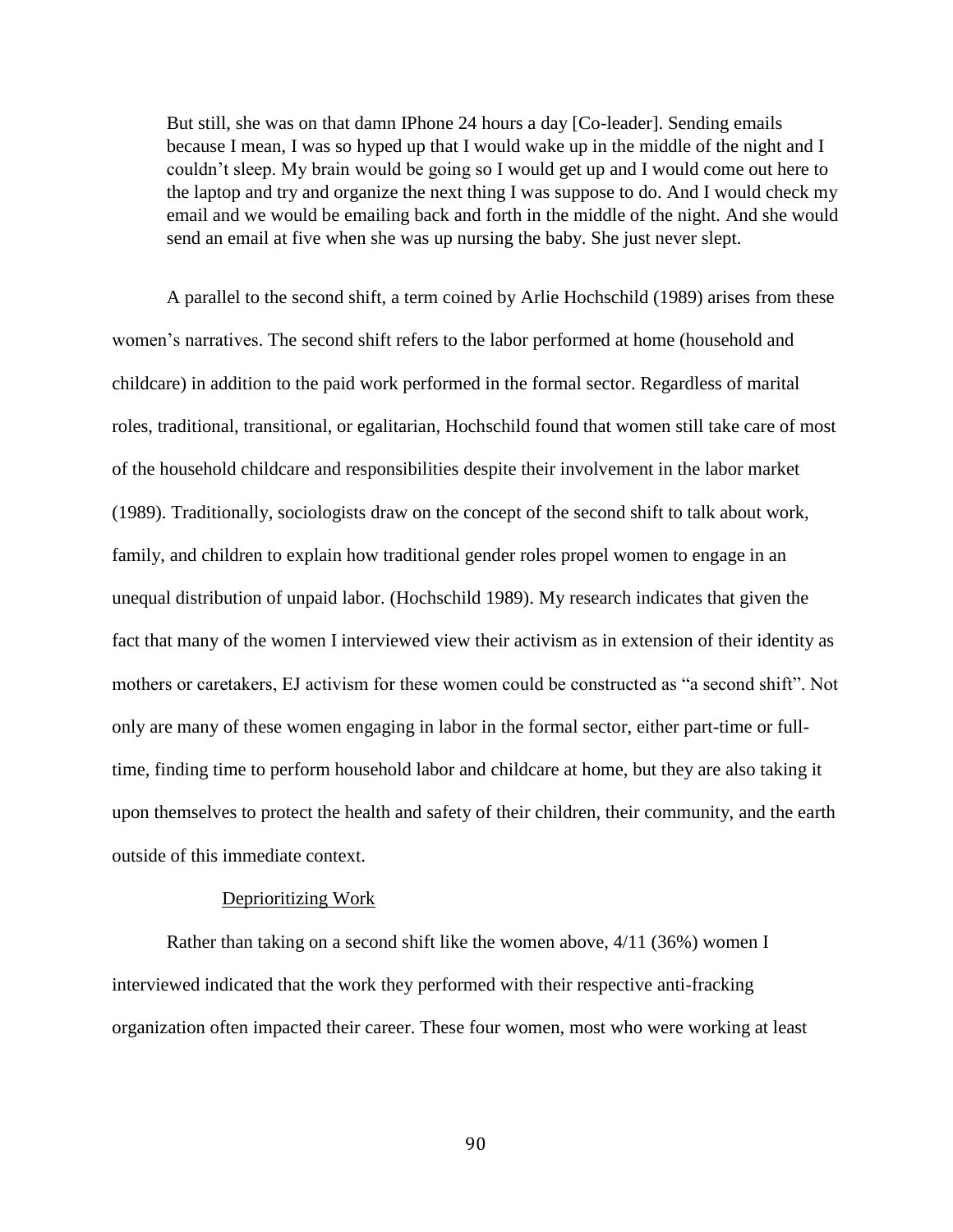part-time, deprioritized their work in different ways. Rachel, a white-middle class, mother of two and an aesthetician said:

My job actually took a backseat. I work from home and I'm an aesthetician and I try to do like, holistic skincare, and here we have fracking possibly coming into the neighborhood. Umm…. I like, during that time, I put everything on hold because a) I had the squirrel in the forest that is burning kind of syndrome where I wanted to leave right away. I wasn't even going to deal with this. Like, no way. They are going to win. They are going to come in and they are going to do it. I'm out of here. And, it's not that easy to pick up and leave.

Similarly, Jessica, the stylist of two twin daughters, explained that she deprioritized work

responsibilities and skipped work meetings and often showed up to work late because the

objectives of the movement were too important. Luckily, her boss appeared to be supportive of

her efforts. She said:

Yeah. I just can't stop. As much as I want to, and it pains me, and it's hard. Fortunately, also, when you are talking about time, my boss at my job is, he agrees with me, and he is very supportive. So when like, time restraints came up, as far as not going to meetings and things like that, he was like you do what you've got to do.

Skipping work hours, coming into work late, or reducing work hours was not the only way women deprioritized their work. Lucy, the co-leader of Anti-Frack1, a mother of two, and a now stay-at home mom was able to quit her job to devote more time to the movement. As shared by Patricia, a retired physician in regards to Lucy situation and comparing her to the (male) leader of the adjacent neighboring organization:

I think she has it easier because…I think financially, I think she and her husband are much better off than Dan and his family. I have a feeling his wife doesn't work, maybe she does. I just have a feeling there is more money over here than over there. She got help. She could pay for extra help, but I don't think Dan and his wife do. I don't know. That was my impression.

Because Lucy did not serve as the primary breadwinner for her family, this put Lucy in a

particular position to contribute more hours to the organization itself, specifically community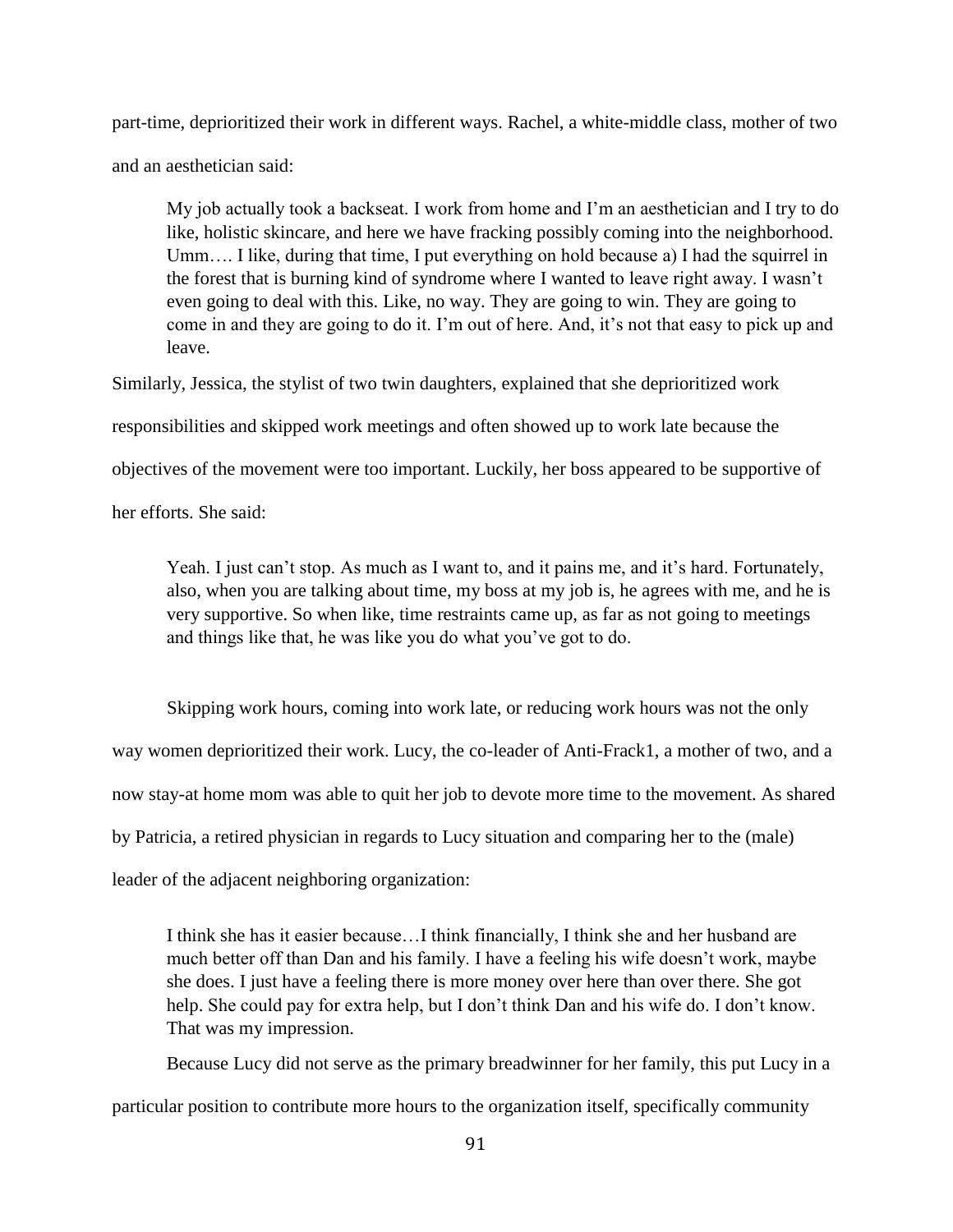outreach. She was able to quit her job and contribute more to the movement due to her partner's high paying job. Her family would be able to survive off of one salary. For many working-class women and women of color involved in environmental justice movements, this is not a plausible option (Cutler 1995; Bullard 1996). Research demonstrates that women get paid less compared to men, but women of color face an additional financial barrier, they get paid substantially less their white female counterparts, all due to the color of their skin (Hunter 2002). Lucy being able to quit her job in an attempt to contribute more to her organization's success highlights the white, middle-class nature of this movement. Yet, at the same time, this situation, quitting one's job, also marginalizes women in other ways. For example, since Lucy did not contribute financially to her household's income, her economic power in the context of a heterosexual family is reduced.

Overall, the phenomenon of women putting their professional lives on hold to a degree brings up the issue of how class intersects women's ability to participate in this movement. As stated earlier, these female activists were afforded the opportunity to put their careers on hold and dedicate more time to their respective organization's ballot measure because of their middleupper class status. Specifically, they were able to do so as result of one or both of the following: 1) they had partners who were full-time professionals in moderate or high paying careers and/or 2) they held part-time, flexible jobs. Furthermore, it is plausible that these women "chose" to put their careers on hold because in U.S. culture, women's jobs are generally viewed as disposable and of less significant when compared to men (Macpherson & Hirschi 1995). Furthermore, cultural ideas about what women can or should do are different than expectations for men, so their choice (deprioritizing their work) becomes culturally acceptable. Finally, as discussed in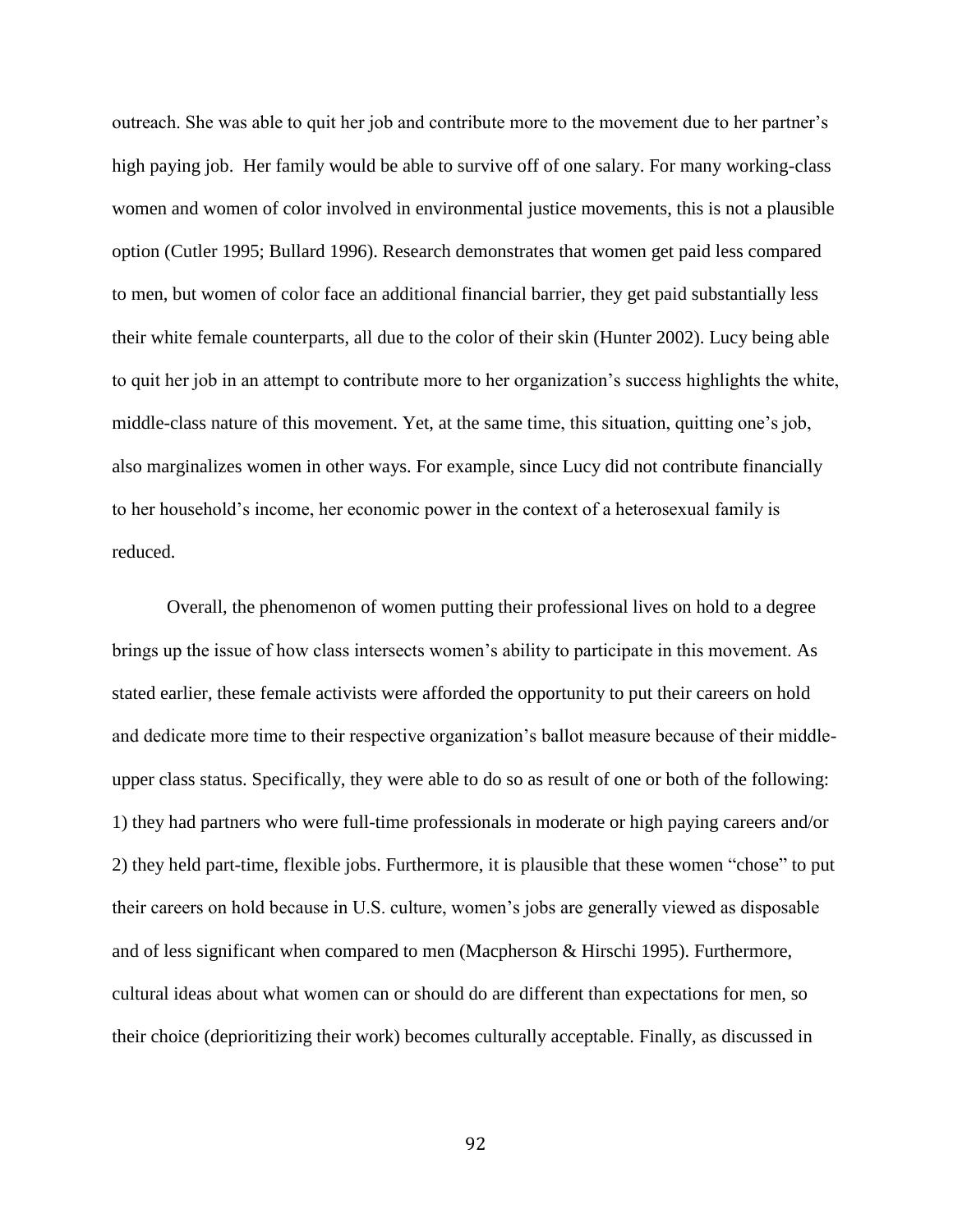my first theme, perhaps these women's commitment to the "intensive mothering ideology" superseded their professional careers.

Thus, my findings demonstrated that generally, within these organizations, a traditional gender division of labor existed. Men predominately performed tasks related to the organization itself, and related to their professional careers, while women engaged in traditional gendered jobs related to service and the community. Women were able to engage in a brunt of the work in this movement via two avenues: taking on a second shift or deprioritizing their work. The latter avenues are directly linked to race and class. Throughout my interviews, many activists referenced the time constraints they were under while attempting to propel this anti-fracking movement forward, stating that they had to rely on the organizational structures they already had in place in many parts of their life within their organizations, perhaps explaining why these traditional division of labor roles seemed to run so deep and wide within these organizations.

# *"It takes a degree of research and education…": Unintended Consequences of The Movement's Dominant Identity*

As I've made clear throughout this thesis, these organizations, Anti-Frack1 and Anti-Frack 2, and the movement more broadly, is dominated by white, middle-class, and educated activists. In fact, the state of Colorado is highly educated in comparison to the U.S. In greater detail, 37% of individuals 25+ in the state of Colorado hold a bachelors degree, while only 28.8% of individuals 25+ or older in the U.S. hold a bachelor's degree (U.S. Census 2014). One reason my sample is disproportionately highly educated is because, on average, Coloradans are more likely to be highly educated, as indicated above. In my sample, 95% of my participants self-identified as white, 100% I perceived to be middle-upper class, and 95% of my participants held a bachelors degree or higher. In fact, 35% held a master's degree or higher. Based on my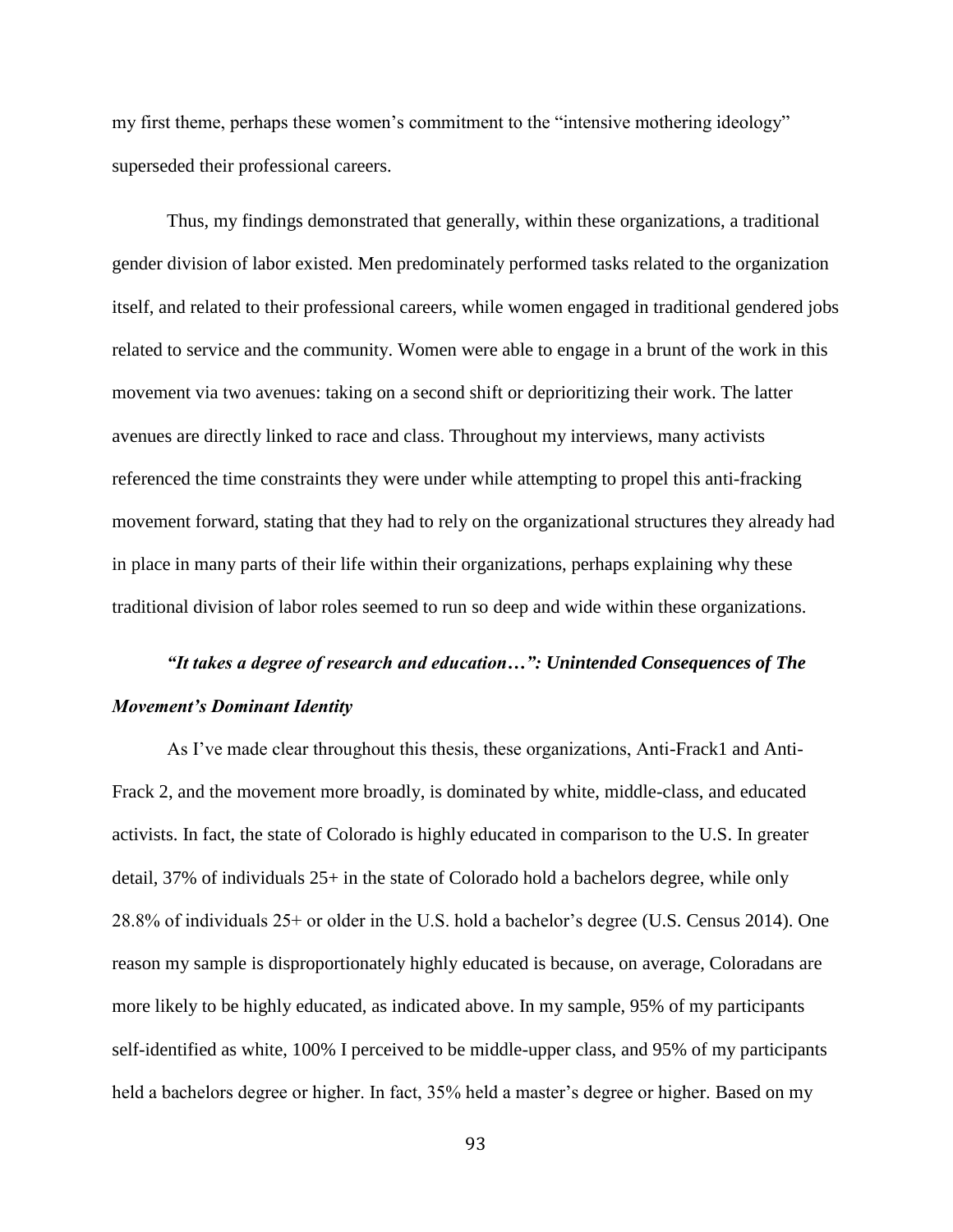observations of the movement thus far from attending outreach events and my research, these demographics (white, middle-upper class, and educated) appear to be similar to the movement as a whole, generally in the Northern Colorado region.

 As I described above, this dominant identity shaped the first two themes of the findings in this thesis. Additionally, though, activists' understandings of who wanted/should/could belong to the movement were raced and classed and shaped by this dominant identity. For example, while interviewing activists, some participants stressed that an individual must be educated to understand the potential hazardous impacts of fracking and the larger issue at hand, the problematic nature of the capitalistic system and corporate America. As Darla, a mother of two, stated, "I am going to just say that it takes a degree of research and education to even know what you are talking about. I mean, the people who first got involved with this, we all did our homework." Similarly, Ron, a part-time instructor at a community college, explained that performing research and the ability to critically think were imperative to his understanding of the issue. He explained how he learned about the issue and as illustrated below, his education was critical:

I'm just reading newspapers and things. When I read about the opposition I tend to come down on the side of the scientific side. Ok? Because there are…there is information about what's released during the drilling process, all the pollution that occurs and…a lots been very environment minded. I actually enrolled in environmental science degree program at the University of Cincinnati before I moved here.

Out of the 17 activists I interviewed, *all s*tressed how important performing independent research and education was to understanding the issue of fracking. To inform themselves about fracking, they relied on a combination of the following: scholarly studies, newspaper articles looking at both sides of the issue, working with or reading up on larger environmental groups concerned about the issue, and educational guest speakers. They repeatedly expressed throughout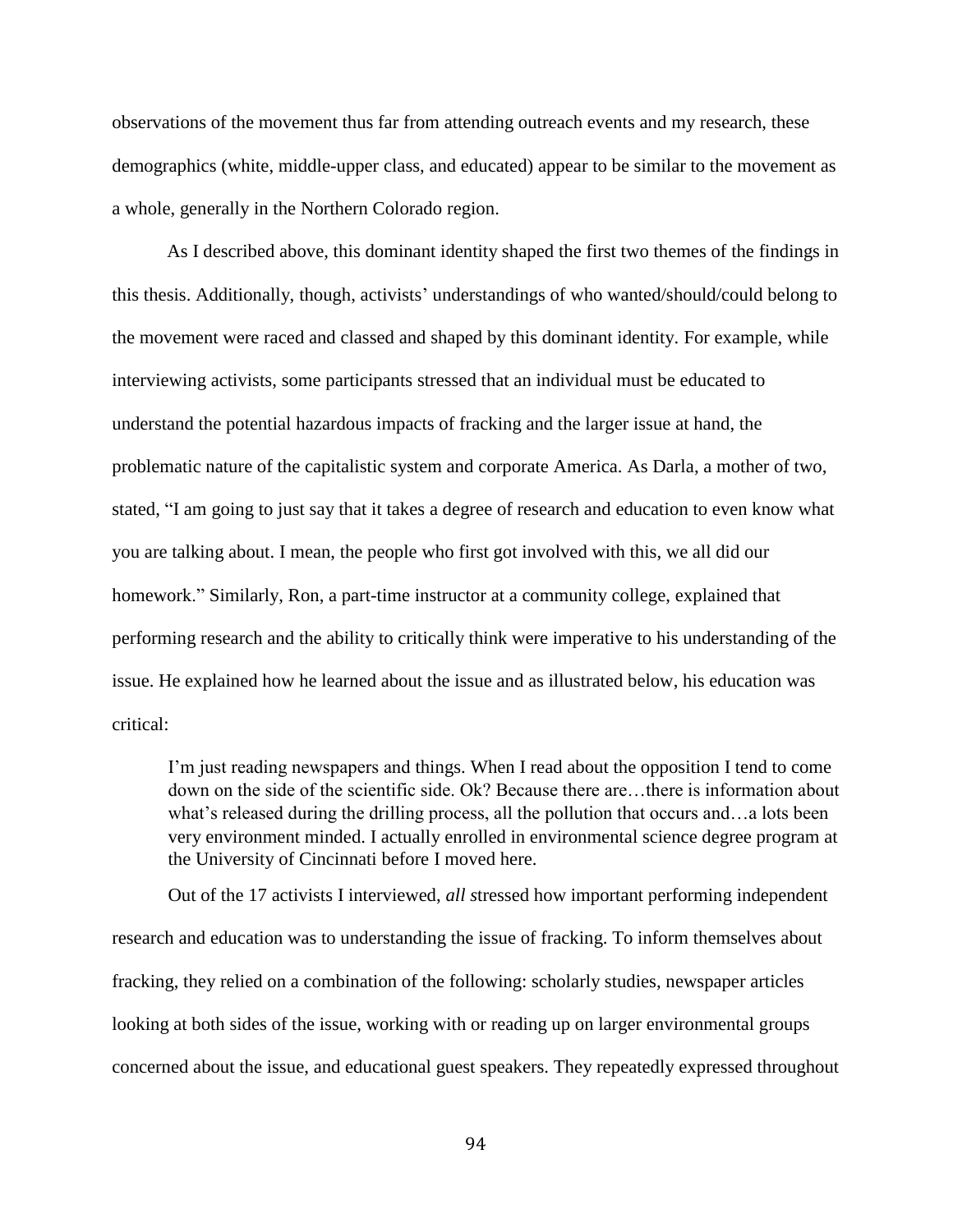interviews that education was key to understanding the issue, but also the key to helping others understand the issue. In short, to understand the ramifications of fracking, these activists asserted that a certain level of education, time, and effort was necessary.

Activists also noted that particular racial groups, specifically the Latino community in their local communities, appeared to be uninterested in the issue. When I asked them if they reached out to the Latino Community and what their response was one male participant said: "They don't respond. They don't want to get politically in the spotlight but they are a significant part of our community." Some participants offered more concrete answers as to why they thought the Latino community was not involved in the hydraulic fracturing movement. One female activist shared the following when asked if she felt the Latino community was represented in [Community 1]:

No, they definitely aren't. I'm not sure if they are active in anything. That issue, and I can say that, struggling for universal healthcare and the war, I get depressed when I go to a venue and I know in some communities it's there but when I don't see any minority faces, I get so bummed. It's like, I know the people know the right thing to do.

Another participant goes on to offer a similar reason when asked if she felt like the Latino

community was present:

Well, I think again, you know, there is just lots of other issues that are in the forefront of that community's mind, the Hispanic community. I mean, war, and economic issues and the environmental issue is not so obvious to them. So, I think that when those lists were developed in terms of precincts that they probably targeted those areas. You know how you do that whole thing.

In brief, both participants made assumptions about what issues are at the forefront of the

Latino community. One participant states that she does not see the Latino community at events

about issues that she presumably thinks impacts them (i.e. universal healthcare and the war)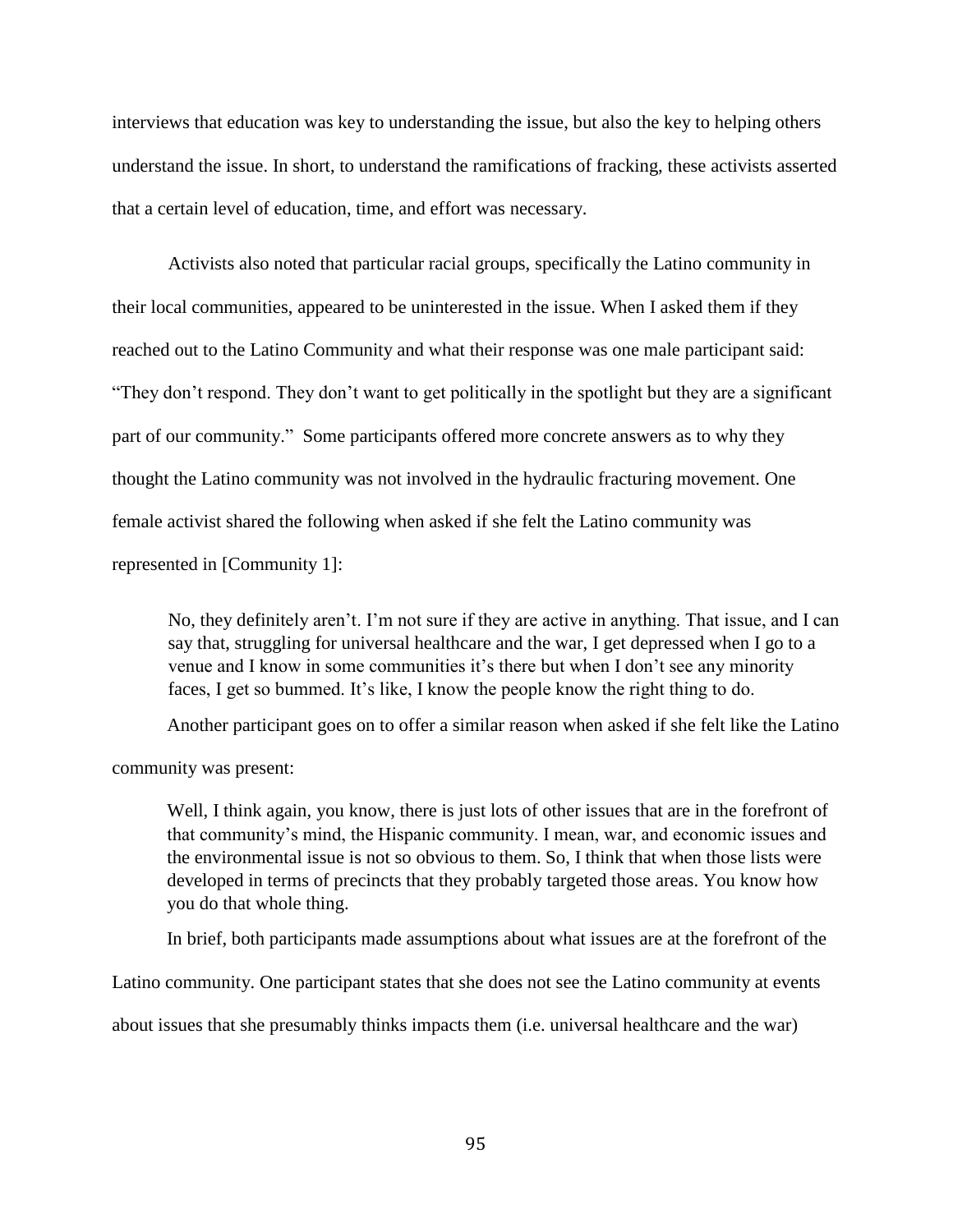while the other prioritizes which issues are of most importance for the Latino community, indicating that the environment was not one of them.

Another female participant expressed that she felt like Latino population in her community was engaged in "survival" mode and did not have the time or the money to get involved in activism, especially for something that perhaps does not show direct impacts immediately. Debra shared the following:

I think it's, any social justice issue isn't driven by minorities in general. Whether you are talking about under-educated, lower-income, …certain racial groups. I think in general they tend to not be very self-righteous and activists until a certain point. Until they reach a certain point with their own narrow little issue, whether it's racial or justice, you know like in Ferguson. Or Cesar Chavez in CA, the farm workers, you know. Their living conditions and pay. I think that they are, for the most part, so involved in survival that they don't have, they don't have the time, the money, to get involved in activism, except as it directly effects them. Let alone learning about how other things, like air pollution can directly affect them. That's too esoteric for them. That's my own opinion. It's not that they wouldn't care if you sat down and talked with individuals about it. They would say yeah, you're right. I just think that they have more existential problems that they have to deal with first. You know, it has to reach a real critical mass before they come activists. And when they do become activists in those areas, they are often terribly punished for doing it. So they are careful. I think they pick and choose. I think it is off the radar for them.

Debra, a mother who stated that her identity as a "mother" was central to her entry into

the movement, brings to light the subject of cultural constructions of motherhood in her narrative. Implicit in her narrative, and the narrative of other female activists above, is a critique of the Latino community's lack of concern about social issues, lack of involvement, and thus, mothering abilities. As discussed earlier in this thesis, what it means to be a "mother" is differentially constructed for women of different races, ethnicities, and classes and mothering occurs within specific social contexts that vary in terms of material and cultural resources and constraints and is constructed by women's actions within specific historical conditions (Glenn 1994; Collins 2014). Nonetheless, in the U.S. women what it means to be a "mother,"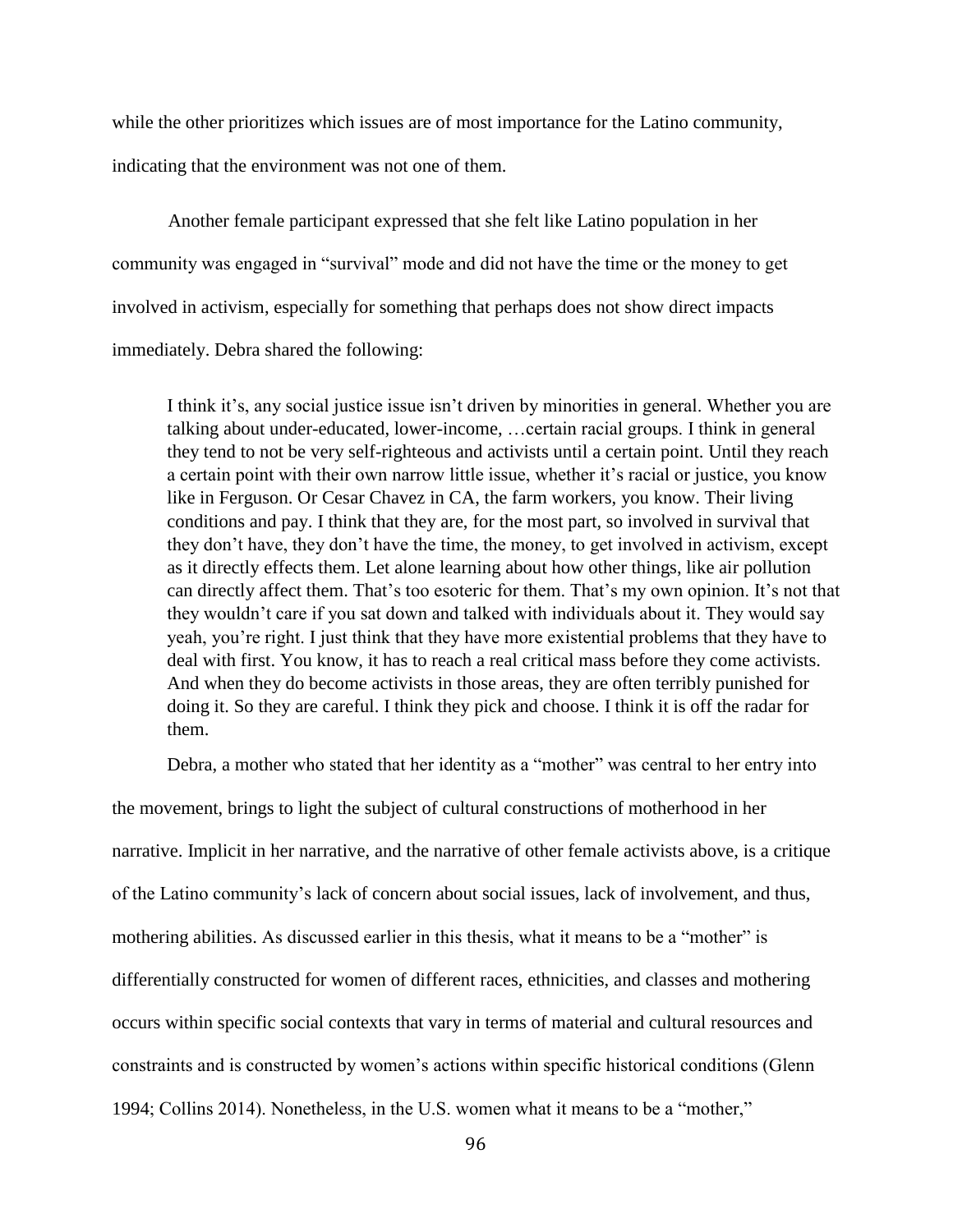specifically a "good mother," is shaped by white supremacy, heteronormativity and sexism. In other words, what it means to be a good mother is dominated by a Eurocentric view of motherhood. For example, white perspectives on motherhood revolve around the notions that: 1) mothering occurs within the confines of a private, nuclear family household where the mother has almost all responsibility for the children and 2) motherhood and economic dependency on men are linked and that to be a "good mother", one must stay home, making motherhood a fulltime career. Neither of these assumptions often hold true for marginalized groups, and as Collins (1997) notes in her work, marginalized groups have been critiqued (and continue to be critiqued as demonstrated by Debra above) by the dominant group because the dominant group fails to see or acknowledge that mothering strategies arise out of different cultural, material, and historical contexts.

Furthermore, it is interesting that the participants in this study viewed—especially— Latino communities as unengaged in social movements given, as described from the outset in this thesis, social movements in this county have ridden on the backs of marginalized minority groups (Bullard 2006; Andrews 2001; Culley & Angelique 2002). Even though these activists are highly educated themselves, many although not all, appeared to lack an historical understanding of past social movements, specifically environmental justice movements. In total, 6/17 (35%) activists expressed sentiments related to the idea that the Latino community was disinterested in the issue of fracking or that the issue was "off their radar." The above statements may be interpreted as a form of microaggression because microaggressions are subtle insults (verbal, nonverbal, visual and/or non-visual) that, often automatically or unconsciously, insult or send negative messages to marginalized individuals based on their identities (Solorzano et al. 2003).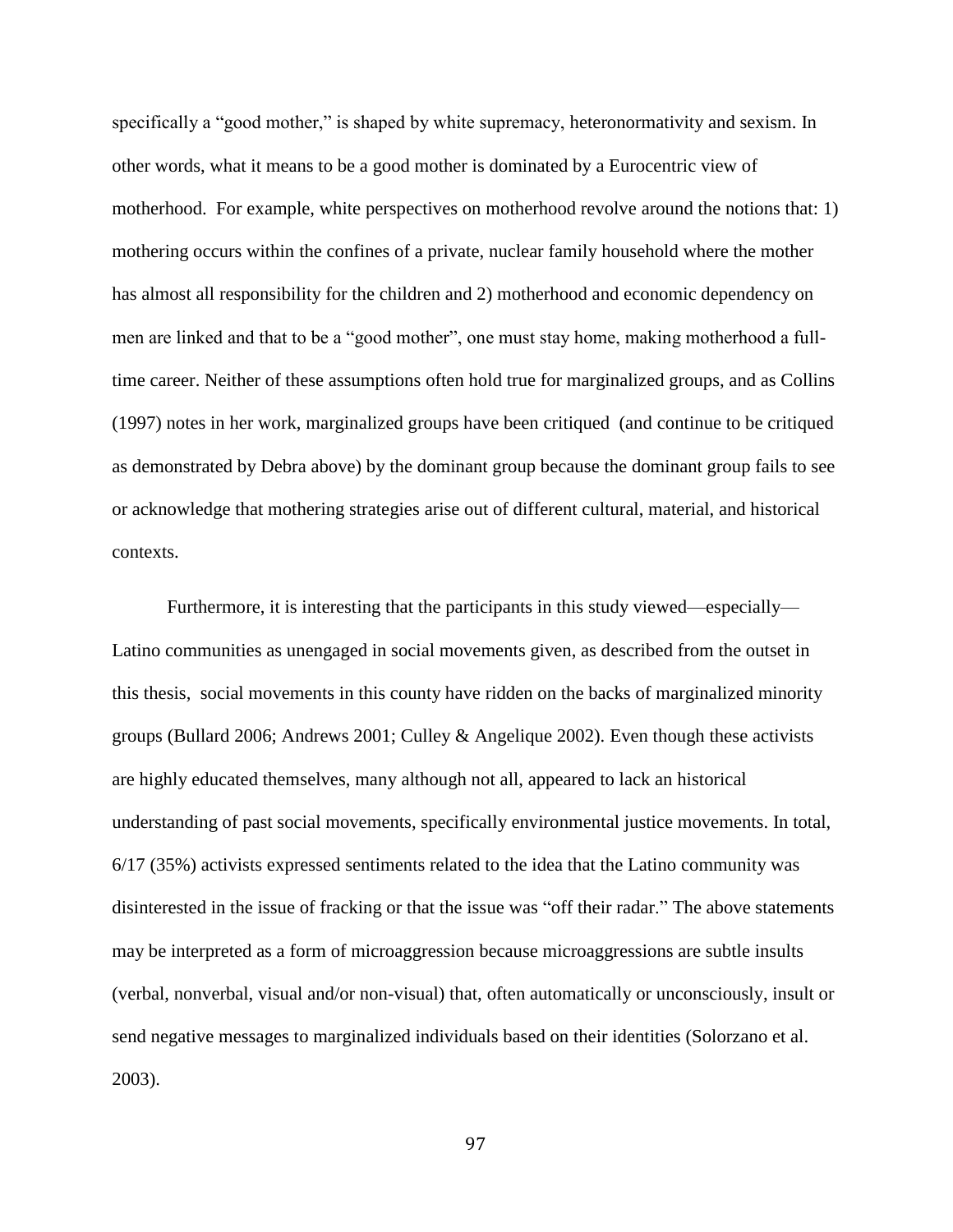Notably, researchers have not explored the relationship between microaggressions and engagement in social movements. However, based on my preliminary data, it seems plausible that microaggressions, alongside the dominant identity of the movement, may be one important variable that shapes the extent to which individuals are willing to participate In particular, the ideas expressed by activists in this study, specifically that it takes a certain level of education to understand the issue of fracking and that minorities are disinterested in the issue of fracking, may create a particular public message that marginalizes racial and ethnic minorities. Indeed, perhaps by emphasizing needing a particular kind of knowledge and education to understand the potential hazards and impacts of fracking, these organizations may actually be alienating less affluent and less educated individuals and deterring them from learning more about the issue in the first place.

Furthermore, although narratives from the activists above imply that it is ultimately the Latino community's (autonomous) decision to engage in the hydraulic fracturing movement in Northern Colorado, research on framing suggests that the way social movement participants go about expressing the social and political grievances bears significant consequences on social movement mobilization and recruitment. As discussed previously, framing is "the process by which individuals and groups identify, interpret, and express social and political grievances" (Taylor 2000:511). As described at the outset of this thesis, the resultant products of framing are referred to as collective action frames. Collective action frames serve important interpretive functions, as they highlight the seriousness and injustice of a social problem, they identity who or what is to blame, and they offer solutions (Benford & Snow 2000). Although not a focus of this thesis, it is important to note that both Anti-Frack 1 and Anti-Frack 2 relied on an array of collective action frames during mobilization periods and many of these collective action frames revolved around: corporate power, procedural justice, health and safety concerns, property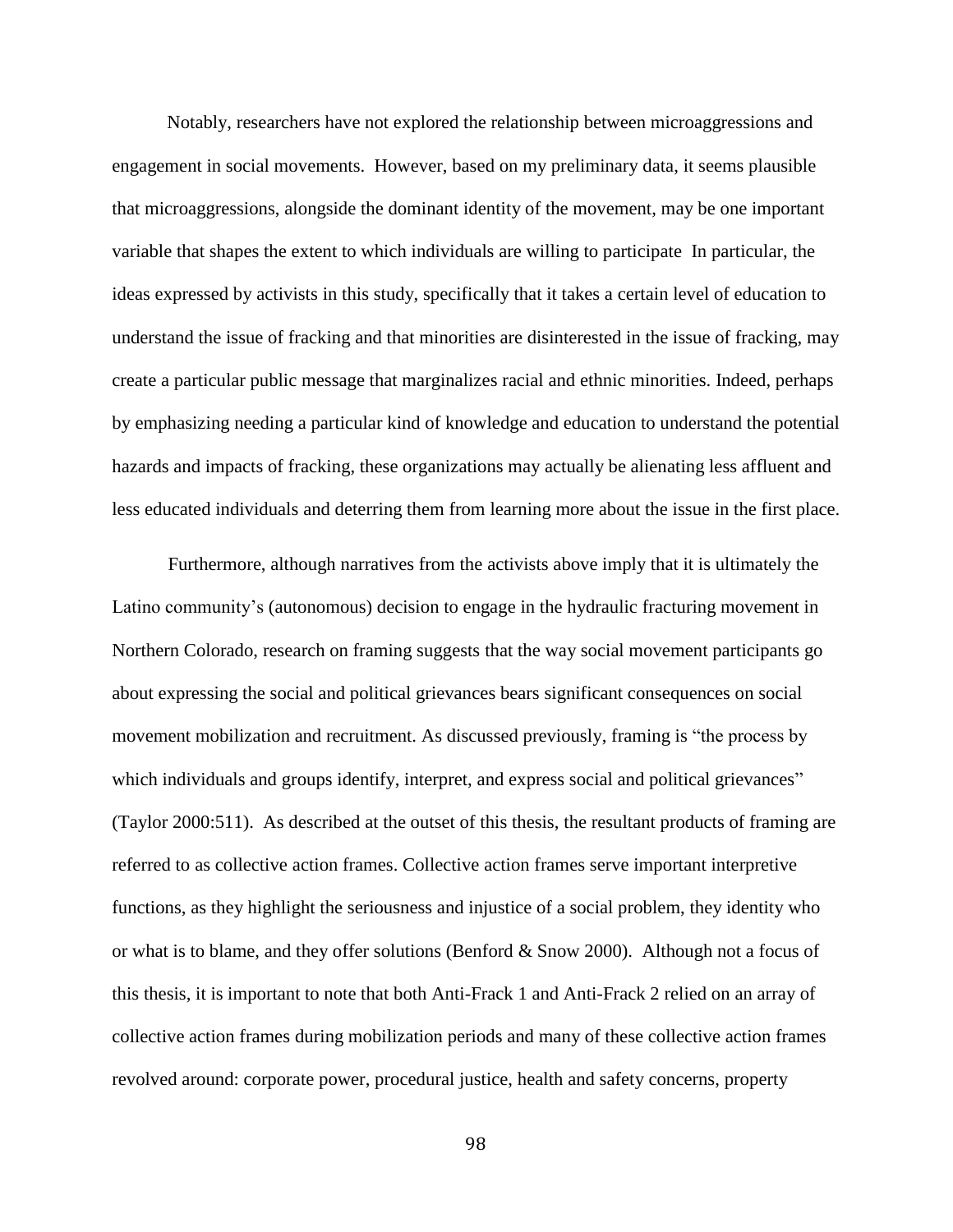values, environmental concerns, quality of life concerns, and so on. Unfortunately, relying on a diffuse number of issues to address may have actually prohibited individuals from joining the anti-fracking movement and conflated the agenda of these organizations (Snow 2005). Furthermore, it's possible that the frames employed by these organizations may not connect with the Latino community of other populations because many of them were centered around white, middle-class, and educated ideologies, such as the wickedness of corporate power and the impact of fracking on devaluing property values. For communities of color and other populations, it is possible that these frames do not resonate. The frames these organizations employed should be explored in other research because it would provide important information about how the organizations transformed throughout the movement, but perhaps most importantly, elucidate what frames served to mobilize or not mobilize citizens (in particular citizens of color) in their community.

Lastly, by failing to recognize the contributions that communities of color have made to the history and success of the environmental justice movement, these organizations are missing an integral part of their community that may help contribute even more to the success of the movement. Further research is needed to investigate the Latino communities concerns and thoughts regarding the process of fracking. Moreover, research is needed to investigate if antifracking organizations in northern Colorado's network have engaged with the Latino community and if so, how? Are these individuals being excluded from a movement that they ultimately started and brought to the light?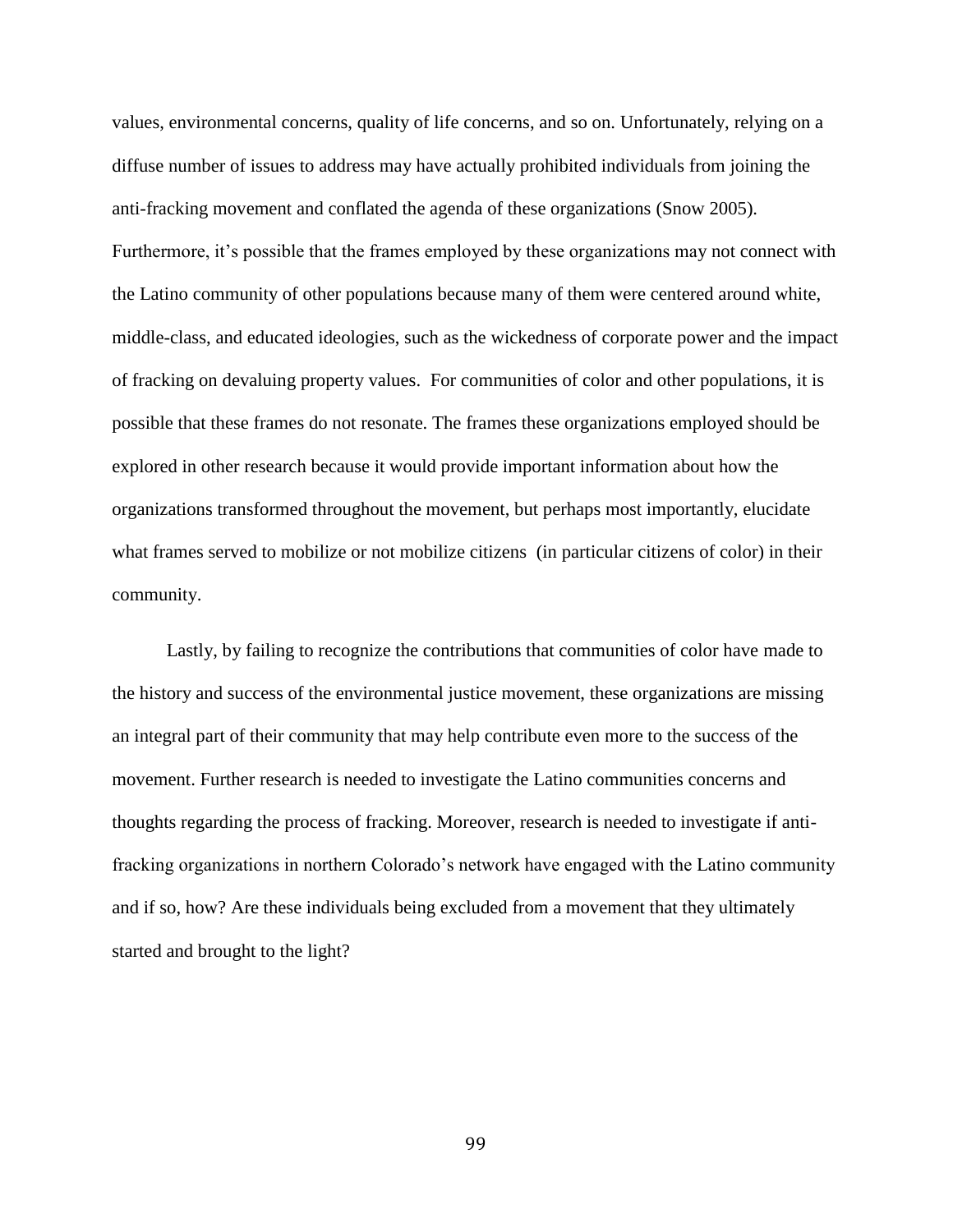## **Chapter 5: Conclusion**

Throughout this thesis I have provided insight into the lives of 17 anti-fracking activists in two communities located in Northern Colorado. The activists I interviewed relentlessly fought for three years against unconventional oil and gas development, specifically the practice of hydraulic fracturing, in an effort to protect their respective communities from the perceived harmful impacts of the practice, mainly detrimental environmental and community health impacts.

Relying on qualitative research, I have illustrated why these men and women felt compelled to join local anti-fracking organizations in their communities, specifically drawing attention to how gendered identities played an imperative role in their entry and subsequent participation, how gender shaped the assignment and performance of different tasks and responsibilities activists performed while working and volunteering with Anti-Frack 1 and Anti-Frack 2, and how the dominant identity of the movement *may* have resulted in unique consequences for the movement's success. Individually, these men's and women's narratives tell a multifaceted story that, when presented collectively, illuminate larger gendered trends. In this final chapter, I summarize the major themes of the results chapter and simultaneously identify the significant empirical and theoretical contributions of this project, draw attention to major methodological challenges I faced while performing this research, and finally, propose areas for future research.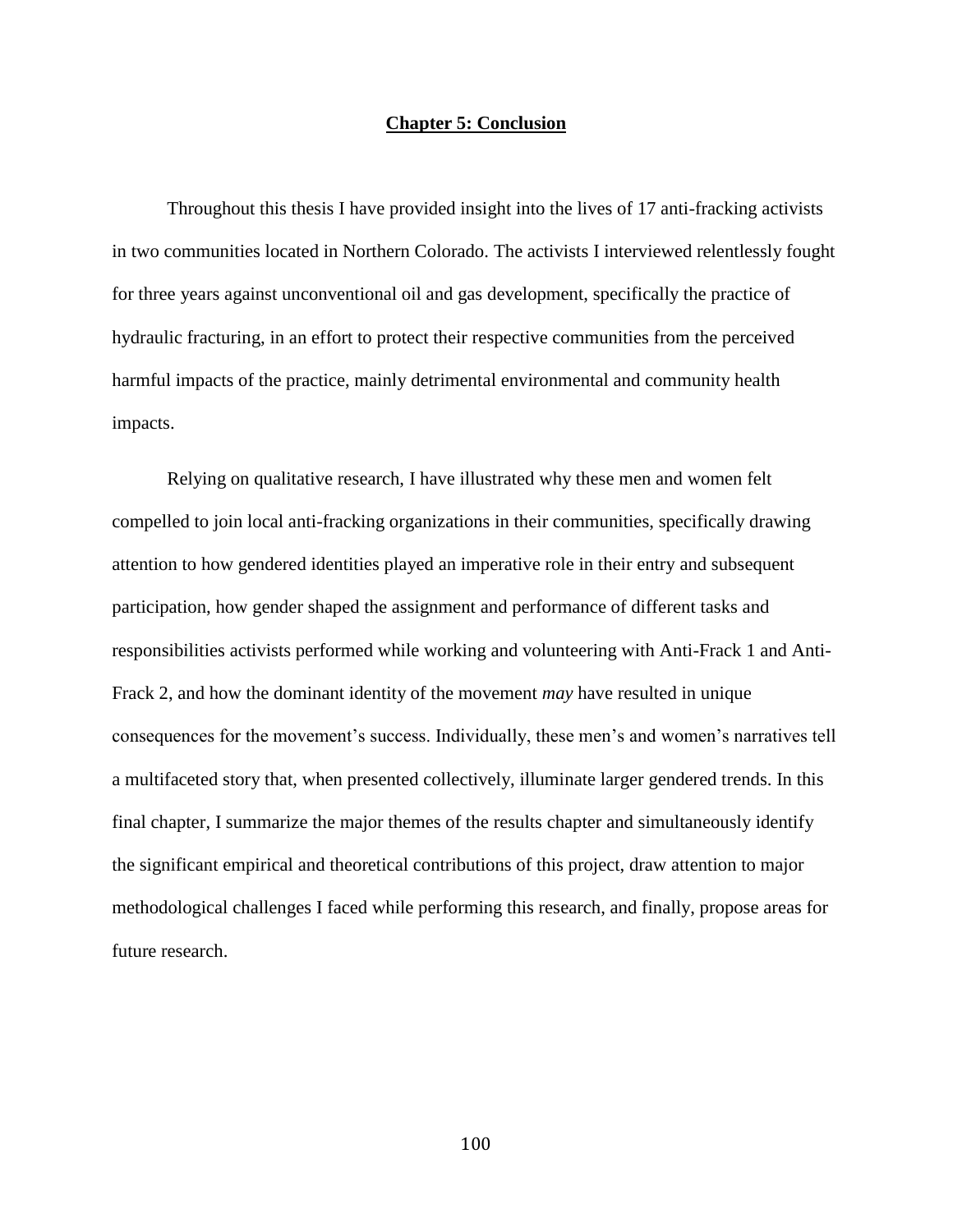## *Summary of Research & Significant Contributions*

My research approach engages two social movement paradigms, more specifically resource mobilization (RM) theory and new social movement theory. Consistent with RM theory, which explains that social movements are an expansion of politics and can be explored in terms of clashes of interest, my research elucidates how conflicting interests between antifracking and pro-fracking stakeholders resulted an environmental justice movement in Northern Colorado. More specifically, my research highlights anti-fracking stakeholders positions on the impacts of hydraulic fracturing in local communities. Furthermore, my research relies heavily on new social movement theory, which draws attention to the significance of collective action frames and collective identities, both of which function as key pathways for social movement participation.

 Prior to this project, the impact of identity on driving and sustaining social movement participation has been explored in both social movement literature more broadly and in environmental justice movement literature (for example, Culley & Angelique 2003; Bell  $\&$ Braun 2009; Veta 1992; Robnett 1996). However, given the relatively new and growing presence of the hydraulic fracturing movement in Northern Colorado and nationally, researchers have yet to critically examine the ways in which identities are embedded and function within this context in relation to *both* men and women's' activism. Furthermore, this research contributes theoretically to environmental justice research overall and applies an intersectional approach to understand the ways in which gender, race, and class intersect in a unique and privileged environmental justice movement.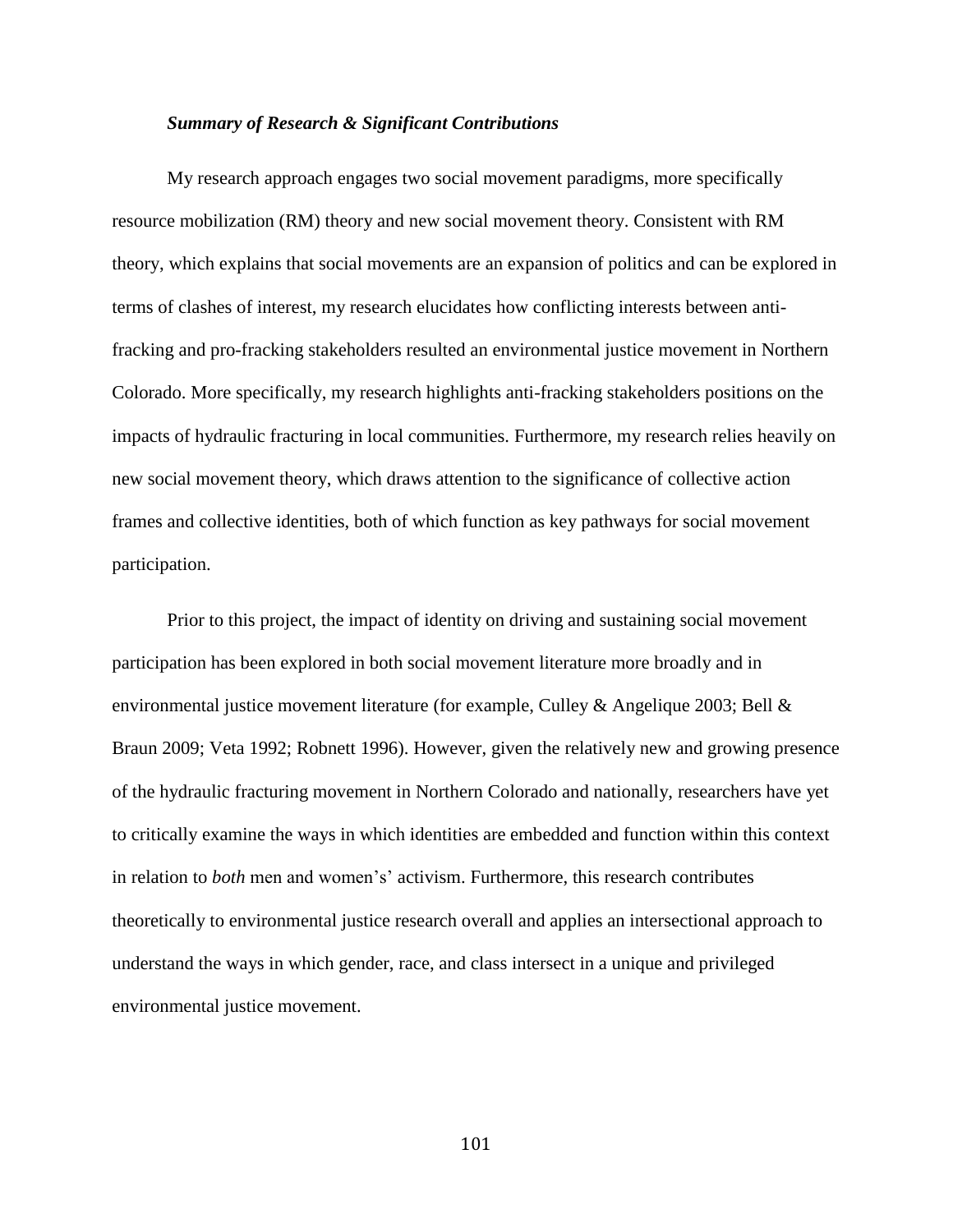#### Identity

In this thesis, I have illustrated how two salient identities, "mother" and "steward to the earth," guided women's behavior, leading them to enter local anti-fracking organizations in their respective communities. Specifically, I discussed how contemporary constructions of mothering, in particular the middle-class oriented ideology of "intensive mothering" and the theoretical perspective of eco-feminism, are both useful in unpacking why the identities of "mother" and "steward to the earth" were formative for these women's participation in the hydraulic fracturing movement. In contrast, the men I interviewed for this project did not reference one singular or salient identity as a means to explain their entry into the hydraulic fracturing movement like women activists did but rather they loosely referenced multiple identities, two prominent ones being "crusaders of political social justice" and "father." These results hold true when analyzing each group separately.

This finding reaffirms Bell and Braun's (2009) research and demonstrates that, unlike females who often reference one salient identity—that of "mother"—as a means to justify their participation, males loosely reference an assortment of identities. However, perhaps more importantly, my findings highlight the gendered nature of Northern Colorado's hydraulic fracturing movement, illustrating that men and women entered the movement through two separate channels. Specifically, men entered the movement through identities more aligned with the public sphere, while women entered through a meaningful identity historically affiliated with the private sphere, and processes very much tied to the white, middle-class, educated nature of the movement. Furthermore, my findings point to the intersection of gender, race, and class, demonstrating that although women in my study pull upon the "mother" identity as a means to explain their activism like many other women in past studies, the specific "mother" identity they

102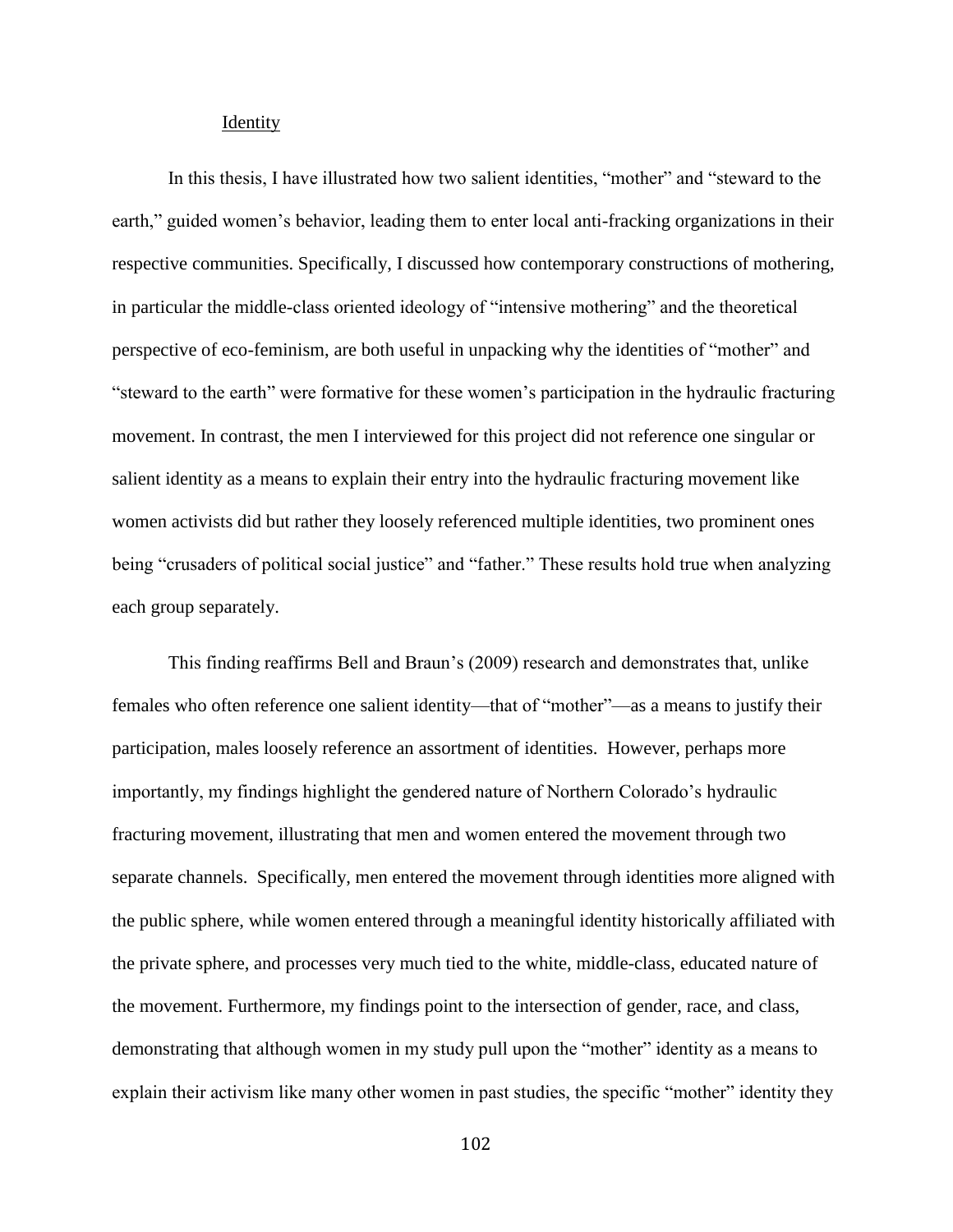are referencing is constructed through raced and classed notions. In other words, unlike past environmental justice studies, it is a "mother" identity that is rooted in the ideology of "intensive mothering," a white, middle-upper class ideology.

#### Gendered Division of Labor

 Furthermore, in my results chapter, a second theme I explored centers on the gendered division of labor within these anti-fracking organizations. Although past social movement research demonstrates that complex patterns of labor exist in social movements (Kuumba 2001; Naples 1998; Stein 2004), minimal research investigating patterns of labor in a fairly genderintegrated environmental justice movement exists. A lack of research in regards to this topic exists mostly due to the fact that women overwhelmingly lead and constitute the ranks of environmental justice movements (Kraus 1998).

In my research project, although men and women both performed community outreach, women engaged in this activity more frequently and for longer durations of time. Although these findings are not contrary to previous environmental justice movement research, my findings demonstrate that women did more of the work overall due to reasons fundamentally connected to gender, race, and class. First, women working part-time or full-time took on a second shift. In greater detail, they took on extra work engaging in community outreach, in addition to the labor performed at home and paid work performed in the formal sector. Secondly, women with a parttime or full-time job deprioritized their job, by cutting hours, missing meetings, extending deadlines, or quitting their job. The latter way these women were engaged in the movement and engaged in community outreach more frequently than their male counterparts occurs largely in part as a result of their middle-upper class status. In particular, these women were given the option to deprioritize their job because they were in an economically privileged position (i.e.

103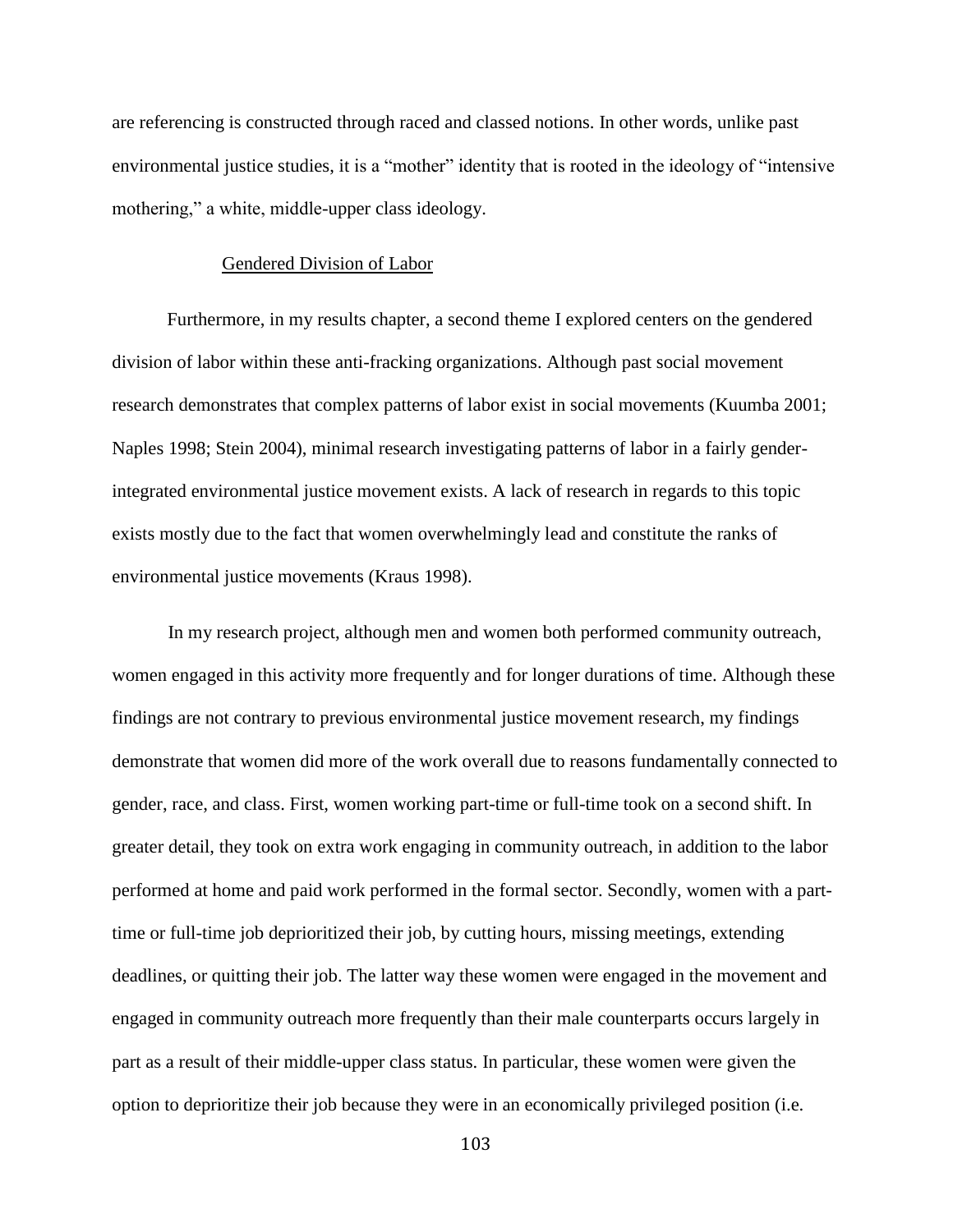their partners had a professional moderate to high paying job that could provide for their family without the need for an additional source of income). Overall, my work contributes to environmental justice movement research because it illustrates how gender, race, and class intersect to shape the division of labor in a specific environmental justice movement that consists—primarily—of individuals with race and class privilege.

#### The Dominant Identity of the Movement

 Lastly, I briefly discussed how the dominant identity of the movement—white, middleclass, and highly educated—*may* have impacted citizen mobilization and recruitment. Specifically, although there is a strong presence of the Latino community in these areas, according the activists I interviewed, there appeared to be a lack of Latino participation. Activists understandings of who wanted/should/could belong to the movement were raced and classed. Some activists suggested that, although they reached out to the Latino community, Latino community members were not interested in the issue. Others activists suggested specific reasons for their lack of participation, such as there being other issues in the forefront of the Latino community's mind and that the Latino community does not like to be in the political spotlight. This is an interesting paradox, given that communities of color and working-class communities have played such a significant role in creating and sustaining environmental justice movements historically. In fact, it's plausible that the above attitudes expressed by the activists about the Latino community and the spectrum of frames adopted by these two organizations may have contributed to homogeneity in the movement.

#### *Limitations of Research & Suggestions for Future Research*

The research I conducted only touches the surface of activists' life experiences in Northern Colorado. Activists provide an interesting way to explore the nuances of environmental

104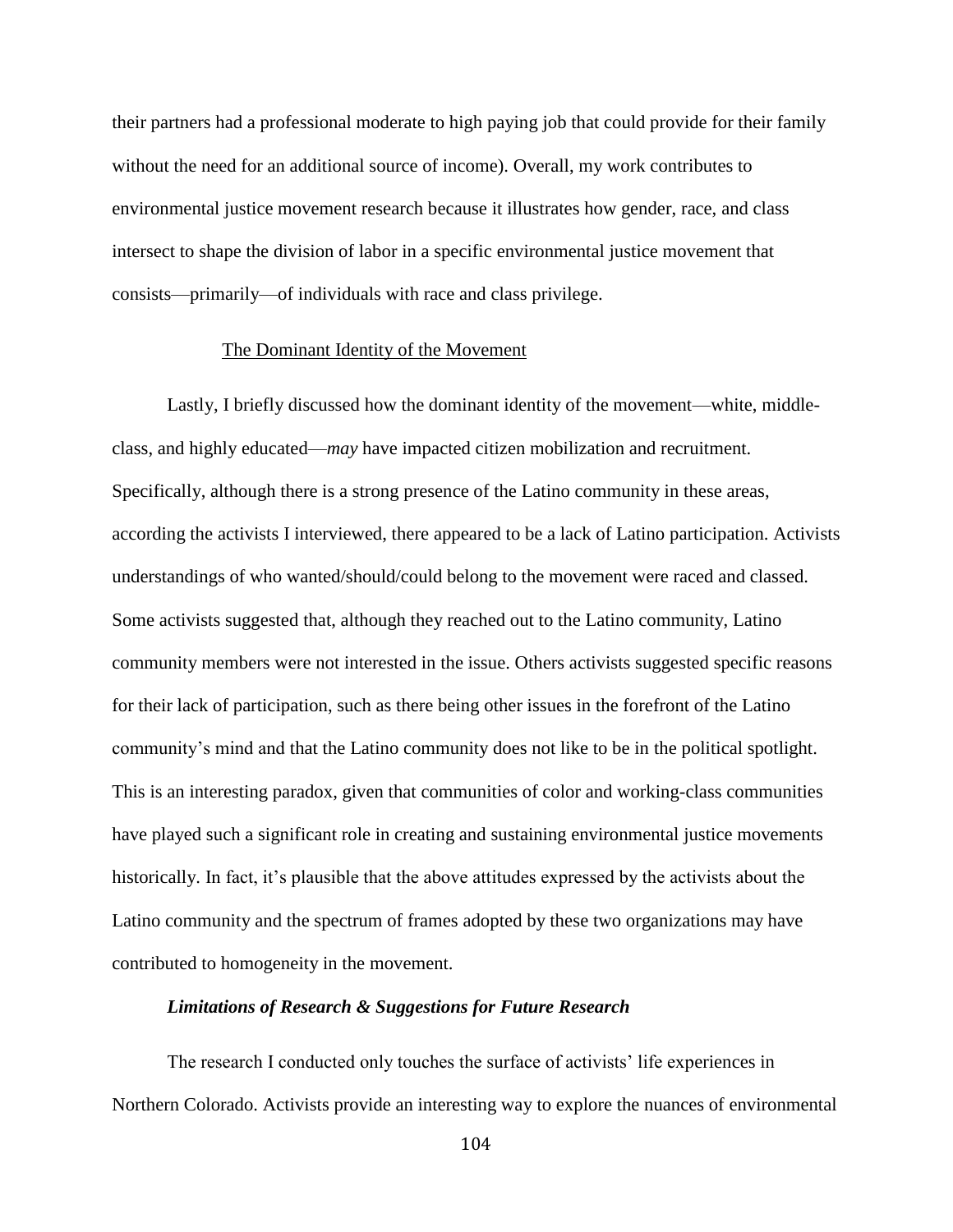justice movements, and how race/ethnicity, gender, and class operate and intersect on differing analytical levels in environmental justice movements. Further research can explore these intersections more thoroughly as unconventional oil and gas development and fracking continues to grow exponentially across Colorado, slowly but surely infringing upon the boundaries of all types of communities and leading residents to collectively organize and form anti-fracking grassroots organizations.

 There are limitations to my research, in particular in relation to my methodological approach and sampling procedures. Given the difficulty of building rapport and trust, and the contentious nature of the movement itself, I relied predominately on snowball sampling to recruit participants, which lead me to interview mainly core members in both of my case studies. For this research project, I was interested in learning about the breadth of activism; therefore, I wanted to interview all types of participants, mores specifically core and peripheral members. However, I learned quickly that participants only referred me to core members of their organization and not to peripheral members. As a result, my sampling population was fairly homogenous, with all participants identifying as core remembers. Interviewing only core members made it difficult to reach data saturation, defined as the process whereby a researcher brings new participants into the study until the data set is complete given concepts of interest (Bowen 2008:140). It is likely that incorporating participants of differing degrees of participation would have yielded more insightful theoretical findings.

Additionally, richer findings would likely arise from expanding the number of cases. In Northern Colorado, there are ten-plus anti-fracking grassroots organizations that are closely connected and more are continuing to surface. This research focused on members from only two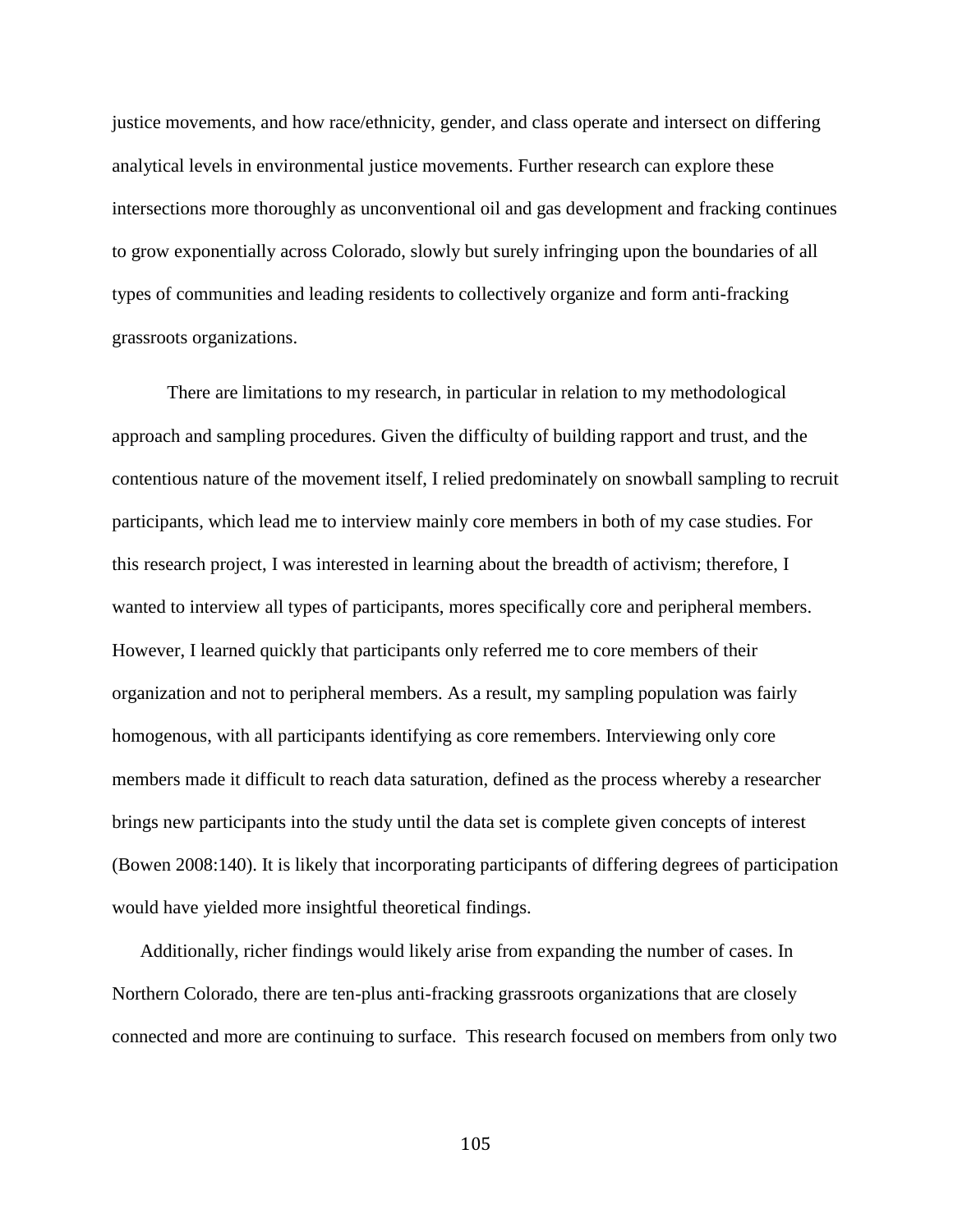anti-fracking organizations. Future research should explore how gender, race, and class operate in the larger network of organizations in Northern Colorado's hydraulic fracturing movement.

 Furthermore, research looking on the intersections between gender, race, and class, and activism would benefit from additional methods. Although interviews proved to be fruitful in gathering data, other methods, such as participant observation would likely yield richer data. For example, incorporating additional methods, such as participant observation, would allow the researcher to simultaneously rely on the recalled experiences of his/her participants, but also allow the researcher to directly note his/her experiences in the moment, as they unfold.

 Future research should also explore if and how the Latino population in Northern Colorado is engaged in the hydraulic fracturing movement, given activists' responses during this research project. Given that communities of color and working class communities are frequently the targets for harmful industry practices, leading to their strong presence in creating and sustaining environmental justice movements, why do they, according to these activists, appear to not be participating in this movement? Future research questions could address the following: 1) is the Latino community interested in the issue of hydraulic fracturing and if so, how? 2) in what ways have anti-fracking organizations across Northern Colorado reached out to the Latino community? and 3) in what capacity is the Latino community involved in Northern Colorado's hydraulic fracturing movement. Lastly, future research could specifically focus on framing. As indicated in chapter two, research on framing suggests that the way social movement participants go about expressing social and political grievances bears significant consequences on social movement mobilization and recruitment. Future research in this area could explore how framing utilized by anti-fracking organizations impacts social movement participation and mobilization in Northern Colorado's hydraulic fracturing movement. Although my research sheds light on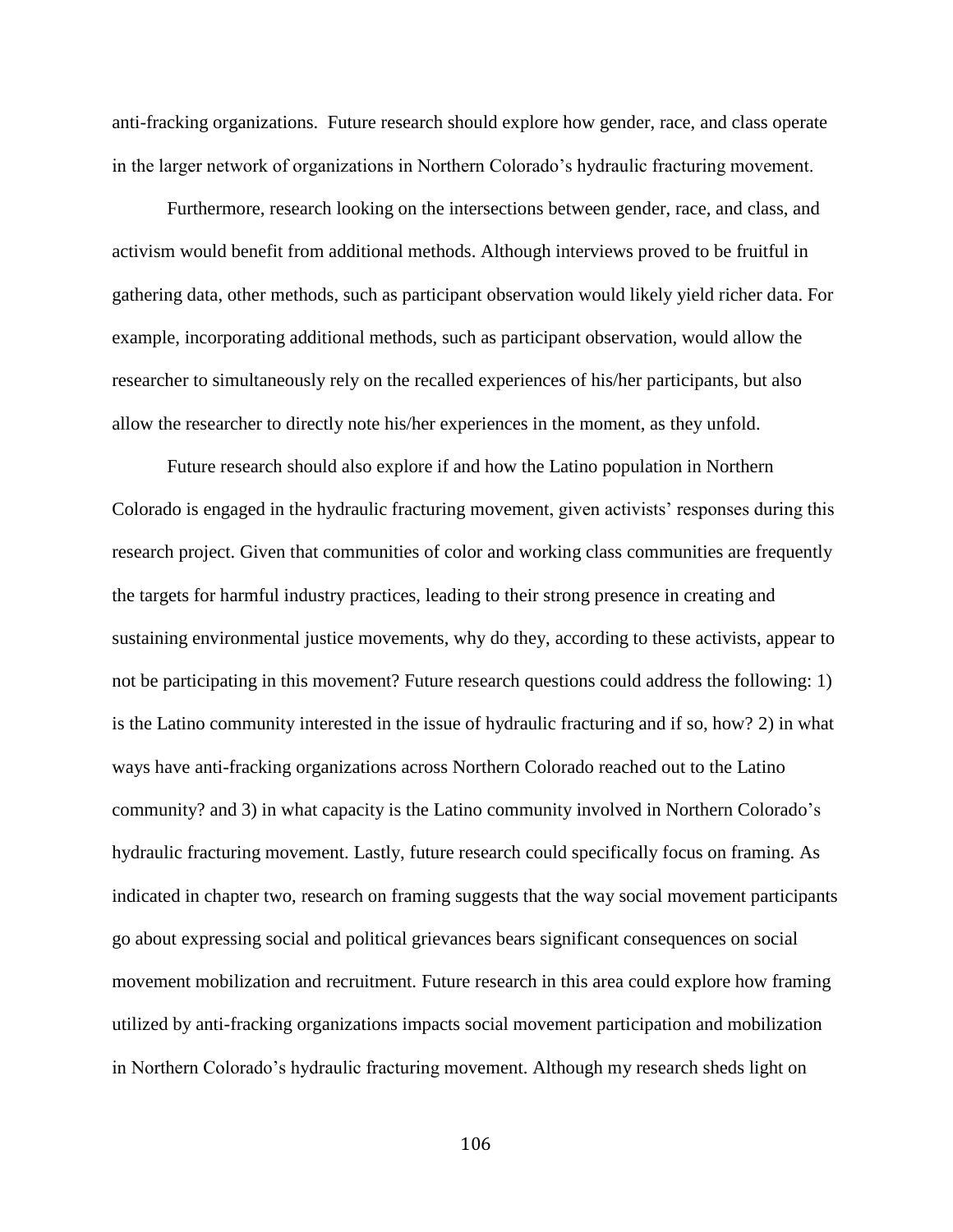some gendered, raced, and classed trends, important questions still remain unanswered regarding communities of color and working-class communities participation in Northern Colorado's hydraulic fracturing movement.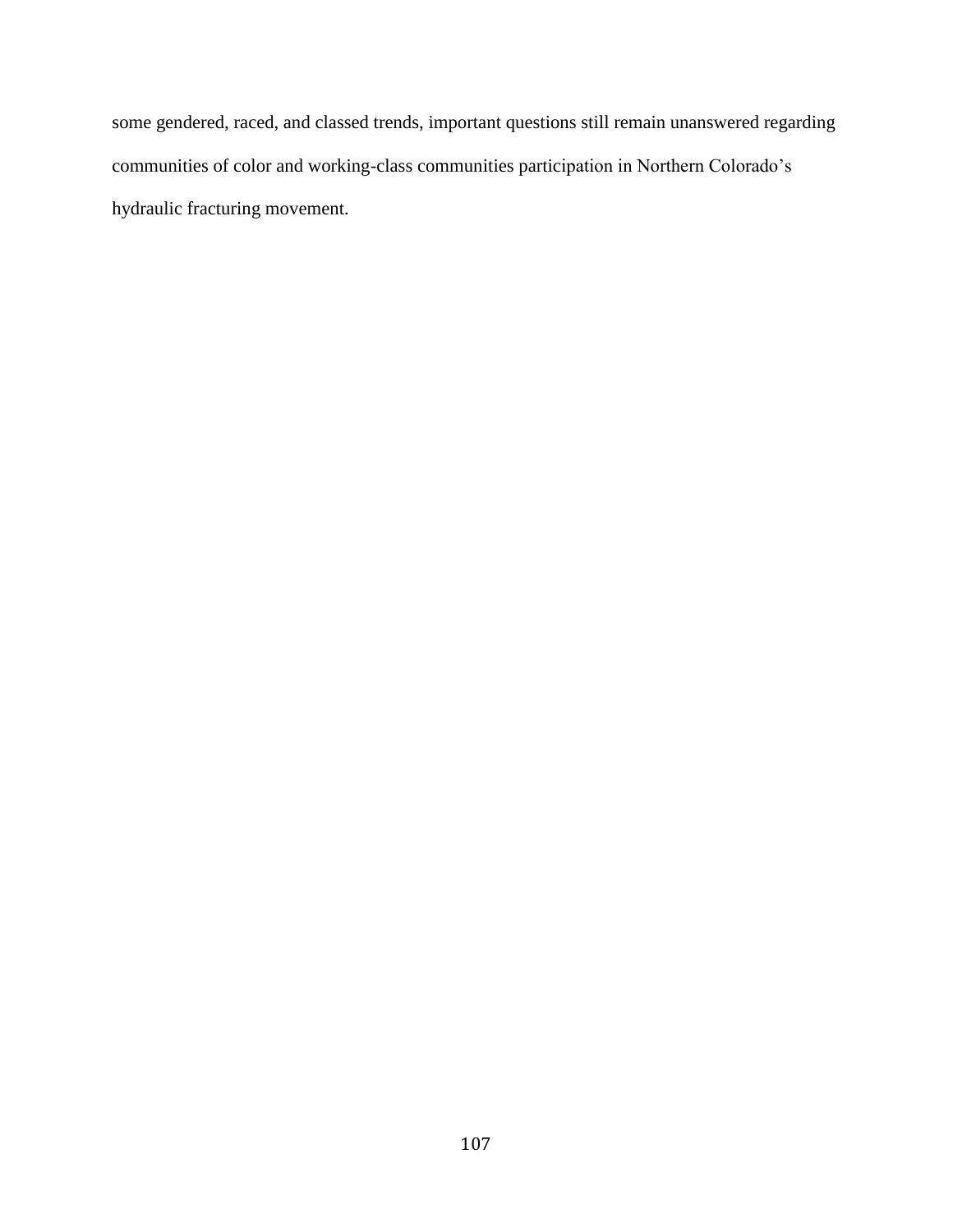#### **References**

- Ackelsberg, Martha A. 1988. "Communities, Resistance, and Women's Activism: Some Implications for a Democratic Polity." *Women and the Politics of Empowerment*: 297-313.
- Adler, Patricia A. and Peter Adler. 1987. *Membership Roles in Field Research*. Thousand Oaks, CA: Sage Publications.

Agosin, Marjorie. 1990. *The Mothers of Plaza de Mayo.* Trenton, N.J.: The Red Sea Press, Inc.

- Agyeman, Julian. 2002. "Constructing Environmental (In) Justice: Transatlantic Tales." *Environmental Politics* 11(3): 31-53.
- Andrews, Kenneth T. 2001. "Social Movements and Policy Implementation: The Mississippi Civil Rights Movement and the War on Poverty, 1965 to 1971." *American Sociological Review:* 71-95.
- Becker, Howard S. and Blanche Geer. 1957. "Participant Observation and Interviewing: A Comparison." *Human Organization* 16: 28-32.
- Beckwith, Karen. 2001. "Gender Frames and Collective Action: Configurations of Masculinity in the Pittston Coal Strike." *Politics & Society* 29:297-330.
- Bell, Shannon and Yvonne Braun. 2010. "Coal, Identity, and the Gendering of Environmental Justice Activism in Central Appalachia." *Gender & Society* 24:794-813.
- Benford, Robert D. 1997. "An Insider's Critique of the Social Movement Framing Perspective." *Sociological Inquiry* 67(4): 409-430.
- Benford, Robert D., and David A. Snow 2000.. "Framing Processes and Social Movements: An Overview and Assessment." *Annual Review of Sociology*: 611-639.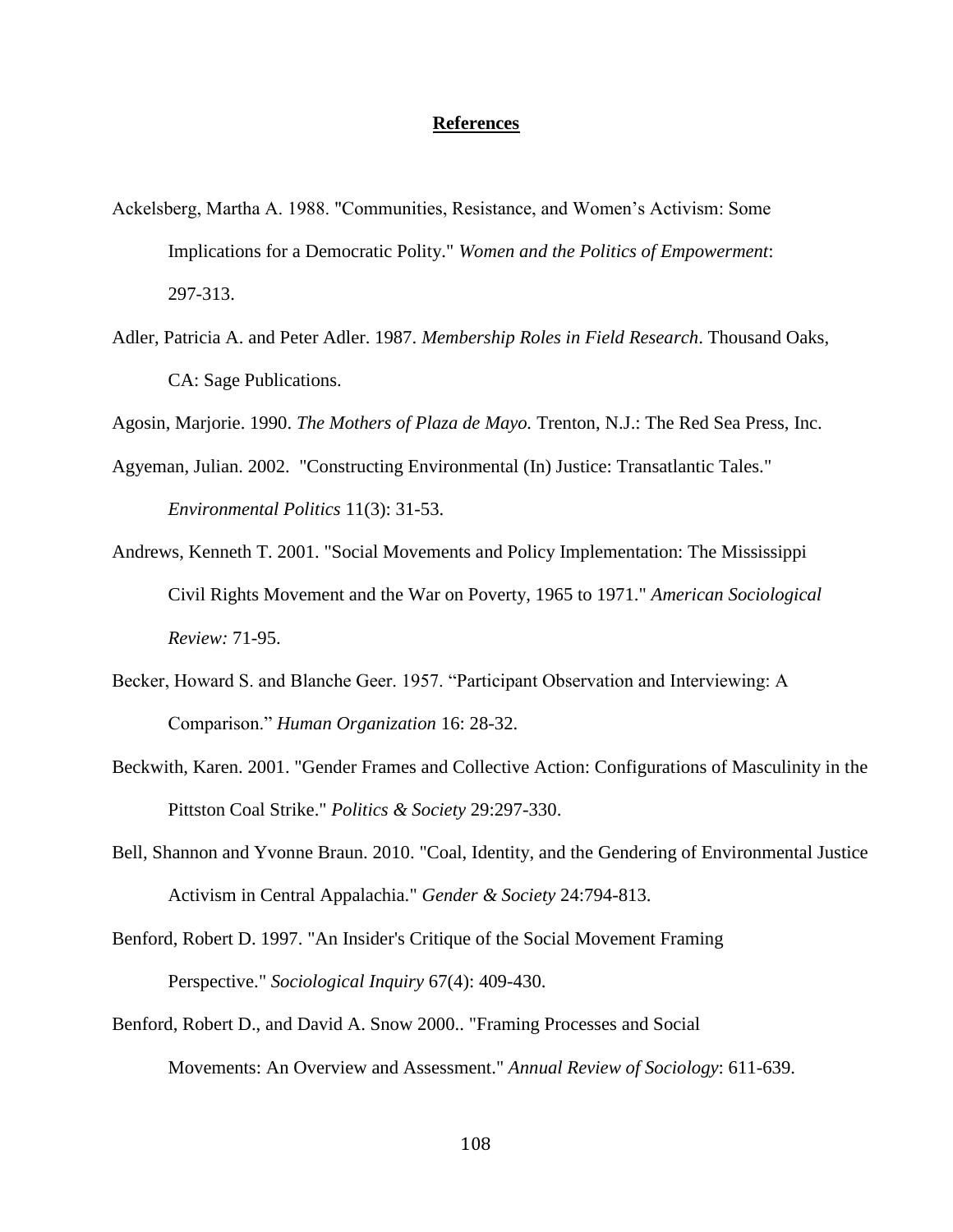- Bennholdt-Thomsen, Veronika. and Mies, Maria. 1999. The Subsistence Perspective. London: Zed Press.
- Best J. 1987. Rhetoric in Claims-Making: Constructing the Missing Children Problem. *Social Problems* 34:101–21
- Blocker, T. Jean, and Douglas Lee Eckberg.1989. "Environmental Issues as Women's Issues: General concerns and Local Hazards." *Social Science Quarterly:* 586-593.
- Bord, Richard J., and Robert E. O'Connor. 1997. "The Gender Gap in Environmental Attitudes: the Case of Perceived Vulnerability to Risk." *Social Science Quarterly*: 830-840.
- Boudet, Hilary, Christopher Clarke, Dylan Bugden, Edward Maibach, Connie Roser-Renouf, and Anthony Leiserowitz. 2014 "Fracking" Controversy and Communication: Using National Survey Data to Understand Public Perceptions of Hydraulic fracturing." *Energy Policy* 65: 57-67.
- Bowen, Glenn A. 2008. "Naturalistic Inquiry and the Saturation Concept: A Research Note." *Qualitative Research* 8(1):137-52.
- Brehm, Hollie Nyseth, and David N. Pellow. 2013. "Environmental Justice." *Routledge Handbook of Global Environmental Politics*: 308.
- Brown, Phil and Faith IT Ferguson. 1995. ""Making a Big Stink" Women's Work, Women's Relationships, and Toxic Waste Activism." *Gender & Society* 9:145-172.
- Brown, Valeria J. 2014. "Radionuclides in Fracking Wastewater: Managing a Toxic Blend." *Environmental Health Perspectives* 122(2): A50.
- Brulle, Robert J., and David N. Pellow. 2006. "Environmental Justice: Human Health and Environmental Inequalities." *Annu. Rev. Public Health* 27: 103-124.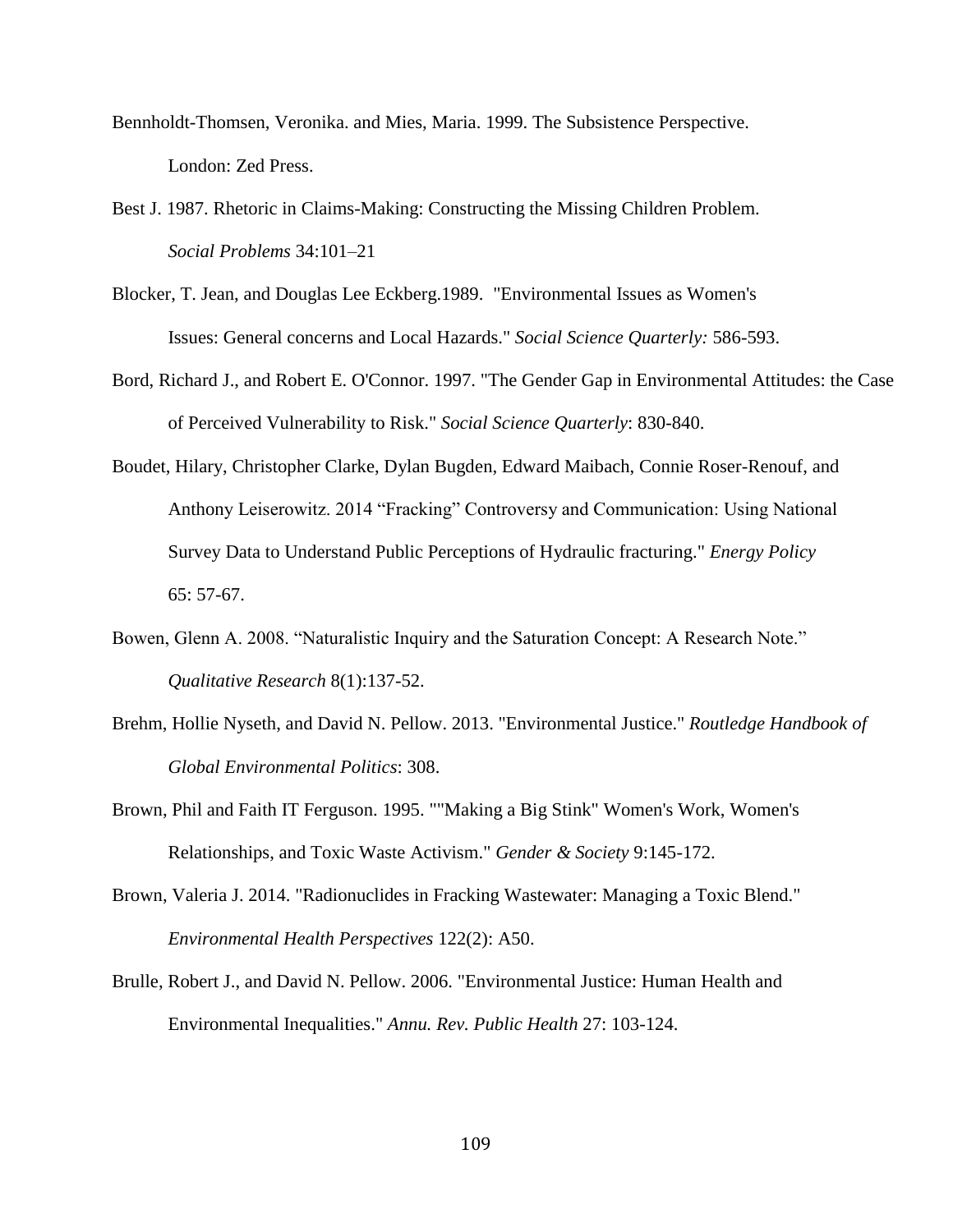- Buechler, Steven M. 1995. "New Social Movement Theories." *The Sociological Quarterly* 36(3): 441-464.
- Buechler, Steven M. 1993. "Beyond Resource Mobilization?." *The Sociological Quarterly* 34(2):217-235.
- Bullard, Robert D. 1993. *Confronting Environmental Racism: Voices from the Grassroots*. South End Press.
- Bullard, Robert D. 1996. "Environmental justice: It's More Than Waste Facility Siting." *Social Science Quarterly*: 493-499.
- Bullard, Robert Doyle. 2000. *Dumping in Dixie: Race, class, and environmental quality*. Vol. 3. Boulder, CO: Westview Press.
- Bullard, Robert D., and J. Lewis. 1996. *Environmental Justice and Communities of Color*. San Francisco, CA: Sierra Club Books.
- Brulle, Robert J., and Jonathan Essoka. 2005. "Whose Environmental Justice? An Analysis of the Governance Structure of Environmental Justice Organizations in the United States." *Power, Justice, and the Environment: A Critical Appraisal of the Environmental Justice Movement*: 205-218.
- Bowen, William. 2002. "An Analytical Review of Environmental Justice Research: What Do We Really Know?." *Environmental Management* 29(1):3-15.
- Burnard, Philip. 1994. "The Telephone Interview as a Data Collection Method." *Nurse Education Today* 14(1):67-72.
- Burke, Peter J., and Jan E. Stets. 2009. *Identity Theory*. Oxford University Press.
- Cable, Sherry, and Thomas Shriver. 1995. "Production and Extrapolation of Meaning in the Environmental Justice Movement." *Sociological Spectrum* 15(4): 419-442.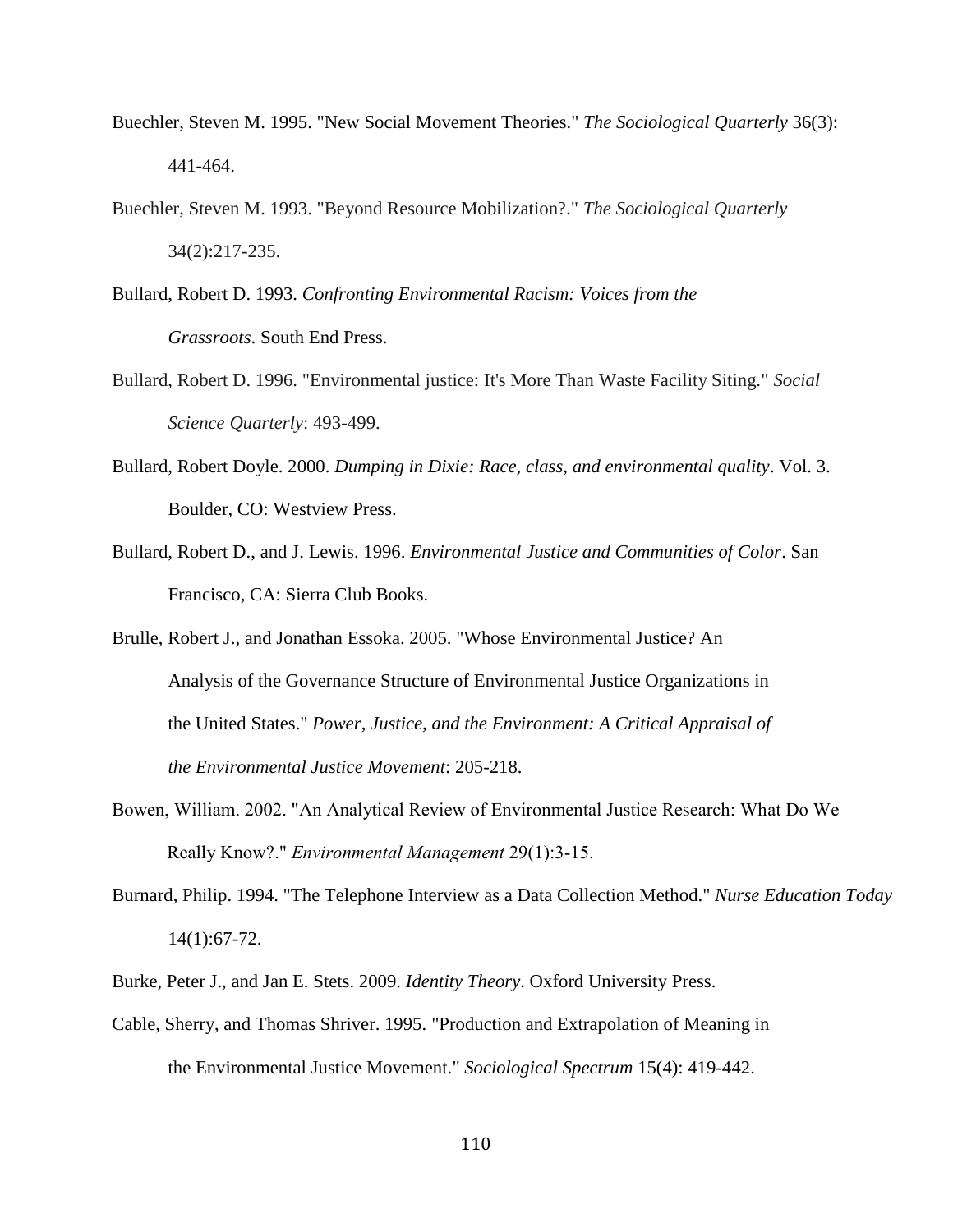- Cable, Sherry. 1992. "Women's Social Movement Involvement." *The Sociological Quarterly* 33(1): 35-50.
- Chakraborty, Jayajit, Juliana A. Maantay, and Jean D. Brender. 2011. "Disproportionate Proximity to Environmental Health Hazards: Methods, Models, and Measurement." *American Journal of Public Health* 12: S27-36.
- Chaney, Elsa M. 1975. "The Mobilization of Women: Three Societies." Pg. 471-87 in *Women Cross-Culturally: Change and Challenge,* ed. Ruby Rohrlich-Leavitt. Paris: Mouton and Co.
- Charmaz, Kathy. 2006. *Constructing Grounded Theory: A Practical Guide Through Qualitative Analysis.* Thousand Oaks, CA: Sage Publications.
- Chavis, B. 1993. Forward In: *Confronting Environmental Racism: Voices from the Grassroots,*  ed. R.D. Bullard, 3-5. Boston: South End Press.
- Choo, Hae Yeon, and Myra Marx Ferree. 2010. "Practicing Intersectionality in Sociological Research: A Critical Analysis of Inclusions, Interactions, and Institutions in the Study of Inequalities\*." *Sociological theory* 28(2):129-149.
- Cho, Sumi, Kimberle Williams Crenshaw, and Leslie McCall. 2013. "Toward a field of Intersectionality Studies: Theory, Applications, and Praxis." *Signs* 38 (4): 785- 810.
- Cole, Luke W., and Sheila R. Foster. 2001. From the Ground Up*: Environmental Racism and the Rise of the Environmental Justice Movement*. NYU Press.
- Collins, Patricia Hill. 1998. "It's all in the Family: Intersections of Gender, Race, and Nation." *Hypatia* 13(3): 62-82.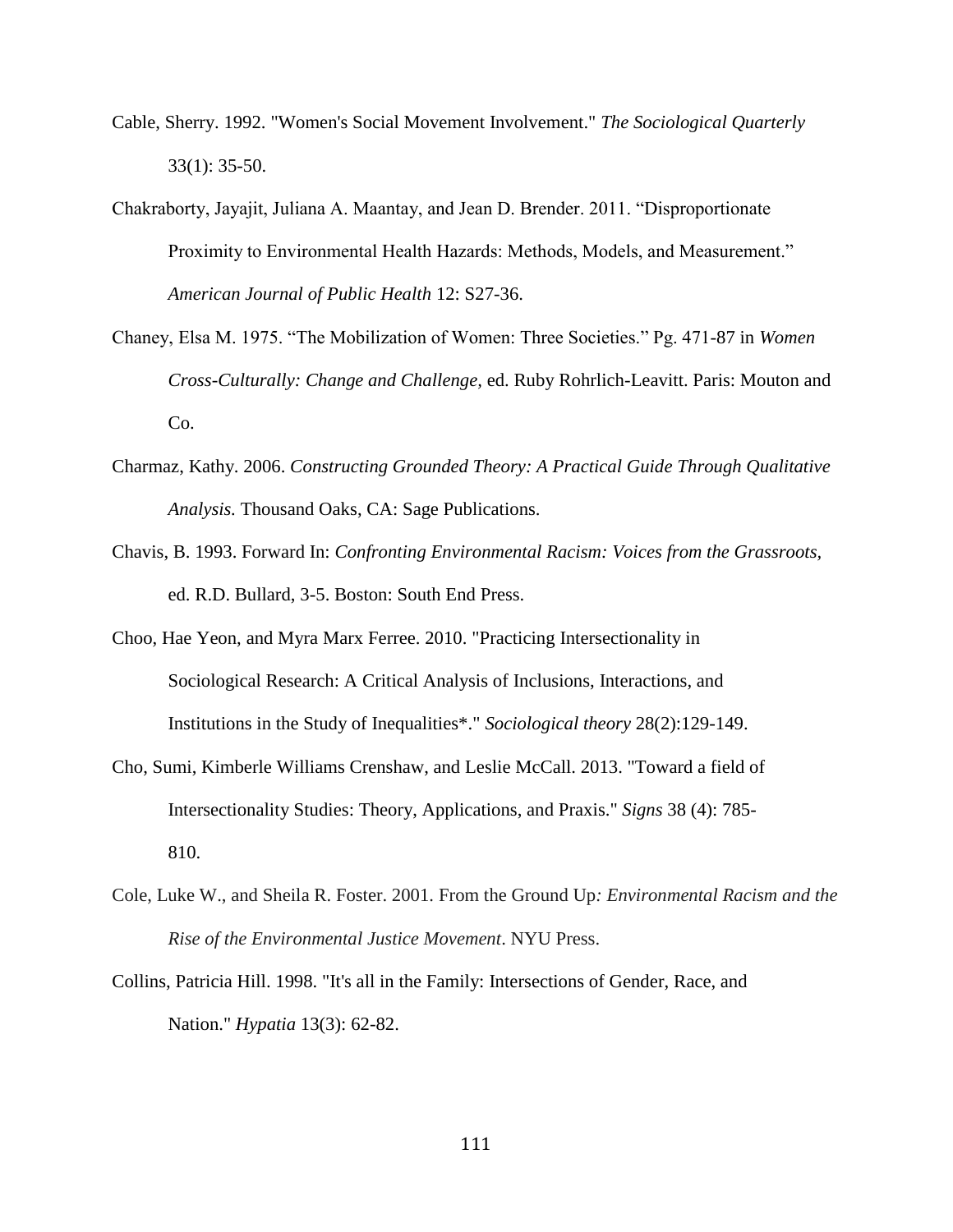Colorado Oil and Gas Conservation Commission. 2014. Retrieved January 15, 2014 [\(http://cogcc.state.co.us/cogis/\)](http://cogcc.state.co.us/cogis/).

Constantine, Madonna G., and Derald Wing Sue.2007. "Perceptions of racial Microaggressions among Black Supervisees in Cross-Racial Dyads." *Journal of Counseling Psychology* 54 (2): 142.

- Creswell, John W. 2013. *Qualitative Inquiry & Research Design*. 3<sup>rd</sup> ed. Thousand Oaks, CA: Sage Publications.
- Culley, Marci R. and Holly L. Angelique. 2003. "Women's Gendered Experiences as Long-Term Three Mile Island Activists." *Gender & Society* 17:445-461.

D'Eaubonne, François. 1974. "Le temps de L'Ecofeminisme." *The Time For Ecofeminism*.

- Davidson, Debra J., and Wiluam R. Freudenburg. 1996. "Gender and Environmental risk Concerns a Review and Analysis of Available Research." *Environment and Behavior* 28(3): 302-339.
- Davis, Charles. 2012. The Politics of Fracking: Regulating Natural Gas Drilling Practices in Colorado and Texas. Review of Policy Research, 29(2):177–191.
- Della Porta, Donatella. 2006. *Social Movements, Political Violence, and the State: A Comparative Analysis of Italy and Germany*. Cambridge University Press.
- DeLuca, Kevin, and Jennifer Peeples. 2002. "From Public Sphere to Public Screen: Democracy, Activism, and the" Violence" of Seattle." *Critical Studies in Media Communication* 19(2):125-151.
- Denzin, Norman K. & Yvonna S. Lincoln. 2011. Introduction: The discipline and Practice of Qualitative Research. *The Sage Handbook of Qualitative Research*. 4<sup>th</sup> ed. Thousand Oaks, CA: Sage Publications.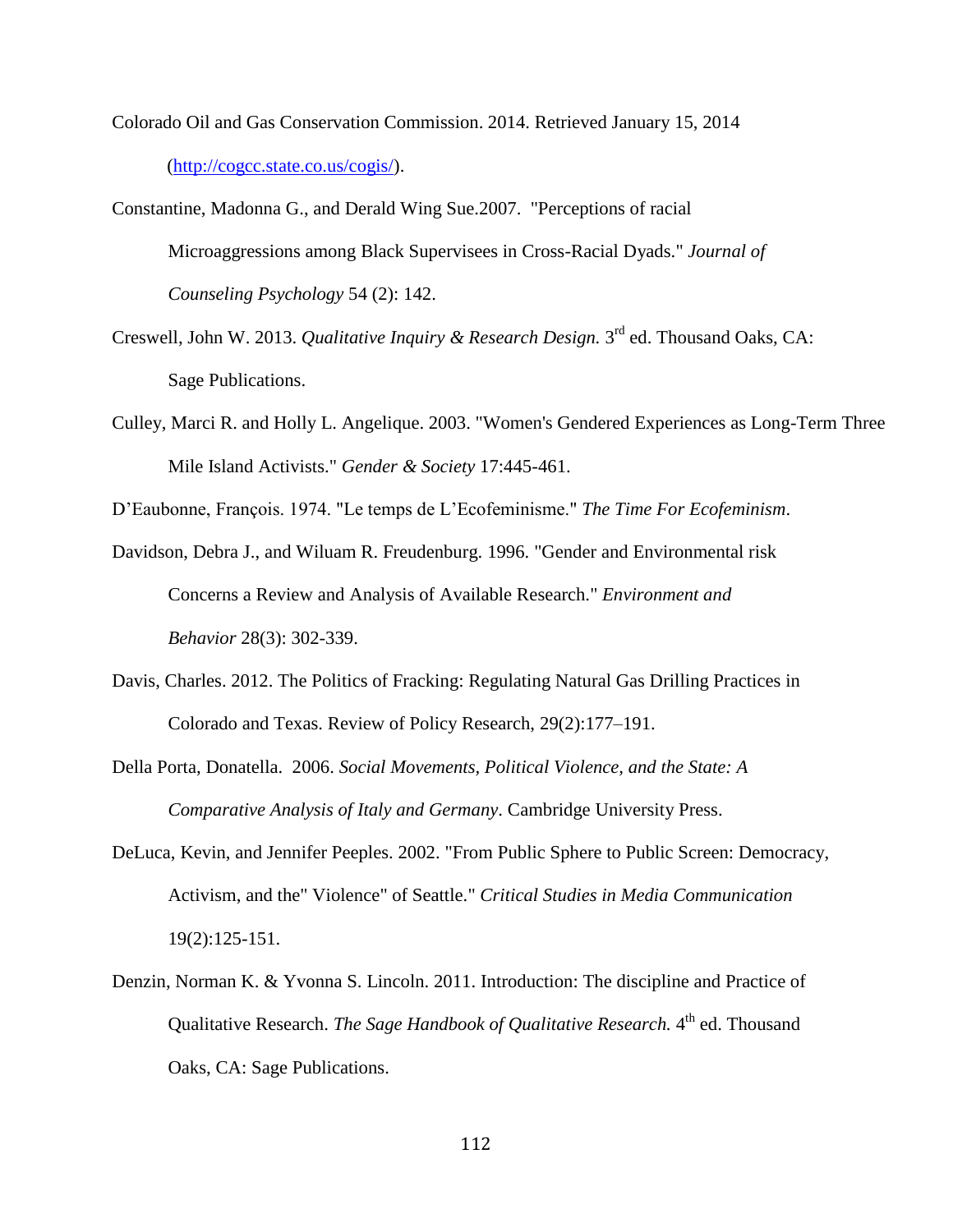- Di Chiro, Giovanna.1997. "Local Actions, Global visions: Remaking Environmental Expertise." *Frontiers: A Journal of Women Studies*: 203-231.
- Downey, Liam. 2005. "Assessing Environmental Inequality: How the Conclusions We Draw Vary According to the Definitions We Employ." *Sociological Spectrum* 25: 349-369.
- Drisko, James W. 2004. "Qualitative Data Analysis Software: A User's Appraisal." Pp. 193-209 in *The Qualitative Research Experience*, Rev. ed., edited by D. K. Padgett. Belmont, CA: Wadsworth
- Dunlap, Riley E., and Angela G. Mertig. 2014. *American Environmentalism: The US Environmental Movement, 1970-1990*. Taylor & Francis.
- East Boulder County United. 2015. "About Us". Retrieved May 8, 2015 [\(http://eastbocounited.org/\)](http://eastbocounited.org/).
- Eisenhardt, Kathleen M. 1989 "Building theories from case study research." *Academy of management review* 14(4):532-550.
- Ellsworth, William L. 2013. "Injection-induced earthquakes." *Science* 341, no. 6142 ( 2013): 1225942.
- Emerson, Robert M., Rachel I. Fretz, and Linda L. Shaw. 2011. *Writing Ethnographic Fieldnotes*. 2nd ed. Chicago: The University of Chicago Press.
- Epstein, Barbara. 1997. "The Environmental Justice/Toxics movement: Politics of Race and Gender." *Capitalism Nature Socialism* 8(3): 63-87.
- Ernst, Rose. 2015. "Working Expectations: Frame Diagnosis and the Welfare Rights Movement." *Social Movement Studies* (8)3:185-20.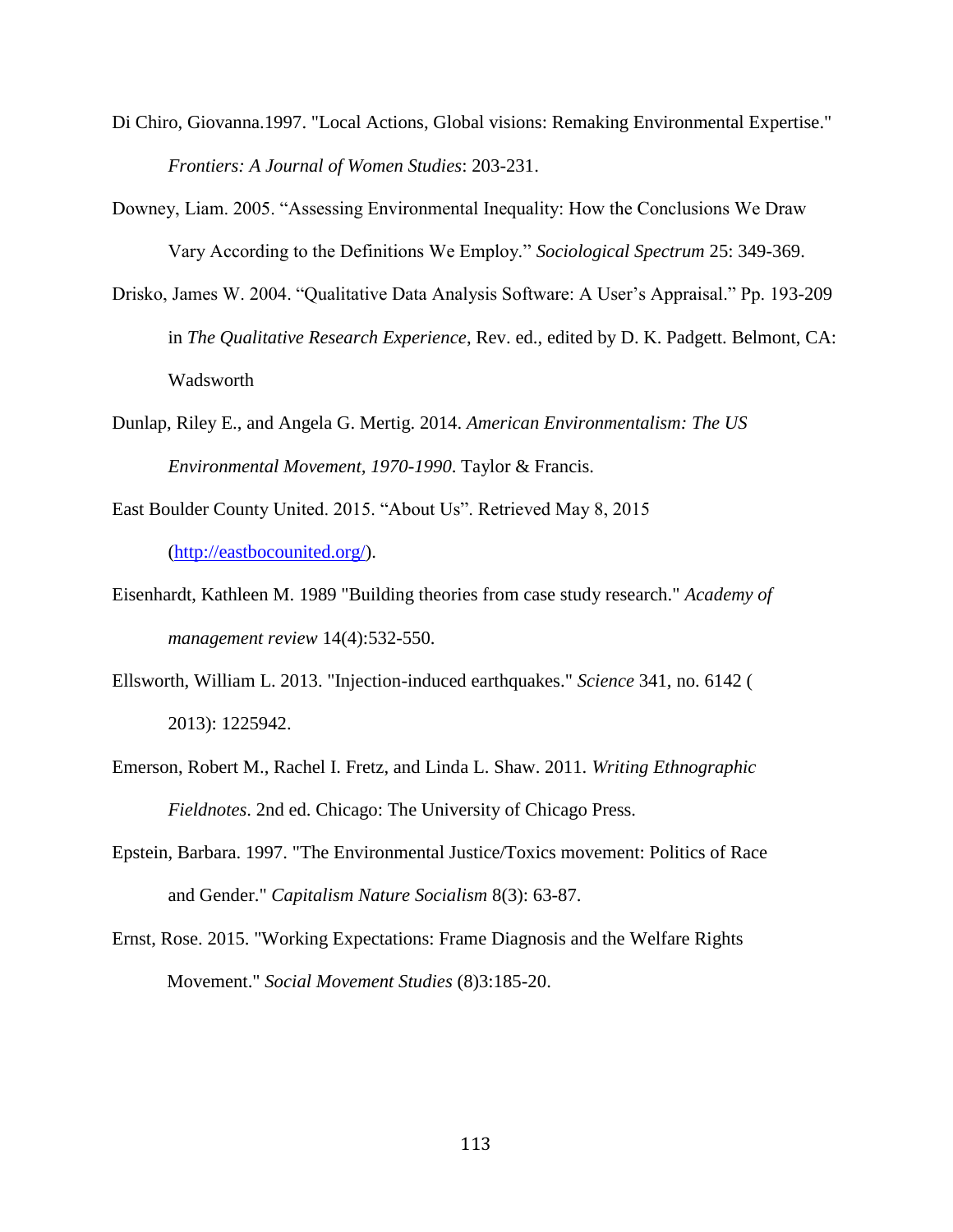Evans, Gary W., and Elyse Kantrowitz. 2002. "Socioeconomic Status and Health: the Potential Role of Environmental Risk Exposure." *Annual Review of Public Health* 23(1): 303-331.

Finley, Bruce. 2013. "Colorado Anti-Fracking Groups Launch Campaign for State Ban." *The Denver Post.* Retrieved April 15, 2013 (http://www.denverpost.com/environment/ci\_27591553/colorado-anti-fracking-groupslaunch-campaign-statewide-ban).

Flick, Uwe. 2009. *An Introduction to Qualitative Research*. Sage.

- Flynn, James, Paul Slovic, and Chris K. Mertz. 1994. "Gender, Race, and Perception of Environmental health risks." *Risk analysis* 14(6):1101-1108.
- Friedman, Debra, and Doug McAdam. 1992. "Collective Identity and Activism." *Frontiers in Social Movement Theory* :156-173.
- Gaard, Greta. 1993. Ecofeminism: Women, Animals, and Nature. Philadelphia: Temple University.
- Gaard, Greta. 2010. *Ecofeminism*. Blackwell Publishing Ltd.
- Gamson WA. 1992. The Social Psychology of Collective Action. See Morris & Mueller, pp. 53–76
- Gamson, William A, Bruce Fireman, and Steven Rytine. 1982. Encounters with Unjust Authority. Homewood, IL: Dorsey
- General Accounting Office. 1983. Siting of Hazardous Waste Landfills and Their Correlation with Racial and Economic Status of Surrounding Communities. Washington, D.C.: General Accounting Office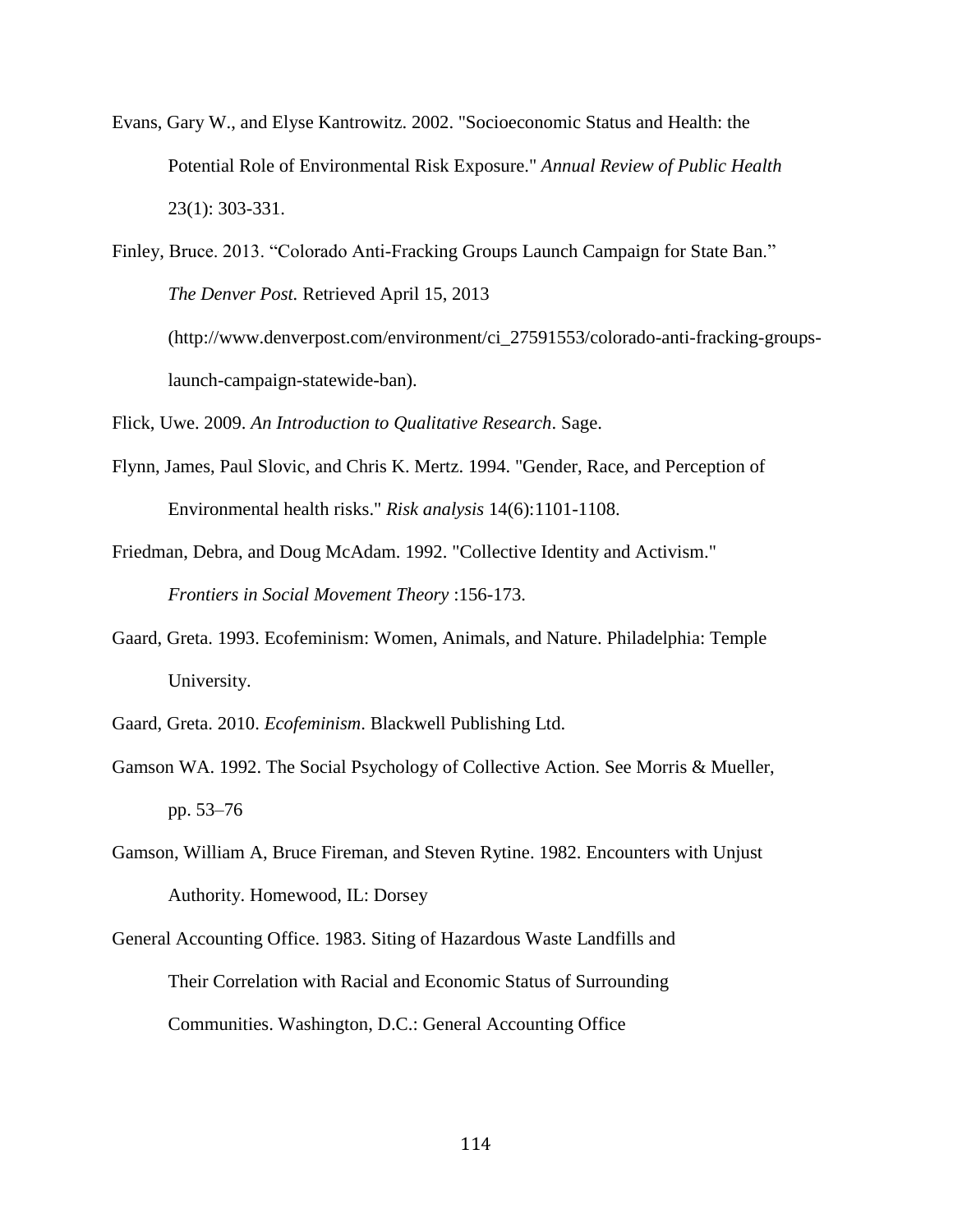Gibbs, Lois Marie, and Murray Levine. 1982. *Love Canal: My Story*. SUNY Press.

- Gilligan C. 1982 In a Different Voice: Psychological Theory and Women's Development. Cambridge (MA): Harvard Univ. Press.
- Glenn, Evelyn Nakano, Grace Chang, and Linda Rennie Forcey. 1994. *Mothering: Ideology, experience, and agency*. Psychology Press, 1994.
- Goodwin, Jeff, James M. Jasper, and Francesca Polletta. 2004. *Emotional Dimensions of Social movements*. London: Blackwell Publishing.
- Goodwin, Jeff, and James M Jasper. 2003. *The Social Movements Reader: Cases and Concepts* . Malden, MA: Blackwell Publishers.
- Griffith, Allison I. 1998. "Insider/Outsider: Epistemological Privilege and Mothering Work." *Human Studies* 21(4):361-76.
- Goodwin, Jeff, James M. Jasper, and Francesca Polletta. 2003. *Passionate Politics: Emotions and Social Movements*. University of Chicago Press.
- Gutteling, Jan M., and Oene Wiegman. 1993. "Gender-Specific Reactions to Environmental Hazards in the Netherlands." *Sex Roles* 28(7-8): 433-447.
- Hamilton L.C. 1985. "Who Cares About Water pollution? Opinions in a Small-Town Crisis." *Sociological Inquiry* 55:170-181
- Hamilton, Nora, and Norma Stoltz Chinchilla. 2001. *Seeking Community in Global City: Guatemalans and Salvadorans in Los Angeles*. Temple University Press.
- Hardy, Sarah, and Caroline Wiedmer, eds. 2005. *Motherhood and Space: Configurations of the Maternal Through Politics, Home, and the Body*. Palgrave Macmillan.
- Hay, Amy M. 2009. "Recipe for Disaster: Motherhood and Citizenship at Love Canal." *Journal of Women's History* 21(1): 111-134.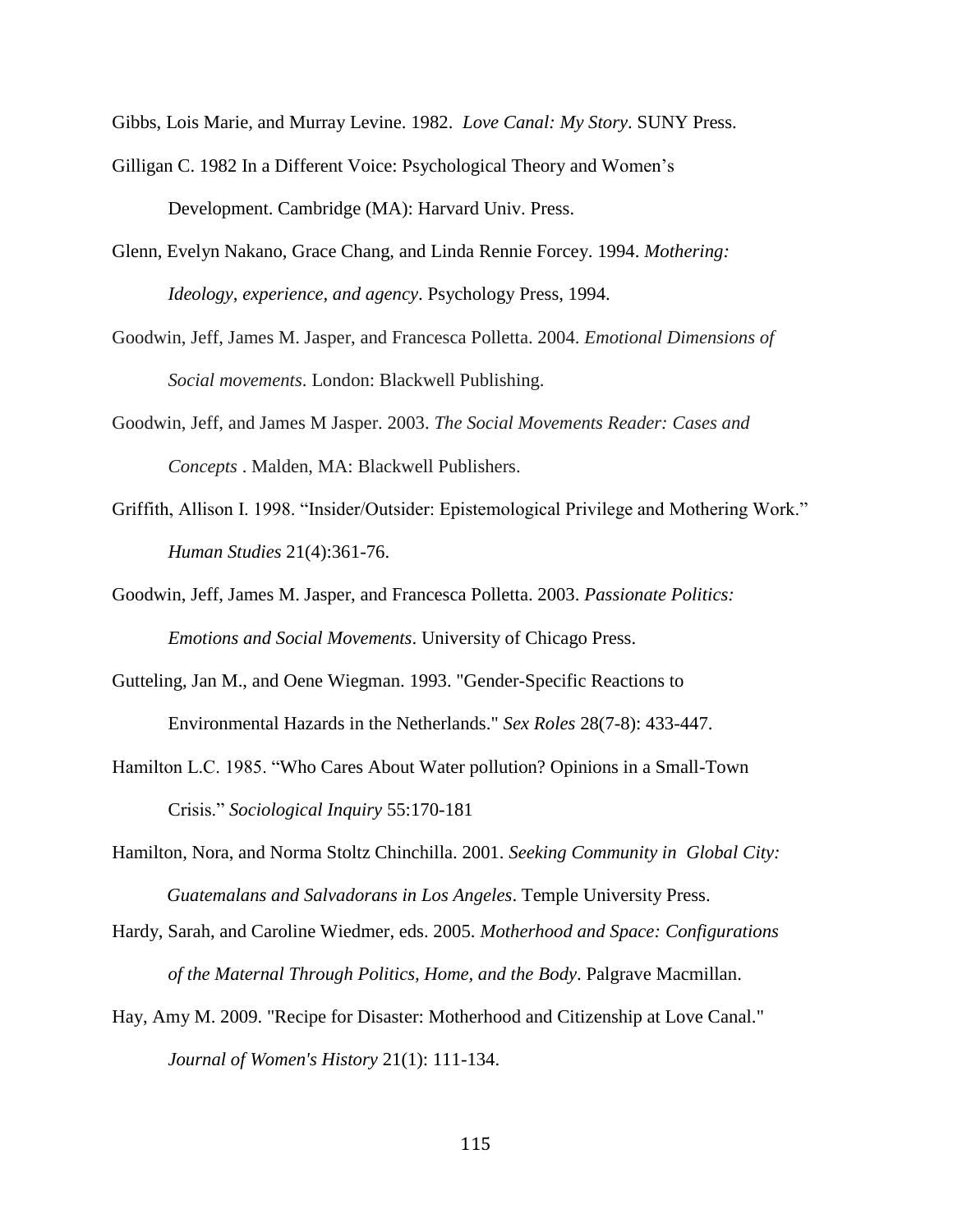- Hays, Sharon. 1996. The Cultural Contradictions of Motherhood. New Haven, CT: Yale University Press.
- Hermanowicz, Joseph C. 2002. "The Great interview: 25 Strategies for Studying People in Bed." *Qualitative sociology* 25(4): 479-499.
- Hobson, Barbara, and Marika Lindholm. 1997. "Collective identities, Women's Power Resources, and the Making of Welfare States." *Theory and Society* 26 (4):475- 508.
- Hochschild, Arlie, and Anne Machung. 1987. *The Second Shift: Working Families and the Revolution at Home*. Penguin.

Hoffer, Eric. 1951. *The True Believer*. New York: Harper

- Howarth, Robert W. Anthony Ingraffea, and Terry Engelder. 2011. "Natural Gas: Should Fracking Stop?." *Nature* 477(7364 ): 271-275.
- Hunter, Margaret L. 2002. ""If You're Light You're Alright" Light Skin Color as Social Capital for Women of Color." *Gender & Society* 16(2): 175-193.
- Hunter, Lori M., Alison Hatch, and Aaron Johnson.2004. "Cross‐National Gender Variation in Environmental Behaviors\*." *Social Science Quarterly* 85 (4): 677- 694.
- Irons, Jenny. 1998. "The Shaping of Recruitment and Participation: A Study of Women in the Mississippi Civil Rights Movement." *Gender & Society* 12 (6): 692-709
- Jenkins, J. Craig, and Charles Perrow. 1977. "Insurgency of the powerless: Farm Worker Movements (1946-1972)." *American Sociological Review*: 249-268.
- Kaplan, Temma. 1990. "Community and Resistance in Women's Political Cultures." *Dialectical Anthropology* 15: 259-67.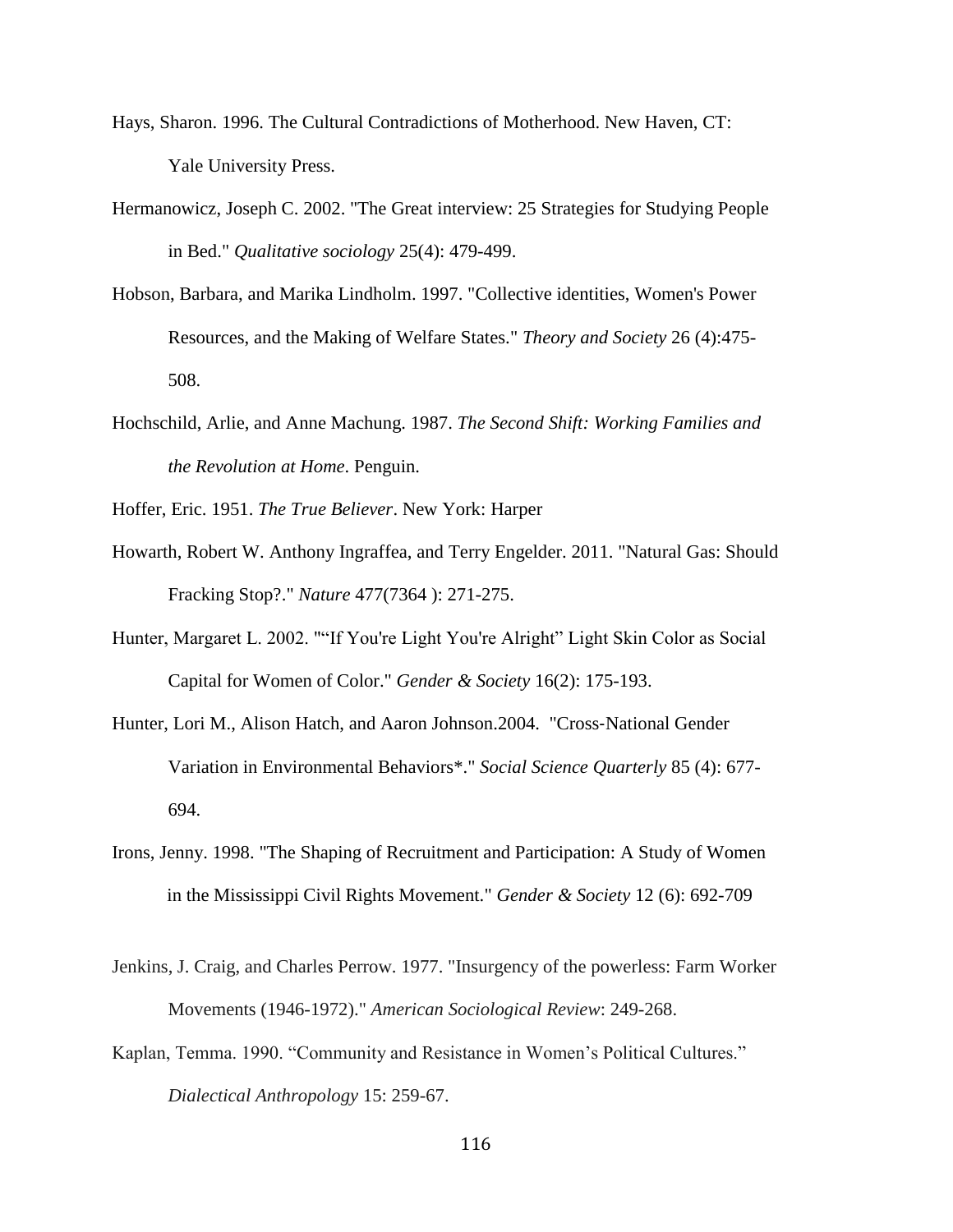Klandermans, Bert. 1984. "Mobilization and Participation: Social-Psychological Expansions of Resource Mobilization Theory." *American Sociological Review* 49: 583-6000.

Kornhauser, William. 1959. *The Politics of Mass Society.* Glencoe, IL: Free Press.

- Krauss, Celene. 1993. "Women and Toxic Waste Protests: Race, Class and Gender as Resources of Resistance." *Qualitative Sociology* 16(3): 247-262.
- Kurtz, Hilda E. 2007. "Gender and Environmental Justice in Louisiana: Blurring the Boundaries of Public and Private Spheres." *Gender, Place and Culture* 14(4): 409-426.

Kuumba, Bahati M. 2001. *Gender and Social Movements*. Rowman Altamira.

- Lake, Robert W. 1996. "Volunteers, NIMBYs, and Environmental Justice: Dilemmas of Democratic Practice." *Antipode* 28(2):160-174.
- Landman, Ann. 2014. "Colorado Citizen's Launch Class Action Lawsuit to Protect Lafayette's Fracking Ban." *Desmog.* Retrieved March 30, 2015 [\(http://www.desmogblog.com/2014/06/18/lafayette-citizens-launch-class-action-lawsuit](http://www.desmogblog.com/2014/06/18/lafayette-citizens-launch-class-action-lawsuit-protect-community-s-fracking-ban)[protect-community-s-fracking-ban\)](http://www.desmogblog.com/2014/06/18/lafayette-citizens-launch-class-action-lawsuit-protect-community-s-fracking-ban).
- Lareau, Annette. 1996. "Common Problems in Field Work: A Personal Essay." Pp. 196- 236 in Journeys Through Ethnography: Realistic Accounts of Fieldwork, edited by A. Lareau and J. Shultz. Boulder, CO: Westview Press.
- Leary, Mark R., and Robin M. Kowalski. 1990. "Impression management: A literature review and two-component model." *Psychological bulletin* 107(1): 34.

LeBon, Gustave 1897. *The Crowd*. London: Unwin.

Lobao, Linda. 1990. "Women in Revolutnionary Movements: Changing Patterns of Latin America Guerrila Struggle." Pp. 18-204 in *Women and Social Protest,* ed. Guida West and Rhoda Lois Blumberg. New York: Oxford Press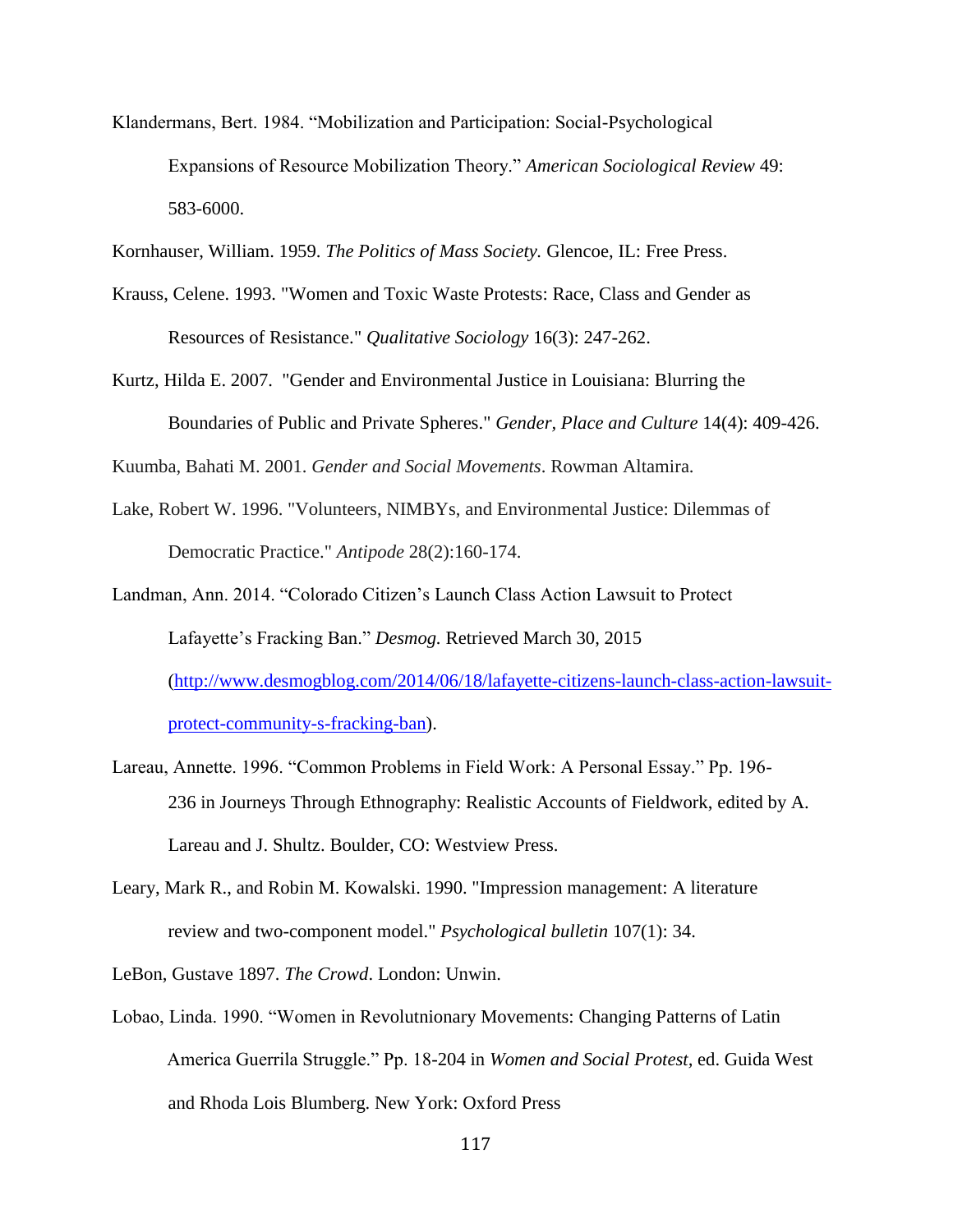- Lofland, John, David Snow, Leon Anderson, and Lyn Lofland. 2006. Analyzing Social Settings: A Guide to Qualitative Observation and Analysis. Belmont, CA: Wadsworth.
- MacKinnon, Catharine A. 2013. "Intersectionality as method: A note." *Signs* 38(4) 1019- 1030.
- Macpherson, David A., and Barry T. Hirsch. 1995. "Wages and Gender Composition: Why do Women's Jobs Pay Less?." *Journal of Labor Economics* (1995): 426- 471.
- Maddaford, Brooke. 2013. Inspections of Oil and Gas Development. Colorado Legislation Staff Council Issue Brief, 13-09. 1-7.
- Malin, Stephanie. 2014. "There's No Real choice but to Sign: Neoliberalization and Normalization of Hydraulic Fracturing on Pennsylvania Farmland." *Journal of Environmental Studies and Sciences* 4(1):17-27.
- Malin, Stephanie. 2015. *The Price of Nuclear Power: Uranium Communities and Environmental Justice.* Rutgers University Press.
- Marshall, Catherine and Gretchen B. Rossman. 2011. *Designing Qualitative Research*. 5th ed. Thousand Oaks, CA: Sage Publications.
- McCammon, Holly J., Karen E. Campbell, Ellen M. Granberg and Christine Mowery. 2001. *American Sociological Review* (66)1:49-70
- McCright, Aaron M. & Chenyang Xiao. 2014. Gender and Environmental Concern: Insights from Recent Work and for Future Research, Society & Natural Resources,27(10):1109 1133.
- McAdam, Doug. 1992. "Gender as a Mediator of the Activist Experience: The Case of Freedom Summer." American Journal of Sociology 97: 1211-1240.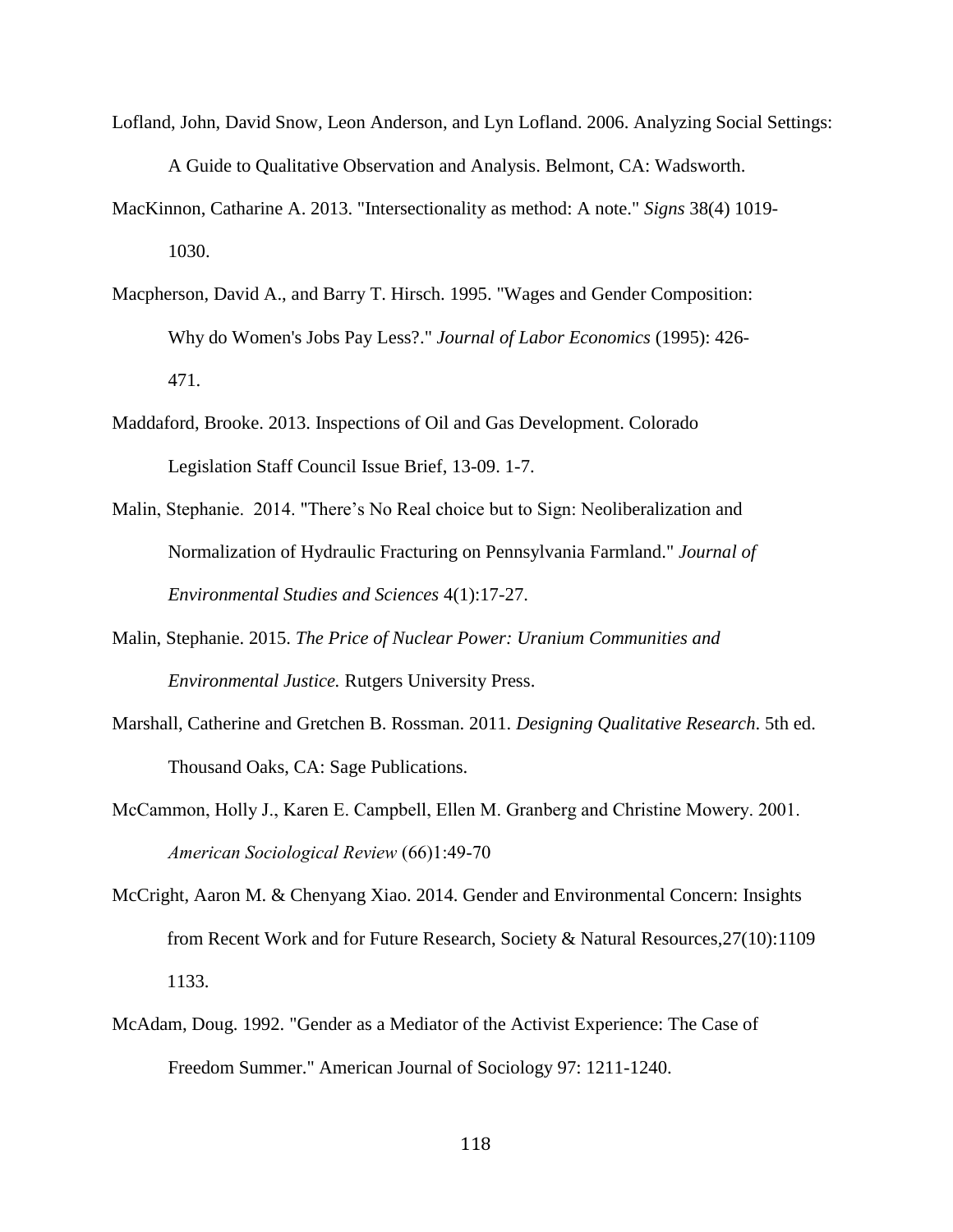McAdam D. 1982. *Political Process and the Development of Black Insurgency, 1930- 1970.* Chicago, IL: Univ. Chicago Press.

McCall, Leslie. 2014. "The Complexity of Intersectionality." *Signs* 40(1).

- McCarthy, John D., and Mayer N. Zald. 1977. "Resource Mobilization and Social Movements: A Partial Theory." *American Journal of Sociology*: 1212-1241.
- McGurty, Eileen Maura. 2000. "Warren County, NC, and the Emergence of the Environmental Justice Movement: Unlikely Coalitions and Shared Meanings in Local Collective Action." *Society & Natural Resources* 13(4): 373-387.
- McKenzie, Lisa M., Roxana Z. Witter, Lee S. Newman, and John L. Adgate. 2014. "Human Health Risk Assessment of Air Emissions from Development of Unconventional Natural Gas Resources." *Science of the Total Environment* 424: 79-87.
- McStay, Jan, and Riley E. Dunlap. 1983. ''Male-Female Differences in Concern for Environmental Quality." International Journal of Women's Studies 6: 291–301
- Melucci, Alberto. 1985. "The Symbolic Challenge of Contemporary Movements." *Social Research* 52:781-816.
- Merriam, Sharan B., Juanita Johnson-Bailey, Ming-Yeh Lee, Youngwha Kee, Gabo Ntseane, and Mazanah Muhamad. "Power and positionality: Negotiating Insider/Outsider Status Within and Across Cultures." 2001. *International Journal of Lifelong Education* 20(5): 405-416.
- Mohai, Paul. 1992. "Men, Women, and the Environment: An Examination of the Gender Gap in Environmental Concern and Activism." *Society & Natural Resources* 5(1): 1-19.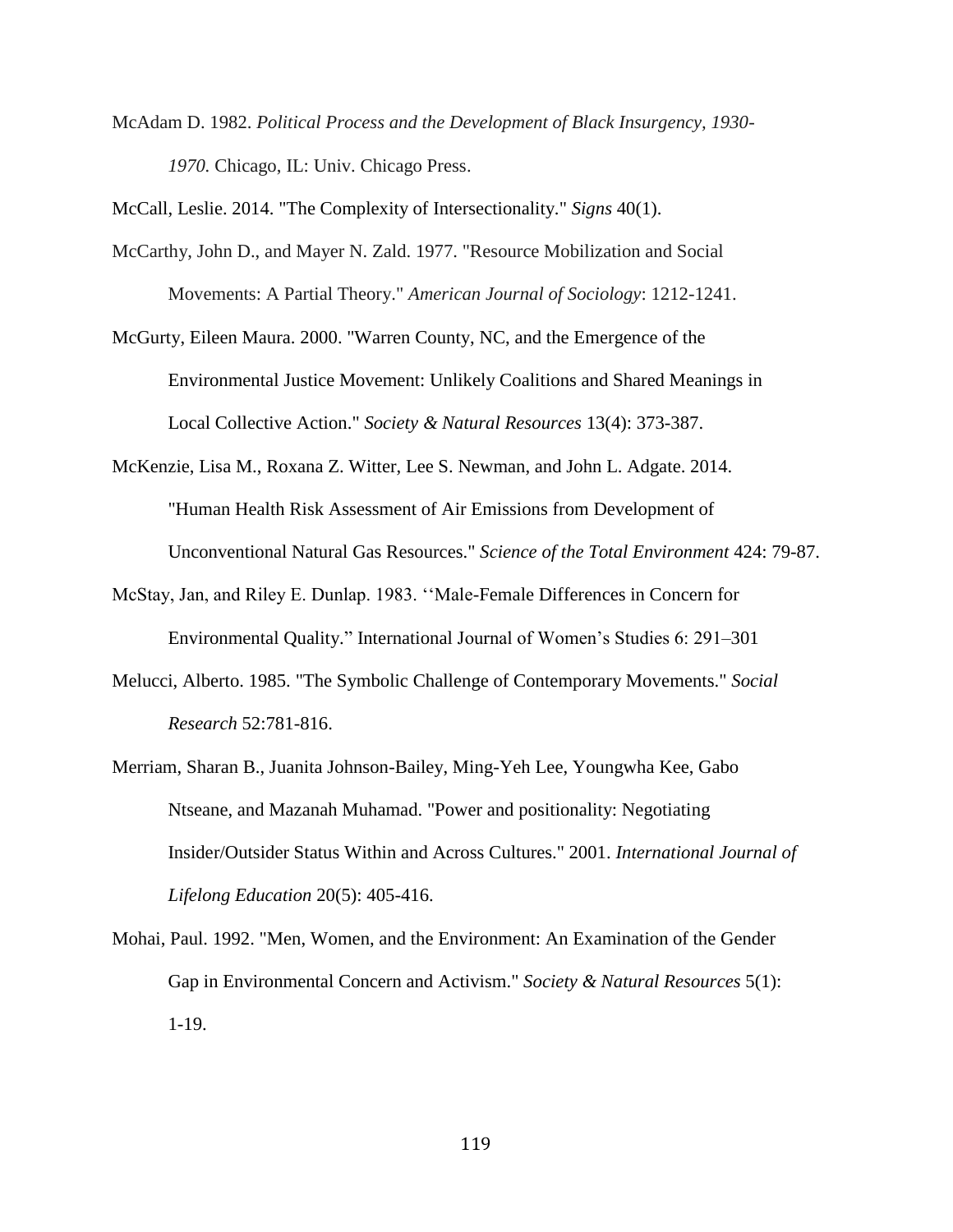Naples, Nancy A. 1998. *Community Activism and Feminist Politics: Organizing Across Race, Class, and Gender*. New York: Routledge.

Nelkin, Dorothy. 1981. Nuclear Power as a Feminist Issue. *Environment.* 23:14-39.

- Newman, Rich. 2001. "Making Environmental Politics: Women and Love Canal Activism." *Women's Studies Quarterly*: 65-84.
- Neuman, Lawrence W. 2011. *Social Research Methods: Qualitative and Quantitative*  Approaches. 3<sup>rd</sup> ed. Boston, MA: Pearson Publishers.
- Oberschall, Anthony. 1973. *Social Conflict and Social Movements*. Englewood Cliffs, N.J.: Prentice-Hall.
- Opdenakker, Raymond. 2006. Advantages and Disadvantages of Four Interview Techniques in Qualitative research. Forum: Qualitative Social Research 7(4).
- Opsal, Tara, and Tara O'Connor Shelley. 2014. "Energy Crime, Harm, and Problematic State Response in Colorado: A Case of the Fox Guarding the Hen House?." *Critical Criminology* 22(4): 561-57
- Osborn, Stephen G., Avner Vengosh, Nathaniel R. Warner, and Robert B. Jackson. 20011. "Methane Contamination of Drinking Water Accompanying Gas-well Drilling and Hydraulic Fracturing." *Proceedings of the National Academy of Sciences* 108 (20): 8172-8176.

Our Broomfield. 2015. "About Us." Retrieved May 10, 2015 (http://ourbroomfield.org/).

Pacala, Stephen, and Robert Socolow. 2004. "Stabilization wedges: Solving the Climate Problem for the Next 50 years with Current Technologies." *Science* 305(3685) :968-972.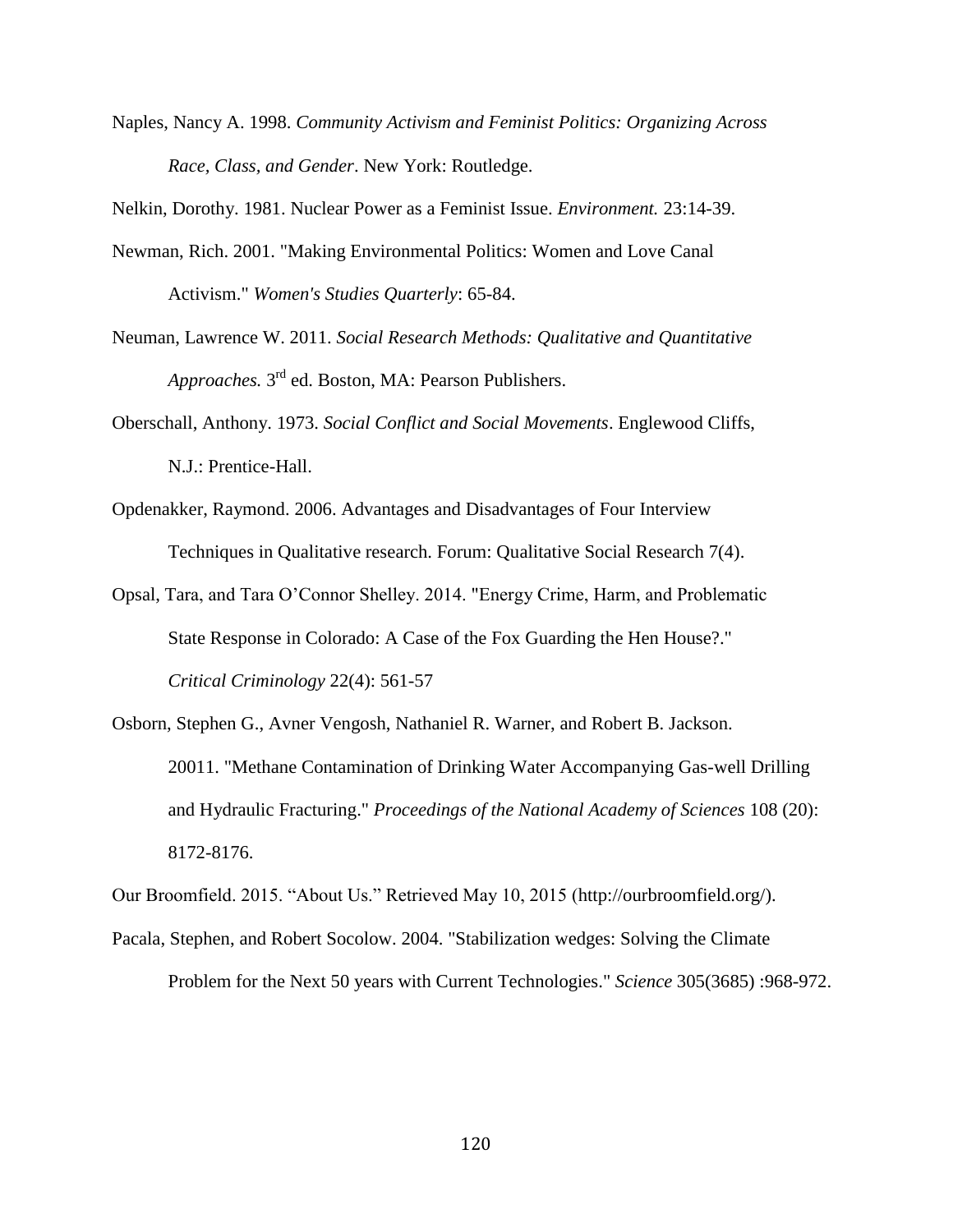- Pellow, David N., and Robert J. Brulle. 2005. *Power, Justice, and the Environment: A Critical Appraisal of the Environmental Justice Movement*. Cambridge, MA: MIT Press.
- Pellow, David Naguib. 2003. *Garbage Wars: The Struggle for Environmental Justice in Chicago*. Mit Press.
- Perkins, Tracy E. 2012. "Women's Pathways Into Activism Rethinking the Women's Environmental Justice Narrative in California's San Joaquin Valley." *Organization & Environment* 25(1): 76-94.
- Perry, Simona L. 2012. "Environmental Reviews and Case Studies: Addressing the Societal Costs of Unconventional Oil and Gas Exploration and Production: A Framework for Evaluating Short-term, Future, and Cumulative Risks and Uncertainties of Hydrofracking." *Environmental Practice* 14 (4): 352-365.
- Phillips, Carl V., and Ken Sexton. 1998. "Science and Policy Implications of Defining Environmental Justice." *Journal of Exposure, Analysis and Environmental Epidemiology* 9(1): 9-17.
- Polletta, Francesca, and James M. Jasper. 1997. "Collective identity and Social Movements." *Annual Review of Sociology*: 283-305.
- Pulido, Laura. 1996. "A Critical Review of Methodology of Environmental Racsim Research". *Antipode* 28(2):142-159.
- Quinn, Megan. 2013. "New pro-fracking Group Forms in Broomfield". *The Greeley Tribune.* Retrieved March 10, 2013 (http://www.greeleytribune.com/news/8388428-113/broomfield-fracking-group-ban).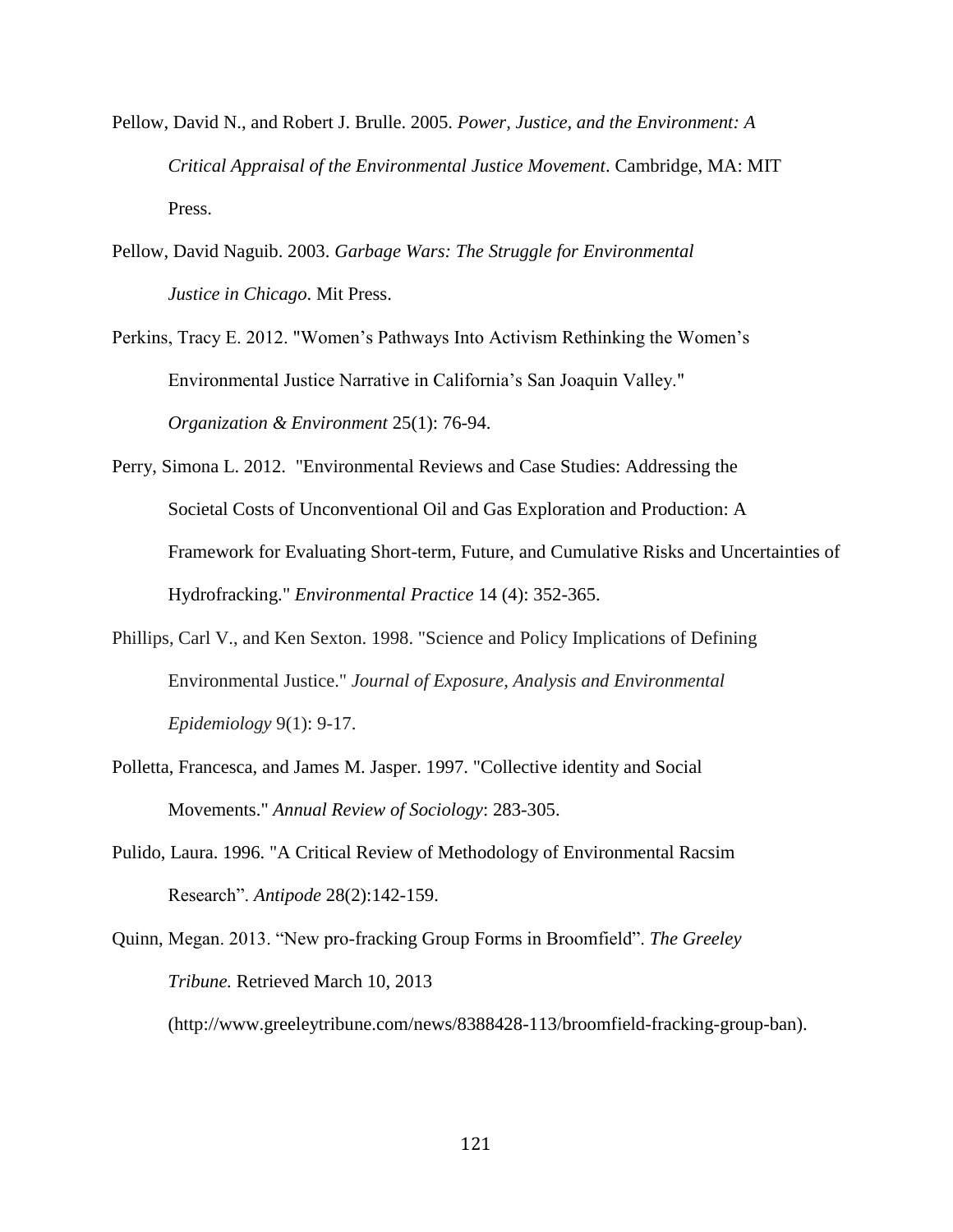Phillips, Carl and Ken Sexton. 1999. "Science and Policy Implications for Defining Environmental Justice."Journal of Exposure Analysis and Environmental Epidemiology 9:9-17.

- Ragin, Charles C. and Howard S. Becker. 2009. *What is a Cas*e? *Exploring the Foundations of*  Social Inquiry. 12<sup>th</sup> ed. New York, YK: Cambridge University Press.
- Rahm, Dianne. 2011. "Regulating Hydraulic Fracturing in Shale Gas plays: The Case of Texas." *Energy Policy* 39 (5): 2974-2981.
- Reese, Ellen, and Garnett Newcombe. 2003. "Income Rights, Mothers' Rights, or Workers' Rights? Collective Action Frames, Organizational Ideologies, and the American Welfare Rights Movement." *Social Problems* 50(2):294-318.
- Ritchie, Jane, Jane Lewis, Carol McNaughton Nicholls, and Rachel Ormston. 2013. eds. *Qualitative Research Practice: A Guide for Social Science Students and Researchers*. Sage.
- Robnett, Belinda. 1996. "African American Women in the Civil Rights Movement, 1954- 1965: Gender, Leadership, and Micromoblization." *American Journal of Sociology* 101(6): 1661 – 93.
- Rodriguez, Lilia.1994. "Barrio Women: Between the Urban and the Feminist movement." *Latin American Perspectives*:32-48.
- Rubin, Herbert J. and Irene S. Rubin. 2012. *Qualitative Interviewing: The Art of Hearing Data*. 3rd ed. Thousand Oaks, CA: Sage Publications.
- Saundry, Peter. 2009. Hydraulic fracturing. In C. Cleveland (Ed.), *Encyclopedia of Earth*. Washington, DC: National Council for Science and the Environment. Retrieved from http://www.eoearth.org/article/Hydraulic\_ Fracturing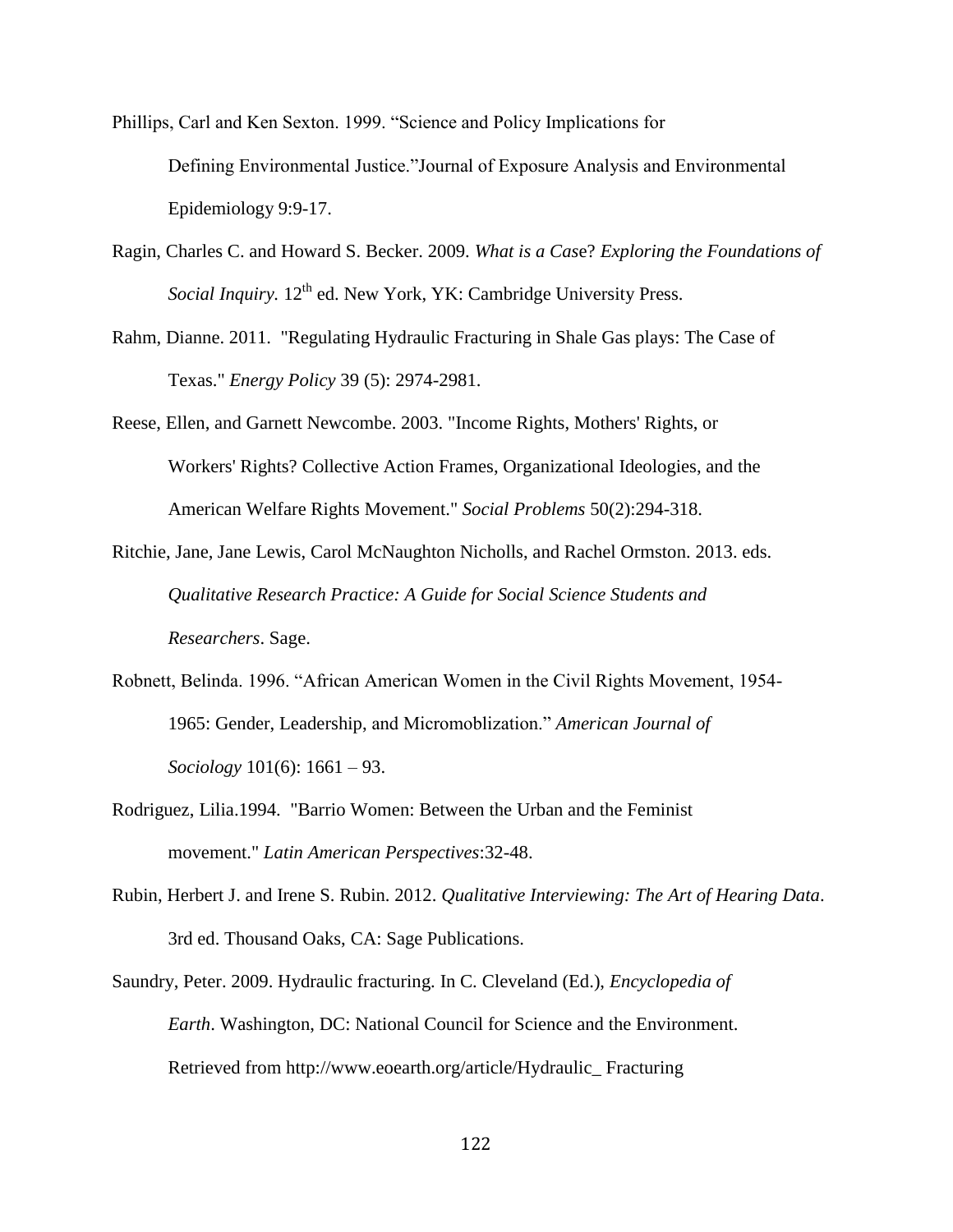- Schwartz, Michael. 1976. *Radical Protest and Social Structure. New York: Academy Press.*
- Schlosberg, David. 2003. "The Justice of Environmental Justice: Reconciling Equity, Recognition, and Participation in a Political movement." *Moral and political Reasoning in Environmental Practice*:77-106.
- Schlosberg, David. 2013. "Theorising Environmental Justice: the Expanding Sphere of a Discourse." *Environmental Politics* 22(1): 37-55.
- Schlosberg, David. 2004 "Reconceiving Environmental Justice: Global Movements and Political Theories." *Environmental Politics* 13(3): 517-540.
- Skocpol, Theda, and Morris P. Fiorina. 2004. eds. *Civic Engagement in American Democracy*. Brookings Institution Press.

Smelser, Neil 1962. *Theory of Collective Behavior*. New York: Free Press.

- Snow, David A., and Doug McAdam. "Identity Work Processes in the Context of Social Movements: Clarifying the Identity/Movement Nexus." *Self, identity, and social Movements* 13 (2000): 41.
- Snow, David A., Louis A. Zurcher Jr, and Sheldon Ekland-Olson. 1980. "Social Networks and Social Movements: A Microstructural Approach to Differential Recruitment." *American sociological review*: 787-801.
- Snow, David A., Sarah A. Soule, and Hanspeter Kriesi. 2005. *The Blackwell Companion to Social Movements*. Malden, MA: Blackwell Pub.
- Solorzano, Daniel, Miguel Ceja, and Tara Yosso. 2000. "Critical Race Theory, Racial Microaggressions, and Campus Racial Climate: The Experiences of African American College Students." *Journal of Negro Education*: 60-73.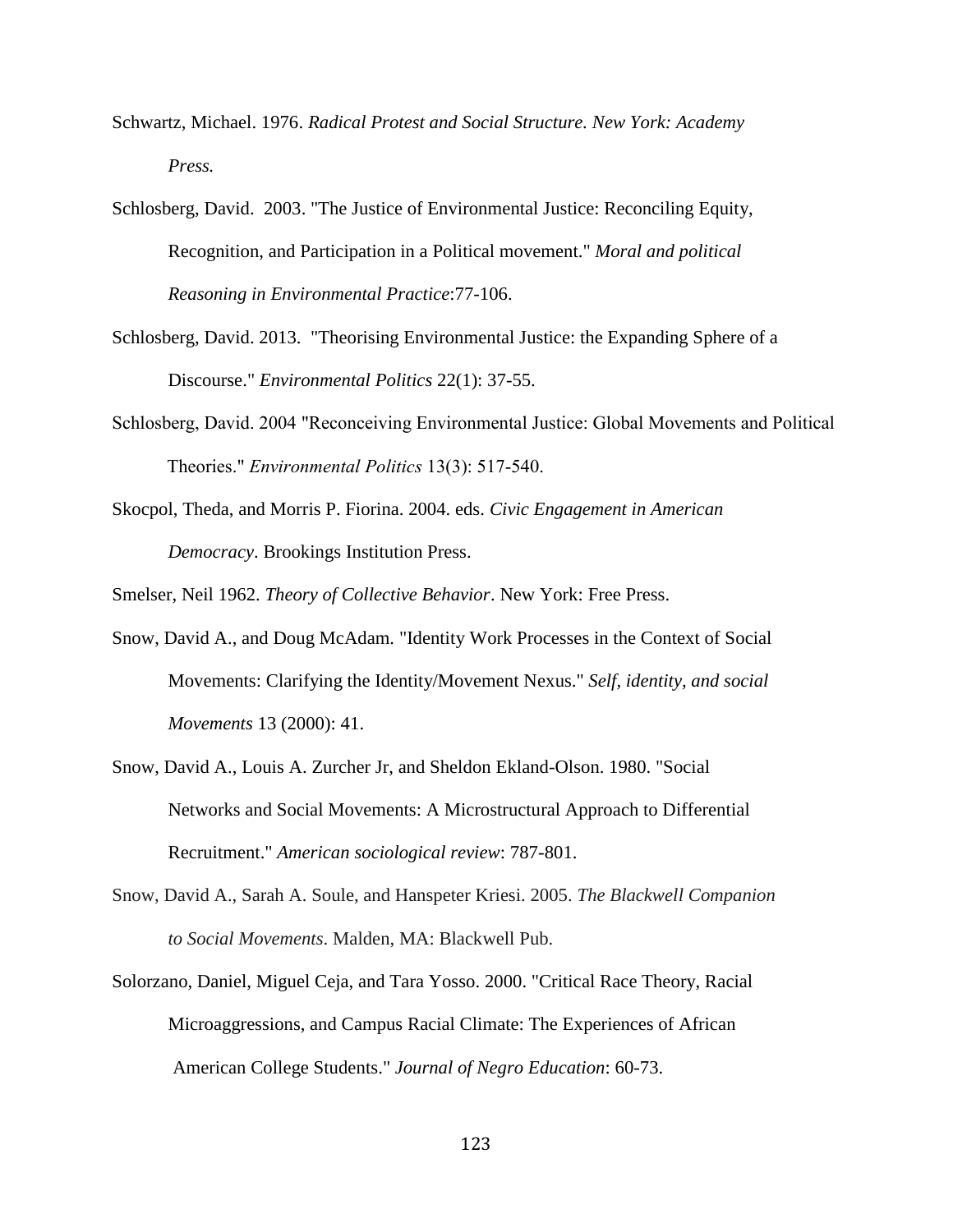- Sovacool, Benjamin K. 2014. "Cornucopia or curse? Reviewing the Costs and Benefits of Shale Gas Hydraulic Fracturing (fracking)." *Renewable and Sustainable Energy Reviews* 37:249-264.
- Stake, Robert. 1995. The Art of Case Study Research. Thousand Oaks, CA: Sage Publications.
- Stearney, Lynn M. 1994. "Feminism, ecofeminism, and the Maternal Archetype: Motherhood as a Feminine Universal." *Communication Quarterly* 42(2): 145-159.
- Steger, Mary Ann E., and Stephanie L. Witt. 1989. "Gender Differences in Environmental Orientations: a Comparison of Publics and Activists in Canada and the US." *The Western Political Quarterly*: 627-649.
- Stern, Paul C., Thomas Dietz, and Linda Kalof. 1993. "Value orientations, Gender, and Environmental Concern." *Environment and Behavior* 25(5): 322-348.
- Stets, Jan E., and Chris F. Biga. 2003. "Bringing Identity Theory into Environmental Sociology." *Sociological Theory* 21(4): 398-423.
- Story, Kaila Adia. 2004. *Patricia Hill Collins: Reconceiving Motherhood.* Bradford, ON: Demeter Pres. Print.
- Stryker, Sheldon, Timothy Joseph Owens, and Robert W. White, 2000 eds. *Self, identity, and Social movements*. Vol. 13. U of Minnesota Press.
- Sturgeon, Noel. 1997. *Ecofeminist natures: Race, Gender, Feminist Theory, and Political Action*. Psychology Press.
- Sze, Julie, and Jonathan K. London. 2008. "Environmental Justice at the Crossroads." *Sociology Compass* 2(4): 1331-1354.
- Tarrow, Sidney. 1996. "States and Opportunities: The Political Structuring of Social Movements." *Comparative Perspectives on Social Movements*: 41-61.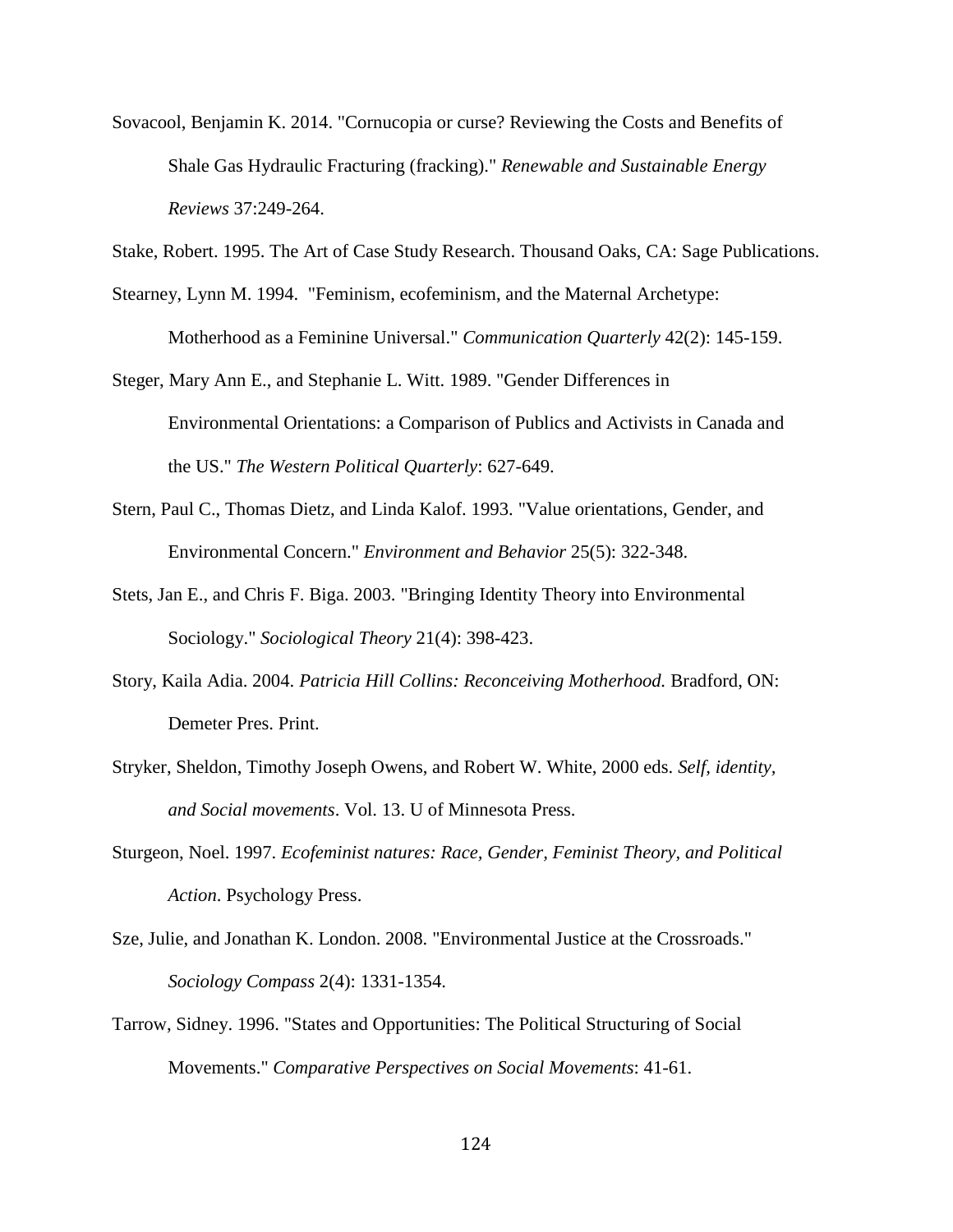- Tarrow, Sidney. 1988. "National Politics and Collective action: Recent Theory and Research in Western Europe and the United States." *Annual Review of Sociology*: 421-440.
- Taylor, Dorceta E. 2000. "The Rise of the Environmental Justice Paradigm Injustice Framing and the Social Construction of Environmental Discourses." *American Behavioral Scientist* 43(4): 508-580.
- Taylor, Verta. 1989. "Social Movement Continuity: The Women's Movement in Abeyance." *American Sociological Review*: 761-775.
- Taylor, Verta, Nancy Whittier, A. D. Morris, and C. M. Mueller. 1992. "Collective Identity in Social Movement Communities: Lesbian Feminist Mobilization." *Social Perspectives in lesbian and gay studies:* 349-365.
- Taylor, Dorceta E. 1997. "Women of Color, Environmental Justice, and Ecofeminism." *Ecofeminism: Women, Culture, Nature*: 38-81.
- Tindall, D. B., Scott Davies, and Celine Mauboule. 2003. ''Activism and Conservation Behavior in an Environmental Movement: The Contradictory Effects of Gender.'' Society and Natural Resources16:909–32.
- United Church of Christ. 1987. Commission for Racial Justice. *Toxic Wastes and Race in the United States: A National Report on the Racial and Socio-economic Characteristics of Communities with Hazardous Waste sites*. Public Data Access.
- U.S. Census Bureau. 2013. "State and County Quick Facts". U.S. Census Bureau. Retrieved May 10, 2013 (http://quickfacts.census.gov/qfd/states/08000.html).
- U.S. Energy Information Administration. 2013. Colorado. Retrieved Feburary 24, 2015 (http://www.eia.gov/state/?sid=CO).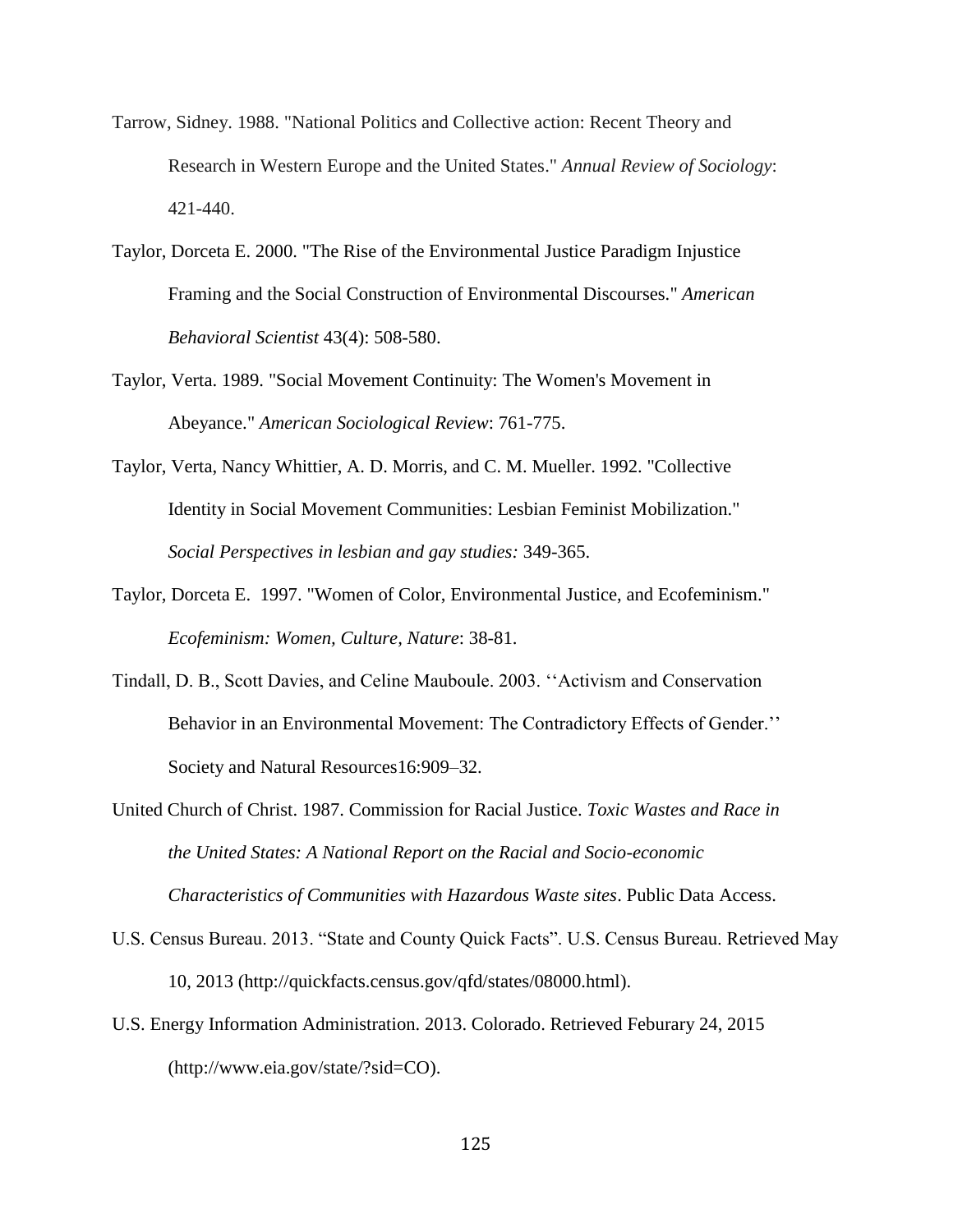- US Environmental Protection Agency. 2015. Office of Environmental Justice. "What is Environmental Justice?" Retrieved May 1, 2015 (http://www.epa.gov/environmentaljustice/).
- U.S. Environmetnal Proteciton Agency. 2015. "Environmental Justice". Retrieved March 10, 2015 (http://www.epa.gov/environmentaljustice/).
- US Environmental Protection Agency. 2000. Office of Environmental Justice. Retrieved May 2, 2015 (http://www.epa.gov/environmentaljustice/).
- Valk, A. M. 2000. 'Mother Power': The Movement for Welfare Rights in Washington, D.C.,

1966 – 1972, *Journal of Women's History* 11(4): 34 – 58.

- Verba, Sidney, Kay Lehman Schlozman, Henry E. Brady, and Henry E. Brady. 1995. *Voice and equality: Civic Voluntarism in American politics*. Vol. 4. Cambridge, MA: Harvard University Press.
- Warren, Karen, and Nisvan Erkal. 1997. *Ecofeminism: Women,Cculture, Nature*. Indiana University Press,
- Weiss, Robert S. 2004. *Learning from Strangers: The Art and Method of Qualitative Interview studies*. Simon and Schuster.
- Williams, Robert W. 1999. "The Contested Terrain of Environmental Justice Research: Community as the Unit of Analysis." *Social Science Journal* 36:313-328.
- Wilson, Sacoby M., Herb Fraser-Rahim, Edith Williams, Hongmei Zhang, LaShanta Rice, Erik Svendsen, and Winston Abara. 2012. "Assessment of the Distribution of Toxic Release Inventory Facilities in Metropolitan Charleston: an Environmental Justice case study." *American Journal of Public Health* 102(10):1974-1980.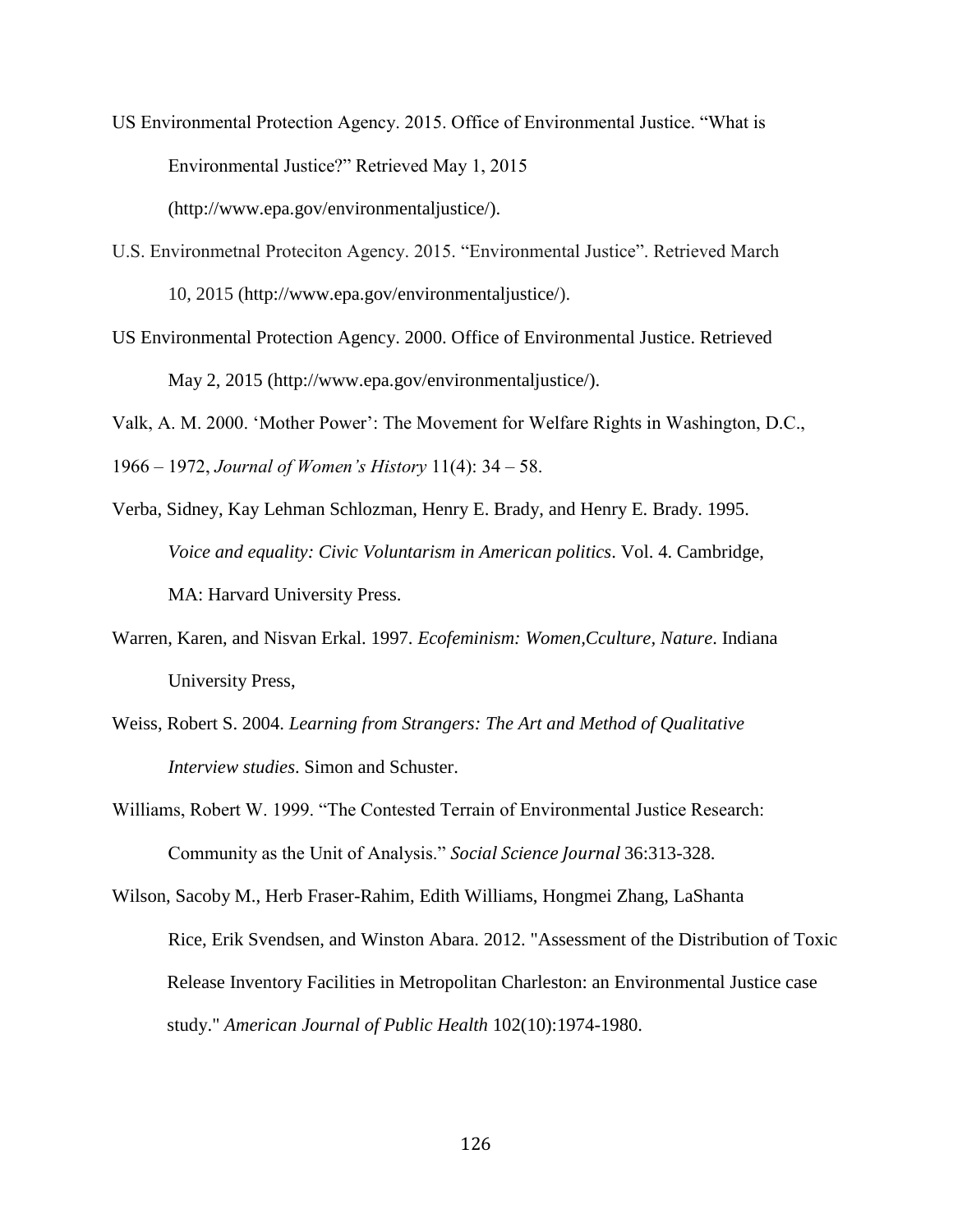- Witter R, Stinson K, Sackett H, et al. Potential Exposure-Related Human Health Effects of Oil and Gas Development: a Literature Review. Available at: http://docs.nrdc.org/health/files/hea\_08091702c.pdf. Accessed January 26, 2011.
- Xiao, Chenyang, and Aaron M. McCright. 2012. "Explaining Gender Differences in Concern About Environmental Problems in the United States." *Society & Natural Resources* 25 (11): 1067-1084.
- Zelezny, Lynnette C., Poh-Pheng Chua, and Christina Aldrich. 2000. "Elaborating on Gender Differences in Environmentalism." *Journal of Social Issues* 56(3): 443-458.
- Yin, Robert K. 2009. *Case Study Research: Design and Method*. 4<sup>th</sup> ed. Thousand Oaks, CA: Sage Publications.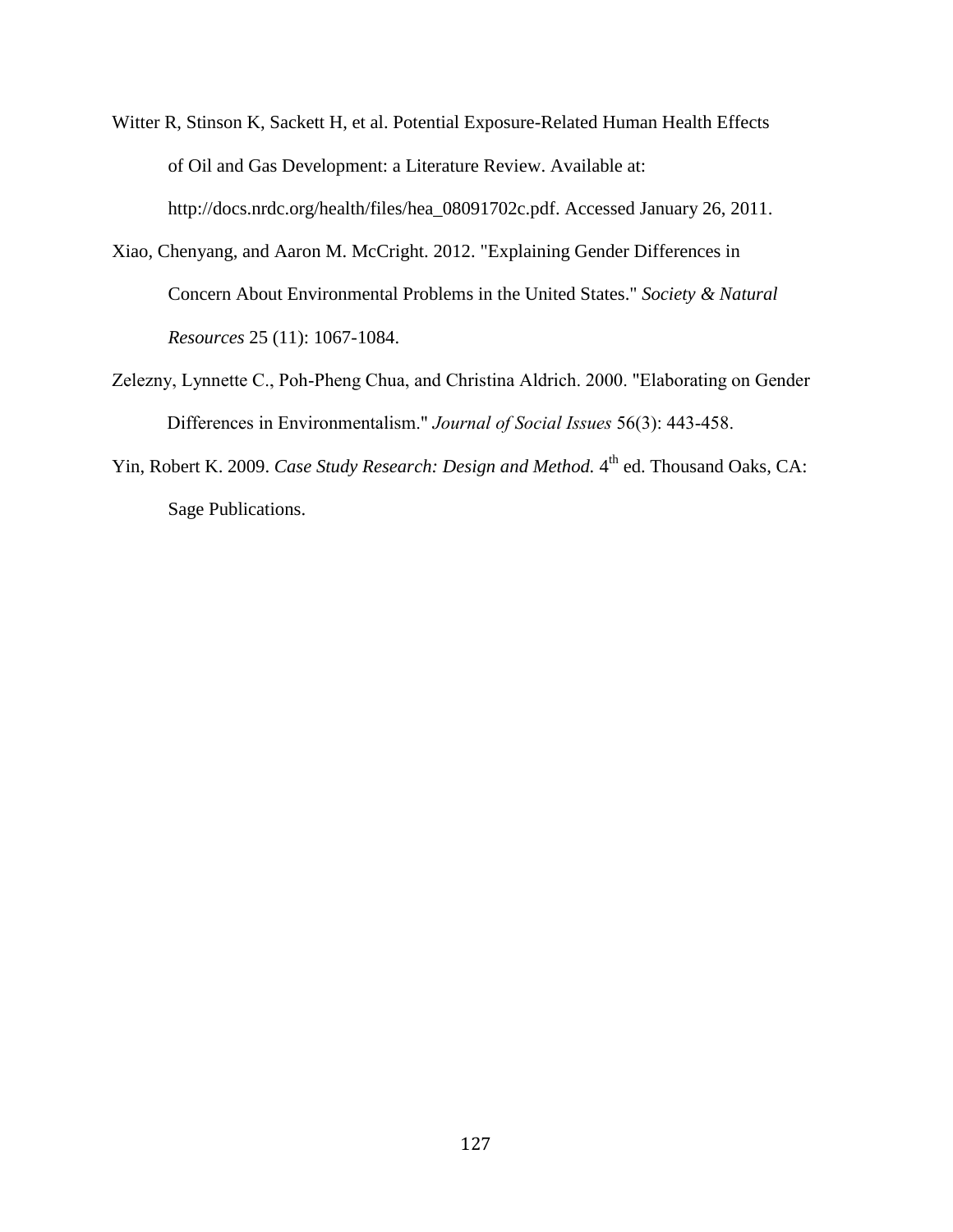# **Appendix A**

### INTEVIEW GUIDE

### **Interview Topics**

The following are interview topics and example questions. Some topics/questions will be more relevant for some interviewees than others. The questions are open-ended to allow the individuals to freely describe their perceptions, beliefs, and experiences in relation to hydraulic fracturing and their activism without me priming their thoughts one direction or another. My probes will remain non-personal and oriented towards the activist's actions and efforts.

### **1) Setting the Stage**

- a. How long have you lived in [community]?
- b. What is your favorite thing about [community]?

 c. If someone asked you to describe the community of [insert name], what would you say to them?

**2) Hydraulic Fracturing (A.K.A fracking) –** According to the Colorado Oil and Gas Conservation Commission, fracking is a process in which oil and gas companies inject a watersand-chemical mix deep underground to induce small cracks or factures in geological formations that release deposits of gas trapped in subterranean rock (2013). Community members hold different perceptions regarding the practice of fracking; therefore, it is imperative to gather a better understanding of these varying viewpoints.

- a. What can you tell me about the practice of hydraulic fracturing?
- b. How did you learn about the practice of hydraulic fracturing?
- c. What are the advantages and/or disadvantages of hydraulic fracturing?
- d. What are your fundamental concerns when it comes to the practice of hydraulic fracturing?
- e. What policies currently exist in your community in relation to the practice of hydraulic fracturing?
- f. How did you find out about [anti-fracking/pro-fracking organization]?
- g. Describe why you joined [anti-fracking/pro-fracking organization].
- h. Can you reference a particular experience and/or a concern that compelled you to join [anti-fracking/pro-fracking organization]?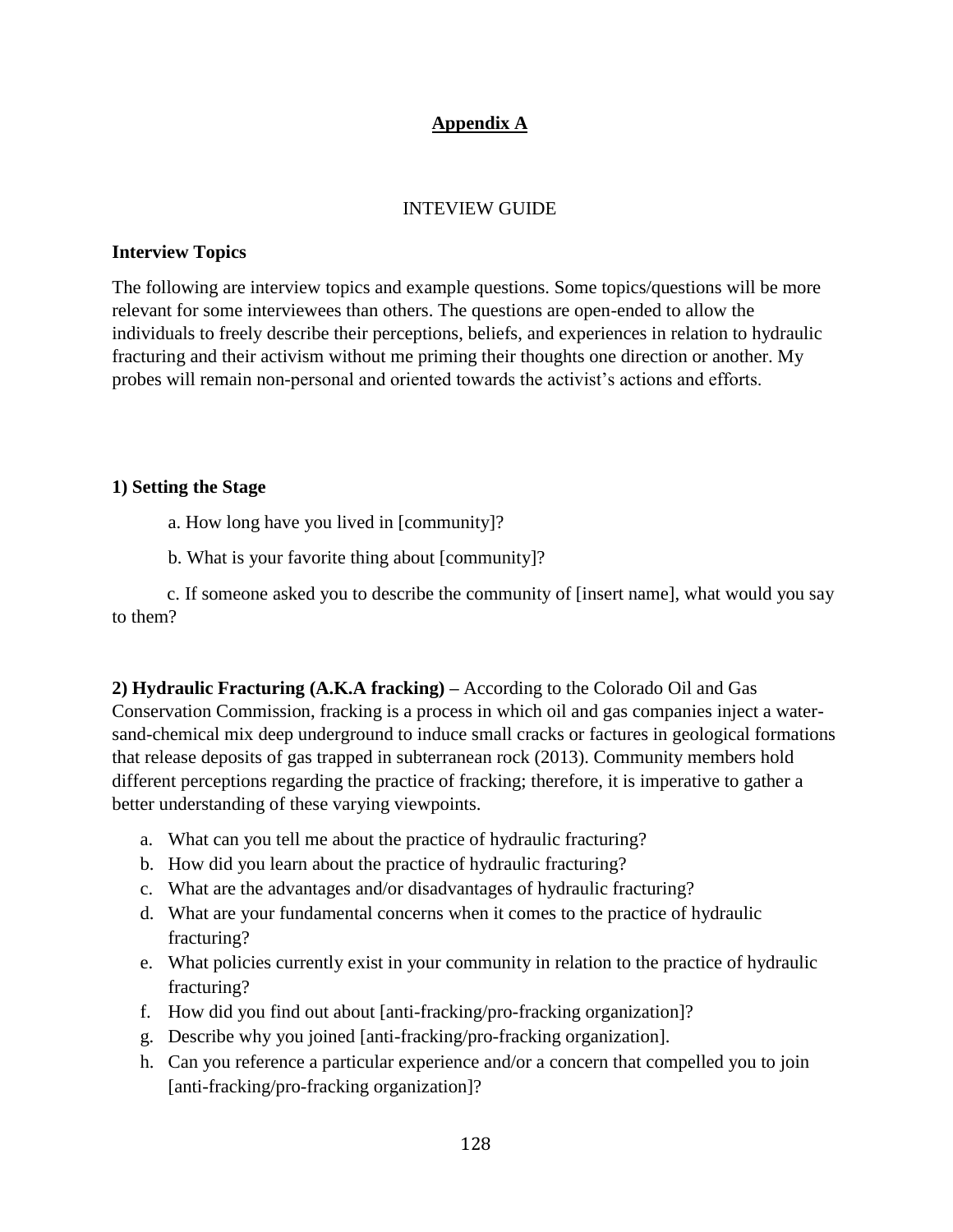# 2) **Organization Details**

- a. Tell me about [anti-fracking/pro-fracking organization].
- b. How did this organization form?
- c. What are the goals of this organization?
- d. What is Ballot Measure [insert name]?
- e. Can you tell me more about the members who belong to [anti-fracking/pro-fracking organization]?
	- f. What role do you play in [anti-fracking/pro-fracking organization]?
- g. On a daily basis, what is your day like in {anti-fracking/pro-fracking organization]?
- h. How much of your time do you commit to [anti-fracking/pro-fracking organization] on a daily basis?
- i. On a weekly basis?
- j. Do you find yourself actively engaging with the community often? If so, in what way?
- k. On a weekly basis, what work are you doing that is related to [anti-fracking/pro-fracking organization]?
- l. Why are the reoccurring tasks you find yourself doing for [anti-fracking/pro-fracking organization]?
- m. Are there any tasks you have difficulty performing?
- n. Are there any tasks you do not take part in now but would like to take part in?
- o. How did you end up performing these tasks?
- p. What struggles have you encountered thus far working with [anti-fracking/pro-fracking organization]?
- q. How often does your organization meet?
- r. What do you discuss in these meetings?
- s. Is there anything you are in charge of at group meetings?
- t. What has been the biggest accomplishment of [anti-fracking/pro-fracking organization]?
- u. Do you feel that you have personally contributed to the success of [anti-fracking/profracking group]? If so, how?
- v. Can you share some goals with me that [anti-fracking/pro-fracking organization] hopes to accomplish in the future?

**Recruitment/Mobilization of Citizens** – how do anti-fracking/pro-fracking organizations attempt to persuade community member to align with their cause?

w. Tell me about the strategies [anti fracking/pro-fracking organization] uses to inform citizens about hydraulic fracturing; can you give me a specific example of one of these strategies? Which strategy do you deem to be the most successful? Which strategy does your organization implement most often? How do you citizens respond to these strategies?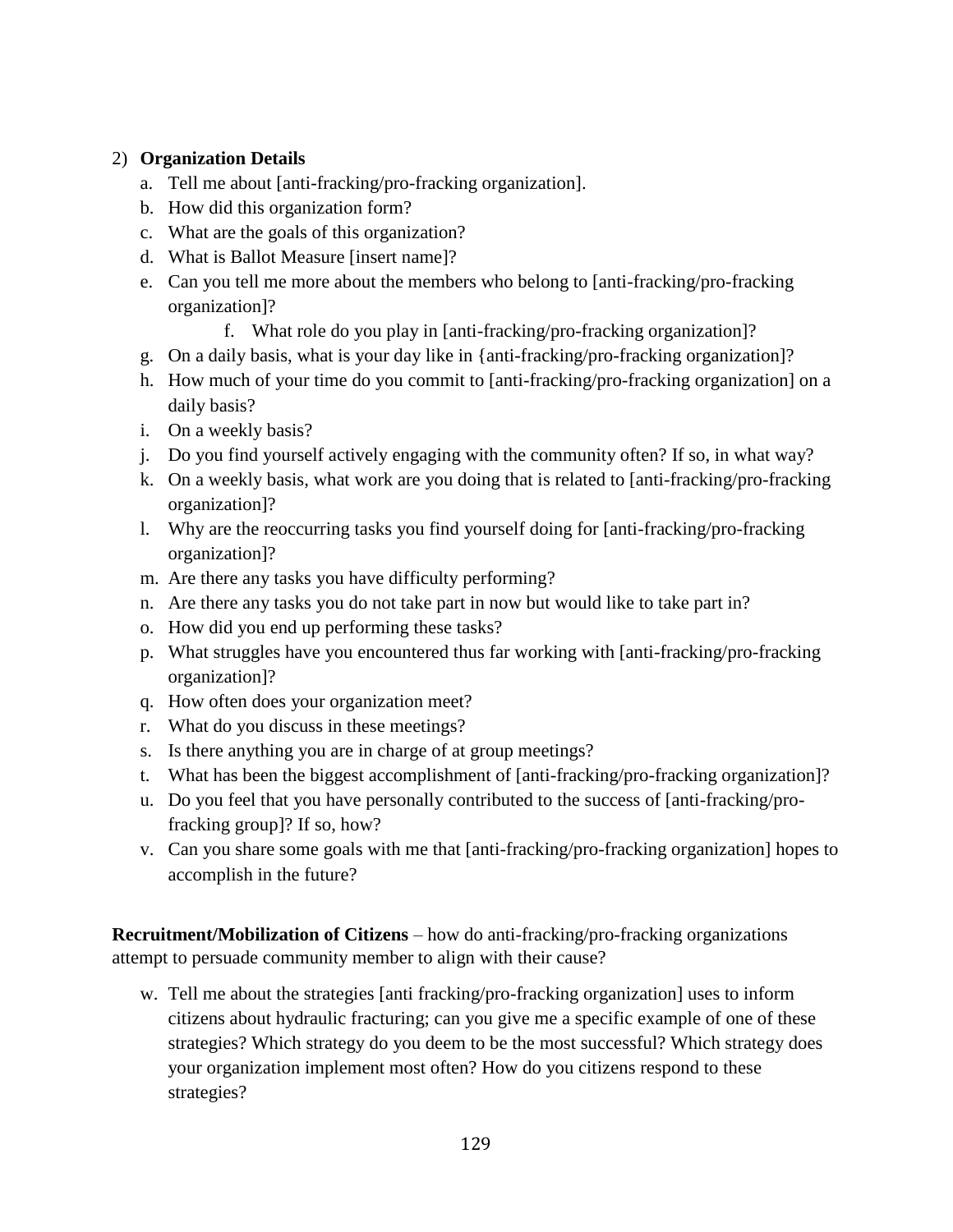- x. How did you persuade citizens of [community] to vote on [ballot initiative]?
- y. How big of a role did canvassing nearby neighborhoods play?
- z. How did you decide what areas to focus on?
- aa. Did you find yourself discussing the practice of hydraulic fracturing with citizens?
- bb. What did you most commonly find yourself saying to them?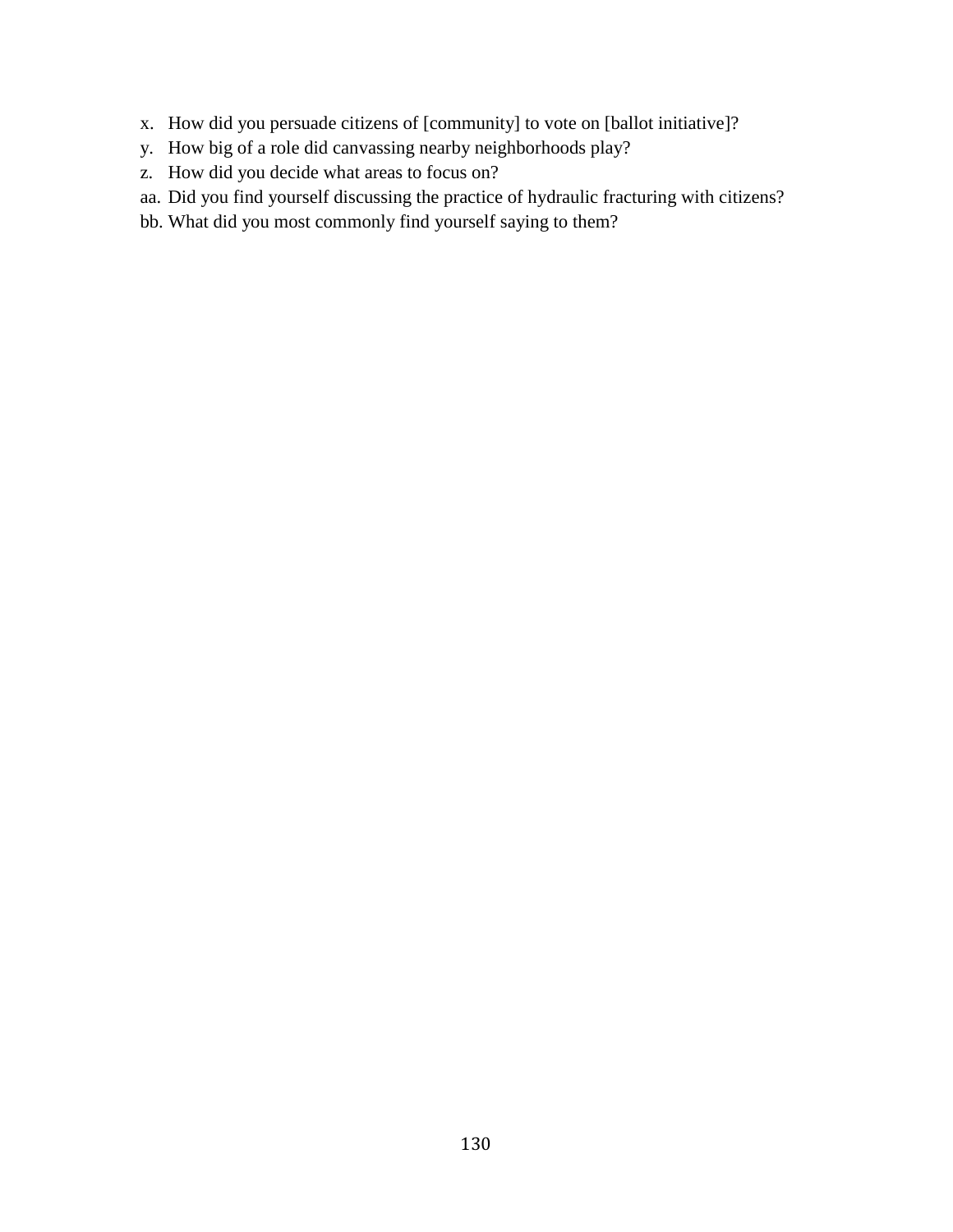## **Appendix B**

### RECRUTIMENT TELEPHONE/EMAIL SCRIPT

#### **HF Telephone Script:**

Hello, my name is Amber. I am a graduate student at Colorado State University. I am conducting on a research project about activism in relation to hydraulic fracturing in Northern Colorado. Did you receive a letter from us recently describing the study we are conducting?

[If received letter]

Great. Do you have any questions concerning the study?

Today, I am calling to see if you would be willing to sit and talk with me for 45-60 minutes about involvement in [name of local organization]. Your participation in this study is completely voluntary and confidential.

Would you be willing to participate?

[If says yes to participate]

Thank you so much for your time and participation. When would be a good time to meet with you?

We can meet anywhere that is convenient for you. Do you have someplace in mind?

Great, I will meet you then. Do you have any further questions for me today?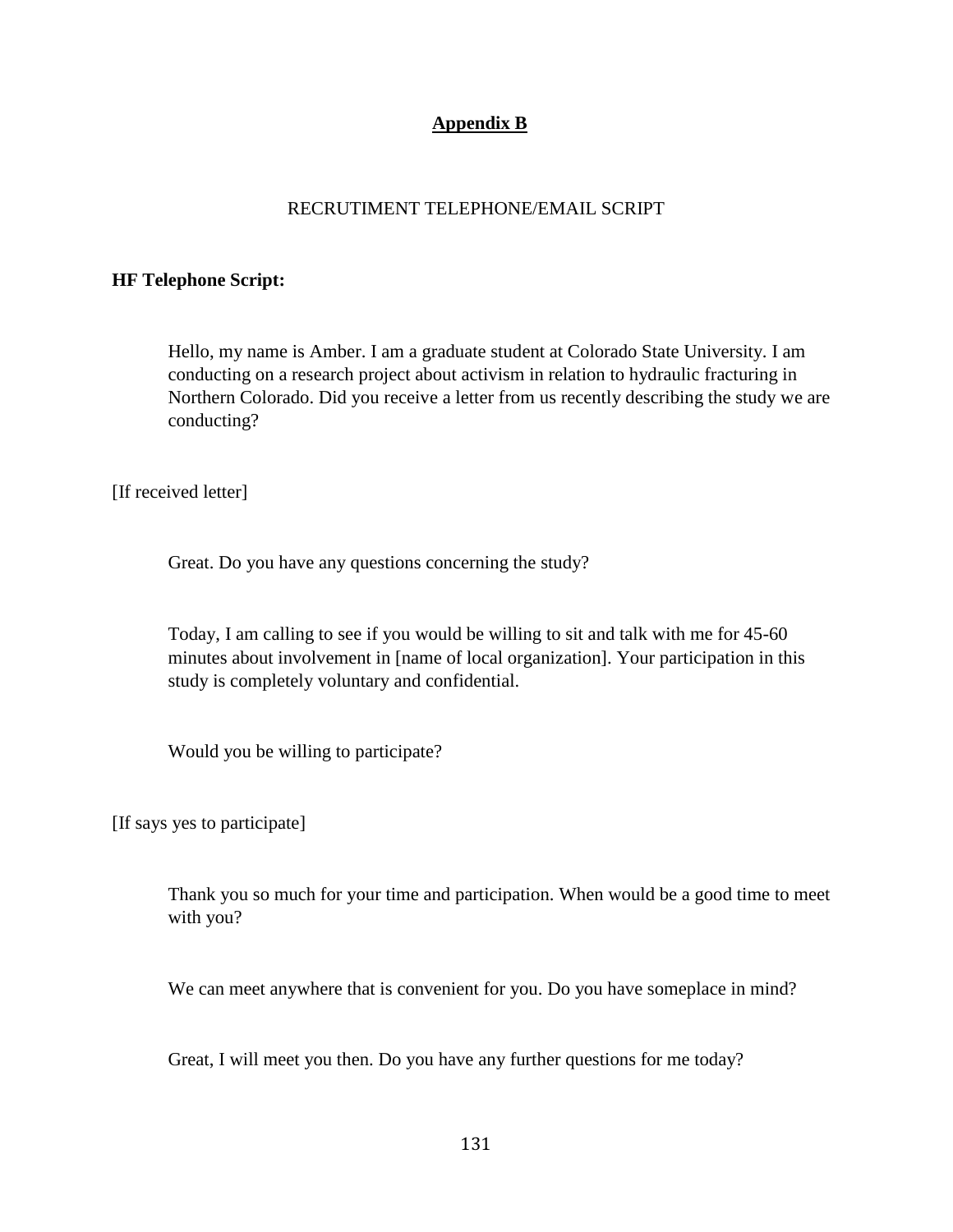Good, I will see you then. Do you still have the letter with our contact information? [if not] My number is (715)-207-9048, if any questions come up before we meet.

Thanks again.

[If says no to participate]

Thank you very much for you time and I hope you have a good day.

[If did not receive letter]

I'm sorry you did not receive that. I am documenting community member's experiences in relation to their efforts surrounding oil and gas development in their community. We are talking with activists that believe that oil and gas development, specifically in relation to hydraulic fracturing, is beneficial for their community, as while as activists who believe this development is unsafe and problematic for various reasons. You emailed us on [date] as someone who might have experiences that you can share with us.

Do you have any questions concerning the study?

The interview will take approximately 45 to 60 minutes of your time. And today, I am calling to schedule dates and times that are convenient for you, if you are interested. Your participation in this study is completely voluntary and confidential.

Would you be interested in participating?

[If says yes to participate]

Thank you so much for your time and participation. When would be a good time to meet with you?

We can meet anywhere that is convenient for you. Do you have someplace in mind?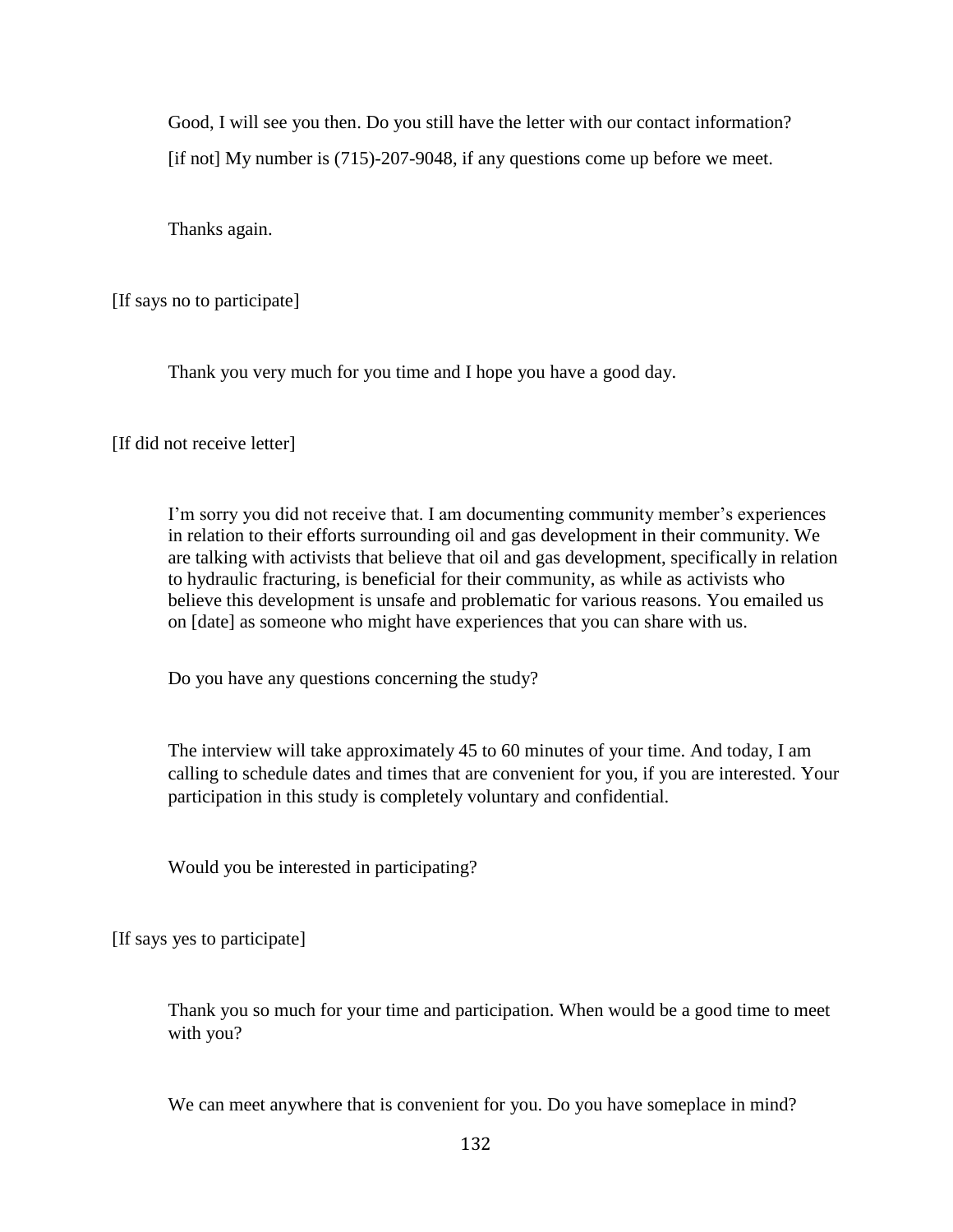Great, I will meet you then. Do you have any further questions for me today?

Good, I will see you then. My phone number is (715)-207-9048, if you have any questions before then.

Thanks again.

[If says no to participate]

Thank you very much for you time and I hope you have a good day.

**HF Email Script** (if potential participant cannot be contacted by phone or prefers to be contacted by email):

Subject Line: Hydraulic Fracturing Activism Interview

[Name],

Hi, my name is Amber Kizewski. I am graduate student from Colorado State University. I am conducting a research project about activist's efforts in relation to oil and gas development in Northern Colorado. We recently sent you a letter about participating in this project.

I am writing today to see if you are willing to be interviewed about your efforts with [name organization]. The interview will take approximately 45-60 minutes. Your participation in this study is completely voluntary and confidential.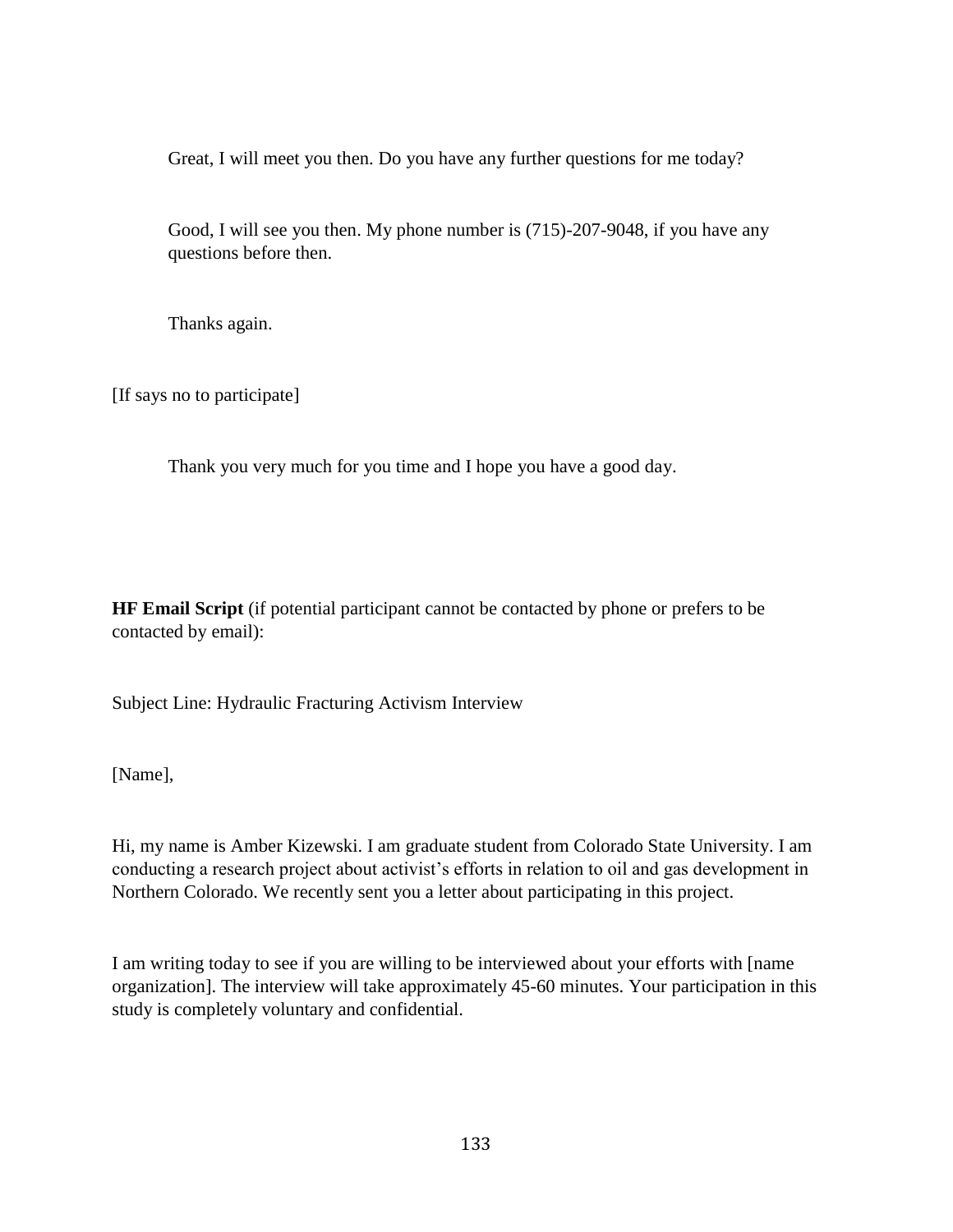If you are willing to be interviewed, we can meet at a time and place convenient for you. Please let me know when and where would work best for you. Also, let me know if you are not interested in participating.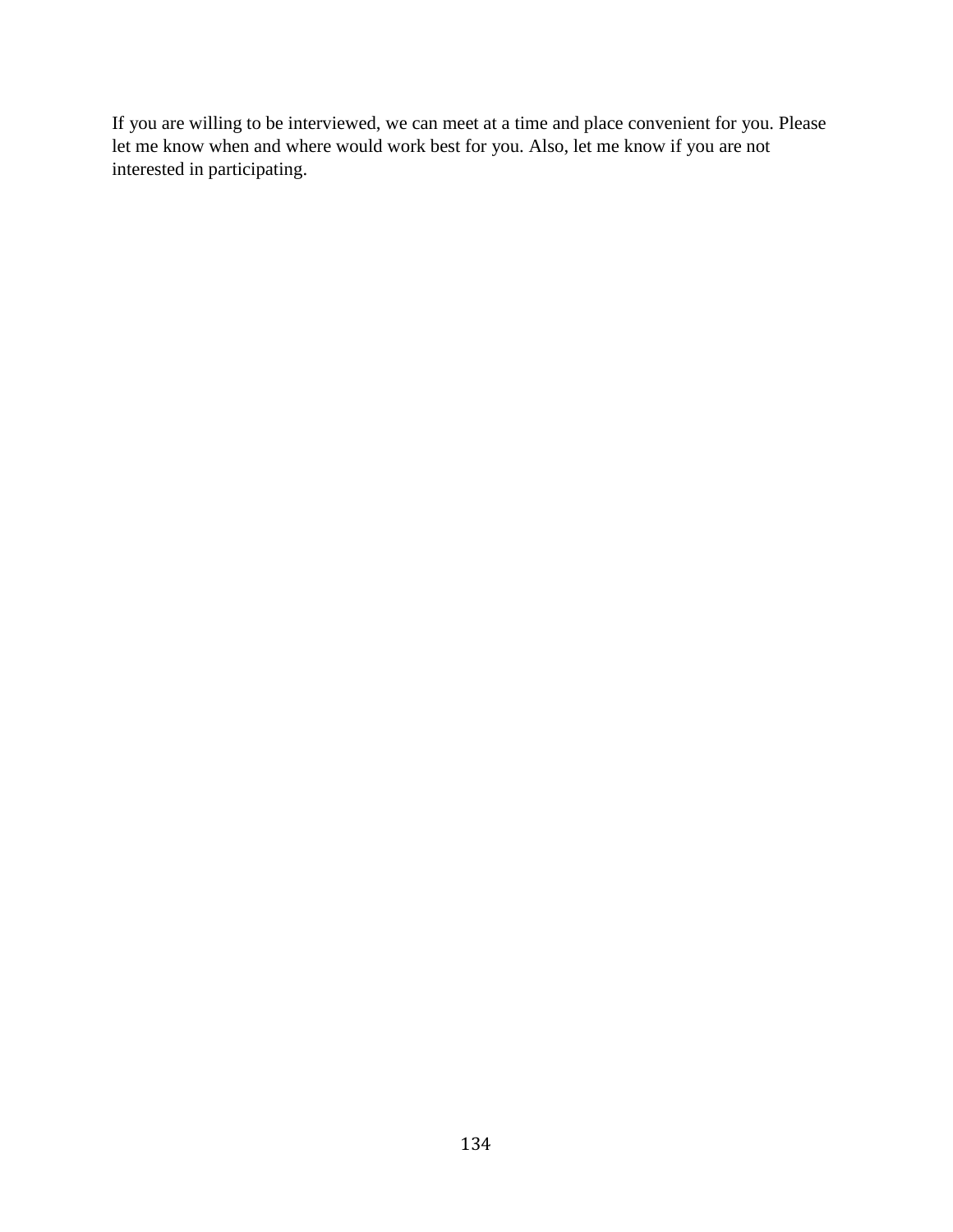# **Appendix C**

## INTRODUCTION LETTER

[Introduction letter]

Dear [Name],

My name is Amber Kizewski and I am a graduate student at Colorado State University in the Sociology Department. Recently, I started a research project under the supervision of Dr. Tara Opsal that examines the organizations in Northern Colroado that worked to enact a ban or a morarium on the process of fracking. I received your name from \_\_\_\_\_\_\_\_\_ and I am hoping that you will be willing to participate in this study.

I'm interesting in understanding community member's participation in local organizations that worked for/against a ban or a moratorium. In particular, I'm interested in understanding why community members become involved in local organizations and their experiences and efforts within these organizations.

The interview will take approximately 60 minutes of your time, and can be scheduled at a time and place convenient for you. We will be telephoning/emailing you in the next few weeks about participating in the study. At that time, we can set up a time and place to talk, if you choose to participate. You may be asked for one or two follow-up interviews to expand on your responses or provide further details. These followup interviews, if necessary, will take approximately 15 to 30 minutes of your time.

Your participation in this research is voluntary. If you decide to participate in the study, you may withdraw your consent and stop participating at any time without penalty or loss of benefits to which you are otherwise entitled. Your responses will be kept confidential unless you otherwise wish to be identified.

There are no direct benefits to you for participating; however, your involvement provides us with important information about community member's participation in organizations for or against oil and gas exploration in Northern Colorado. You do not face any risks for participating nor are there any costs to participate.

If you have questions about the study, you can contact me anytime at the contact information listed below. If you have any questions about your rights as a volunteer in this research, contact Janell Barker, Colorado State University's Human Research Administrator at 970-491-1655.

Thank you for your time and I will be in contact soon.

Sincerely, Amber Kizewski

Graduate Student Department of Sociology Colorado State University (715) 207-9048 Amber.Kizewski@colostate.edu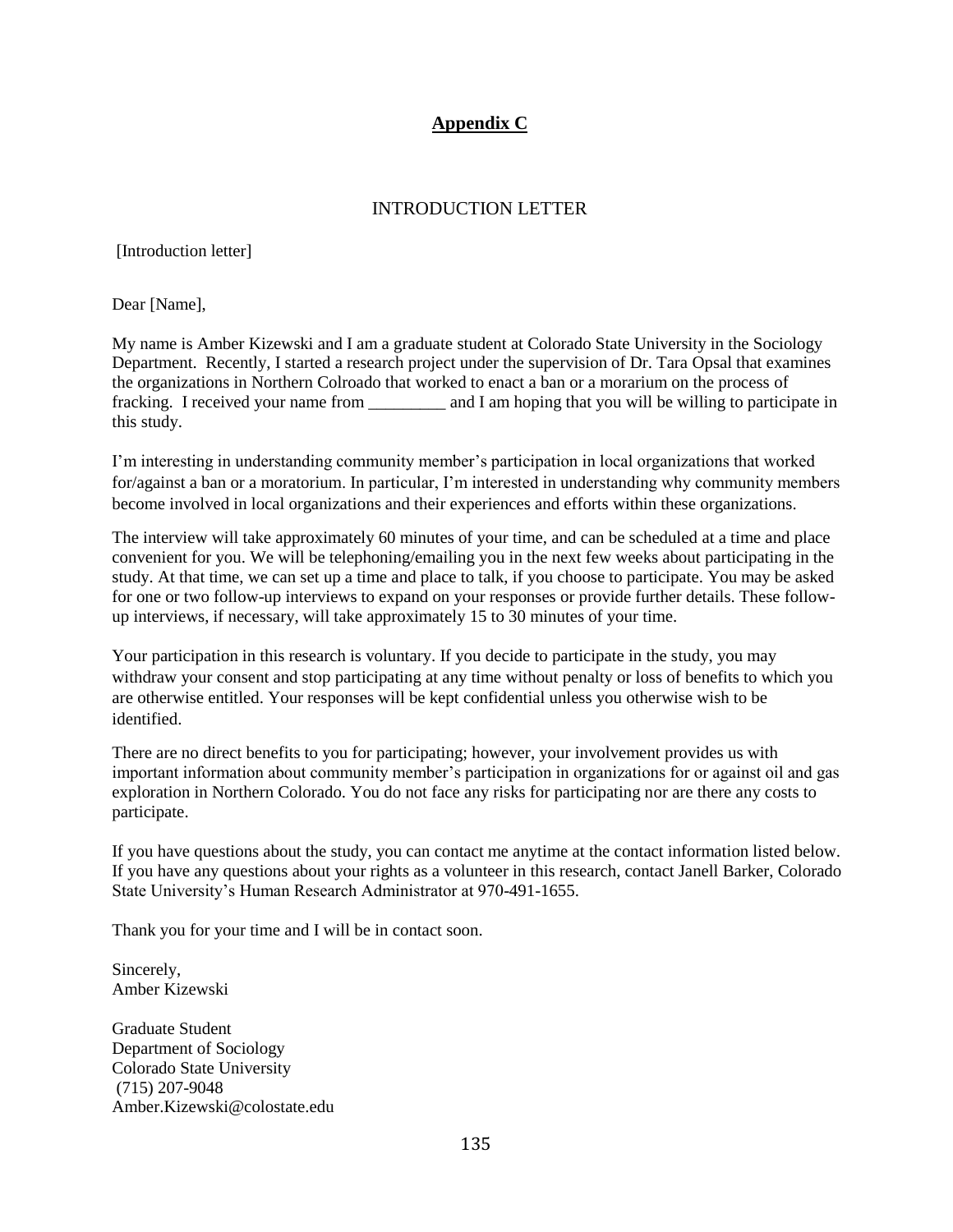# **Appendix D**

## INFORMED CONSENT FORM: INDIVIDUAL INTERVIEWS

### **Consent to Participate in a Research Study**

## **Colorado State University**

**TITLE OF STUDY:** *Activist's Efforts in Northern Colorado's Hydraulic Fracturing Movement*

**PRINCIPAL INVESTIGATOR:** Tara Opsal, Department of Sociology, PhD, Tara.Opsal@colostate.edu

**CO-PRINCIPAL INVESTIGATOR:** Amber Kizewski, Department of Sociology, Graduate Student, Amber.Kizewski@colostate.edu

**WHY AM I BEING INVITED TO TAKE PART IN THIS RESEARCH?** You are being asked to participate in this study because you are an active member of a local organization that formed in response to the ongoing events surrounding oil and gas development in Broomfield, CO.

**WHO IS DOING THE STUDY?** Amber Kizewski, a graduate student in the department of Sociology and Tara Opsal, an Assistant Professor in the Department of Sociology are conducting this study.

**WHAT IS THE PURPOSE OF THIS STUDY?** The purpose of this study is understand why citizens in Broomfield become involved in organizations for or against oil and gas development and their experiences within these local organizations.

# **WHERE IS THE STUDY GOING TO TAKE PLACE AND HOW LONG WILL IT LAST?**

Today, I will be talking with you about your involvement with your community and organization. I will ask you about motivations that lead to become active in relation to oil and gas development (specifically in regards to hydraulic fracturing), the tasks and responsibilities you've performed for your organization, and ways in which you have encouraged citizens to align with your cause. This interview will take approximately 60 minutes of your time. You may be asked for one or two follow-up interviews to expand on your responses from today or provide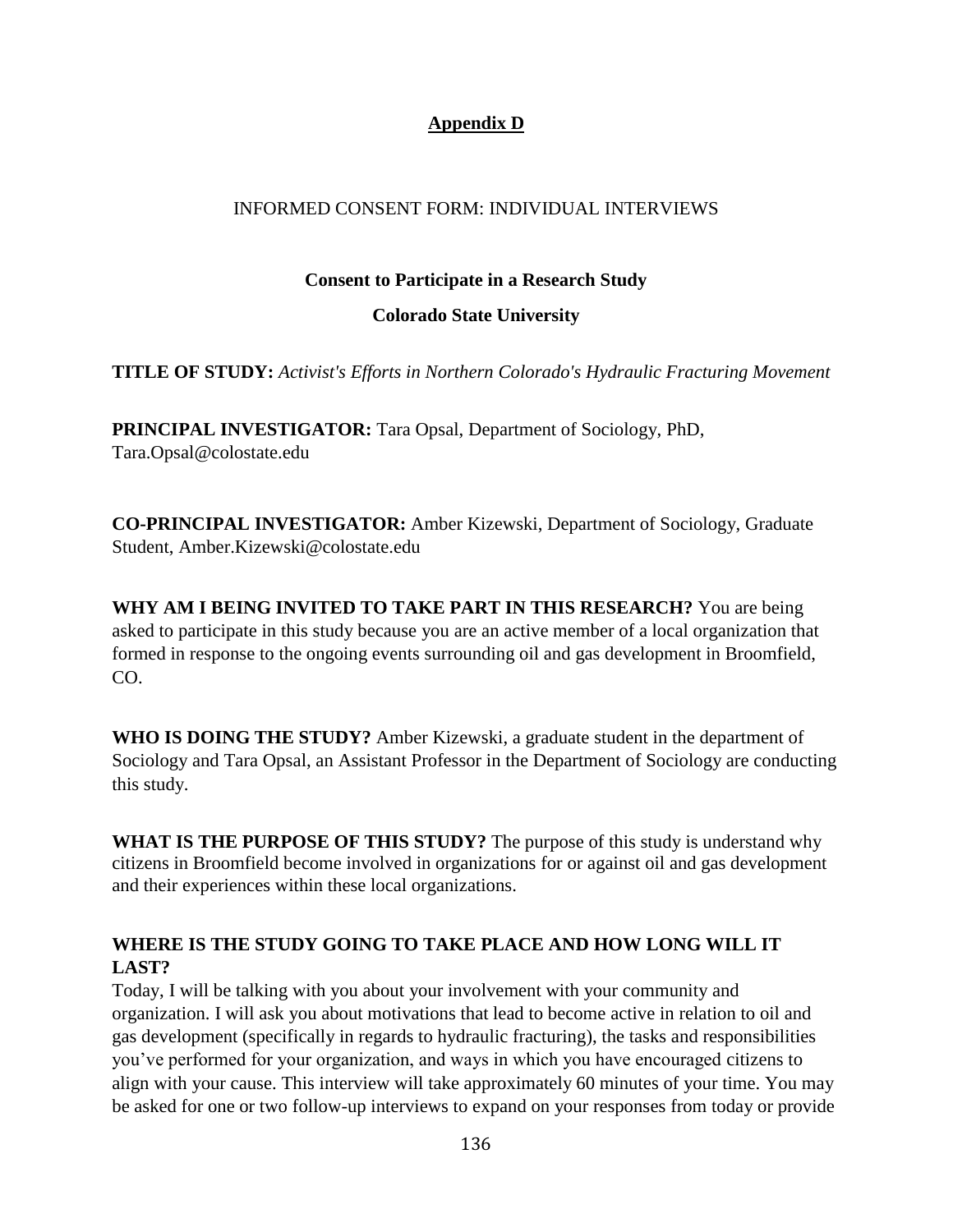further details. These follow-up interviews, if necessary, will take approximately 15 to 30 minutes of your time.

**ARE THERE REASONS WHY I SHOULD NOT TAKE PART IN THIS STUDY?**  There are no anticipated reasons why a participant could be excluded from volunteering for this study.

**WHAT ARE THE POSSIBLE RISKS AND DISCOMFORTS?** You do not face any risks for participating nor are there any costs to participate. It is not possible to identify all potential risks in research procedures, but we have taken reasonable safeguards to minimize any known and potential, but unknown, risks.

**ARE THERE ANY BENEFITS FROM TAKING PART IN THIS STUDY?** There are no direct benefits to you for participating; however, your involvement provides us with important information about community member's participation in organizations for or against oil and gas exploration in Northern Colorado.

**DO I HAVE TO TAKE PART IN THE STUDY?** Your participation in this research is voluntary. If you decide to participate in the study, you may withdraw your consent and stop participating at any time.

**WHO WILL SEE THE INFORMATION THAT I GIVE?** We will keep private all research records that identify you, to the extent allowed by law. For this study, we will assign a code to your data (e.g. 1216) so that the only place your name will appear in our records is on the consent and in our data spreadsheet, which links you to your code. Only the research team will have access to the link between you, your code, and your data. The only exceptions to this are if we are asked to share the research files for audit purposes with the CSU Institutional Review Board ethics committee, if necessary.

## **WHAT IF I HAVE QUESTIONS?**

Before you decide whether to accept this invitation to take part in the study, please ask any questions that might come to mind now. Later, if you have questions about the study, you can contact the investigators, Amber Kizewski at Amber.Kizewski@colostate.edu or Tara Opsal at Tara.Opsal@colostate.edu. If you have any questions about your rights as a volunteer in this research, contact Janell Barker, Human Research Administrator at 970-491-1655. We will give you a copy of this consent form to take with you.

**WHAT ELSE DO I NEED TO KNOW?** With your permission, this interviewed will recorded with a digital voice recorder. We will only record the interview with your permission. The audio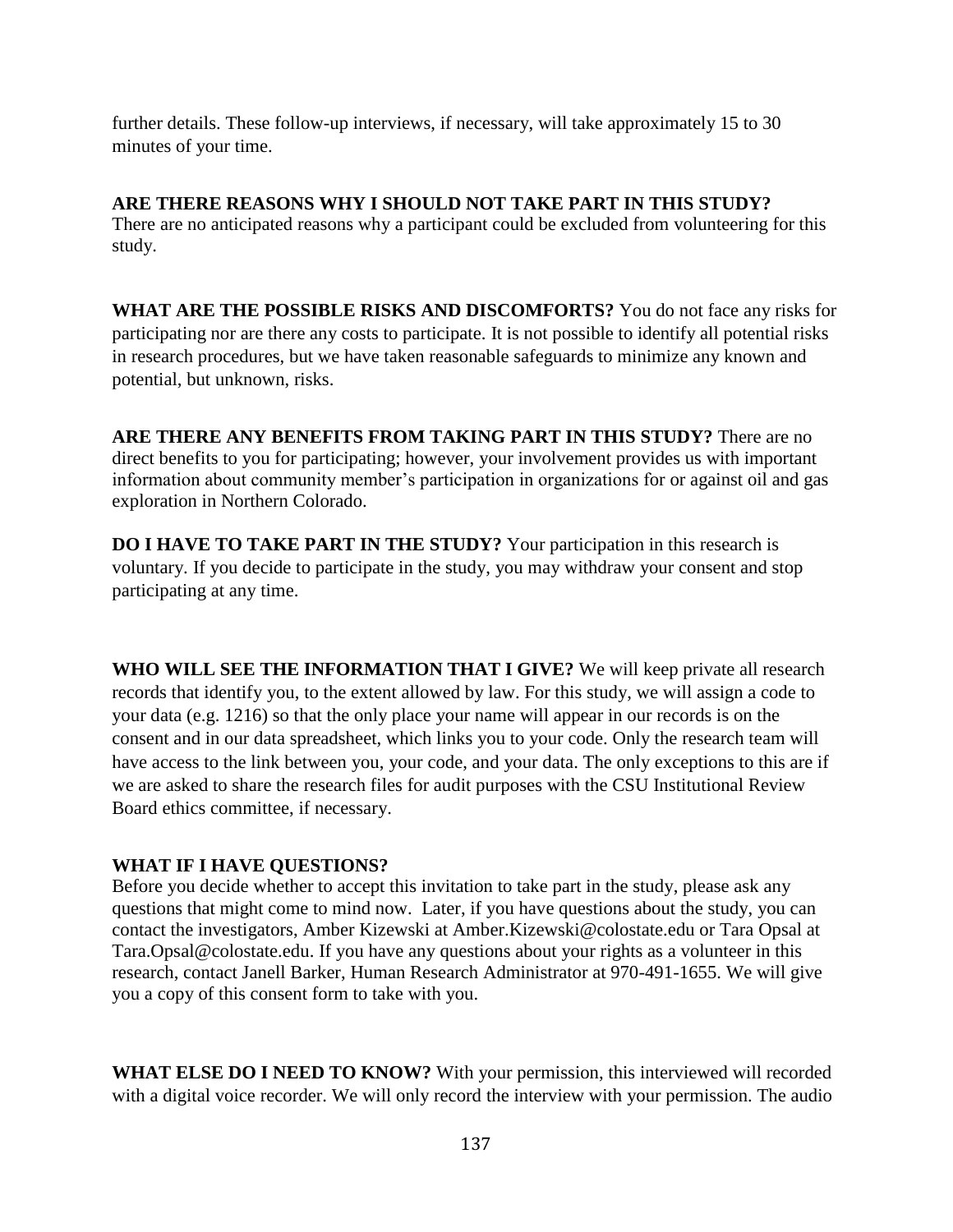files of this interview will be kept in a secure location. You have the right to refuse to answer any question(s) for any reason. You also have the right to refuse to be audio recorded.

Your signature acknowledges that you have read the information stated and willingly sign this consent form. Your signature also acknowledges that you have received, on the date signed, a copy of this document containing two pages.

| Signature of person agreeing to take part in the study    | Date |
|-----------------------------------------------------------|------|
| Printed name of person agreeing to take part in the study |      |
| Name of person providing information to participant       | Date |
| Signature of Research Staff                               |      |
| Signature of Research Staff                               |      |